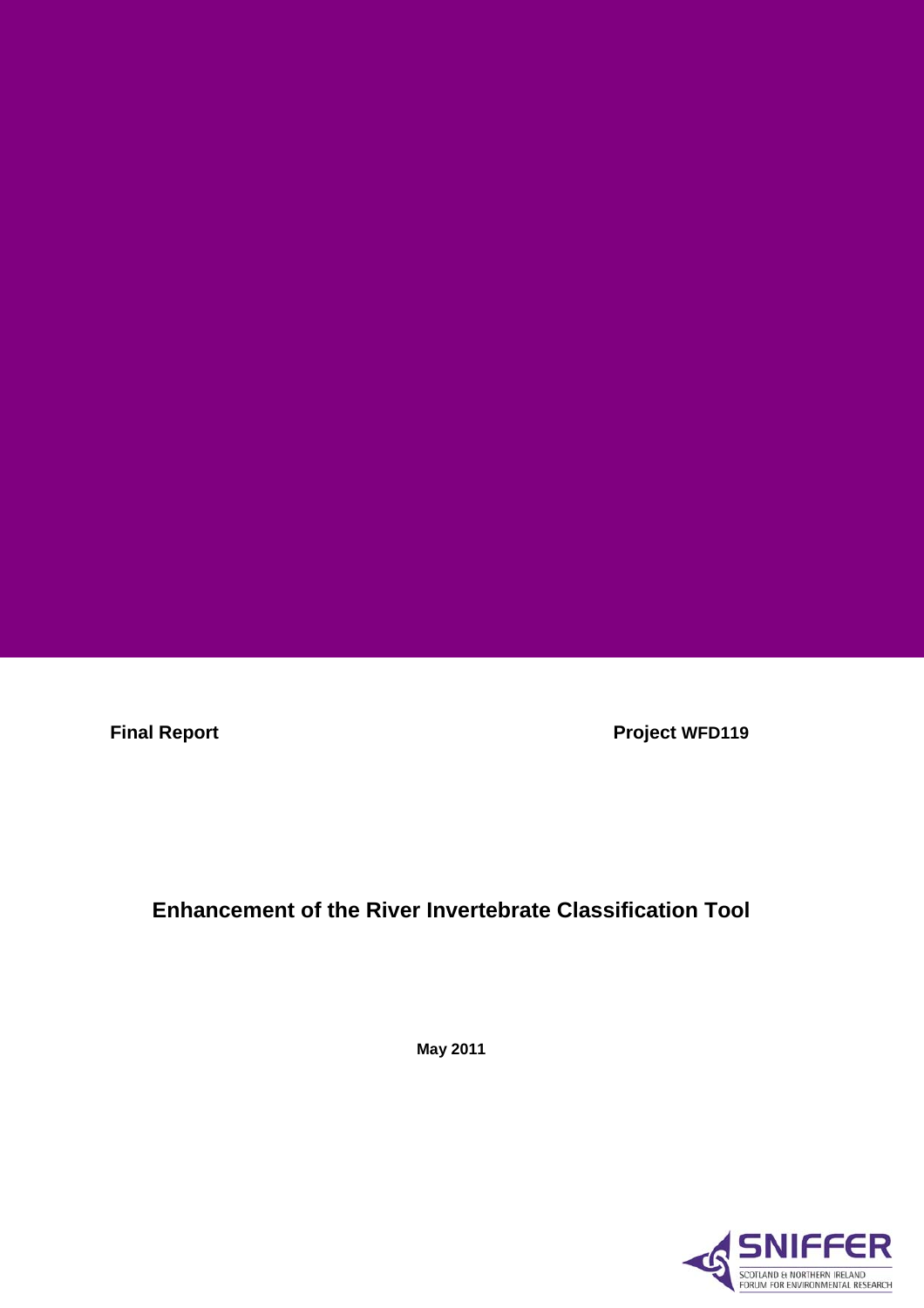#### **© SNIFFER 2011**

All rights reserved. No part of this document may be reproduced, stored in a retrieval system or transmitted, in any form or by any means, electronic, mechanical, photocopying, recording or otherwise without the prior permission of SNIFFER.

The views expressed in this document are not necessarily those of SNIFFER. Its members, servants or agents accept no liability whatsoever for any loss or damage arising from the interpretation or use of the information, or reliance upon views contained herein.

## **Dissemination status**

Unrestricted

## **Project funders**

Environment Agency Northern Ireland Environment Agency Scottish Environment Protection Agency

Whilst this document is considered to represent the best available scientific information and expert opinion available at the stage of completion of the report, it does not necessarily represent the final or policy positions of the project funders.

#### **Research contractor**

This document was produced by the Centre for Ecology & Hydrology (main contractor), Bournemouth University (sub-contractor) and the Freshwater Biological Association (subcontractor):

Ralph Clarke<sup>\*</sup>, John Davy-Bowker<sup>†</sup>, Michael Dunbar<sup>‡</sup>, Cedric Laize<sup>‡</sup>, Pete Scarlett<sup>‡</sup>, John Murphy<sup>∆</sup> \* Bournemouth University, The School of Applied Sciences, Bournemouth University, Fern Barrow, Poole, Dorset, BH12 5BB

<sup>†</sup>The Freshwater Biological Association, River Laboratory, East Stoke, Wareham, Dorset, BH20 6BB, United Kingdom

‡ Centre for Ecology & Hydrology, Maclean Building, Benson Lane, Crowmarsh Gifford, Wallingford, Oxfordshire, OX10 8BB, United Kingdom

∆ Queen Mary University of London, c/o Freshwater Biological Association, River Laboratory, East Stoke, Wareham, Dorset, BH20 6BB, United Kingdom

#### **SNIFFER's project manager**

SNIFFER's project manager for this contract is: David Colvill, Scottish Environment Protection Agency

#### **SNIFFER's project steering group members are:**

John Murray-Bligh, Environment Agency Imelda O'Neill, Northern Ireland Environment Agency Rachel Benstead, Environment Agency

**SNIFFER First Floor, Greenside House 25 Greenside Place EDINBURGH EH1 3AA Scotland UK** 

#### **www.sniffer.org.uk**

Scotland & Northern Ireland Forum for Environmental Research (SNIFFER), Scottish Charity No SC022375, Company No SC149513. Registered in Edinburgh. Registered Office: Edinburgh Quay, 133 Fountainbridge, Edinburgh, EH3 9AG.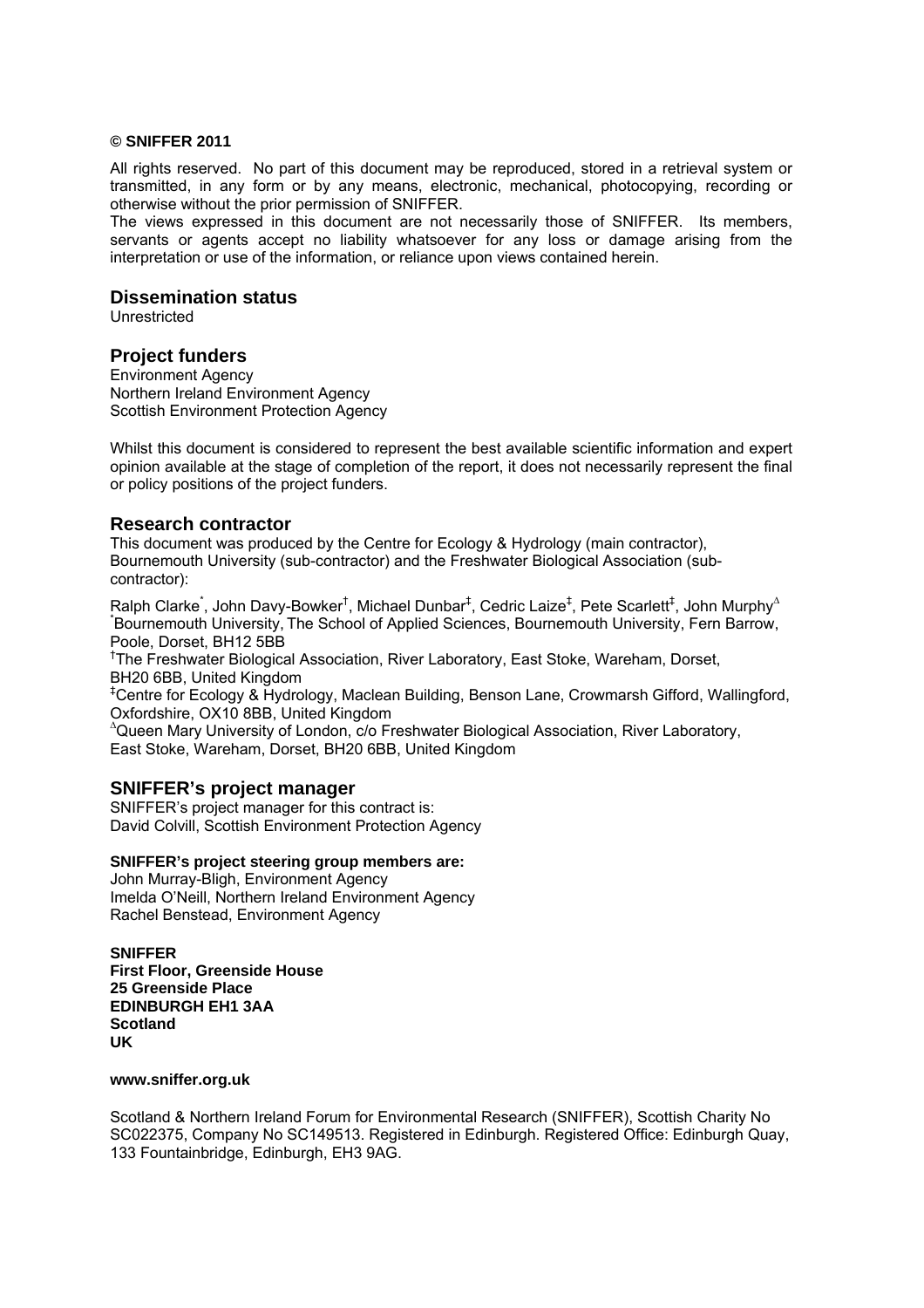## **EXECUTIVE SUMMARY**

**WFD119:** Enhancement of the River Invertebrate Classification Tool

Project funders/partners:

Environment Agency, Northern Ireland Environment Agency, Scotland & Northern Ireland Forum for Environmental Research, Scottish Environment Protection Agency

## **Background to research**

The Regulatory Agencies in the UK (the Environment Agency; Scottish Environment Protection Agency; and the Northern Ireland Environment Agency) now use the River Invertebrate Classification Tool (RICT) to classify the ecological quality of rivers for Water Framework Directive compliance monitoring. RICT incorporates RIVPACS IV predictive models and is a highly capable tool written in a modern software programming language.

While RICT classifies waters for general degradation and organic pollution stress, producing assessments of status class and uncertainty, WFD compliance monitoring also requires the UK Agencies to assess the impacts of a wide range of pressures including hydromorphological and acidification stresses. Some of these pressures alter the predictor variables that current RIVPACS models use to derive predicted biotic indices. This project has sought to broaden the scope of RICT by developing one or more RIVPACS model(s) that do not use predictor variables that are affected by these stressors, but instead use alternative GIS based variables that are wholly independent of these pressures.

This project has also included a review of the wide range of biotic indices now available in RICT, identifying published sources, examining index performance, and where necessary making recommendations on further needs for index testing and development.

## **Objectives of research**

- To remove and derive alternative predictive variables that are not affected by stressors, with particular emphasis on hydrological/acidification metric predictors.
- To construct one or more new RIVPACS model(s) using stressor independent variables.
- Review WFD reporting indices notably AWIC(species), LIFE (species), PSI & WHPT.

## **Key findings and recommendations**

## **Predictor variables and intellectual property rights**

An extensive suite of new variables have been derived by GIS for the RIVPACS reference sites that have been shown to act as stressor-independent predictor variables. These include measures of stream order, solid and drift geology, and a range of upstream catchment characteristics (e.g. catchment area, mean altitude of upstream catchment, and catchment aspect).

It is recommended that decisions are reached on which of the newly derived model(s) are implemented in RICT so that IPR issues for the relevant datasets can be quickly resolved and the datasets licensed. It is also recommended that licensing is sought for a point and click system (where the dataset cannot be reverse engineered) that is capable of calculating any of the time-invariant RIVPACS environmental predictor variables used by any of the newly derived (and existing) RIVPACS models, and for any potential users.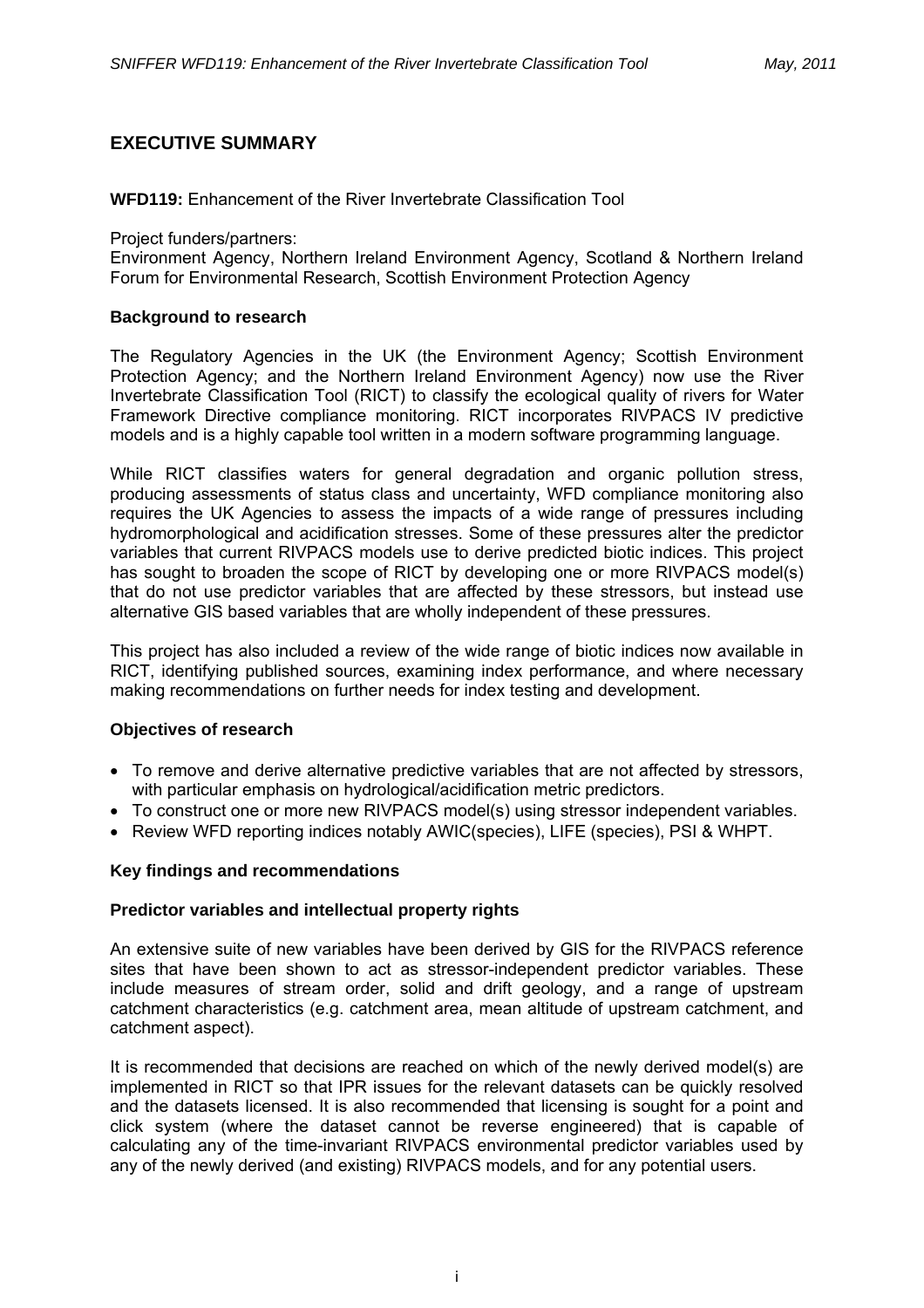## **New stressor-independent RIVPACS models**

Using the existing predictor variables, together with new ones derived for their properties of stressor-independence, initial step-wise forward selection discriminant models suggested a range of 36 possible models that merited further testing. Following further testing, the following models are recommended for assessing watercourses affected by flow/hydromorphological and/or acidity stress:

- For flow/hydromorphological stressors that may have modified width, depth and/or substrate in GB, it is suggested that a new '**RIVPACS IV – Hydromorphology Independent'** model (Model 24) is used (this does not use the predictor variables width, depth and substratum, but includes a suite of new stressor-independent variables).
- For acidity related stressors in GB, it is suggested that a new '**RIVPACS IV Alkalinity Independent'** model (Model 35) is used (this does not use the predictor variable alkalinity, but includes new stressor-independent variables).
- For flow/hydromorphological stressors *and* acidity related stressors in GB, it is suggested that a new '**RIVPACS IV – Hydromorphology & Alkalinity Independent'** model (Model 13) is used (this does not use the predictor variables width, depth, substratum and alkalinity, but includes a suite of new stressor-independent variables).
- Reduced availability of appropriate GIS tools at this time has meant that no new models have been developed for Northern Ireland.

Discriminant functions and end group means have now been calculated to enable any of these models to be easily implemented in the RICT software.

## **Biotic indices**

The RIVPACS models in RICT can now produce expected values for a wide range of biotic indices addressing a variety of stressors. These indices will support the use of RICT as a primary tool for WFD classification and reporting of the quality of UK streams and rivers. There are however a number of outstanding issues with indices that need to be addressed:

- There is a need to develop a biotic index for assessing metal pollution.
- WFD EQR banding schemes are required for many of the indices to report what is considered an acceptable degree of stress (High-Good) and what is not (Moderate, Poor or Bad).
- A comprehensive objective testing process needs to be undertaken on the indices in RICT using UK-wide, large-scale, independent test datasets to quantify their indexstressor relationships and their associated uncertainty, for example following the approach to acidity index testing in Murphy *et al*., (in review) or organic/general degradation indices in Banks & McFarland (2010).
- Following objective testing, the UK Agencies should make efforts to address any index under-performance issues that have been identified, and where necessary new work should be commissioned to modify existing indices, or develop new ones where required so that indices for all stress types meet certain minimum performance criteria.
- Testing needs to be done to examine index-stressor relationships with both observed index scores and RIVPACS observed/expected ratios. Work should also be done to compare the existing RIVPACS IV and the new stressor-independent models (developed in this project) as alternative sources of the expected index values for these tests.
- Consideration should be given to assessing the extent to which chemical and biological monitoring points co-occur. Site-matched (rather than reach-matched) chemical and biological monitoring points would i) generate the substantial training datasets needed to refine or develop new indices and ii) generate the independent datasets for testing.

Key words: RIVPACS IV, River Invertebrate Classification Tool, Water Framework Directive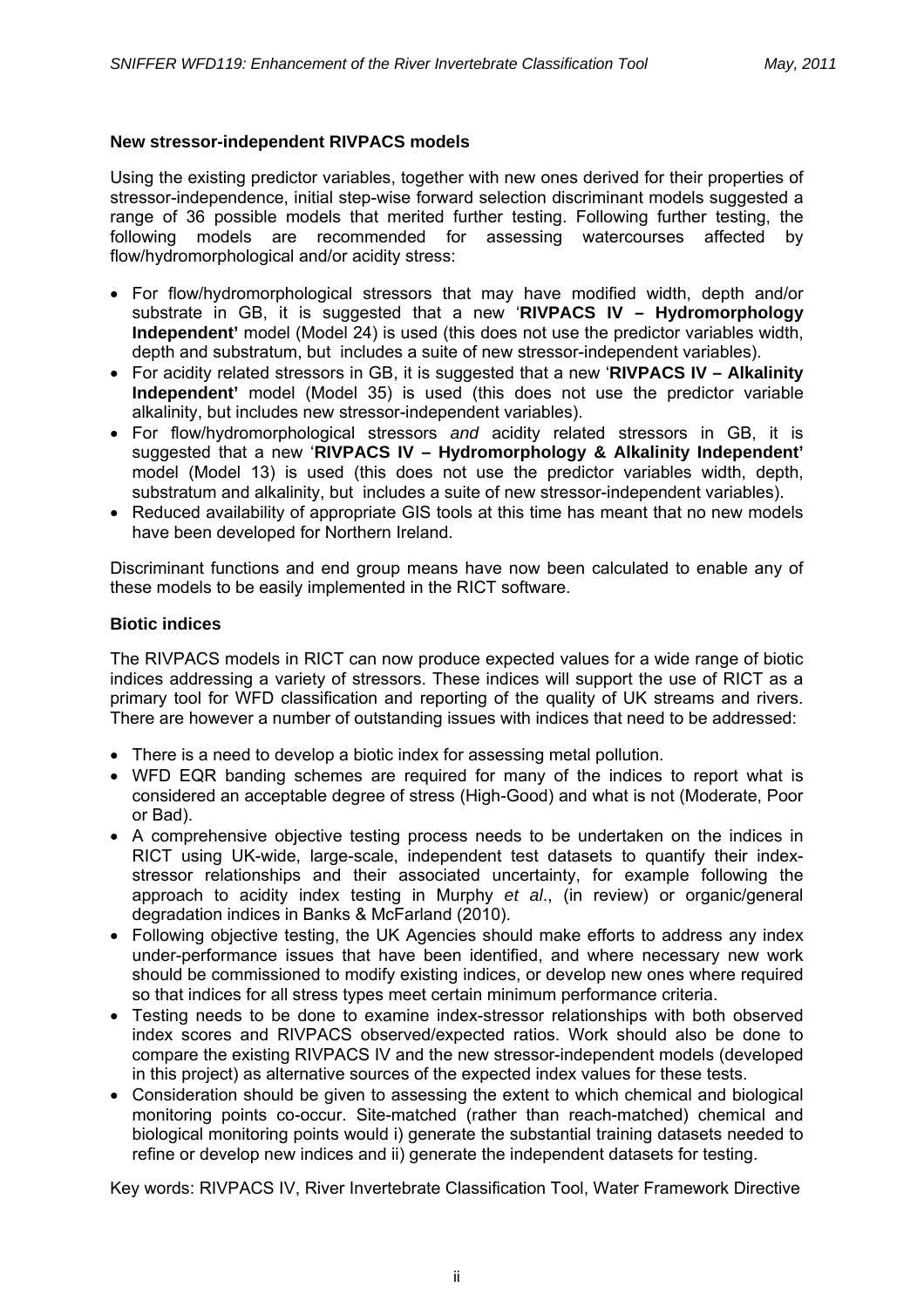# **TABLE OF CONTENTS**

|            | <b>EXECUTIVE SUMMARY</b>                                                                                                       | Ť                                     |
|------------|--------------------------------------------------------------------------------------------------------------------------------|---------------------------------------|
| 1.         | <b>INTRODUCTION</b>                                                                                                            | $\mathbf 1$                           |
| 2.         | NEW STRESSOR INDEPENDENT PREDICTOR VARIABLES                                                                                   | $\mathbf{3}$                          |
| 2.1<br>2.2 | <b>CANDIDATE PREDICTOR VARIABLES</b><br><b>DERIVATION OF NEW VARIABLES FOR EXISTING RIVPACS SITES</b>                          | $\overline{\mathbf{4}}$<br>$\bf 6$    |
|            | 2.2.1 Derivation of GIS catchments                                                                                             |                                       |
|            | 2.2.2 Flood Estimation Handbook variables                                                                                      | $\begin{array}{c} 6 \\ 7 \end{array}$ |
|            | 2.2.3 The CEH Intelligent River Network                                                                                        | $\overline{7}$                        |
| 2.3        | DRIFT AND SOLID GEOLOGY SUPER CLASSES                                                                                          | $\overline{7}$                        |
| 2.4        | <b>ESTIMATING MISSING VALUES FOR TRIAL LIST OF PREDICTOR VARIABLES</b>                                                         | 11                                    |
| 3.         | <b>INTELLECTUAL PROPERTY RIGHTS</b>                                                                                            | 13                                    |
| 4.         | <b>MODEL SELECTION AND TESTING</b>                                                                                             | 15                                    |
| 4.1<br>4.2 | <b>BIOTIC INDICES USED FOR MODEL ASSESSMENT</b><br><b>METHODS TO COMPARE EFFECTIVENESS OF PREDICTIVE MODELS</b>                | 17<br>18                              |
|            | 4.2.1 Model effectiveness measures                                                                                             | 18                                    |
|            | 4.2.2 Comparison with Null Model SD(O/E)                                                                                       | 19                                    |
| 4.3        | <b>EFFECTIVENESS OF PREDICTIVE MODELS</b>                                                                                      | 28                                    |
|            | 4.3.1 Impact of leaving out flow-related and/or alkalinity variables                                                           | 29                                    |
|            | 4.3.2 Best new models not involving the flow-related or alkalinity variables                                                   | 30                                    |
|            | 4.3.3 Best new models not involving the flow-related variables<br>4.3.4 Best new models not involving the alkalinity variables | 30<br>31                              |
| 4.4        | SUMMARY OF REDUCED AND BEST ADDITIONAL VARIABLE MODELS                                                                         | 35                                    |
| 4.5        | SUGGESTED NEW STRESSOR INDEPENDENT GB MODELS WITHIN RICT                                                                       | 35                                    |
| 4.6        | NEW STRESSOR INDEPENDENT MODELS FOR NORTHERN IRELAND                                                                           | 37                                    |
| 5.         | <b>CONSTRUCTION OF NEW STRESSOR INDEPENDENT PREDICTOR MODELS</b>                                                               | 42                                    |
| 6.         | <b>REVIEW OF BIOTIC INDEX PERFORMANCE</b>                                                                                      | 43                                    |
| 6.1        | <b>INTRODUCTION</b>                                                                                                            | 43                                    |
|            | 6.1.1 Biological Monitoring Working Party (BMWP, NTAXA, ASPT)<br>6.1.2 Walley Hawkes Paisley Trigg (WHPT, NTAXA, ASPT)         | 45<br>45                              |
|            | 6.1.3 AWIC - Family Level (AWIC Fam)                                                                                           | 46                                    |
|            | 6.1.4 AWIC - Species Level (AWIC Sp)                                                                                           | 48                                    |
|            | Abundance-Weighted AWIC - Species Level (WFD AWIC Sp)<br>6.1.5                                                                 | 48                                    |
|            | 6.1.6<br>Raddum<br>6.1.7 SEPA % Acid Sensitive Taxa                                                                            | 48<br>49                              |
|            | 6.1.8 Lotic-Invertebrate Index for Flow Evaluation (LIFE)                                                                      | 49                                    |
|            | 6.1.9 Proportion of Sediment-Sensitive Invertebrates (PSI)                                                                     | 50                                    |
|            | 6.1.10 German Stream Fauna Index (GSFI)                                                                                        | 51                                    |
|            | 6.1.11 SPEAR %                                                                                                                 | 52                                    |
|            | 6.1.12 Community Conservation Index (CCI)<br>6.1.13 Intercalibration Common Metric Index (ICMi)                                | 52<br>53                              |
| 6.2        | <b>DISCUSSION AND RECOMMENDATIONS</b>                                                                                          | 54                                    |
| 7.         | <b>ACKNOWLEDGEMENTS</b>                                                                                                        | 56                                    |
| 8.         | <b>REFERENCES</b>                                                                                                              | 57                                    |
| 9.         | <b>GLOSSARY</b>                                                                                                                | 61                                    |
| 10.        | <b>APPENDICES</b>                                                                                                              | 65                                    |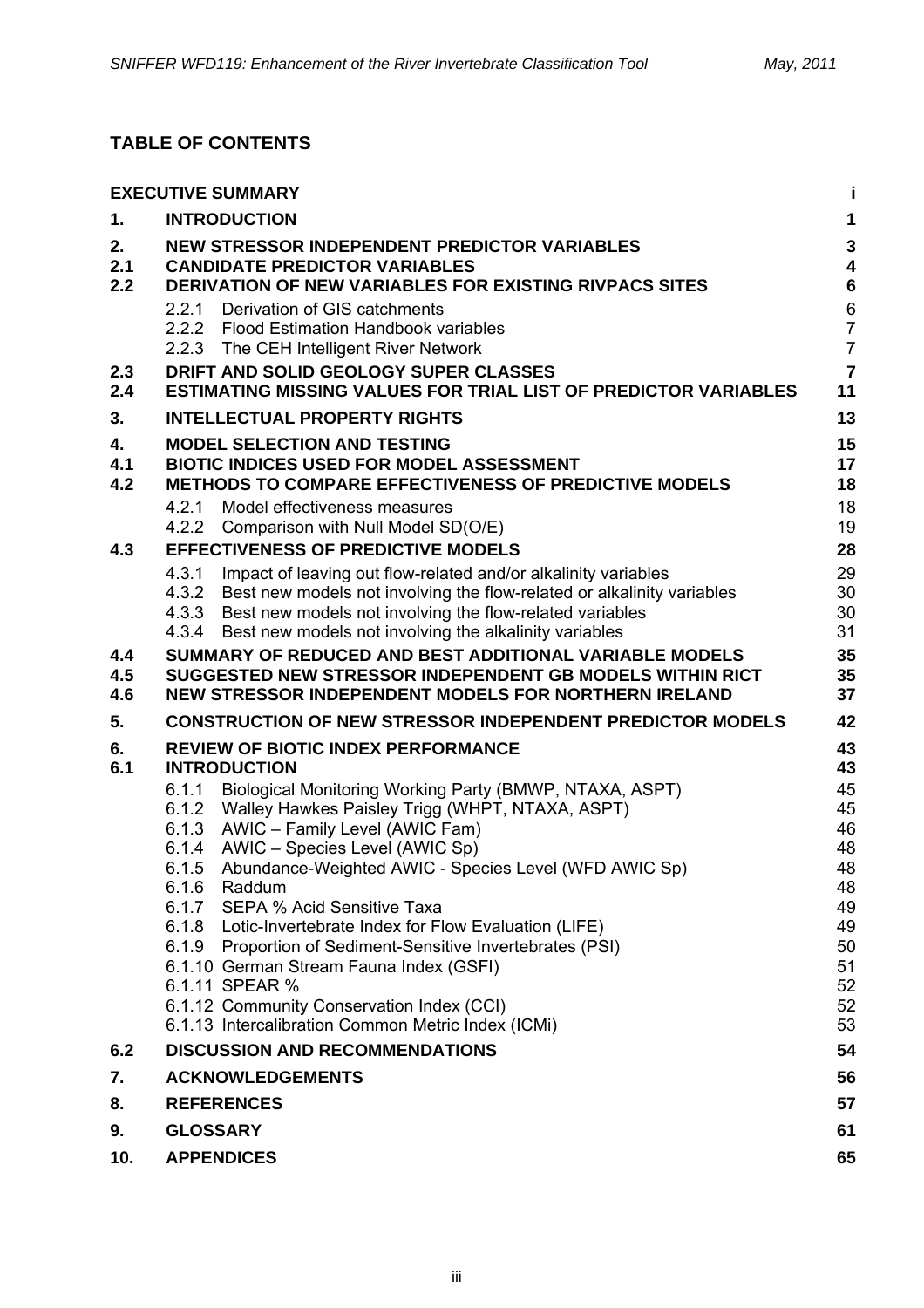## **List of Tables**

| Table 1  | Percentage variation explained by RIVPACS III+ and WFD System-A<br>variables when each variable is the only explanatory variable in an analysis<br>of 614 RIVPACS III+ sites across Great Britain (reproduced from Davy-                                                                                                                                                                                                                                |        |
|----------|---------------------------------------------------------------------------------------------------------------------------------------------------------------------------------------------------------------------------------------------------------------------------------------------------------------------------------------------------------------------------------------------------------------------------------------------------------|--------|
| Table 2  | Bowker et al., 2006).<br>Individual explanatory power of a range of variables in an analysis of 5752<br>clean and polluted streams and rivers from the 1995 GQA survey of England                                                                                                                                                                                                                                                                       | 3      |
| Table 3  | and Wales.<br>Amalgamation of BGS Solid Geology classes (0-115) into RHS super-<br>classes $(0-8)$ .                                                                                                                                                                                                                                                                                                                                                    | 4<br>8 |
| Table 4  | Amalgamation of BGS Drift Geology classes 0-13) into RHS super-classes<br>$(0-5)$ .                                                                                                                                                                                                                                                                                                                                                                     | 10     |
| Table 5  | List of all environmental predictor variables to be tested in the statistical<br>discrimination analyses and for which data is available for the GB RIVPACS<br>references sites.                                                                                                                                                                                                                                                                        | 11     |
| Table 6  | Order of step-wise discrimination forward selection of environmental<br>based on their improvement in the overall multivariate<br>variables<br>discriminatory power (based on Wilk's Lambda between-group discrimination<br>statistic) in cases allowing selection of (i) all variables, (ii) no flow-related<br>variables (width, depth and mean substratum), (iii) no alkalinity (Alk and<br>LogAlk) variables, (iv) no flow or alkalinity variables. | 17     |
| Table 7  | List of biotic indices to be used for model assessment, together with<br>taxonomic level, and intended stress indicator.                                                                                                                                                                                                                                                                                                                                | 18     |
| Table 8  | Null Model $SD_0(O/E)$ for each biotic index for the 685 RIVPACS IV GB<br>reference sites for each RIVPACS season (Spr, Sum Aut) and combined-<br>season samples and average across the single seasons.                                                                                                                                                                                                                                                 | 20     |
| Table 9  | Average single season $R^2_{\text{OE}}$ and SD(O/E) of Models 1-4; together with<br>% reduction from Null Model $SD0(O/E)$ and % correctly discriminated to<br>biological end-group (ReSub and XVal); bold highlights which of Models 2-3<br>has greatest loss of predictive power.                                                                                                                                                                     | 29     |
| Table 10 | Average single season (a) % correct discrimination, (b) SD(O/E) and (c) $R^2_{OE}$<br>for current RIVPACS IV model (1) and trial models 4-14 (without flow or<br>alkalinity variables); all models include LAT, LONG, Air temperature mean<br>and range, discharge category and log slope at site; best models improving<br>on model 4 in bold.                                                                                                         | 32     |
| Table 11 | Average single season (a) % correct discrimination, (b) SD(O/E) and (c) $R^2_{OE}$<br>for current RIVPACS IV model (1) and trial models15-25 (without flow-related<br>variables); all models include LAT, LONG, Air temperature mean and range,<br>discharge category and log slope at site; best models improving on model 15<br>(which is the same as model 2) in bold.                                                                               | 33     |
| Table 12 | Average single season (a) % correct discrimination, (b) SD(O/E) and (c) $R^2_{\text{OE}}$<br>for current RIVPACS IV model (1) and trial models 26-36 (without alkalinity<br>variables); all models include LAT, LONG, air temperature mean and range,<br>discharge category and log slope at site; best models improving on Model 26<br>(which is the same as model 3) in bold.                                                                         | 34     |
| Table 13 | Summary of Models 1-4 and the best replacement Models 24, 35 and 13<br>involving upstream catchment LOGAREA, LOGALTBAR, PROPWET and<br>key GIS-based geological cover variables; based on average single season<br>SD(O/E) and $R^2_{OE}$ , together with the discrimination % correctly allocated<br>(ReSub and XVal) to biological end-group.                                                                                                         | 36     |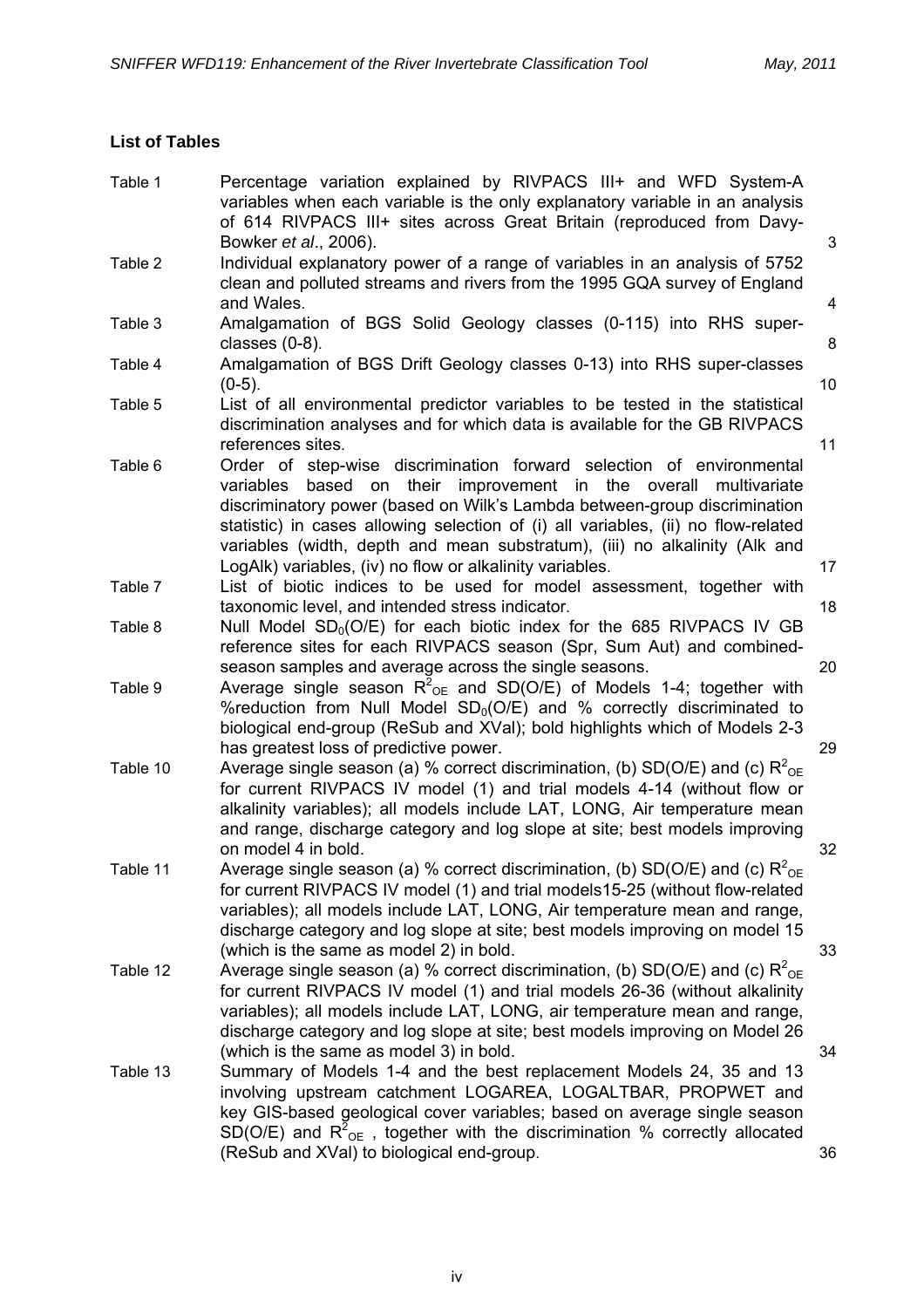Table 14 List of biotic indices for which reference values have now been calculated and added to the RIVPACS database (and supplied as end group means for RICT). 43

## **List of Figures**

Figure 1 (A) Predicted NTAXA for an unmodified test site, and (B) the same site affected by hydromorphological stress. Coloured discs represent RIVPACS end groups (A-D), the star  $\langle \bigstar \rangle$  indicates a test site, and the connecting lines indicate the probabilities of the test site belonging to each of the end groups in discriminant space. 2 Figure 2 Relationship between (a)  $log_{10}$  upstream catchment area (from DTMGEN) and  $log_{10}$  distance from source, and (b)  $log_{10}$  mean upstream catchment altitude and  $log_{10}$  altitude at site, for the GB reference sites, grouped by variable 'historical average Discharge category'. 16 Figure 3 Plot of observed (O) against expected (E) values with 1:1 line for each of the 12 biotic indices under assessment (based on the current RIVPACS IV predictive model and using spring-autumn combined sample values). 22 Figure 4 Frequency histograms of the distribution of O/E values for each of the 12 biotic indices under assessment (based on the current RIVPACS IV predictive model and using spring-autumn combined sample values); O/E values truncated at 2.2 for the PSI and CCI indices. 23 Figure 5 Plot of individual reference site O/E values by end-group (spring-autumn combined season samples) for (a) TL1 NTAXA (b) TL1 ASPT, (c) TL2 WHPT NTAXA using predictions based on the current RIVPACS IV model (model 1 in this report). 24 Figure 6 Plot of individual reference site O/E values by end-group (spring-autumn combined season samples) for (a) TL2 WHPT ASPT (b) TL2 LIFE (Fam), (c) TL4 LIFE (Sp) using predictions based on the current RIVPACS IV model (model 1 in this report). 25 Figure 7 Plot of individual reference site O/E values by end-group (spring-autumn combined season samples) for (a) TL4 WFD AWIC (b) TL3 PSI (Fam), (c) TL4 PSI (Sp) using predictions based on the current RIVPACS IV model (model 1 in this report). 26 Figure 8 Plot of individual reference site O/E values by end-group (spring-autumn combined season samples) for (a) TL2 SPEAR (Fam) (b) TL4 SPEAR (Sp), (c) TL4 CCI using predictions based on the current RIVPACS IV model (model 1 in this report). 27 Figure 9 Plot of individual reference site O/E values by end-group (spring-autumn combined season samples) for (a) TL1 NTAXA (b) TL1 ASPT, (c) TL2 WHPT NTAXA using predictions based on Model 13, which excludes flow-related and alkalinity variables but includes GIS predictor variables. 38 Figure 10 Plot of individual reference site O/E values by end-group (spring-autumn combined season samples) for (a) TL2 WHPT ASPT (b) TL2 LIFE (Fam), (c) TL4 LIFE (Sp) using predictions based on Model 13, which excludes flowrelated and alkalinity variables but includes GIS predictor variables. 39 Figure 11 Plot of individual reference site O/E values by end-group (spring-autumn combined season samples) for (a) TL4 WFD AWIC (b) TL3 PSI (Fam), (c) TL4 PSI (Sp) using predictions based on Model 13, which excludes flowrelated and alkalinity variables but includes GIS predictor variables. 40 Figure 12 Plot of individual reference site O/E values by end-group (spring-autumn combined season samples) for (a) TL2 SPEAR (Fam) (b) TL4 SPEAR (Sp),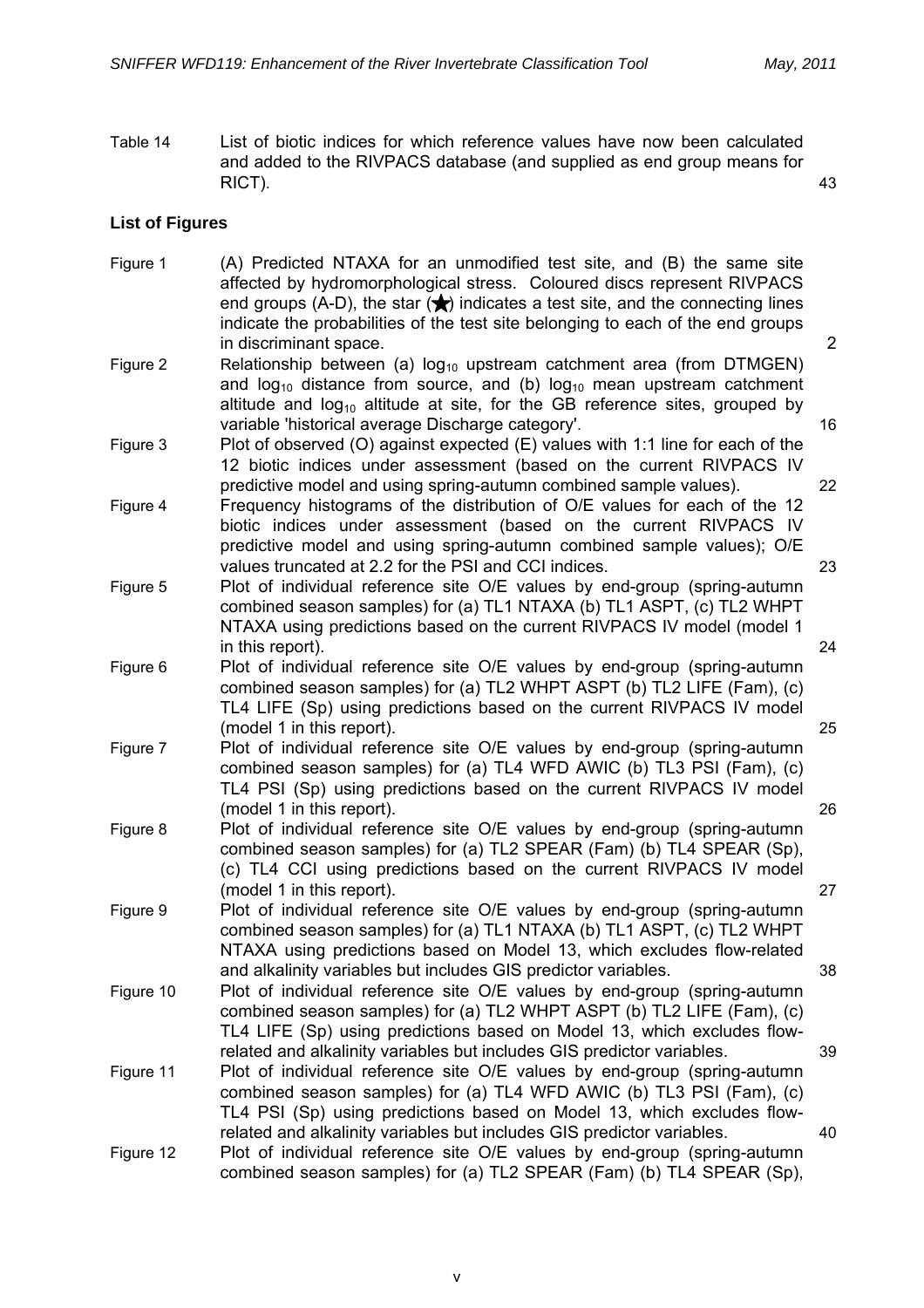(c) TL4 CCI using predictions based on Model 13, which excludes flowrelated and alkalinity variables but includes GIS predictor variables. 41

## **APPENDICES 65**

- 
- Appendix I Summary of all trial Models 1-36 in terms of % correctly discriminated to biological end-group (ReSub and XVal), and the SD(O/E) for all indices for all possible RIVPACS single or combined season samples for the 685 RIVPACS IV GB reference sites. 67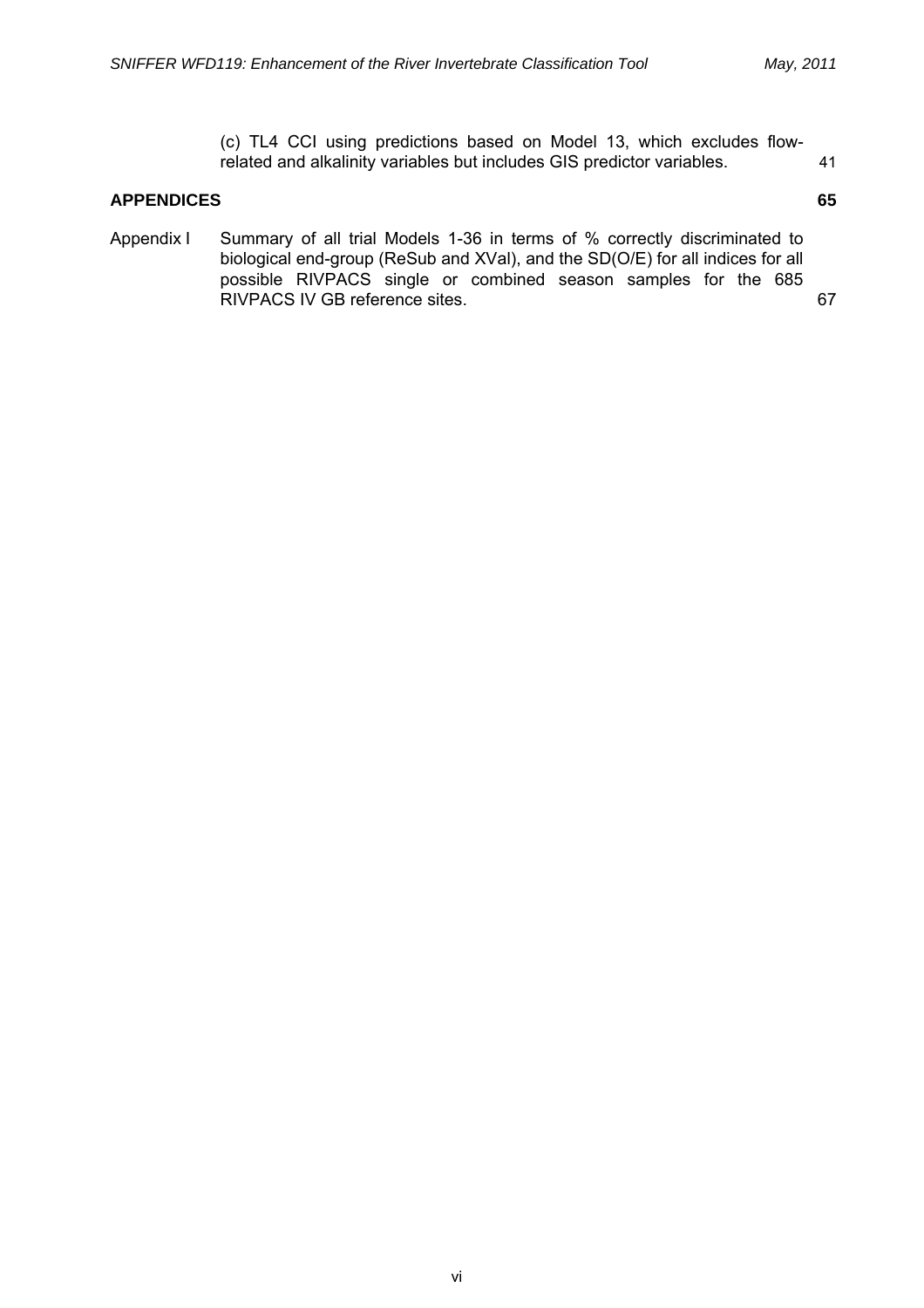## **1. INTRODUCTION**

As part of the continued drive to further develop and widen the scope of the River Invertebrate Classification Tool (RICT) this project has sought to address one of the more challenging aspects of RIVPACS predictive modelling, namely the problems arising when the physical variables that are used to derive predictions are themselves affected by stressors that might need to be assessed.

RIVPACS models use a set of predictive variables to predict reference values for biotic indices and predicted faunal lists at test sites. These predictor variables can be divided into two groups: time variant (different on each sampling occasion) and time-invariant predictors (relatively unchanging though time). For example:

| Time Invariant                             | Time variant                                          |
|--------------------------------------------|-------------------------------------------------------|
| Alkalinity*                                | Substrate composition                                 |
| Altitude                                   | Width                                                 |
| Slope                                      | Depth                                                 |
| Discharge category<br>Distance from source |                                                       |
| Latitude                                   | * while alkalinity fluctuates through time, it's      |
| Longitude                                  | variability is low in relation to the other variables |
| Air Temperature                            | and it is therefore regarded as time-invariant.       |

Time invariant predictors are generally derived from maps or GIS layers, and represent gradients such as altitude, distance from source, or mean air temperature. These can be regarded as not being affected by any of the stressors that need to be assessed. Time variant predictors are recorded at the time a test site is sampled (width, depth, and substrate composition), or, in the case of alkalinity, over a recent period of time. Time variant variables are more prone to being altered by stressors. For example, sedimentation, abstraction, hydromorphological alteration and acidification can all affect one or more of the time variant variables. This can have consequences for predictions, because predictions may be drawn for an altered subset of reference site end groups within the model. This problem is illustrated in the example in Figure 1.

Figure 1 (A) shows a predicted NTAXA for a test site. This is calculated as the weighted average of 3 end groups (A, B and C in this example). The probability that the test site belongs to each end group, is multiplied by the average NTAXA of the reference sites within each end group, to obtain the contribution each end group makes to the NTAXA (which is then the sum of those contributions). Figure 1 (B) shows the same site, but this time subjected to a hydromorphological degradation causing alteration to the width and/or depth. The modified physical properties of the test site now alter the probabilities of it belonging to the various end groups. In this example, the test site is now more likely to belong to end groups B, C and D, and as a result, the predicted NTAXA has changed. Given that RIVPACS should be predicting the *reference* values of biotic indices at test sites, stressors that alter predictor variables, have the potential to distort predictions by falsely associating stressed sites with the wrong RIVPACS end groups (i.e. ones that naturally have physical properties that are more similar to the stressed test site).

Similar examples can be imagined for fine sediment stress affecting substrate composition, and thereby causing predictions of biotic index reference values to be distorted towards end groups that naturally have finer substrata. Similarly, acidification stress may cause biotic index predictions to be distorted towards end groups that have naturally lower alkalinities.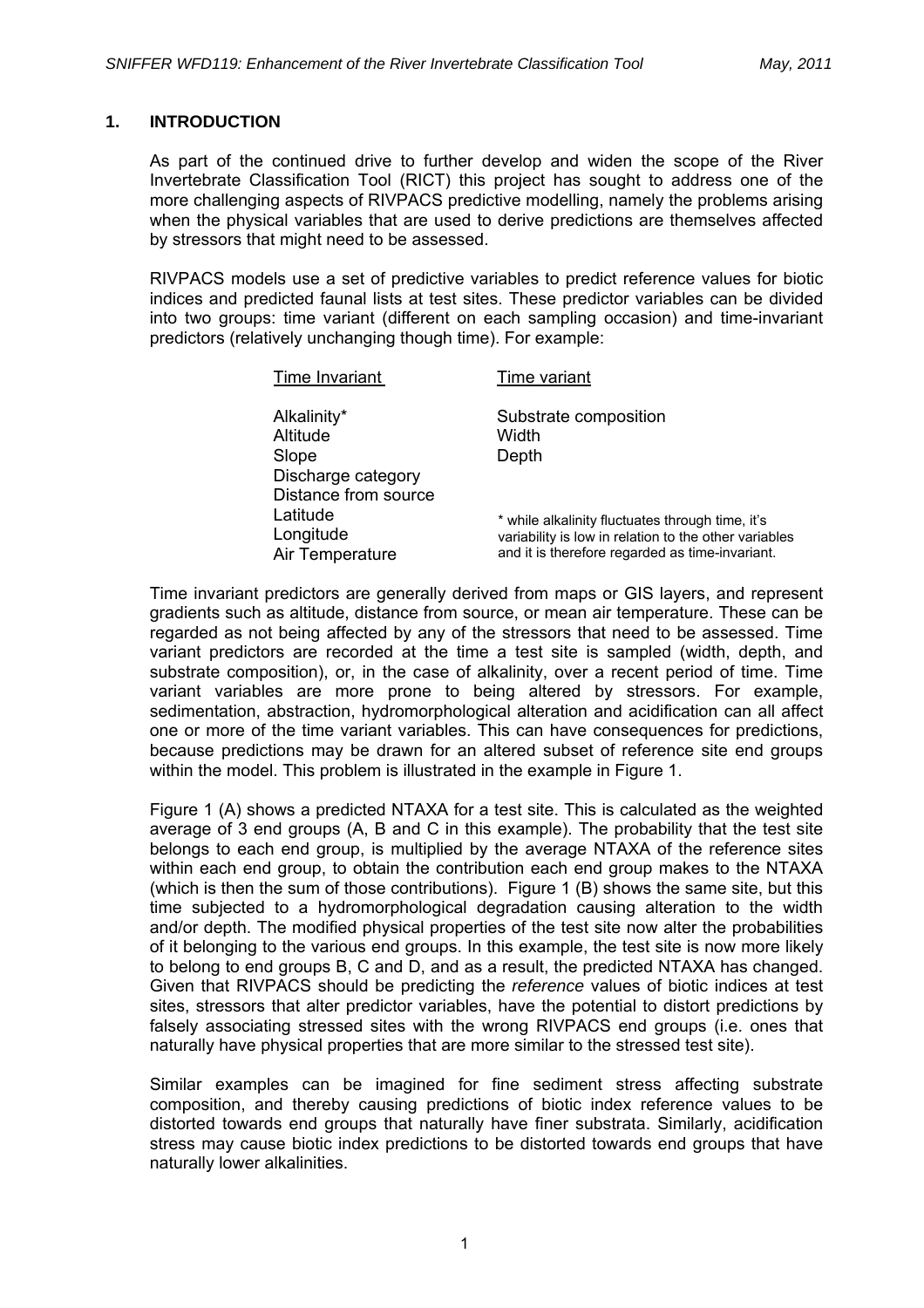

## **(A) Unmodified test site**

Predicted NTAXA is a weighted average of probabilities of the test belonging to end groups A, B or C).

| End   | Probability  | Mean         | Contribution |
|-------|--------------|--------------|--------------|
| Group | site belongs | <b>NTAXA</b> | of group to  |
|       | to group     | of group     | <b>NTAXA</b> |
|       | 0.2          | 25           | 5.0          |
|       | 0.5          | 30           | 15.0         |
|       | 0.3          | 22           | 6.6          |
|       |              | 13           |              |

Predicted NTAXA = **26.6**

#### **(B) Same site affected by hydromorphological stress**

The test site has modified physical properties. The predicted NTAXA is now the weighted average of probabilities of the test belonging to end groups B, C or D).

| End   | Probability  | Mean         | Contribution |
|-------|--------------|--------------|--------------|
| Group | site belongs | <b>NTAXA</b> | of group to  |
|       | to group     | of group     | <b>NTAXA</b> |
|       |              | 25           |              |
|       | 0.4          | 30           | 12.0         |
| r.    | 0.3          | 22           | 6.6          |
|       | ი ვ          | 13           | 3.9          |

Predicted NTAXA = **22.5**

Figure 1. (A) Predicted NTAXA for an unmodified test site, and (B) the same site affected by hydromorphological stress. Coloured discs represent RIVPACS end groups (A-D), the star  $(\bigstar)$  indicates a test site, and the connecting lines indicate the probabilities of the test site belonging to each of the end groups in discriminant space.

The problem of stressors affecting RIVPACS variables has been less of an issue in the past, when most water pollution problems arose from organic pollution (since this stressor does not affect any predictor variables). However, as more and more stress types now need to be assessed, and some of these are physical in nature (or alkalinity related), there has been a growing need to examine the issue of stressors affecting the RIVPACS predictor variables.

To get round this problem alternative variables are needed that are not affected by stress\*. For the RIVPACS variables this means removing the time variant variables: substrate, width and depth, all of which are affected by physical modifications to test sites. It may also be necessary to remove alkalinity as a predictor variable because its measured values at test sites may be modified by acidification (and potentially sewage and industrial discharges that can add excess base thereby increasing alkalinity. The other variables are regarded as being robust with respect to stressors.

\*NB - Some stresses are biological (e.g. invasive species). This is an area that has not been considered in RIVPACS to date, but may need to be investigated in the future.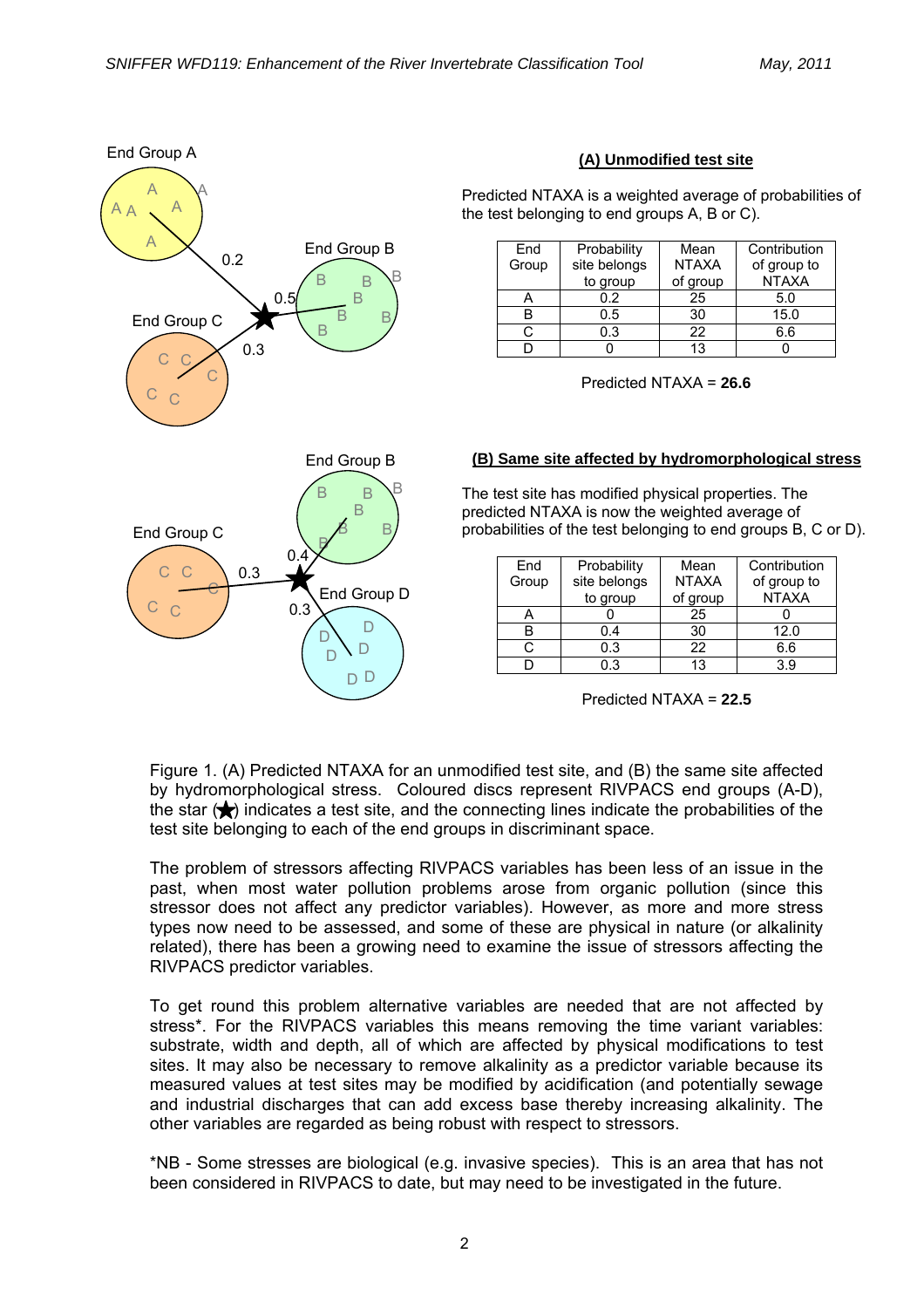## **2. NEW STRESSOR INDEPENDENT PREDICTOR VARIABLES**

In SNIFFER project WFD100 (Davy-Bowker *et al.,* 2010) some initial work was done to attempt to identify a wish list of new predictive variables that would give greater independence from the stressors being measured. This project also investigated ways to improve the predictive capability of RICT in general by attempting to find new variables that increased overall predictive power whilst similarly not being affected by any stressors that might need to be assessed.

In order to assess the effect on overall model performance of removal of the variables affected by stressors it was first necessary to examine the relative explanatory power of the variables used in UK RIVPACS models. In Davy-Bowker *et al.* (2010) two existing analyses of explanatory power were reviewed (described again here for completeness).

Firstly, an analysis of the explanatory power of predictor variables carried out in Davy-Bowker *et al*. (2006) was reviewed. This analysis used canonical correspondence analysis (CCA) to compare the predictive power of variables in the now superseded (although still relevant) GB RIVPACS III+ model with WFD System-A variables. Table 1 below, reproduced from Davy-Bowker *et al*. (2006), shows the results of this analysis.

Table 1. Percentage variation explained by RIVPACS III+ and WFD System-A variables when each variable is the only explanatory variable in an analysis of 614 RIVPACS III+ sites across Great Britain (reproduced from Davy-Bowker *et al*., 2006).

| Variable                          | % Variation explained |
|-----------------------------------|-----------------------|
| Alkalinity                        | 7.0                   |
| Mean substrate composition        | 6.4                   |
| $Log10$ alkalinity                | 5.9                   |
| Log <sub>10</sub> slope           | 5.9                   |
| Longitude                         | 5.4                   |
| $Log10$ distance from source      | 4.3                   |
| $Log10$ altitude                  | 3.7                   |
| $Log10$ water depth               | 3.7                   |
| Latitude                          | 3.7                   |
| $Log10$ water width               | 3.2                   |
| River discharge (flow) category   | 3.2                   |
| Mean air temperature              | 3.2                   |
| WFD catchment size category       | 2.7                   |
| WFD geology – calcareous category | 2.7                   |
| WFD geology - siliceous category  | 2.1                   |
| WFD altitude category             | 1.6                   |
| WFD geology - organic category    | 0.5                   |

Alkalinity ranked first as the most powerful single descriptor of variation across the GB RIVPACS dataset. Substrate composition was the second most powerful variable and water depth and width ranked  $8<sup>th</sup>$  and  $10<sup>th</sup>$ . Alkalinity and substrate (both potentially affected by stressors) were therefore very strong predictors of macroinvertebrate community composition.

The second study reviewed was a large-scale analysis of the relative explanatory power of predictor variables in a combined analysis of clean and polluted streams and rivers from the 1995 General Quality Assessment survey of England and Wales (Murphy & Davy-Bowker, 2005). In this analysis the relative explanatory power (marginal effects in a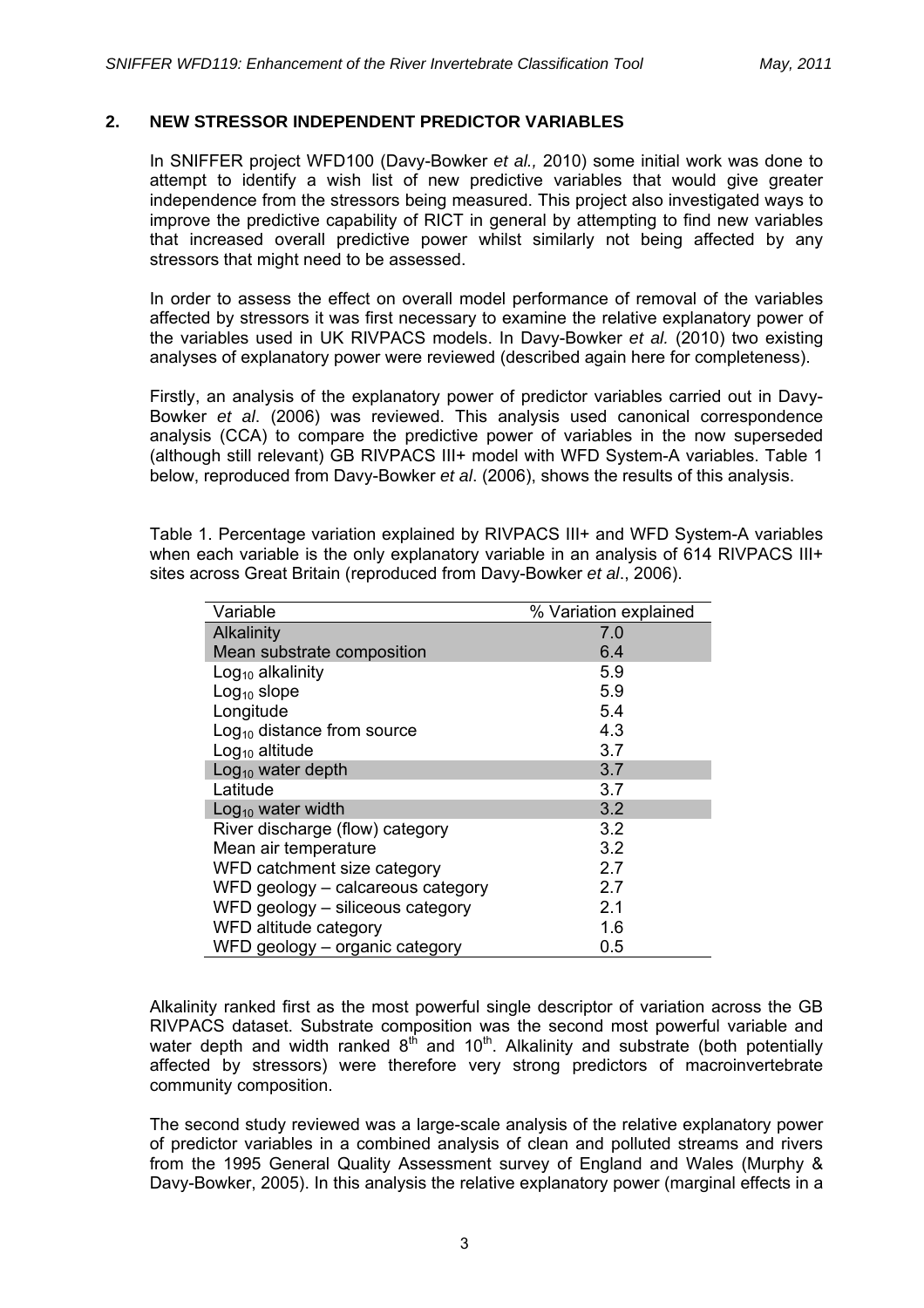CCA) of predictor variables together with variables representing stressors and a range of new spatial variables was examined. The results are reproduced in Table 2 below.

Table 2. Individual explanatory power of a range of variables in an analysis of 5752 clean and polluted streams and rivers from the 1995 GQA survey of England and Wales.

| Variable                         | Marginal effects |
|----------------------------------|------------------|
| Substrate                        | 0.12             |
| Alkalinity                       | 0.11             |
| $X$ (Easting)                    | 0.10             |
| Depth                            | 0.06             |
| Altitude                         | 0.05             |
| Slope                            | 0.05             |
| $XY^2$                           | 0.05             |
| Organic inputs                   | 0.04             |
| Distance from source             | 0.03             |
| Urban run-off                    | 0.03             |
| Discharge category               | 0.02             |
| Y (Northing)                     | 0.02             |
| Width                            | 0.02             |
| ΧY                               | 0.02             |
| $Y^2$                            | 0.02             |
| Acidification                    | 0.02             |
| Canalisation                     | 0.02             |
| $X^2$                            | 0.01             |
| $X^2Y$                           | 0.01             |
| Agri-chemical inputs             | 0.01             |
| Industrial discharge and run off | 0.01             |
| Excessive plant growth           | 0.01             |
| Reduced discharge                | $0.01$           |

This analysis again shows that substrate and alkalinity (variables potentially affected by stressors) are the two strongest predictors of macroinvertebrate community composition. In this analysis the predictor variables depth and width rank  $4<sup>th</sup>$  and  $13<sup>th</sup>$  respectively.

Thirdly, further information on explanatory power comes from work done by the Artificial Intelligence team at Staffordshire University. Alkalinity has been identified by the AI team as the chemical with the closest relationship to invertebrates. For example, it was listed as one of the most powerful predictors of ASPT, along with altitude and percentage silt, in Walley *et al*. (1998), and was also identified as the environmental variable that the invertebrate data was best able to predict in Table 3 of Walley *et. al*. (2002).

These analyses, while based on different datasets (one using RIVPACS reference sites, and the others using GQA monitoring sites) both show that alkalinity and substrate are very strong predictors of macroinvertebrate community composition and are therefore going to be hard to replace in any attempt to build RIVPACS models that are truly stressor independent.

#### **2.1 CANDIDATE PREDICTOR VARIABLES**

In discussing candidate predictor variables that might enable RIVPACS models to be built that are not affected by stressors, it is worth summarising the criteria that any new variables should ideally satisfy:

• Stressor independent (not affected by any stressors routinely encountered)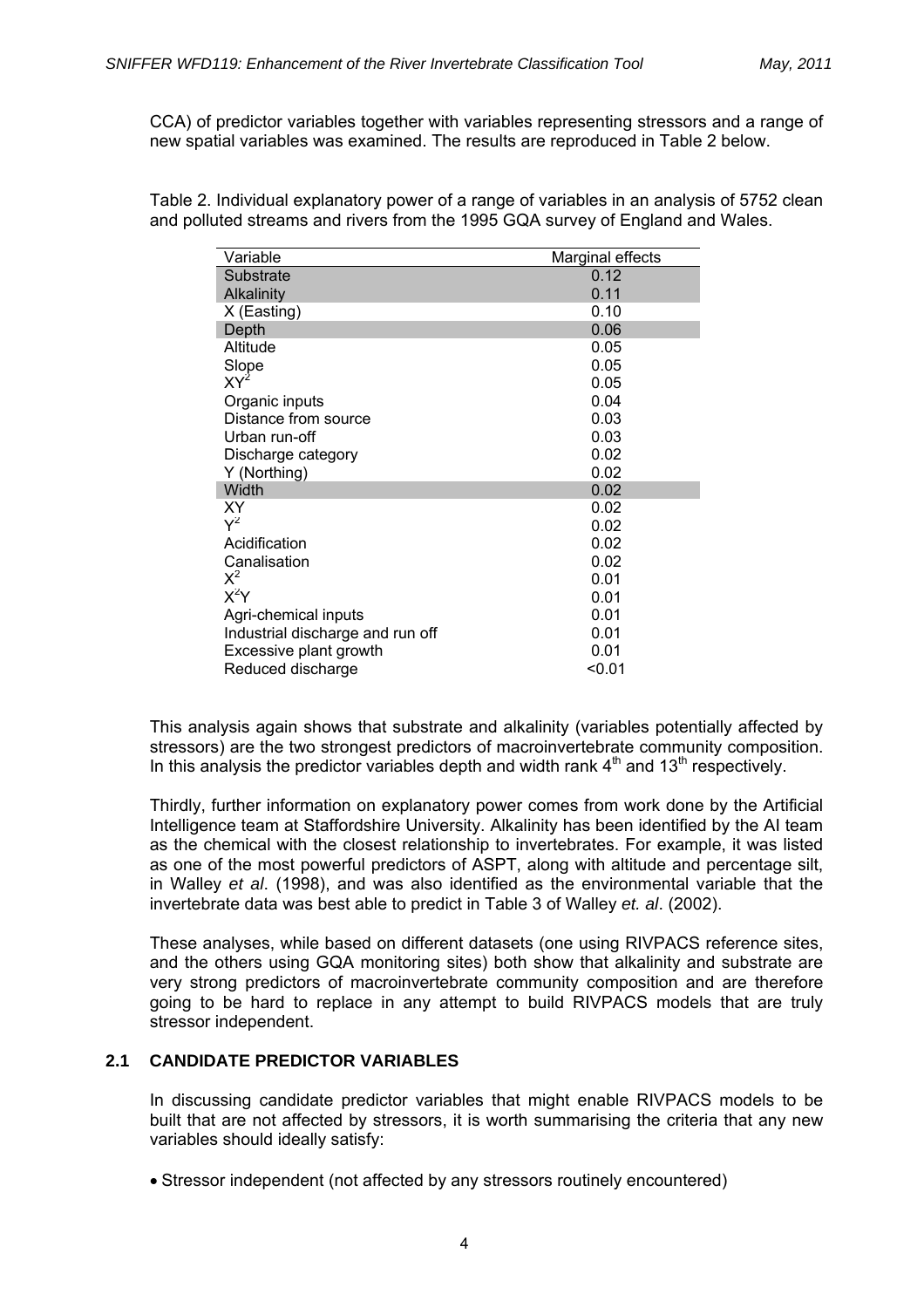- Easily derivable (both for reference sites and test sites by Agency staff and others)
- Not dependent on external GIS layers or datasets (which might both prove impractical for some users and have IPR restrictions)

A potential list of new candidate variables has been assembled (Davy-Bowker *et al*., 2010) and is reproduced below. However the predictive power of many of these variables would overlap if they were used together, and is it highly unlikely that they would all make independent contributions to improving model performance

#### Group 1 – Further Map Based Variables (or from GIS)

| Variable           | <b>Notes</b>                                                                                                                                                                                                                                                                                   |
|--------------------|------------------------------------------------------------------------------------------------------------------------------------------------------------------------------------------------------------------------------------------------------------------------------------------------|
| Catchment area     | Hard to calculate manually<br>Another measure of river size - may not explain much more than<br>distance from source. Already have this variable for all RIVPACS<br>sites.                                                                                                                     |
| Stream order       | Must define method and map/GIS resolution e.g. Strahler from 1<br>to 50:000 OS Land Ranger. Many tributaries indicate hard<br>geology. Very few tributaries indicate a groundwater fed river.                                                                                                  |
| Altitude of source | Relatively easy to derive. Provides more information on the river<br>leading into the site in question. Should help distinguish if the<br>river has an upland fauna upstream.                                                                                                                  |
|                    | Slope - source to site Relatively easy to derive (assuming source is clear). Provides<br>information on the river leading into the site in question. Should<br>correlate strongly with the number of riffles and therefore typical<br>undisturbed substrate composition of the river upstream. |
| Stream power       | A measure of the energy within a river system. Calculation<br>requires slope at site and discharge (see Ferguson, 1981).                                                                                                                                                                       |
| Geology            | Site and upstream catchment geology (both solid and drift<br>geology)                                                                                                                                                                                                                          |

#### Group 2 – Spatial Variables

Following work done in Murphy & Davy-Bowker (2005), a set of alternative spatial variables that appear to have some degree of explanatory power is listed below. It is proposed that the same set of spatial variables as used in Murphy & Davy-Bowker (2005) are examined, perhaps together with some additional variants:

*X (Easting, East-West spatial patterns) Y (Northing, North-South spatial patterns) XY X2 Y2 XY2 X3 Y3*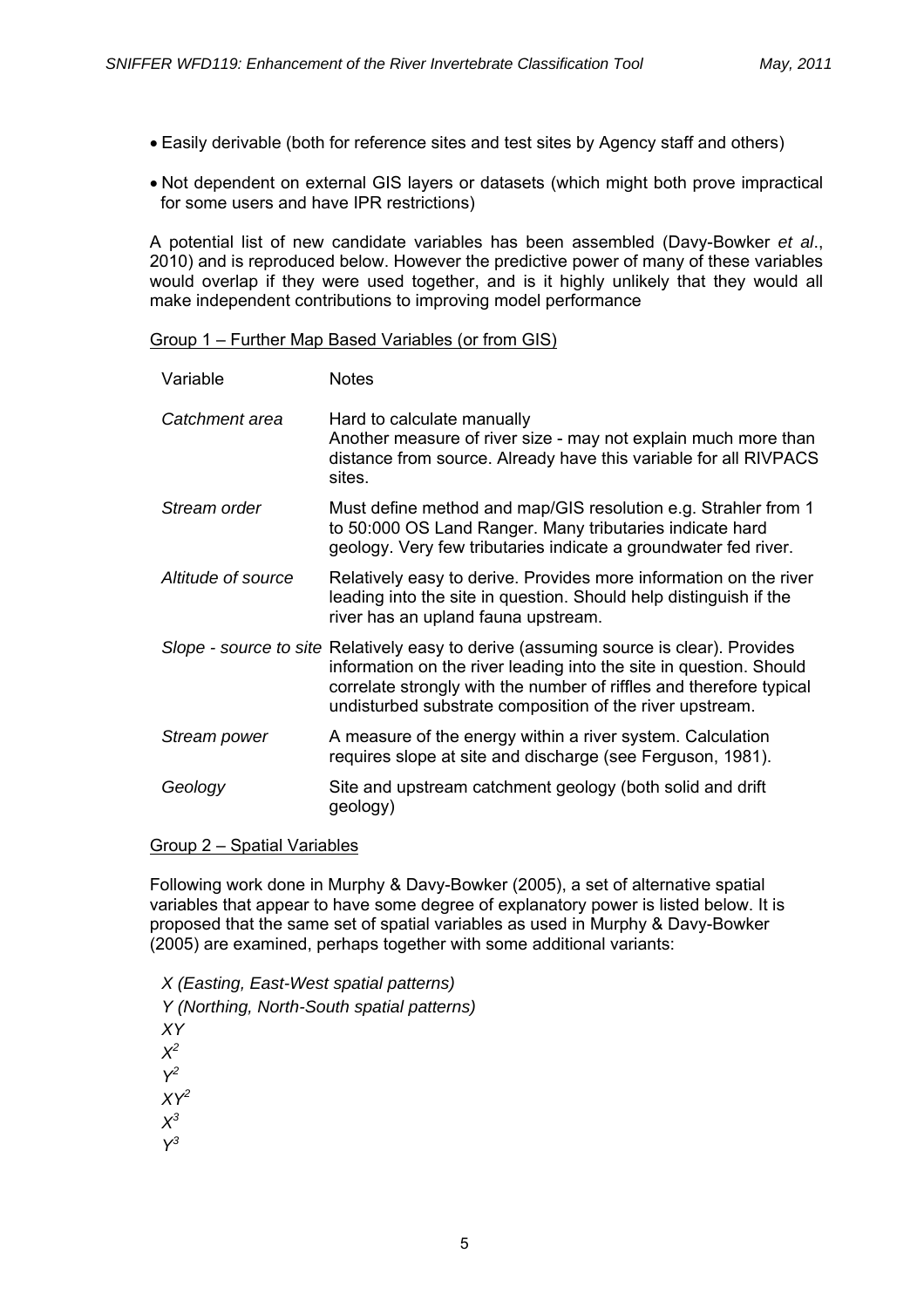A wish list of potential new predictor variables and three criteria that these variables need to satisfy has been identified. These include a group of new map/GIS based variables and a group of new spatial variables, both of which are wholly independent of hydromorphological and acidification stress. These variables may give additional information on the river type that could help to offset the removal of alkalinity, substrate, width and depth, and there is some evidence that at least some of these may work as predictor variables in any new RIVPACS models that are built for inclusion in RICT.

## **2.2 DERIVATION OF NEW VARIABLES FOR EXISTING RIVPACS SITES**

The following sections describe how various groups of the candidate predictor variables above (section 2.1) have been derived for the RIVPACS reference sites. It should be noted that variable derivation by GIS has been the principle approach, and that not all of variable types above have been pursued in this project. Specifically, additional map based (group 1) variables have been derived but the square and cubic forms of the spatial (group 2) variables have not been pursued. This was because it was felt that it was easier to understand how the map based variables might provide additional discriminatory power, as opposed to variables such as  $X^2$ Y or  $Y^3$  (which can only be correlates of unknown and un-measured variables).

Variable derivation was a two-stage process involving i) derivation of new GIS catchments (drainage basins) for each RIVPACS reference site, and ii) derivation of new predictor variables using these catchments in conjunction with various GIS data layers.

## **2.2.1 Derivation of GIS catchments**

The derivation of catchment boundaries and outlet coordinates for the RIVPACS reference sites relied upon the CEH Wallingford's Integrated Hydrological Digital Terrain Model (IHDTM; Morris and Flavin, 1990), which has been designed to be consistent with the UK drainage basin network and allows the boundaries of around four million catchments to be derived (this discrete number of catchments is a construct due the resolution of the IHDTM; along a drainage path, catchment outlets are 50 m apart). The latest version of the IHDTM was used (referred to as 'DTMGEN'); this version improves on previous versions by having been made consistent with the OS 1:50,000 river network.

First, using the recorded coordinates of the RIVPACS reference sites, the sites were 'snapped' onto the DTMGEN. This automatically linked each site to its nearest point on the DTMGEN drainage network. Catchment boundaries (CBs) were then derived ('DTMGEN CBs'). These boundaries were compared with an earlier set of boundaries ('WFD46 CBs') produced as part of the SNIFFER project WFD46 'RIVPACS Pressure Data Analysis' (Davy-Bowker *et al*., 2007). The WFD46 boundaries were created from the IHDTM, but from an alternate flow path grid derived using ArcGIS hydrology tools.

The WFD46 and DTMGEN CBs were then visually cross-checked. For both sets of CBs to be considered as a match, there was an allowance for small differences inherent to the use of different DTMs. When mismatches were found, high resolution OS maps and additional information were used to identify where the outlet should be and sites were snapped manually onto DTMGEN accordingly. The following rules were applied:

- a) Where the WFD46 and DTMGEN gave an equally plausible CB: the site was snapped manually onto DTMGEN so the resulting CB matched the original WFD46 CB.
- b) Where the DTMGEN CB improved on the original WFD46 CB: the DTMGEN CB was used.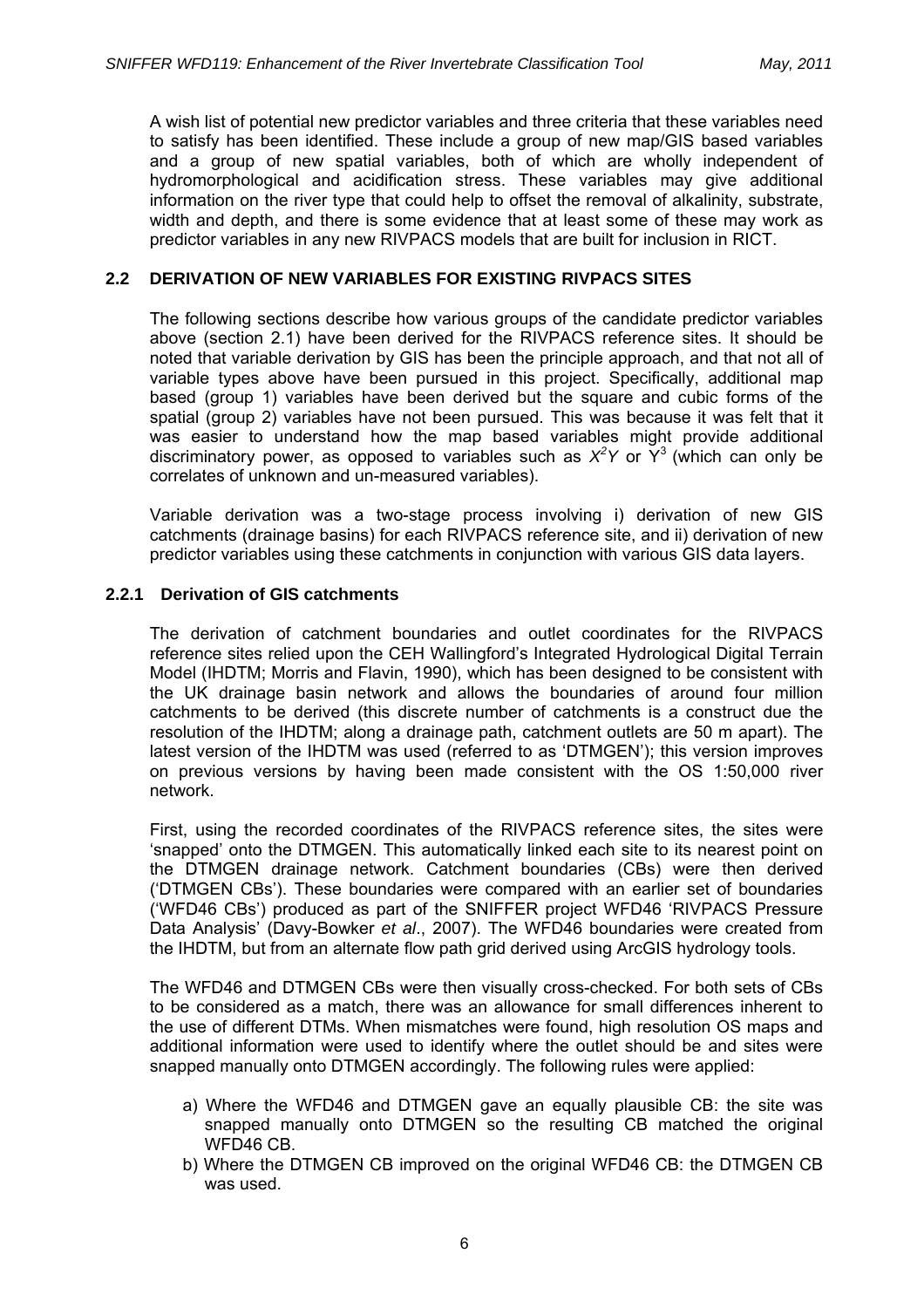Out of the entire UK RIVPACS reference site dataset (835 sites), only three sites were not modelled properly in the DTMGEN (sites 5852, 6242, 6844; one is a spring, and the others were too small). Catchments for these three sites were not therefore derived although they were included in the outputs with dummy coordinates (-999).

## **2.2.2 Flood Estimation Handbook variables**

The Flood Estimation Handbook (FEH, UK industry standard for flood regionalisation studies) includes 19 basin descriptors (Bayliss, 1999). Using the IHDTM these descriptors had already been pre-calculated for all catchments with areas exceeding 0.5 km<sup>2</sup>. The FEH basin descriptors were retrieved for the RIVPACS reference sites using the drainage basin outlet coordinates derived in section 2.2.1 above.

Although flow statistics such as mean flow, Q95 and QMED were not explicitly derived for testing in the revised models, the underlying catchment characteristics which are used to model these statistics using industry standard software tools (Low Flows Enterprise and FEH) were included.

## **2.2.3 The CEH Intelligent River Network**

The CEH Intelligent River Network (IRN) does not cover Northern Ireland so only the 725 GB sites were processed. The IRN is based on a former version of the IHDTM (referred to as 'IRN DTM'; that differs slightly from DTMGEN especially in flat lowland areas). It was therefore necessary to perform the site snapping and quality control exercise again in order to derive the IRN variables. IRN variables include point variables, which require only correctly IRN DTM-snapped catchment outlet coordinates, and catchment variables, which require CBs. The GB sites were automatically snapped on the IRN DTM and their CBs derived. CBs were cross-checked against the WFD46/DTMGEN CBs. Approximately 670 of the 725 sites were properly snapped, or could be easily corrected manually, in order to get consistent CBs.

About 30 sites exhibited moderate discrepancies between WFD46/DTMGEN CBs and IRN CBs with their catchment areas differing by no more than 10%. These discrepancies are inherent to the use of different DTMs and modelled drainage networks, and not considered significant; the IRN CBs were therefore used without further processing. Another 30 sites produced erroneous CBs because of abnormal results in the IRN delineation procedure (e.g. CBs cutting across the drainage network). For these, although the CBs were wrong, the outlet coordinates were still correctly located on the drainage network so IRN derived point variables were accurately derived. To derive catchment variables, the WFD46/DTMGEN CBs were used and the IRN catchment variables (e.g. LCM 2000 and geology breakdowns) were derived from the IRN datasets but outside the IRN program. Any discrepancies arising from doing so were limited. Careful consideration will need to be given to how problems of this kind are dealt with when deriving variables for test sites in the future.

The three sites that could not be snapped onto the DTMGEN (5852, 6242, 6844) also failed to be processed within the IRN. Consequently, IRN variables were obtained for a total of 722 of the 725 Great Britain RIVPACS reference sites.

## **2.3 DRIFT AND SOLID GEOLOGY SUPER CLASSES**

The British Geological Survey (BGS) geological classifications of GB comprise 116 classes of solid geology and 14 classes of drift geology, available in GIS format as the dominant solid and drift geology class in each 1km square referenced to the National Grid. These very detailed classes provide too much detail and too many variables to be used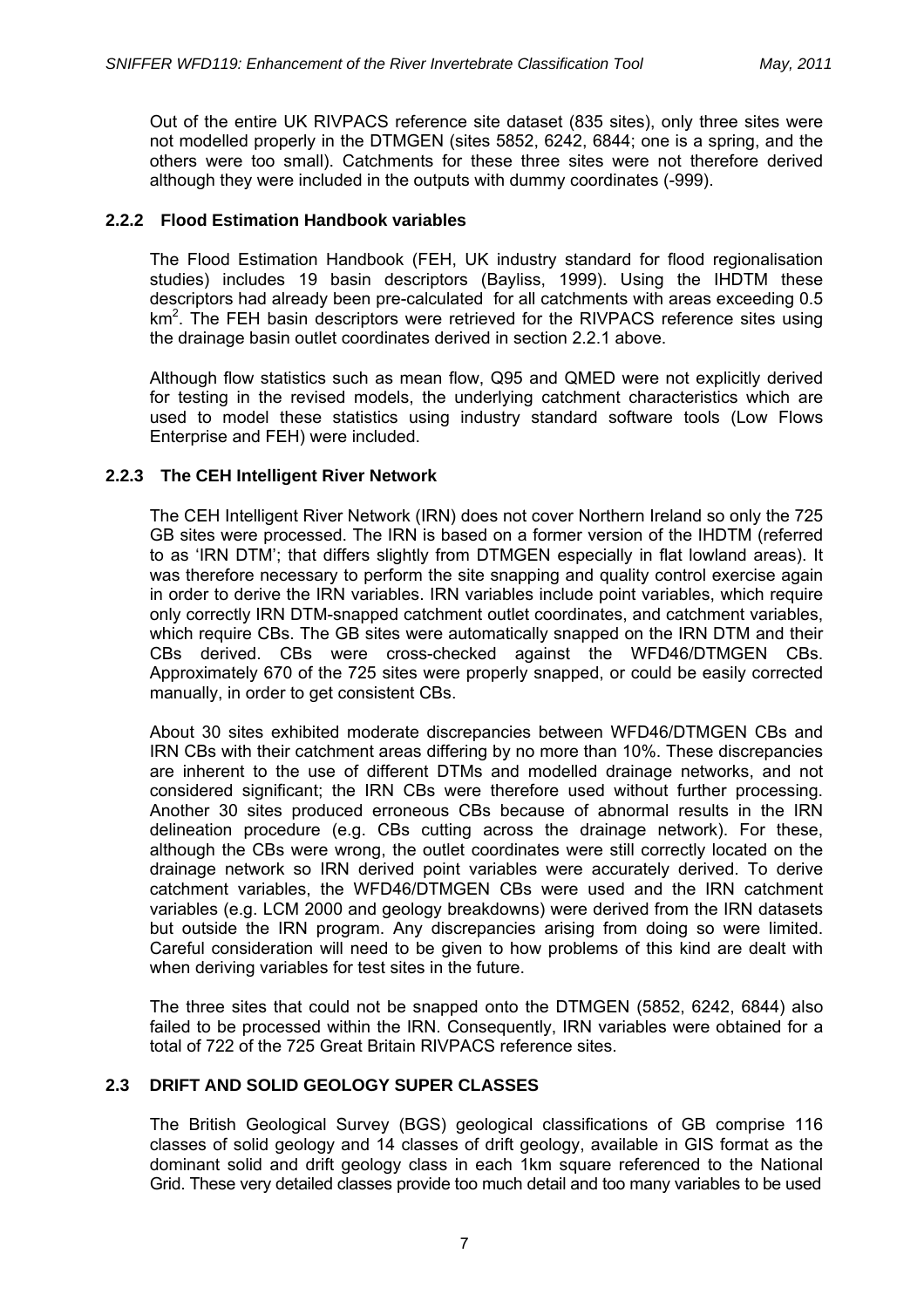| <b>BGS</b>     | <b>BGS</b> description                                                        | <b>RHS</b> | <b>RHS</b>        |
|----------------|-------------------------------------------------------------------------------|------------|-------------------|
| Code           |                                                                               | Code       | description       |
| 0              | No solid geology                                                              | 0          | No solid geology  |
| 1              | Undifferentiated gneiss                                                       | 8          | <b>Hard Rocks</b> |
| $\overline{2}$ | Metasediments                                                                 | 8          | <b>Hard Rocks</b> |
| 3              | Marble                                                                        | 8          | <b>Hard Rocks</b> |
| 4              | Anorthosite                                                                   | 8          | <b>Hard Rocks</b> |
| 5              | Ultrabasic rock                                                               | 8          | <b>Hard Rocks</b> |
| 6              | Intermediate and basic rock                                                   | 8          | <b>Hard Rocks</b> |
| $\overline{7}$ | Gneissose granite, granite and pegmatite                                      | 8          | <b>Hard Rocks</b> |
| 8              | <b>Undifferentiated Moine</b>                                                 | 8          | <b>Hard Rocks</b> |
| 9              | Quartzite                                                                     | 8          | <b>Hard Rocks</b> |
| 10             | Quartz-feldspar-granulite                                                     | 8          | <b>Hard Rocks</b> |
| 11             | Mica-schist, semi-pelitic schist and mixed schists                            | 8          | <b>Hard Rocks</b> |
| 12             | Granitic gneiss                                                               | 8          | <b>Hard Rocks</b> |
| 13             | Undifferentiated schist and gneiss of Shetland and Central Tyrone             | 8          | <b>Hard Rocks</b> |
| 14             | Epidote-chlorite-schist, commonly hornblendic-Green Beds                      | 8          | <b>Hard Rocks</b> |
| 15             | Epidote-chlorite-schist, commonly hornblendic-Green Beds (Upper<br>Dalradian) | 8          | <b>Hard Rocks</b> |
| 16             | Boulder bed and conglomerate                                                  | 8          | <b>Hard Rocks</b> |
| 17             | Quartzite grit, interstratified quartzose-mica-schist                         | 8          | <b>Hard Rocks</b> |
| 18             | Quartzose-mica-schist                                                         | 8          | <b>Hard Rocks</b> |
| 19             | Quartmica-schist, grit, slate and phyllite (Upper Dalradian)                  | 8          | <b>Hard Rocks</b> |
| 20             | Slate, phyllite and mica-schist                                               | 8          | <b>Hard Rocks</b> |
| 21             | Slate, phyllite and mica-schist (Upper Dalradian)                             | 8          | <b>Hard Rocks</b> |
| 22             | Black shale with chert (Upper Dalradian)                                      | 8          | <b>Hard Rocks</b> |
| 23             | Graphitic schist and slate                                                    | 8          | <b>Hard Rocks</b> |
| 24             | Limestone                                                                     | 8          | <b>Hard Rocks</b> |
| 25             | Limestone (Upper Dalradian)                                                   | 8          | <b>Hard Rocks</b> |
| 26             | Serpentine                                                                    | 8          | <b>Hard Rocks</b> |
| 27             | Epidiorite, hornblende-schist and allied types                                | 8          | <b>Hard Rocks</b> |
| 28             | Foliate granite, syenite and allied types                                     | 8          | <b>Hard Rocks</b> |
| 29             | Hornblende schists                                                            | 8          | <b>Hard Rocks</b> |
| 30             | Gneiss, mica schists                                                          | 8          | <b>Hard Rocks</b> |
| 31             | Ultrabasic rock                                                               | 8          | <b>Hard Rocks</b> |
| 32             | Gabbro and allied types                                                       | 8          | <b>Hard Rocks</b> |
| 33             | Diorite and allied intermediate types                                         | 8          | <b>Hard Rocks</b> |
| 34             | Granite, syenite, granophyre and allied types                                 | 8          | <b>Hard Rocks</b> |
| 35             | Basalt dolerite, camptonite and allied types                                  | 8          | <b>Hard Rocks</b> |
| 36             | Porphyrite, lamprophyre and allied types                                      | 8          | <b>Hard Rocks</b> |
| 37             | Rhyolite, trachyte, felsite, elvans and allied types                          | 8          | <b>Hard Rocks</b> |
| 38             | Agglomerate in neck                                                           | 8          | <b>Hard Rocks</b> |
| 39             | Andesitic lava and tuff                                                       | 8          | <b>Hard Rocks</b> |
| 40             | Basalt, spilite and related tuff                                              | 8          | <b>Hard Rocks</b> |
| 41             | Rhyolitic and trachytic lava and tuff undifferentiated                        | 8          | <b>Hard Rocks</b> |
| 42             | Basalt, spilite, hyaloclastic and related tuffs                               | 8          | <b>Hard Rocks</b> |
| 43             | <b>Basaltic tuff</b>                                                          | 8          | <b>Hard Rocks</b> |
| 44             | Andesitic lava and tuff, undifferentiated                                     | 8          | <b>Hard Rocks</b> |

# Table 3. Amalgamation of BGS Solid Geology classes (0-115) into RHS super-classes (0-8)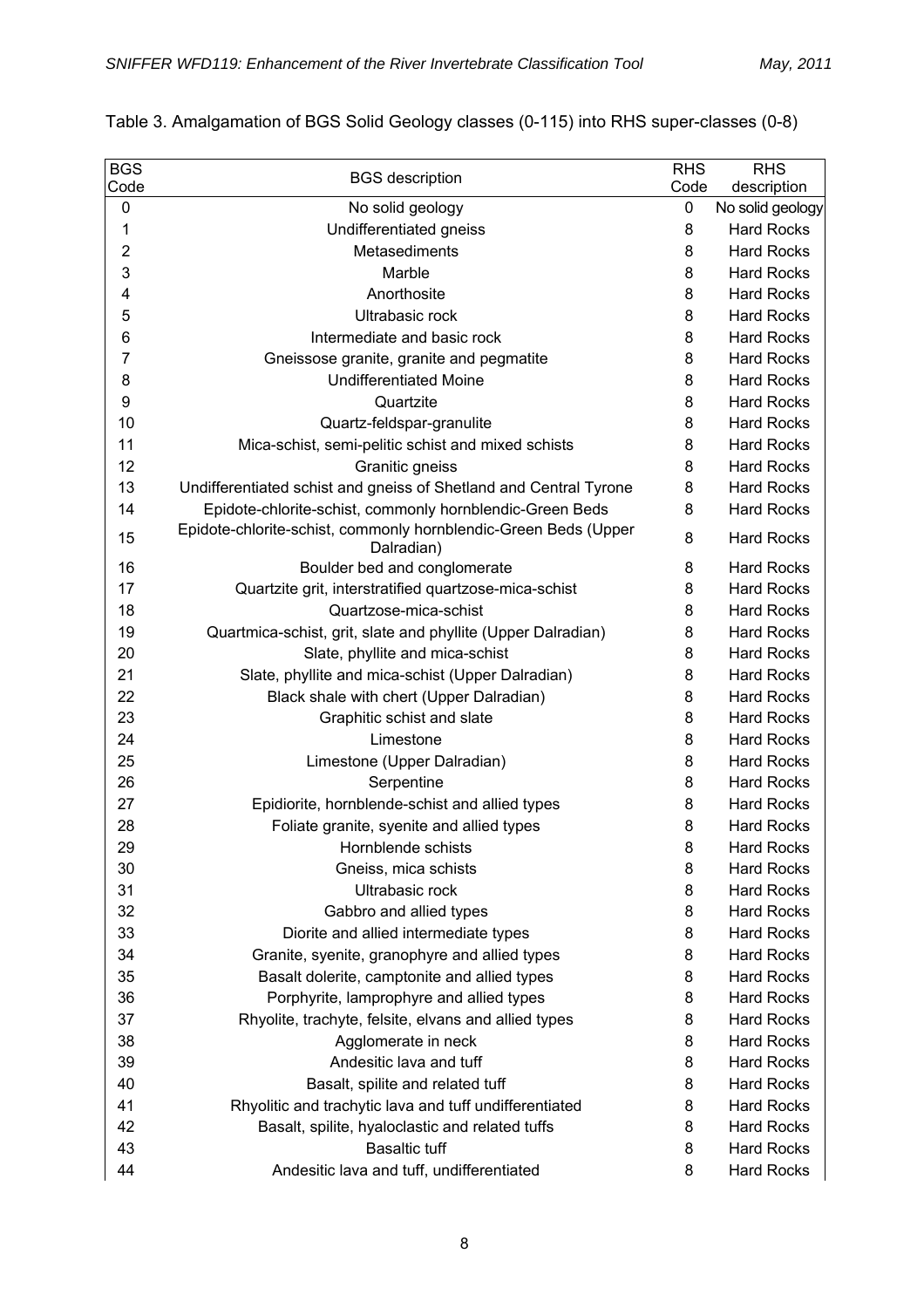| <b>BGS</b> | <b>BGS</b> description                                                            | <b>RHS</b>     | <b>RHS</b>        |
|------------|-----------------------------------------------------------------------------------|----------------|-------------------|
| Code       |                                                                                   | Code           | description       |
| 45         | Andesitic tuff                                                                    | 8              | <b>Hard Rocks</b> |
| 46         | Rhyolitic lava                                                                    | 8              | <b>Hard Rocks</b> |
| 47         | Ryolitic tuff, including ignimbrite                                               | 8              | <b>Hard Rocks</b> |
| 48         | Tuff, undifferentiated, mainly andesitic                                          | 8              | <b>Hard Rocks</b> |
| 49         | Basalt and spilite                                                                | 8              | <b>Hard Rocks</b> |
| 50         | Andesitic and basaltic lavas and tuffs, undifferentiated                          | 8              | <b>Hard Rocks</b> |
| 51         | Rhyolite, trachyte and allied types                                               | 8              | <b>Hard Rocks</b> |
| 52         | Tuff (including ignimitbrite)                                                     | 8              | <b>Hard Rocks</b> |
| 53         | Basalt and spilite                                                                | 8              | <b>Hard Rocks</b> |
| 54         | Rhyolite, trachyte and allied types                                               | 8              | <b>Hard Rocks</b> |
| 55         | Tuff, undifferentiated, mainly basaltic                                           | 8              | <b>Hard Rocks</b> |
| 56         | <b>Basalt</b>                                                                     | 8              | <b>Hard Rocks</b> |
| 57         | <b>Basalt and spilite</b>                                                         | 8              | <b>Hard Rocks</b> |
| 58         | Rhyolite, trachyte and allied types                                               | 8              | <b>Hard Rocks</b> |
| 59         | Tuff, undifferentiated                                                            | 8              | <b>Hard Rocks</b> |
| 60         | Rocks of Anglesey, Lleyn Peninsular, Charnwood, Longmynd, etc                     | 8              | <b>Hard Rocks</b> |
| 61         | Sandstone and grit                                                                | 5              | Sandstone         |
| 62         | Pipe-Rock and Basal Quartzite                                                     | 8              | <b>Hard Rocks</b> |
| 63         | Serpulite Grit and Fucoid Beds                                                    | 8              | <b>Hard Rocks</b> |
| 64         | Lower Cambrian                                                                    | 8              | <b>Hard Rocks</b> |
| 65         | Middle Cambrian                                                                   | 8              | <b>Hard Rocks</b> |
| 66         | Upper Cambrian, including Tremadoc                                                | 8              | <b>Hard Rocks</b> |
| 67         | Durness Limestone (partly Cambrian)                                               | $\overline{7}$ | Limestone         |
| 68         | <b>Llanvirn and Arenig</b>                                                        | 8              | <b>Hard Rocks</b> |
| 69         | Llandeilo                                                                         | 8              | <b>Hard Rocks</b> |
| 70         | Caradoc                                                                           | 8              | <b>Hard Rocks</b> |
| 71         | Ashgill                                                                           | 8              | <b>Hard Rocks</b> |
| 72         | Llandovery                                                                        | 8              | <b>Hard Rocks</b> |
| 73         | Wenlock                                                                           | 7              | Limestone         |
| 74         | Ludlow                                                                            | 7              | Limestone         |
| 75         | Lower Old Red Sandstone, including Downtonian                                     | 5              | Sandstone         |
| 76         | Lower Devonian (England and Wales only)                                           | 5              | Sandstone         |
| 77         | Middle Old Red Sandstone (Scotland) Middle Devonian (England)                     | 5              | Sandstone         |
| 78         | Upper Old Red Sandstone (Scotland)                                                | 5              | Sandstone         |
|            | Upper Old Red Sandstone and Upper Devonian (England)                              |                |                   |
| 79         | Basal Conglomerate (including possible Devonian)                                  | 5              | Sandstone         |
| 80         | Tournaisian and Visean (Carboniferous Limestone Series)                           | 6              | Chalk             |
| 81         | Namurian (Millstone Grit Series)                                                  | 5              | Sandstone         |
| 82         | Lower Westphalian (mainly Productive Coal Measures)                               | 7              | Limestone         |
| 83         | Upper Westphalian (including Pennant Measures)                                    | 7              | Limestone         |
| 84         | Westphalian and ?Stephanian, undivided, of Barren Red lithology                   | 7              | Limestone         |
| 85         | Permian basal breccias, Sandstones and mudstones                                  | 5              | Sandstone         |
| 86         | Magnesian Limestone (Permian)                                                     | $\overline{7}$ | Limestone         |
| 87         | Permian mudstones (including Middle and Upper Marls, Eden ans St Bees<br>shales)  | 4              | Shale             |
| 88         | <b>Budleigh Salterton Pebble Beds</b>                                             | 5              | Sandstone         |
| 89         | Permian and Triassic Sandstones, undifferentiated, including Bunter and<br>Keuper | 5              | Sandstone         |
| 90         | Triassic mudstones including Keuper Marl, Dolomitic Conglomerate and Rhaetic)     | 4              | Shale             |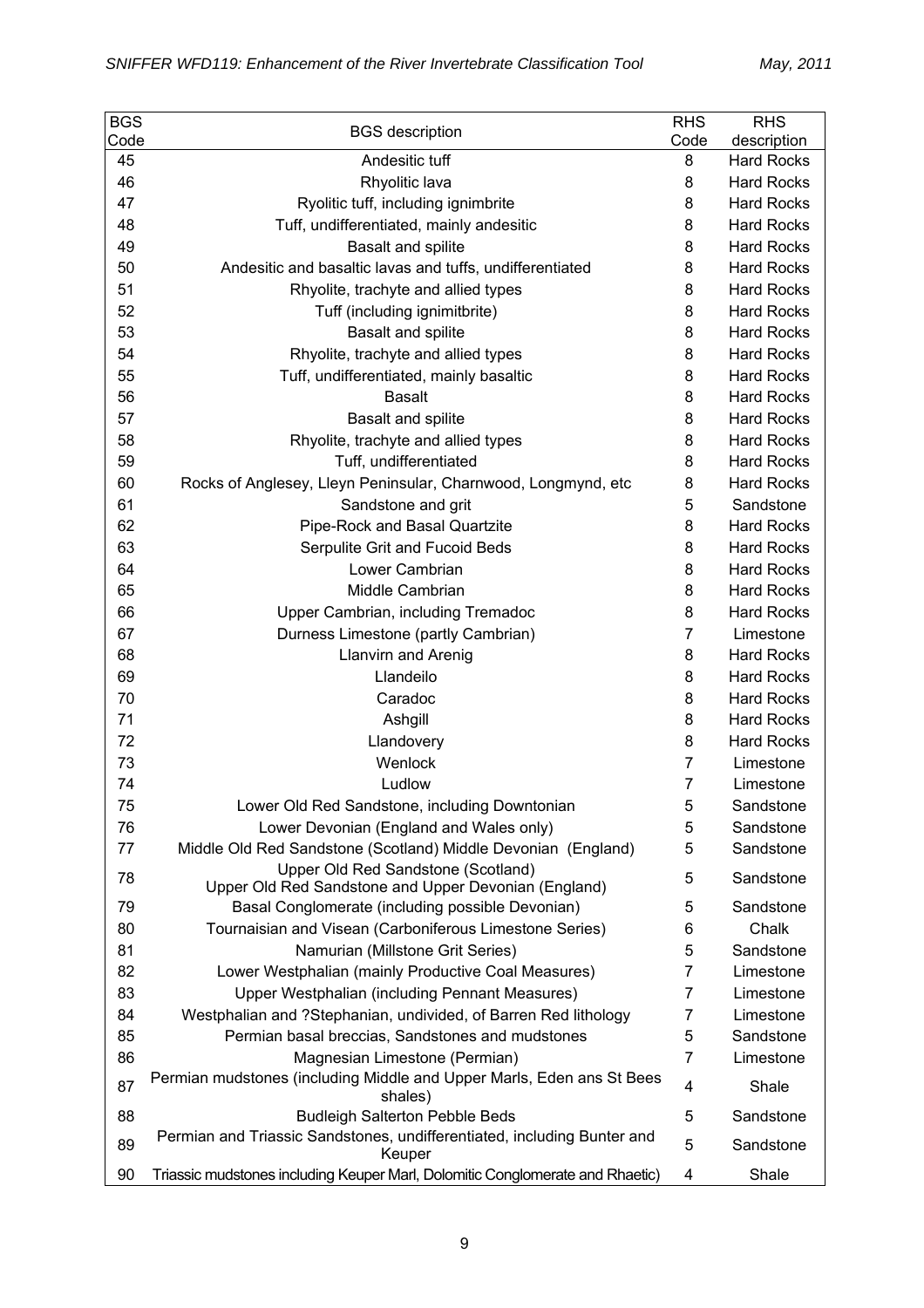| <b>BGS</b> | <b>BGS</b> description                                                          | <b>RHS</b> | <b>RHS</b>  |
|------------|---------------------------------------------------------------------------------|------------|-------------|
| Code       |                                                                                 | Code       | description |
| 91         | Lower Lias                                                                      | 3          | Clay        |
| 92         | Middle Lias                                                                     | 3          | Clay        |
| 93         | <b>Upper Lias</b>                                                               | 3          | Clay        |
| 94         | <b>Inferior Oolite</b>                                                          | 6          | Chalk       |
| 95         | <b>Great Oolite</b>                                                             | 6          | Chalk       |
| 96         | Cornbrash                                                                       | 6          | Chalk       |
| 97         | Oxford Clay and Kellaways Beds                                                  | 3          | Clay        |
| 98         | Corallia                                                                        | 3          | Clay        |
| 99         | Kimmeridge Clay and Ampthill Clay                                               | 3          | Clay        |
| 100        | <b>Portland Beds</b>                                                            | 6          | Chalk       |
| 101        | <b>Purbeck Beds</b>                                                             | 6          | Chalk       |
| 102        | <b>Hastings Beds</b>                                                            | 3          | Clay        |
| 103        | <b>Weald Clay</b>                                                               | 5          | Sandstone   |
| 104        | <b>Lower Greensand</b>                                                          | 5          | Sandstone   |
| 105        | Upper Greensand and Gault (England) & Greensand (Scotland)                      | 5          | Sandstone   |
| 106        | Upper Chalk (Scotland) Chalk including Red Chalk (England)                      | 6          | Chalk       |
| 107        | Inter-lava beds (Scotland) Oldhaven, Blackheath, Woolwich, & Reading &<br>Thane | 3          | Clay        |
| 108        | Inter-lava beds (Scotland) London Clay (England)                                | 3          | Clay        |
| 109        | Inter-lava beds (Scotland) Barton, Bracklesham and Bagshot Beds<br>(England)    | 5          | Sandstone   |
| 110        | Lough Neagh Clays (Scotland) Bovey Formation, St Angus Sands, etc<br>(England)  | 3          | Clay        |
| 111        | Hampstead Beds and Bembridge Marls                                              | <b>NIL</b> |             |
| 112        | Gravel (Scotland) Lenham Beds (England)                                         | 3          | Clay        |
| 113        | Gravel (Scotland) Coralline Crag (England)                                      | 3          | Clay        |
| 114        | Gravel (Scotland) St Erth Beds Cornwall)                                        | 3          | Clay        |
| 115        | Norwich Crag, Red Crag and Chillesford Clay                                     | 3          | Clay        |

Table 4. Amalgamation of BGS Drift Geology classes (0-13) into RHS super-classes (0-5)

| <b>BGS</b> | <b>BGS</b> description                          |   | <b>RHS</b>       |
|------------|-------------------------------------------------|---|------------------|
| code       |                                                 |   | description      |
| 0          | No Drift Geology                                | 0 | No drift geology |
|            | Landslip                                        | 5 | Sandstone        |
| 2          | <b>Blown Sand</b>                               | 5 | Sandstone        |
| 3          | Peat                                            |   | Peat             |
| 4          | Lacustrine Clays, Silts and Sands               | 3 | Clay             |
| 5          | Alluvium                                        | 2 | Alluvium         |
| 6          | River Terrace deposits (mainly sand and gravel) | 5 | Sandstone        |
|            | Raised Beach and Marine deposits                | 5 | Sandstone        |
| 8          | Glacial Sand and Gravel                         | 5 | Sandstone        |
| 9          | Boulder Clay and Morainic drift                 | 3 | Clay             |
| 10         | Sand and Gravel of uncertain age or origin      | 5 | Sandstone        |
| 11         | Clay with flints                                | 3 | Clay             |
| 12         | Brickearth, mainly loess                        | 3 | Clay             |
| 13         | Crag                                            | 3 | Clay             |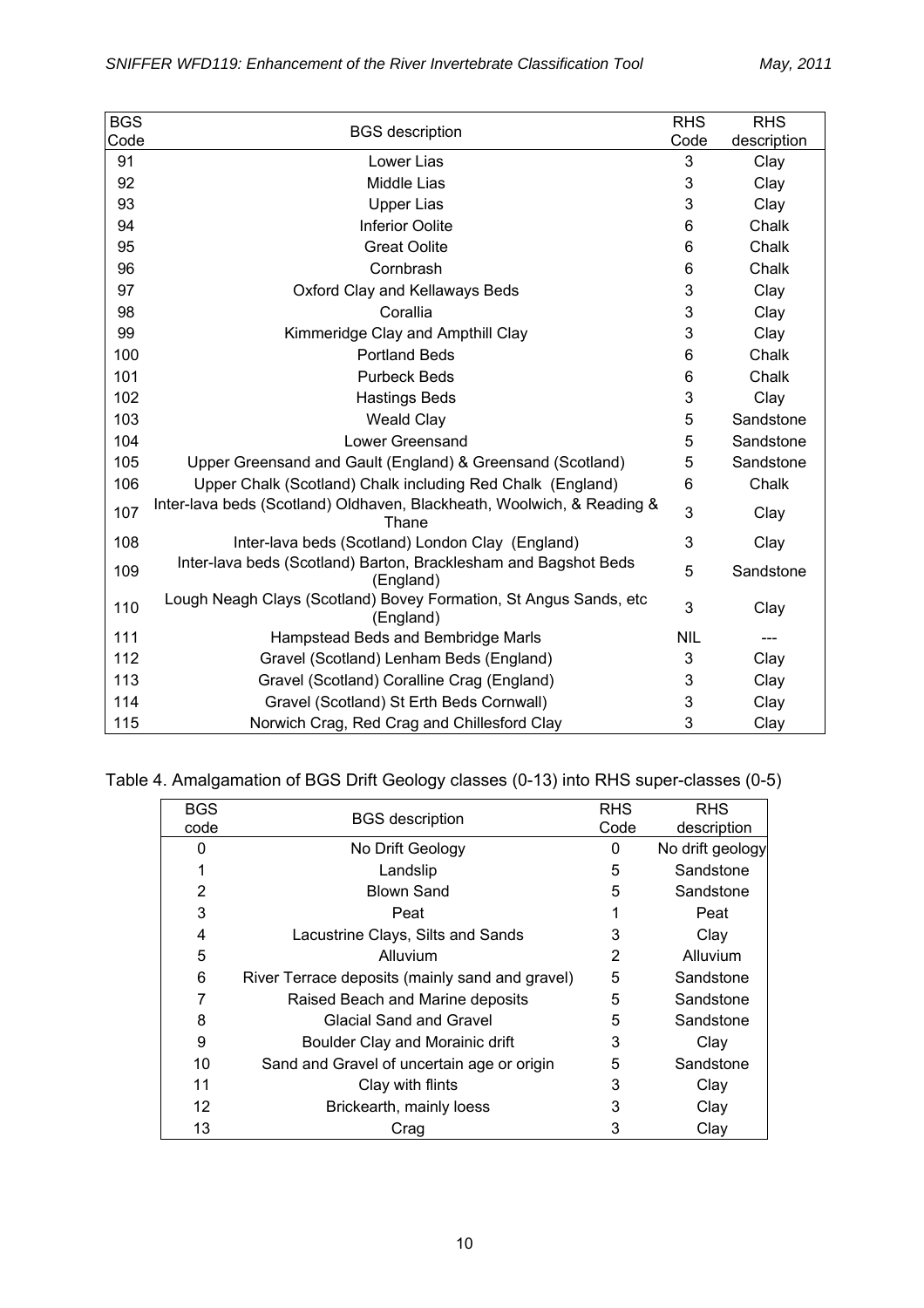directly within the RIVPACS multivariate discrimination. However, following its initial trial for the River Habitat Survey (RHS), Hornby *et al*., 2002 used a super-classification of these BGS classes into major geological types leading to a much simplified geological system of seven River Habitat Survey (RHS) classes for solid geology and five RHS classes for drift geology and this super-classification has been adopted here (Table 3 and Table 4). The RHS numeric codes and order for the classes used for both solid and drift geology correspond very roughly to increasing hardness of the geology.

## **2.4 ESTIMATING MISSING VALUES FOR TRIAL LIST OF PREDICTOR VARIABLES**

The final list of variables on which the investigative discrimination models were based is given in Table 5. The original RIVPACS IV and variables of mean and range of air temperature are only available for the 725 GB reference sites, but not for the 110 Northern Ireland (NI) reference sites. The IRN-derived variables of Strahler stream order and all of the solid and drift geology variables were not available for the NI sites (because the IRN does not cover NI – see section 2.2.3). Development of discrimination models has therefore been focused on improving the GB predictive model.

For a few GB reference sites, values for some of the new variables could not be derived from the IRN or FEH, mostly because of problems in determining the upstream catchment area and network path. There were 26 cases with no upstream catchment area value, which were all given the upstream catchment area derived for the RIVPACS reference sites from a previous version of the CEH-IRN in 2002 (Hornby *et al*., 2002). Four reference sites had no derived Strahler stream order value from the IRN; all were less than 1.8km from source and therefore were all given a Strahler value of 1. There were 17 sites with no upstream percentage cover of solid and drift geology classes and 7 sites with no values for Altitude to source and Slope to source; these were each assigned values derived manually for these sites using an earlier version of the CEH-IRN (Hornby *et al*., 2002). Two or three sites had no values for the BFI and the FEH variables listed in Table 5. For each of these sites and variables, the missing values were estimated as the mean recorded value of the variable for the other GB reference sites in the same TWINSPAN biological end-group(s), leading to missing value estimates for these sites of 0.75 for BFI, 0.50 for PROPWET, 115 for ALTBAR, 118 for ASPBAR, 8.3 for DPLBAR, 9.6 for DPSBAR and 15.2 for LDP.

Table 5. List of all environmental predictor variables to be tested in the statistical discrimination analyses and for which data is available for the GB RIVPACS references sites.

| Variable name     | Variable description                   |                         | Derived        | Not    |
|-------------------|----------------------------------------|-------------------------|----------------|--------|
|                   |                                        |                         | from           | for NI |
| LAT               | Latitude                               |                         | <b>RIVPACS</b> |        |
| LONG              | Longitude                              |                         | <b>RIVPACS</b> |        |
| <b>ATEMPMEAN</b>  | Mean Air Temp                          |                         | <b>RIVPACS</b> | X      |
| <b>ATEMPRANGE</b> | Air Temp Range                         |                         | <b>RIVPACS</b> | X      |
| <b>DISCHARGE</b>  | Discharge Category                     |                         | <b>RIVPACS</b> |        |
| <b>ALK</b>        | Alkalinity                             |                         | <b>RIVPACS</b> |        |
| <b>MSUBST</b>     | Mean Substratum (phi units)            |                         | <b>RIVPACS</b> |        |
| LOGALT            | $Log10$ Altitude                       |                         | <b>RIVPACS</b> |        |
| <b>LOGDFS</b>     | Log <sub>10</sub> Distance From Source |                         | <b>RIVPACS</b> |        |
| <b>LOGWIDTH</b>   | Log <sub>10</sub> Water Width          |                         | <b>RIVPACS</b> |        |
| <b>LOGDEPTH</b>   | Log <sub>10</sub> Water Depth          |                         | <b>RIVPACS</b> |        |
| <b>LOGALK</b>     | Log <sub>10</sub> Alkalinity           |                         | <b>RIVPACS</b> |        |
| <b>LOGSLOPE</b>   | $Log_{10}$ Slope (at site)             |                         | <b>RIVPACS</b> |        |
| <b>STRAHLER</b>   | Strahler stream order                  |                         | <b>IRN</b>     | X      |
| %DRIFT0-NONE      | %Drift Geology Class 0 - None          | in upstream catchment * | IRN+BGS        | X      |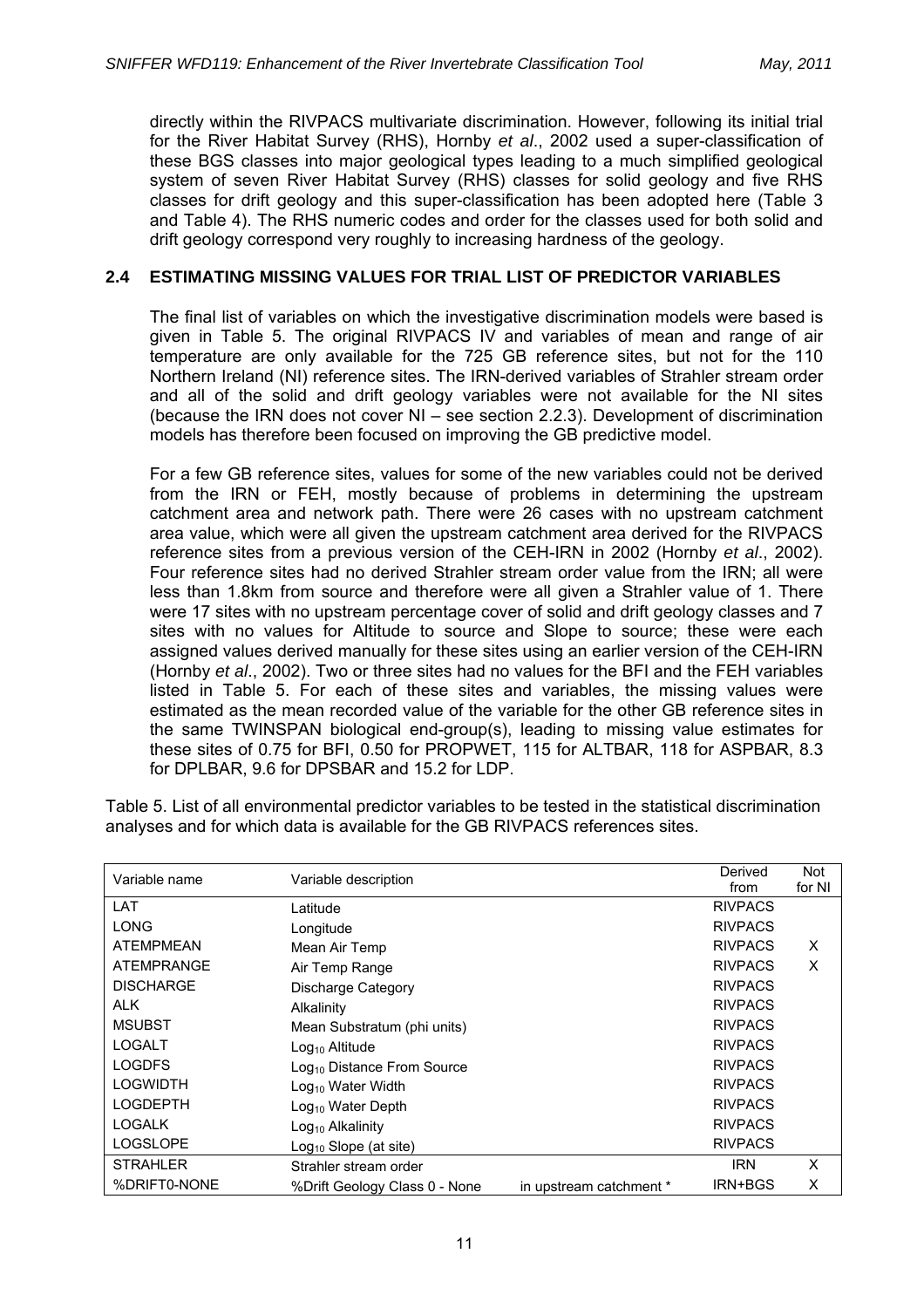| %DRIFT1-PEAT          | %Drift Geology Class 1 - Peat                                                                                                                                                              | IRN+BGS       | X |
|-----------------------|--------------------------------------------------------------------------------------------------------------------------------------------------------------------------------------------|---------------|---|
| %DRIFT2-ALLUVIUM      | %Drift Geology Class 2 - Alluvium                                                                                                                                                          | IRN+BGS       | Χ |
| %DRIFT3-CLAY          | %Drift Geology Class 3 - Clay                                                                                                                                                              | IRN+BGS       | X |
| %DRIFT5-SANDSTONE     | %Drift Geology Class 5 - Sandstone                                                                                                                                                         | IRN+BGS       | X |
| %SOLID0-NONE          | %Solid Geology Class 0 - None<br>in upstream catchment *                                                                                                                                   | IRN+BGS       | X |
| %SOLID3-CLAY          | %Solid Geology Class 3 - Clay                                                                                                                                                              | IRN+BGS       | X |
| %SOLID4-SHALE         | %Solid Geology Class 4 - Shale                                                                                                                                                             | IRN+BGS       | X |
| %SOLID5-SANDSTONE     | %Solid Geology Class 5 - Sandstone                                                                                                                                                         | IRN+BGS       | X |
| %SOLID6-CHALK         | %Solid Geology Class 6 - Chalk                                                                                                                                                             | IRN+BGS       | Χ |
| %SOLID7-LIMESTONE     | %Solid Geology Class 7 - Limestone                                                                                                                                                         | IRN+BGS       | X |
| %SOLID8-HARDROCKS     | %Solid Geology Class 8 - Hard Rocks                                                                                                                                                        | IRN+BGS       | X |
| <b>BFI</b>            | Base Flow Index (BFI from HOST classification)                                                                                                                                             | <b>HOST</b>   |   |
| <b>PROPWET</b>        | Proportion of time upstream catchment soils are wet                                                                                                                                        | <b>FEH</b>    |   |
| <b>LOGAREA</b>        | Log <sub>10</sub> Upstream catchment Area (from DTMGEN)<br>Log <sub>10</sub> (SLOPESOURCE) where SLOPESOURCE = Average                                                                     | <b>DTMGEN</b> |   |
| <b>LOGSLOPESOURCE</b> | <b>IRN</b>                                                                                                                                                                                 |               |   |
|                       | slope from Source to site defined from the IRN by: (Altitude at<br>source minus altitude at site) divided by (distance from source)                                                        |               |   |
| <b>LOGALTBAR</b>      | Log <sub>10</sub> (ALTBAR) Mean altitude of upstream catchment                                                                                                                             | <b>FEH</b>    |   |
| ASPECT-SOUTH          | Deviation of mean upstream catchment aspect (ASPBAR) from<br>South (East=West=90), where ASPBAR = mean aspect<br>(North=0, East=90) of inter-nodal slopes in upstream catchment            | <b>FEH</b>    |   |
| <b>LOGDPLBAR</b>      | $Log10(DPLBAR)$ where DPLBAR = Mean drainage path length<br>(km) between each upstream node (on regular 50m grid) and the<br>site; characterises upstream catchment size and configuration | <b>FEH</b>    |   |
| <b>LOGDPSBAR</b>      | $Log10(DPSBAR)$ where DPSBAR = Mean drainage path slope<br>(m/km) of all inter-nodal slopes for the upstream catchment;<br>characterises overall steepness (from FEH)                      | <b>FEH</b>    |   |
| <b>LOGLDP</b>         | $Log_{10}(LDP)$ where $LDP = Longest$ drainage path (km) from an<br>upstream catchment node to the site; characterises size<br>principally and also configuration (from FEH)               | <b>FEH</b>    |   |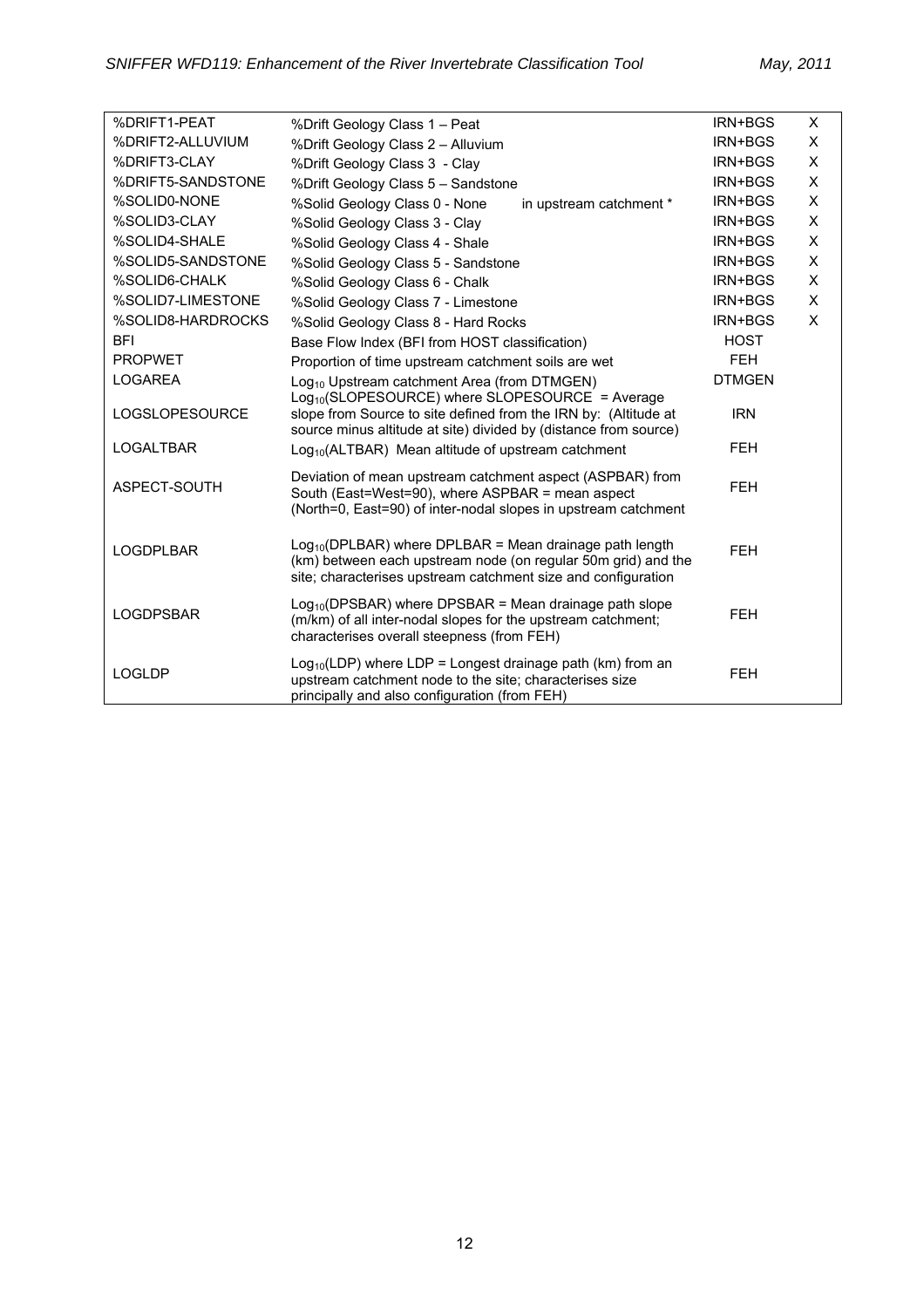## **3. INTELLECTUAL PROPERTY RIGHTS**

The new predictor variables for each RIVPACS reference site were derived using two separate procedures and datasets: the CEH Flood Estimation Handbook (FEH) and the CEH Intelligent River Network (IRN). Virtually all of the new variables derived were characteristics of the drainage basin (catchment upstream) of a point on the river network (see section 2.2 for further details). In turn, the FEH and IRN are underlain by data from several sources, including terrain data developed by Ordnance Survey, Hydrology of Soil Types (HOST) data, with underlying data owned by several organisations, and geological data originated from BGS.

As the underlying datasets used to calculate the new variables are owned by several different organisations, all with different policies regarding their intellectual property, it is important to summarise potential IPR issues that may arise when these models are implemented in RICT.

Furthermore, as the new RIVPACS models developed in this project have made use of these variables (sections 4 and 5), inclusion of these models in RICT would mean that end-users of RICT would also need to be able to derive the same variables for test sites at any location on the river network. RICT will therefore need to provide a means of deriving these new variables.

The remainder of this section is based on discussions with the CEH data licensing team and summarises the intellectual property rights with regard to the various underlying datasets.

The first stage in the derivation of new predictor variables was the derivation of catchment boundaries using the CEH IHDTM (DTMGEN) (section 2.2.1). The CEH IHDTM (DTMGEN) was based on underlying Ordnance Survey Land-Form PANORAMA® contour data which has been processed to form a 50m elevation grid, and then processed again to form a 50m drainage path grid. Finally this drainage path grid has been adjusted so that paths converge on the actual OS 1:50,000 river network. These adjustments were particularly important in flat areas of the landscape. It is this adjusted drainage path grid which is used to define a catchment boundary for a point on the river network.

The current opinion of the CEH data licensing team is that since the underlying OS data are covered by the OS Open Data arrangements, the licensing of the CEH IHDTM data does not require recourse to OS.

Some characteristics, particularly Baseflow Index (BFI) from HOST (Hydrology of Soil Types) are derived from the HOST dataset. The IPR for HOST is complex, and CEH, Macaulay Institute and the Soil Survey & Land Research Centre are all involved. As a resolution of IPR issues with BFI from HOST would probably take considerable time, it was agreed that within the scope of this project, BFI should not be included as a predictive variable. However, it was felt that, having derived values of BFI for each reference site in the early part of this project, it made sense to assess the extent to which BFI could improve discrimination for the new stressor-independent predictive models, in order to assess whether it was worth trying to negotiate a licence to use BFI in the future.

The geological data used in the CEH IRN are owned by BGS. The data have been made freely available by BGS under a simple license, so it is not anticipated that there would be many problems using the geological data.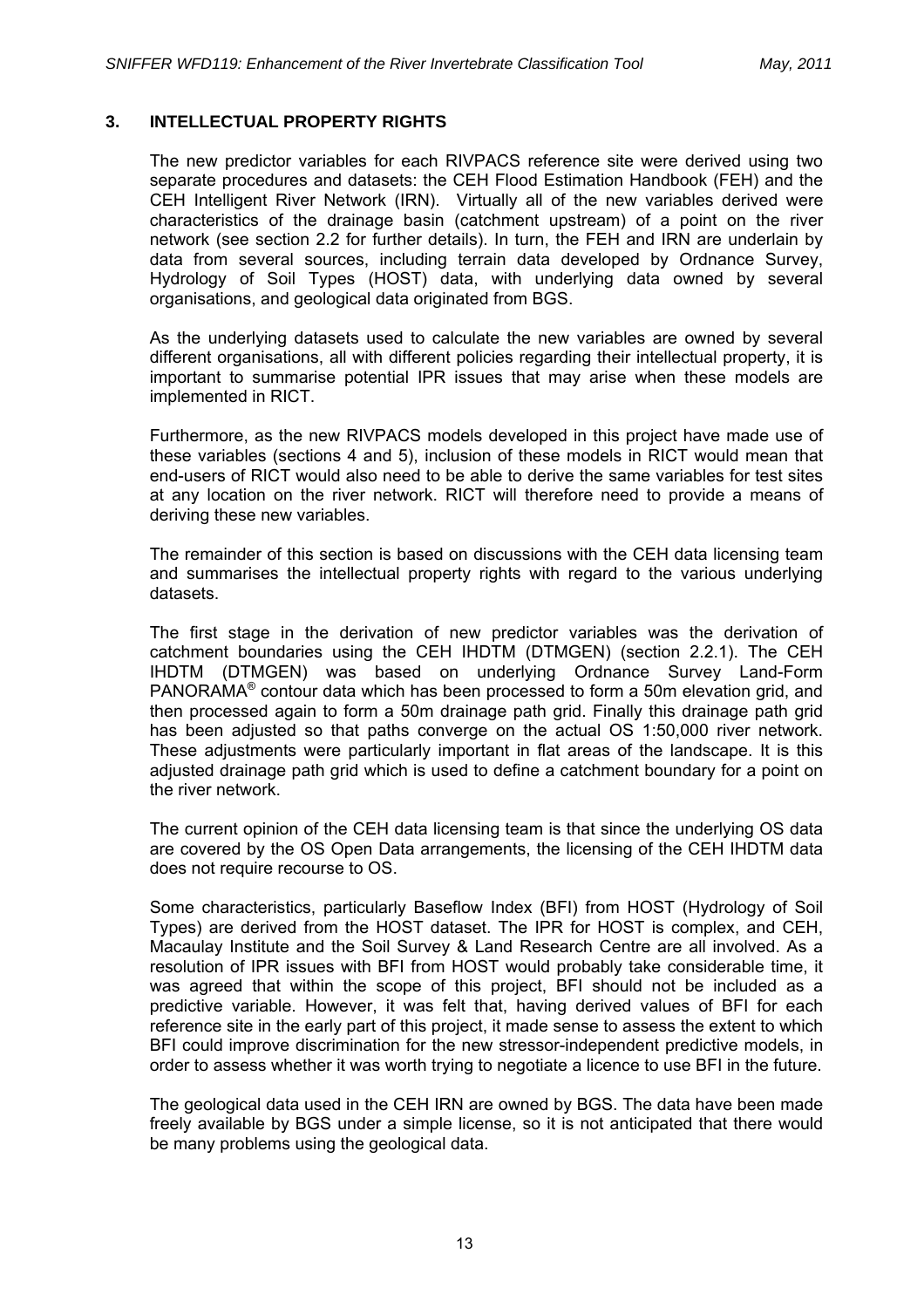The FEH catchment descriptor PROPWET represents the proportion of the time catchment soils are wet. It is based on statistics calculated from MORECS, the Meteorological Office Rainfall and Evaporation Calculation System (Thompson *et al.*  1981) Soil Moisture Deficit (SMD) monthly data. SMD data were first averaged at catchment scale and then interpolated at the daily time step. The CEH data licensing team is currently examining the IPR issues related to the underlying MORECS data (note: this is not the newer MORECS Version 2.0).

All of the above datasets are, where licensing is necessary, already licensed by the national Environment Agencies (EA, SEPA and NIEA). Hence most IPR issues are likely to relate to the use of RICT by users outside these three Agencies (e.g. University researchers, Rivers Trusts, Fishing Clubs etc). To this end, any discussions on the licensing of the above datasets need firstly to consider two points.

1. Exactly which variables are required for a new version of RICT. Given this issue, it makes sense to delay final resolution of IPR issues until the final decisions are made on which model(s) will be added to RICT (and hence the variables used). This will avoid unnecessary effort resolving IPR issues for variables that are not subsequently used.

2. How the data would be used in any future version of the tool. To this end, in terms of cost and complexity of licensing, there is a distinction between a) licensing an entire dataset to be used as someone sees fit, and b) the licensing needed for a point and click system for calculating characteristics for individual sites (where the dataset cannot be reverse engineered). This relates to the value of the underlying datasets: as a whole they are valuable because of the wide range of uses to which they could be put, but focused in on a very specific system (e.g. one to calculate exactly what is required for RICT) their value is much reduced. Hence, if the end-product was a web-based system for calculating the suite of environmental variables required for the new models, this product could be owned by and use datasets licensed to SNIFFER. Users would, when accessing the software, click to accept any license restrictions that cascaded down to them. Such a system could be used to derive any of the time-invariant RIVPACS environmental predictor variables, not simply the additional variables produced and tested in this project.

In conclusion the following recommendations on Intellectual Property Rights are made:

1) Decisions are reached on which of the newly derived model(s) are implemented in RICT so that IPR issues for the relevant datasets can be quickly resolved and the datasets can be licensed.

2) licensing is sought for a point and click system (whereby a user cannot reverse engineer the entire national dataset) that is capable of calculating any of the timeinvariant RIVPACS environmental predictor variables used by any of the newly derived (and existing) RIVPACS models, and for any potential users.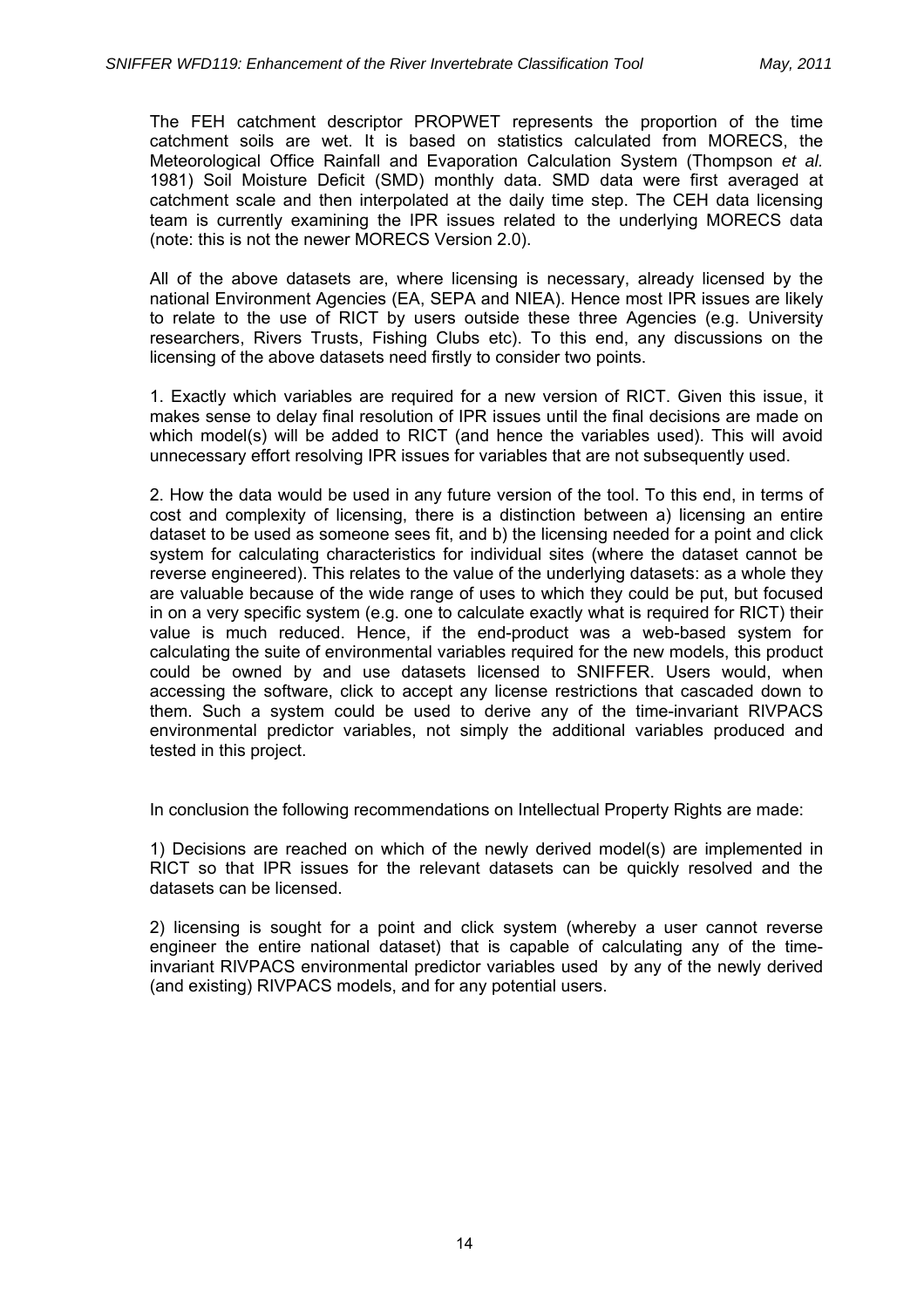## **4. MODEL SELECTION AND TESTING**

The RIVPACS bioassessment system is based on comparing the ratio (O/E) of the observed (O) values of biotic indices to the site- and season-specific expected (E) values of the indices. The expected values are based on a statistical predictive model of the relationship between the macroinvertebrate sample composition of a set of reference sites and their environmental characteristics. Separate models are needed for GB and Northern Ireland (NI).

RIVPACS model development involves three main stages:

- (i) Biological classification of the reference sites using TWINSPAN into end-groups based on their (three-season combined) sample macroinvertebrate composition
- (ii) Multivariate discrimination of the end-groups based on a suite of environmental predictor variables
- (iii) Deriving site-specific expected (E) values of biotic indices from end-group means of observed values of indices for the reference sites, weighting end-groups by discriminant-based probabilities of the site belonging to each end-group
- (iv) Assessing model effectiveness by comparing the strength of the relationship between O and E values amongst the reference sites.

An initial discrimination analysis based on optimal step-wise forward selection of environmental variables from the suite of old and new variables listed in Table 5 was used to assess the step-wise order of inclusion of variables in terms of maximising improvement in end-group discrimination (based on the standard Wilk's Lambda multivariate analysis of variance statistic, SPSS version 16, statistics package). This was done for each of four initial suites of variables (i) by considering all variables in Table 5, (ii) all except the flow-related variables (width, depth and mean substratum), (iii) all except the alkalinity variables (Alk and LogAlk), (iv) all except the flow and alkalinity variables. Table 6 gives the order of stepwise selection of the first 20 variables for each case.

New GIS variable Log upstream catchment area (LOGAREA) was selected second in all four scenarios and the current RIVPACS variable Log distance from source (LOGDFS) was then selected much later. LOGAREA is probably only a marginally better predictor, but because the two variables are very highly correlated ( $r = 0.94$ , Figure 2(a)), and their influence on end-group discrimination is mostly shared, LOGDFS is now only selected much later.

In all of the four step-wise scenarios (Table 6), the new GIS variable representing ( $log_{10}$ ) mean altitude in the upstream catchment (LOGALTBAR) appears to be an improved discriminatory variable over the existing simpler variable ( $log_{10}$ ) altitude at site (LOGALT); their correlation is moderate at 0.58 (Figure 2).

Both LOGAREA and LOGALTBAR initially looked promising and were therefore considered in more detail in later trial predictive models.

The new upstream catchment geology variables, and in particular the percentage covers of drift peat, solid clay, chalk, limestone and hard rocks, were selected at later stages of the step-wise forward selection of predictor variables, which suggests geological cover variables may be useful.

Base Flow Index (BFI) appeared to give some improvement to end-group discrimination, and was selected sixth in the two scenarios which excluded the use of alkalinity variables (Table 6). Although there are know IPR issues with using this variable, its potential to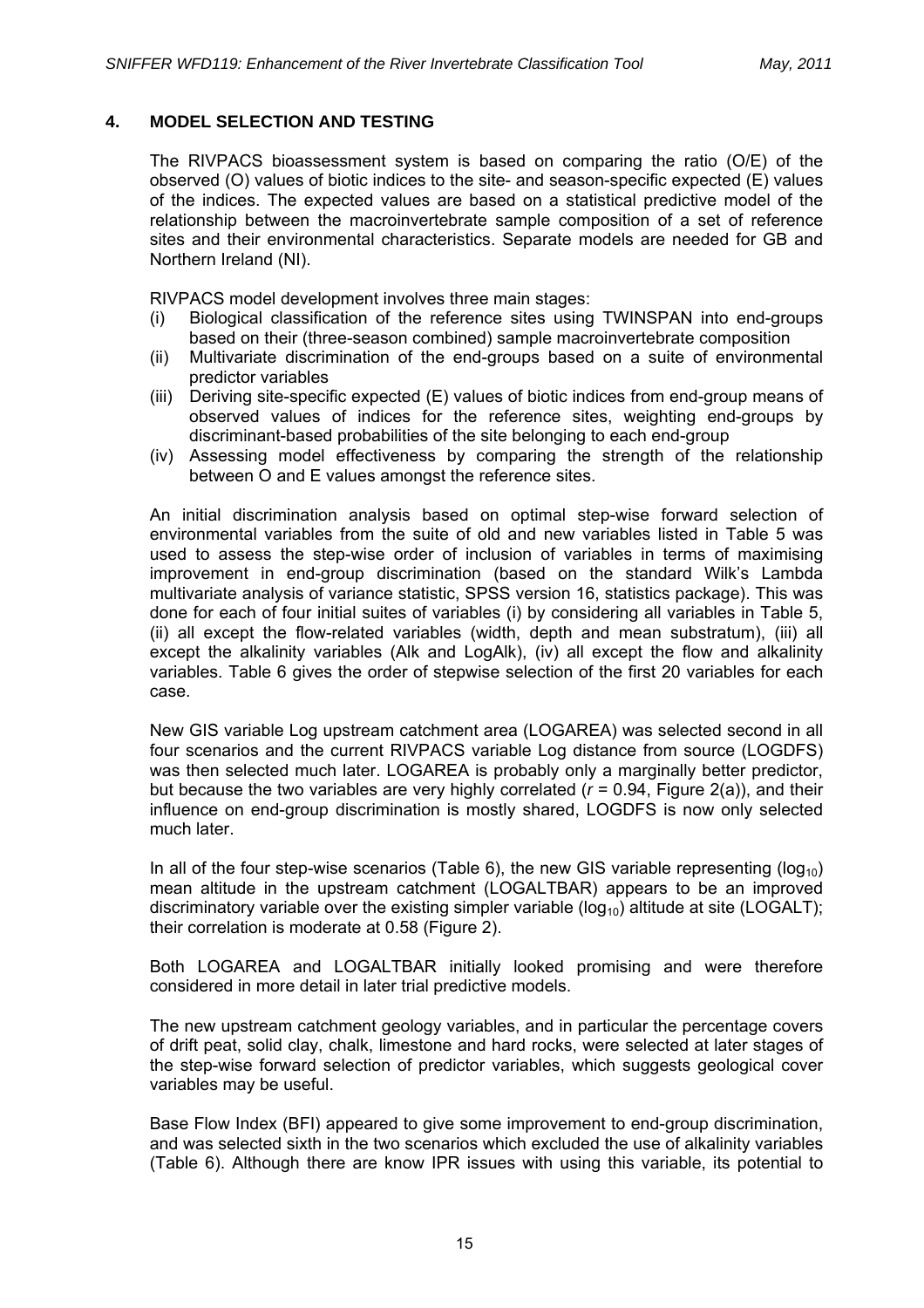improve RIVPACS model predictions of expected biotic index values and O/E was investigated further.



Figure 2. Relationship between (a)  $log_{10}$  upstream catchment area (from DTMGEN) and  $log_{10}$ distance from source, and (b)  $log_{10}$  mean upstream catchment altitude and  $log_{10}$  altitude at site, for the GB reference sites, grouped by variable 'historical average Discharge category'

These initial analyses were only on the variables' ability to discriminate the biological end-groups of reference sites. In the more detailed analyses the potential of the newly measured variables to improve the predictions of expected biotic index values and index O/E values is assessed.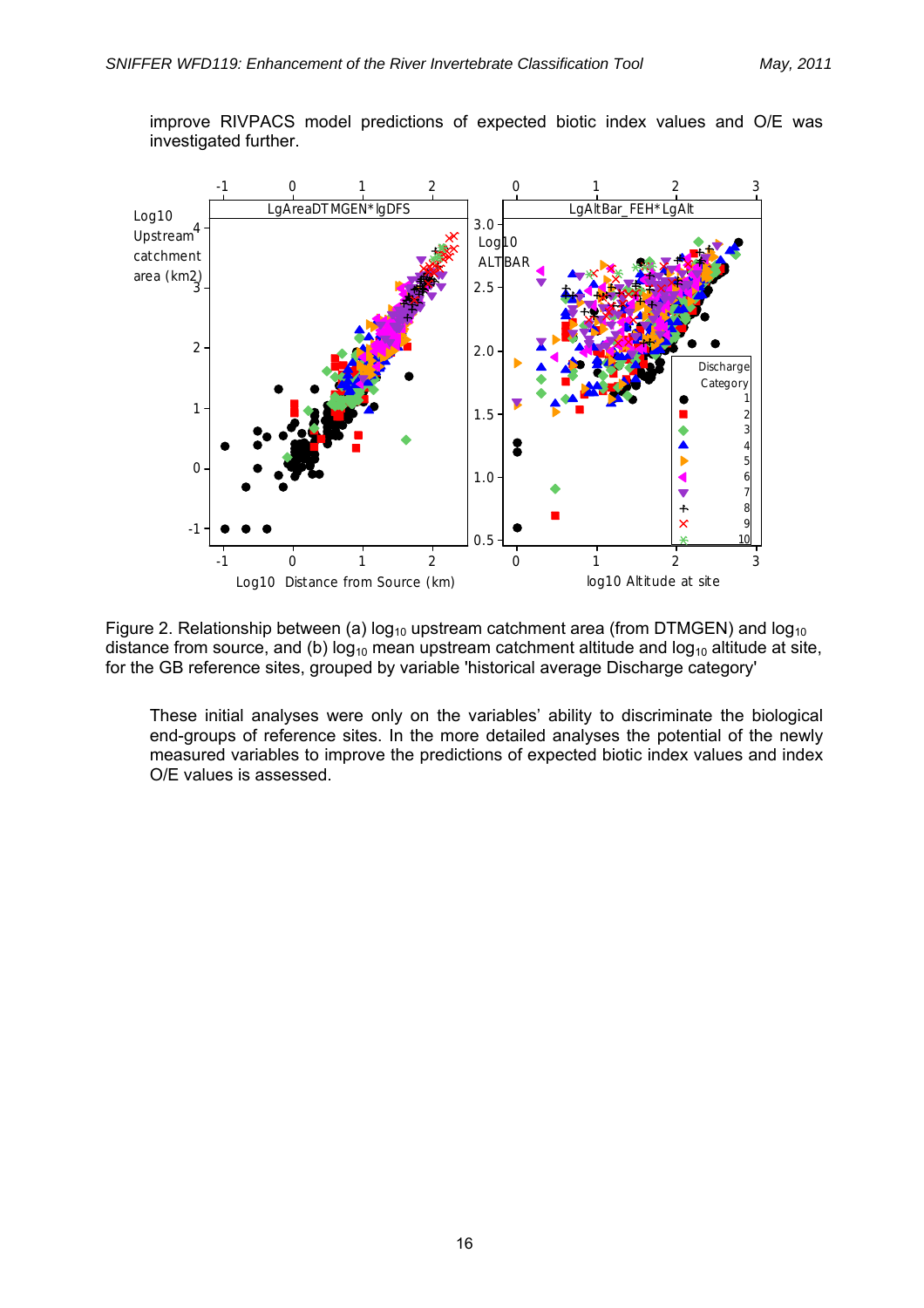Table 6. Order of step-wise discrimination forward selection of environmental variables based on their improvement in the overall multivariate discriminatory power (based on Wilk's Lambda between-group discrimination statistic) in cases allowing selection of (i) all variables, (ii) no flow-related variables (width, depth and mean substratum), (iii) no alkalinity (ALK and LOGALK) variables, (iv) no flow or alkalinity variables

|                                         | Order of selection of Environmental variables |                |                       |                    |                               |
|-----------------------------------------|-----------------------------------------------|----------------|-----------------------|--------------------|-------------------------------|
|                                         | Variable name                                 | (i)<br>Áİl     | (ii)<br>-Flow<br>vars | (iii)<br>-Alk vars | (iv)<br>-Flow and<br>Alk vars |
|                                         | LAT                                           | 3              | 3                     | 1                  | 1                             |
|                                         | <b>LONG</b>                                   | 10             | $\overline{7}$        | $\overline{7}$     | 5                             |
|                                         | <b>ATEMPMEAN</b>                              |                | 18                    | 17                 | 15                            |
|                                         | <b>ATEMPRANGE</b>                             | $\overline{7}$ | 6                     | 4                  | 4                             |
|                                         | <b>DISCHARGE</b>                              | 11             | 9                     | 8                  | 8                             |
|                                         | <b>ALK</b>                                    | 1              | 1                     | X                  | X                             |
|                                         | <b>MSUBST</b>                                 | 6              | x                     | 10                 | $\times$                      |
|                                         | <b>LOGALT</b>                                 | 14             | 12                    | 15                 | 14                            |
|                                         | <b>LOGDFS</b>                                 | 19             | 16                    | 16                 | 11                            |
|                                         | <b>LOGWIDTH</b>                               |                | Χ                     |                    | X                             |
| Existing RIVPACS IV variables           | <b>LOGDEPTH</b>                               | 8              | X                     | $\mathbf 5$        | X                             |
|                                         | <b>LOGALK</b>                                 | 5              | 5                     | X                  | X                             |
|                                         | LOGSLOPE                                      | 15             | 14                    | 12                 | 13                            |
|                                         | <b>STRAHLER</b>                               |                |                       |                    |                               |
|                                         | %DRIFT0-NONE                                  |                |                       |                    |                               |
|                                         | %DRIFT1-PEAT                                  | 13             | 13                    | 20                 | 18                            |
|                                         | %DRIFT2-ALLUVIUM                              |                |                       |                    |                               |
|                                         | %DRIFT3-CLAY                                  |                |                       | 11                 | 12                            |
|                                         | %DRIFT5-SANDSTONE                             |                |                       |                    |                               |
|                                         | %SOLID0-NONE                                  |                |                       |                    |                               |
|                                         | %SOLID3-CLAY                                  | 16             | 10                    | 13                 | 9                             |
|                                         | %SOLID4-SHALE                                 |                |                       |                    | 19                            |
| Variables newly derived in this project | %SOLID5-SANDSTONE                             | 20             |                       |                    |                               |
|                                         | %SOLID6-CHALK                                 |                | 17                    | 14                 | 10                            |
|                                         | %SOLID7-LIMESTONE                             | 18             | 19                    | 19                 | 17                            |
|                                         | %SOLID8-HARDROCKS                             | 12             | 11                    | 9                  | $\overline{7}$                |
|                                         | <b>BFI</b>                                    | 9              | 8                     | 6                  | 6                             |
|                                         | <b>PROPWET</b>                                | 17             | 15                    | 18                 | 16                            |
|                                         | <b>LOGAREA</b>                                | $\overline{2}$ | $\overline{2}$        | $\overline{2}$     | $\overline{2}$                |
|                                         | LOGALTSOURCE                                  |                |                       |                    |                               |
|                                         | LOGSLOPESOURCE                                |                |                       |                    |                               |
|                                         | LOGALTBAR                                     | 4              | 4                     | 3                  | 3                             |
|                                         | ASPECT-SOUTH                                  |                |                       |                    |                               |
|                                         | <b>LOGDPLBAR</b>                              |                |                       |                    |                               |
|                                         | LOGDPSBAR                                     |                | 20                    |                    | 20                            |
|                                         | <b>LOGLDP</b>                                 |                |                       |                    |                               |

## **4.1 BIOTIC INDICES USED FOR MODEL ASSESSMENT**

As part of the recent SNIFFER project WFD100 (Davy-Bowker *et al*., 2010), a new dataset was derived with observed or estimated species and family level abundance values for all of the individual seasons (Spring, Summer, Autumn) and all two- and threeseason combined RIVPACS samples for each of the RIVPACS IV 725 GB reference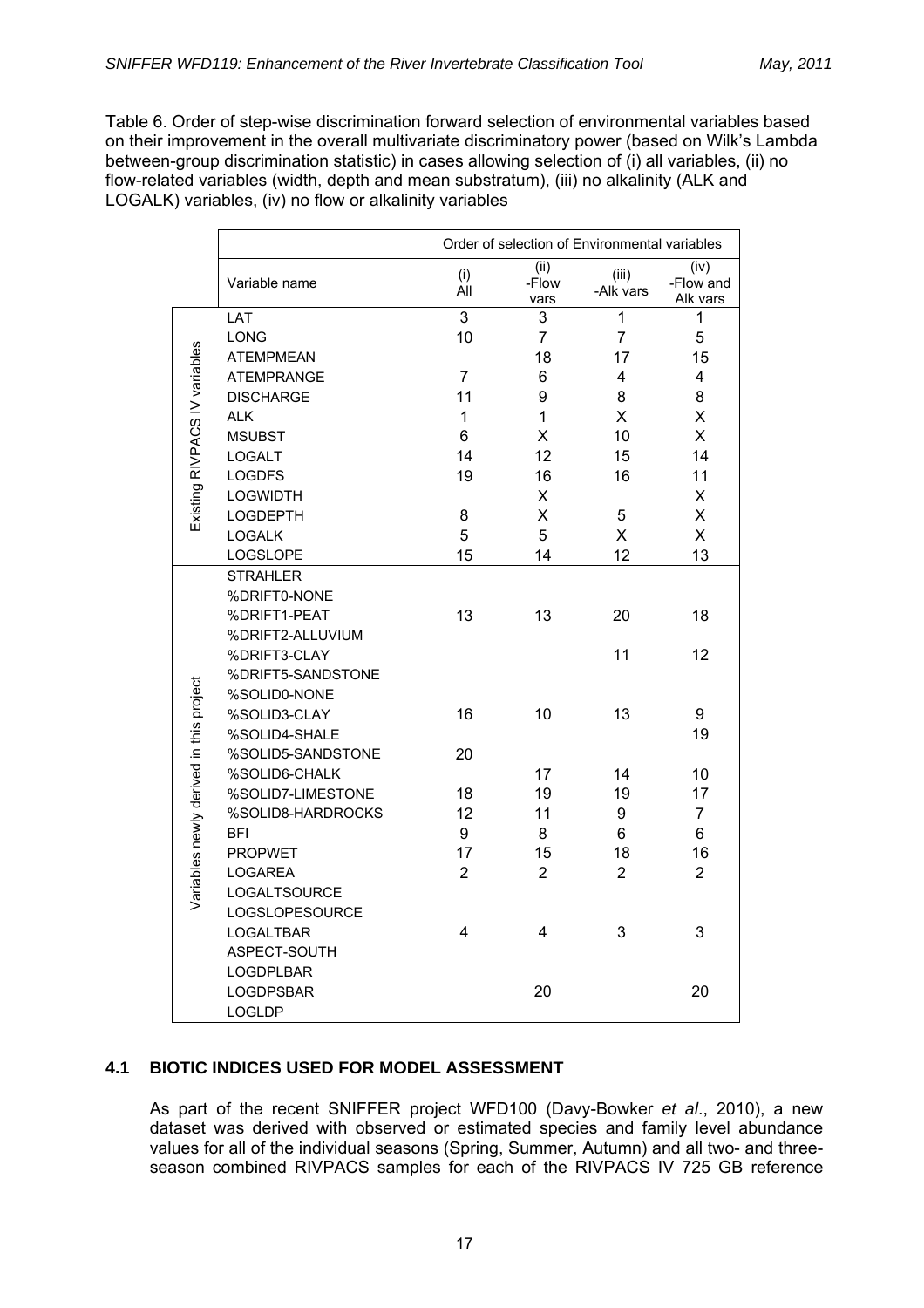sites and 110 NI reference sites. Davy-Bowker *et al*. (2010) then calculated the values for a wide range of macroinvertebrate indices based on data transformed to one of five taxonomic levels. It was agreed with the WFD119 project board that the indices listed in Table 7 would be tested.

Table 7. List of biotic indices to be used for model assessment, together with taxonomic level, and intended stress indicator.

| <b>Biotic Index</b>           | Taxonomic Level (TL)            | <b>Intended Stress</b><br>indicator |  |
|-------------------------------|---------------------------------|-------------------------------------|--|
| <b>TL1 NTAXA</b>              | 1. BMWP Families                | General                             |  |
| <b>TL1 ASPT</b>               | 1. BMWP Families                | Organic                             |  |
| TL2 WHPT NTAXA (AbW, DistFam) | 2. Revised BMWP (WHPT) families | General                             |  |
| TL2 WHPT ASPT (AbW, DistFam)  | 2. Revised BMWP (WHPT) families | Organic                             |  |
| TL4 WFD AWIC (Sp) McFarland   | 4. RIVPACS species              | Acidity                             |  |
| TL2 LIFE (Fam) (DistFam)      | 2. Revised BMWP (WHPT) families | Flow*                               |  |
| TL4 LIFE (Sp)                 | 4. RIVPACS species              | Flow*                               |  |
| TL3 PSI (Fam)                 | 3. All families                 | Siltation                           |  |
| TL4 PSI (Sp)                  | 4. RIVPACS species              | Siltation                           |  |
| TL2 SPEAR (Fam) %             | 2. Revised BMWP (WHPT) families | Pesticides                          |  |
| TL4 SPEAR (Sp) %              | 4. RIVPACS species              | Pesticides                          |  |
| <b>TL4 CCI</b>                | 4. RIVPACS species              | Rare species richness               |  |

\*LIFE also responds strongly to hydromorphological degradation

## **4.2 METHODS TO COMPARE EFFECTIVENESS OF PREDICTIVE MODELS**

## **4.2.1 Model effectiveness measures**

The most common method of measuring statistical discrimination success as a whole is to calculate the percentage of sites discriminated to their correct group, here their TWINSPAN end-group. This can be calculated using either (i) the re-substitution method (ReSub) whereby all sites are used to fit the model and test it or (ii) the cross-validation or leave-one-out method (XVal) for which the fit to each site in turn is based on the model fitted to all other sites. The percentage correct ReSUB and XVal statistics have been used to select environmental predictor variables in all previous developments of RIVPACS (Moss *et al*., 1999, Clarke *et al*., 2003) Their advantage is that they generate overall measures of fit which are independent of any biological index. However, the RIVPACS predictive models do not allocate sites to the most probable group but calculate expected index values using the probabilities of a site belonging to each endgroup. The ultimate aim is to assess site ecological status using O/E ratios. Therefore the SD(O/E) and  $R^2$ <sub>OE</sub> statistics are the better measures of model effectiveness.

The strength of the relationship between the observed (O) and expected (E) values for a biotic index for the reference sites can be measured by the correlation  $(R_{OE})$  between O and E values; obviously the higher the correlation the better.

It is more usual to quote 100 times the square of the correlation, denoted  $R^2$ <sub>OE</sub>, which measures the percentage of the total variation in the observed (O) values of an index amongst the reference sites that is explained by the model predicted E values.

Figure 3 shows the relationship between observed (O) and expected (E) values for each of the 12 biotic indices being assessed; the illustration is based on the O/E values for the current RIVPACS IV predictive model and using the spring-autumn combined sample values for the 685 GB reference sites used in that model.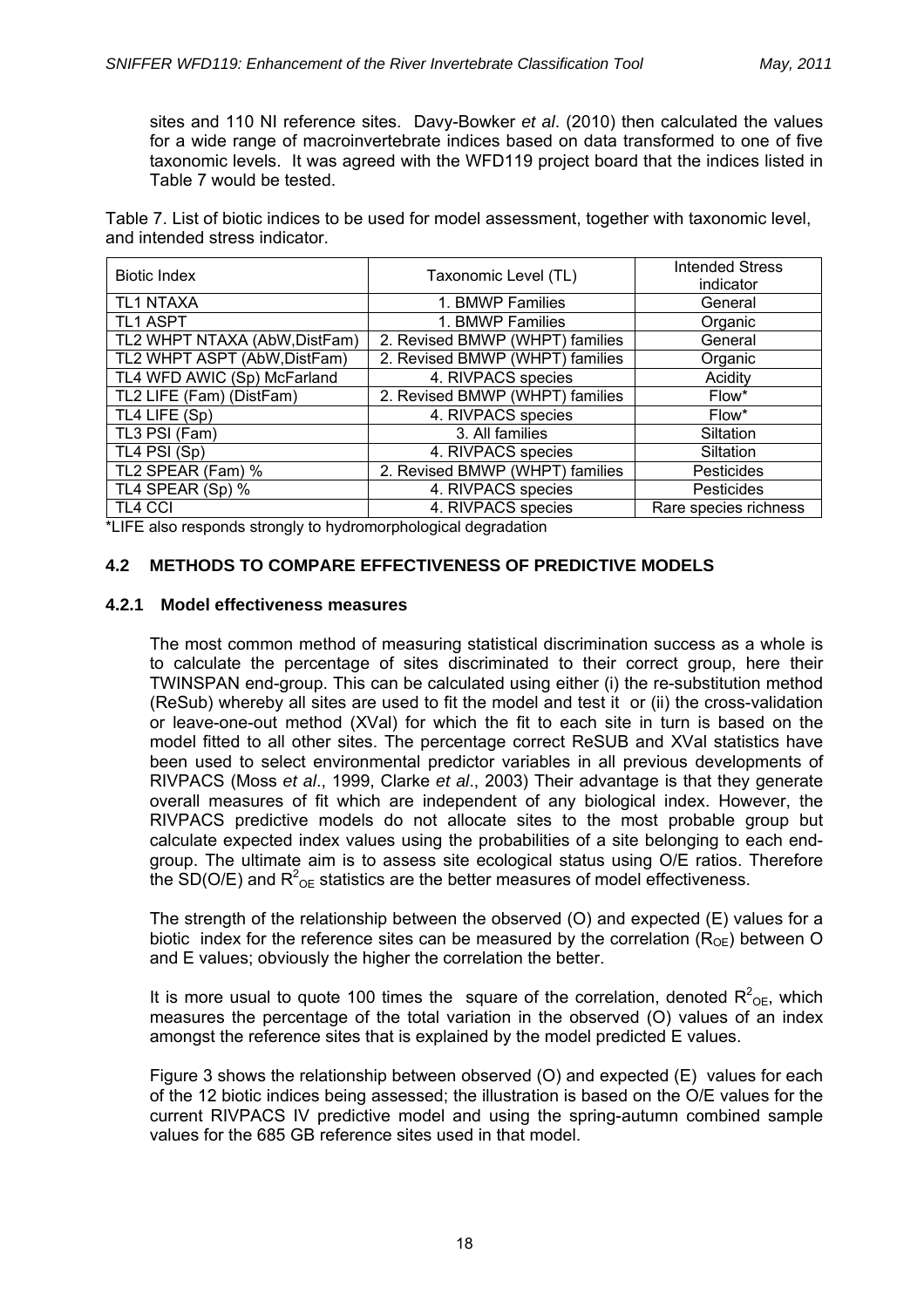The aim of the modelling is for the O/E values amongst the reference sites for any particular index to vary as little as possible about the overall average value of approximately one. There should then be more opportunity and statistical power to detect departures from reference condition with low O/E values resulting from the impact of anthropogenic and other stresses.

Figure 4 shows the wide range of differences between the biotic indices in their inherent variation and frequency distribution in O/E values. The illustration is based on the O/E values for the current RIVPACS IV predictive model and using the spring-autumn combined sample values for the 685 GB references sites.

Figures 5-8 show the distribution of O/E values based on the current RIVPACS IV predictive model for the GB references sites classified by end-group (1-43) for each of the 12 indices, based on the spring-autumn combined sample O/E values. This shows the variation in O/E for the reference sites in each RIVPACS end-group; ideally the O/E should be centred roughly around one for each group.

In the world-wide RIVPACS reference condition modelling literature (reviewed in Hawkins *et al.*, 2010), this variability in O/E values amongst reference sites is usually summarised by their standard deviation (SD), denoted SD(O/E); obviously the smaller the SD the better for any particular index.

The statistic  $R^2_{\text{OE}}$  (measuring the strength of relationship between O and E) and the SD(O/E) are generally very highly (negatively) correlated, as  $R_{OF}$  increases so SD(O/E) tends to decrease, which means that both measures of model effectiveness will usually (but not always) lead to the same conclusions about which are the best models. Based on the set of trial models, the rank correlations between statistic  $R^2_{\text{OE}}$  and SD(O/E) were generally over 0.9 and over 0.95 for the ASPT, WHPT ASPT and LIFE indices. However, these rank correlations were often much lower for the PSI and CCI indices, for reasons discussed below. Overall, this suggests that comparisons of trial models and selecting the best model(s) based on  $SD(O/E)$  will usually but not always give the same results as comparisons based on  $R^2$ <sub>OE</sub>.

The statistic SD(O/E) has been used in this study to measure and compare the effectiveness of the various trial discrimination models and recommend the best to carry forward. However, the various trial models are also summarised and compared by their  $R_{OF}$  values as a check.

## **4.2.2 Comparison with Null Model SD(O/E)**

If there was no predictive model for the expected values, or none of the trial models had any real discriminatory power, there would be no reliable information to set different "target" expected E values for an index for the different types of site. In such cases it would only be possible to use the average of the observed values of an index across all reference sites as the single 'target' expected E value for all sites. This is termed a 'Null Model' because there are no predictor variables involved. It is akin to a regression model with no explanatory X variables and just an intercept term (which is then estimated as the overall average of the dependent Y variable).

The SD(O/E) for the Null Model, termed  $SD_0(O/E)$ , is simply the SD of the O values for all of the reference sites divided by their mean value (which is equivalent to the coefficient of variation (CV =SD/Mean) of the observed index values for the reference sites (Van Sickle *et al*., 2005). The effectiveness of any predictive model for any one index can be compared both to other models and to the Null Model by comparing their SD(O/E) for the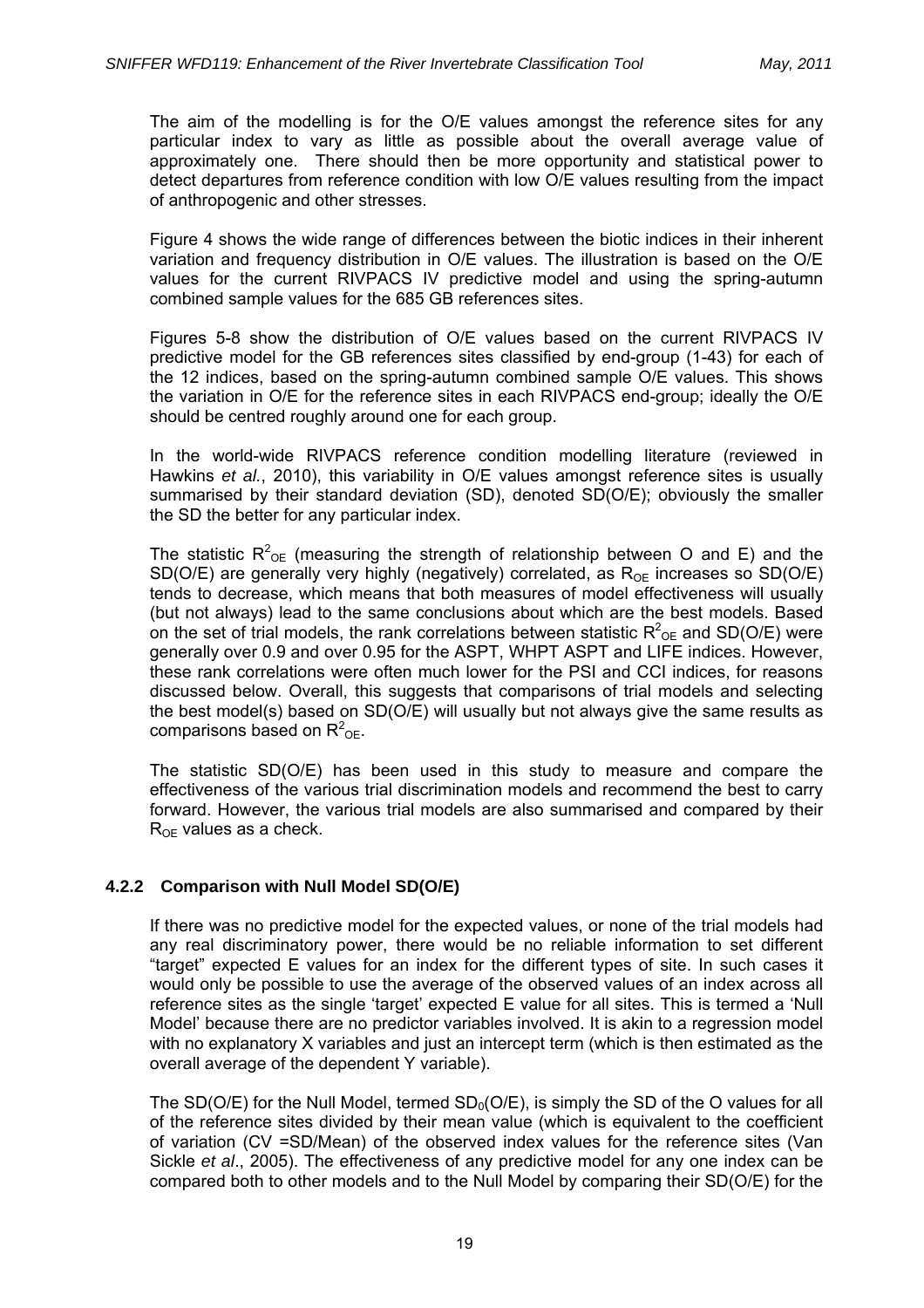same index. The lower the value, the better the model is at predicting observed values for the reference sites, and thus the site-specific 'target' expected (E) for other sites.

Table 8 gives the Null Model SD(O/E), denoted  $SD_0(O/E)$ , amongst the 685 GB reference sites for each biotic index based all single and combined season samples.

Table 8. Null Model  $SD<sub>0</sub>(O/E)$  for each biotic index for the 685 RIVPACS IV GB reference sites for each RIVPACS season (Spr, Sum Aut) and combined-season samples and average across the single seasons

| <b>Biotic Index</b> | Spr   | Sum   | Aut   | Average<br>Single<br>Season | Spr+Sum | Spr+Aut | Sum+Aut | All $3$<br>seasons |
|---------------------|-------|-------|-------|-----------------------------|---------|---------|---------|--------------------|
| <b>TL1 NTAXA</b>    | 0.266 | 0.274 | 0.264 | 0.268                       | 0.227   | 0.226   | 0.223   | 0.209              |
| <b>TL1 ASPT</b>     | 0.119 | 0.116 | 0.126 | 0.120                       | 0.104   | 0.105   | 0.104   | 0.097              |
| TL2 WHPT NTAXA      | 0.281 | 0.284 | 0.277 | 0.281                       | 0.241   | 0.244   | 0.238   | 0.226              |
| TL2 WHPT ASPT)      | 0.158 | 0.149 | 0.171 | 0.159                       | 0.148   | 0.154   | 0.152   | 0.147              |
| TL4 WFD AWIC (Sp)   | 0.129 | 0.102 | 0.136 | 0.122                       | 0.110   | 0.122   | 0.118   | 0.114              |
| TL2 LIFE (Fam)      | 0.081 | 0.089 | 0.085 | 0.085                       | 0.083   | 0.081   | 0.084   | 0.082              |
| TL4 LIFE (Sp)       | 0.096 | 0.099 | 0.102 | 0.099                       | 0.099   | 0.100   | 0.102   | 0.102              |
| TL3 PSI (Fam)       | 0.286 | 0.306 | 0.317 | 0.303                       | 0.275   | 0.279   | 0.283   | 0.267              |
| TL4 PSI (Sp)        | 0.331 | 0.344 | 0.363 | 0.346                       | 0.330   | 0.340   | 0.341   | 0.333              |
| TL2 SPEAR (Fam) %   | 0.316 | 0.320 | 0.388 | 0.341                       | 0.278   | 0.303   | 0.300   | 0.274              |
| TL4 SPEAR (Sp) %    | 0.334 | 0.313 | 0.397 | 0.348                       | 0.285   | 0.318   | 0.310   | 0.288              |
| <b>TL4 CCI</b>      | 0.459 | 0.476 | 0.449 | 0.461                       | 0.396   | 0.387   | 0.403   | 0.369              |

It is important to understand that some biotic indices are inherently more variable in orders of magnitude than others. This is represented by their CV amongst reference sites which, as mentioned above, is equal to the SD(O/E) for a Null Model. Therefore although the observed (O) values of each biotic index are 'standardised' by dividing by the site-specific expected E values to give O/E with an average value across all reference sites of around one, in practice, the O/E values are inherently more variable for some indices than others. For example, the Null Model  $SD<sub>0</sub>(O/E)$  for BMWP number of families (TL1 NTAXA) is more than double that for BMWP ASPT (TL1 ASPT) for every possible choice of season(s) involved. The average  $SD<sub>0</sub>(O/E)$  for single season samples is 0.268 for BMWP NTAXA but only 0.120 for BMWP ASPT (Table 8). However, as mentioned above, for a given index, any reduction in SD(O/E) obtained by using a different discrimination model indicates an improvement in overall predictive ability for that index.

Incidentally, the relatively untested family and species level PSI and the CCI indices can give low values for some types of reference sites, which makes some expected values relatively low and some O/E values very high (some over 3 for PSI species and CCI) which have undue influence on the SD(O/E) measure. Notice the bi-modal distribution of O/E values for the CCI index (Figure 4), which also suggests some unusual and undesirable feature of the variation in O and E values for different types of reference site; maybe the use of O/E ratios to compare O and E CCI values is not ideal for all types of site. Further investigation of the statistical relationship of O and E values and the potential use and frequency distribution of O/E for these new indices merits further careful investigation before they are used operationally, but this is beyond the scope of this project.

Notice how the variation in O/E amongst the reference sites differs enormously between indices, even for best-fitting models (Figure 4). This is mainly because of index differences in (i) their inherent orders of magnitude of variability (i.e. coefficient of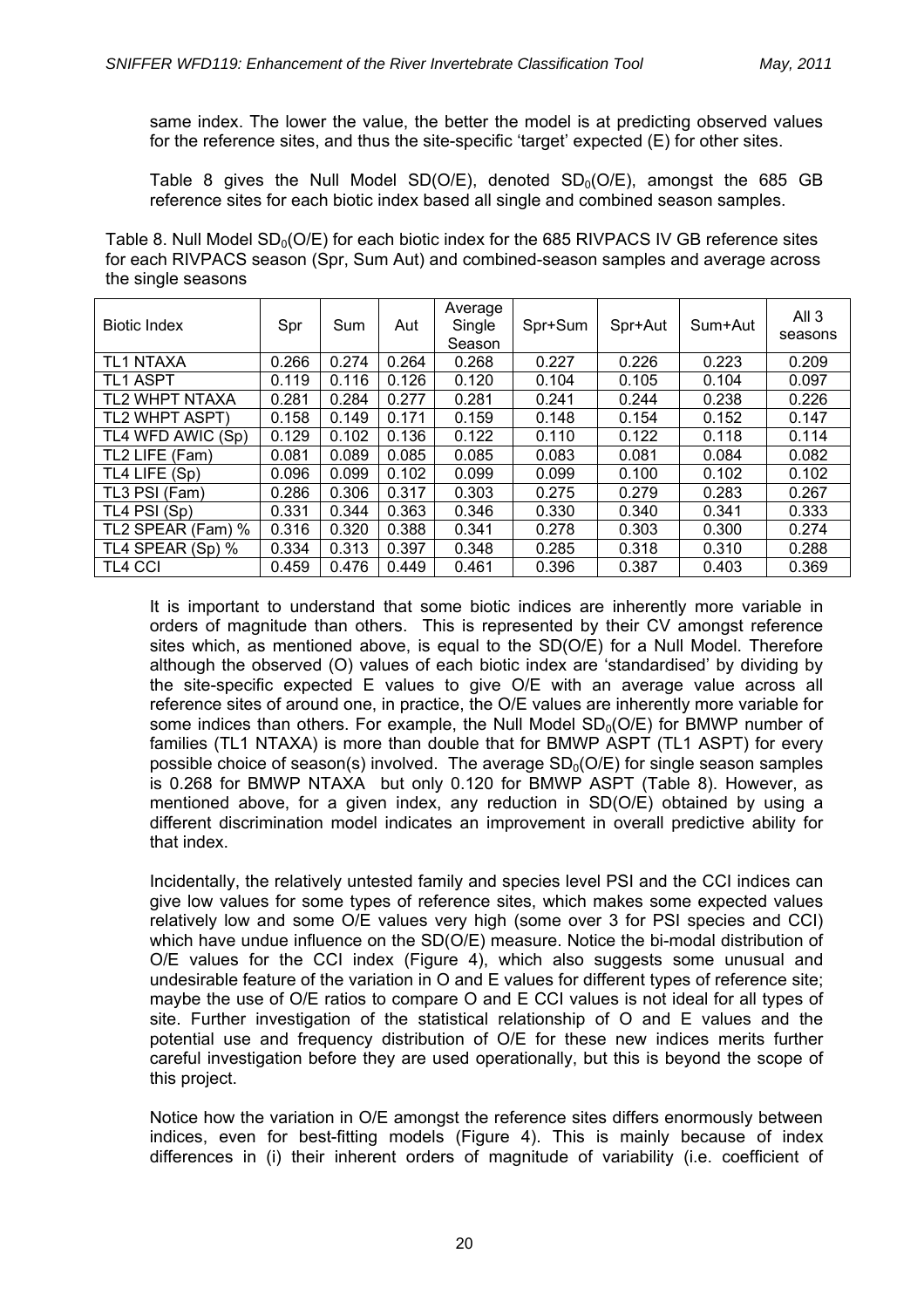variation (CV)) in their observed values (as discussed above), but also differences in their predictability from the RIVPACS predictive model, and often a combination of both.

In comparing the effectiveness of different trial models, the main emphasis should be on comparing the SD(O/E) values and  $R^2$ <sub>OE</sub> values separately within indices. In particular, it is useful to compare the SD(O/E) with the Null Model SD<sub>0</sub>(O/E) and also the R<sup>2</sup><sub>OE</sub> with a Null Model  $R^2$  value of zero.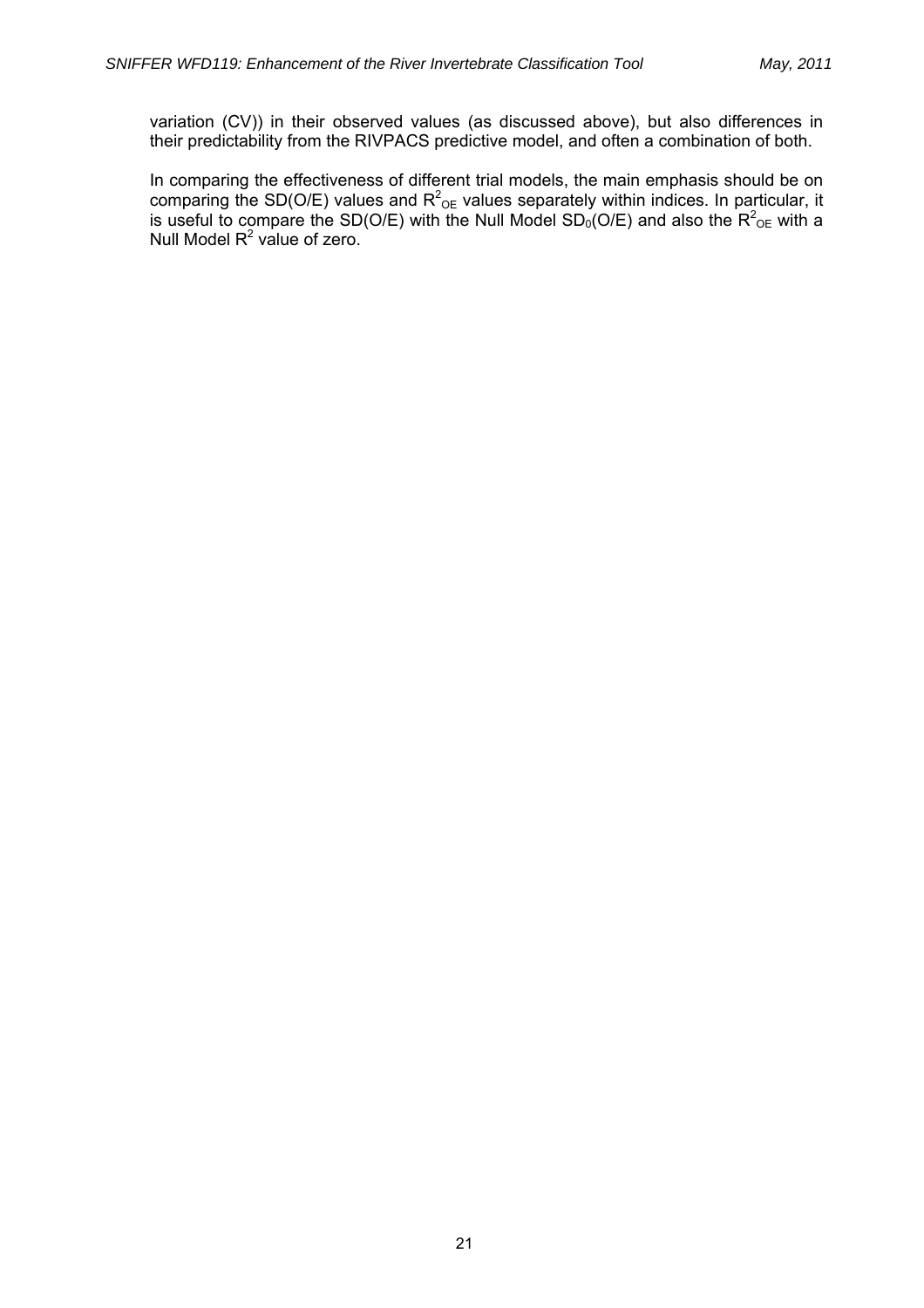

Figure 3. Plot of observed (O) against expected (E) values with 1:1 line for each of the 12 biotic indices under assessment (based on the current RIVPACS IV predictive model and using spring-autumn combined sample values).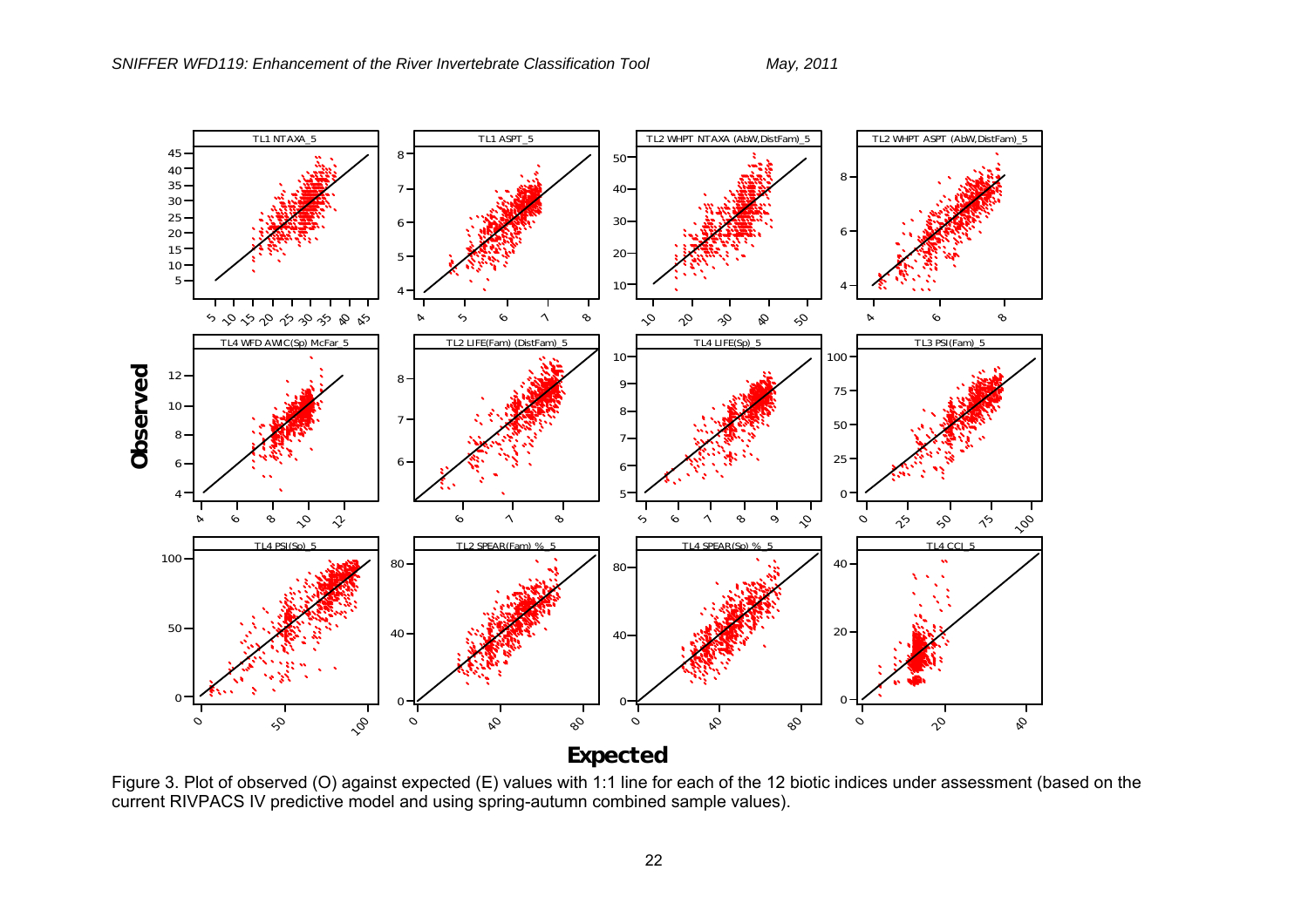

Figure 4. Frequency histograms of the distribution of O/E values for each of the 12 biotic indices under assessment (based on the current RIVPACS IV predictive model and using spring-autumn combined sample values); O/E values truncated at 2.2 for the PSI and CCI indices.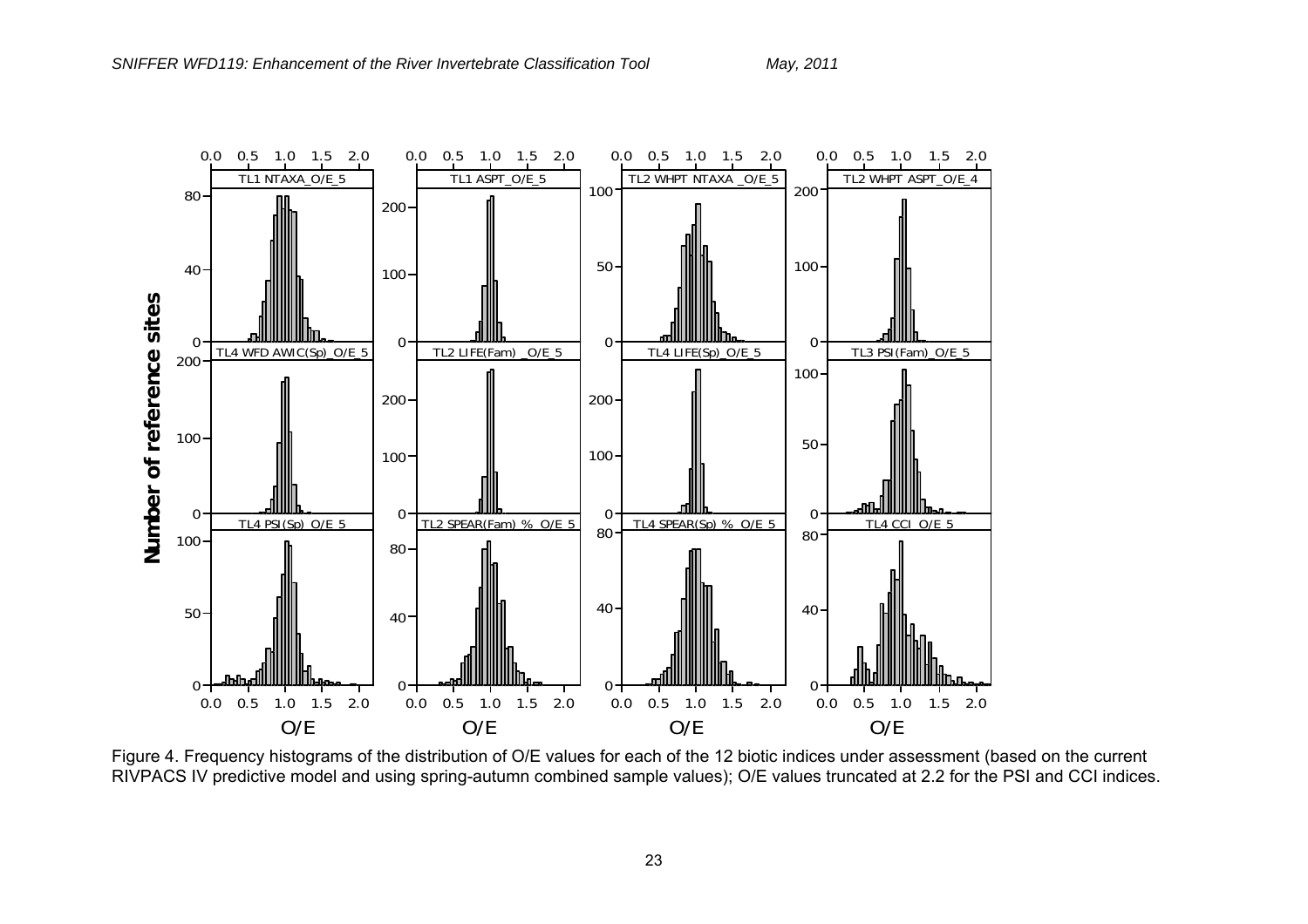

Figure 5. Plot of individual reference site O/E values by end-group (spring-autumn combined season<br>samples) for (a) IL1 NTAXA (b) IL1 ASPT (c) IL2 WHPT NTAXA using prodictions based on the samples) for (a) TL1 NTAXA (b) TL1 ASPT, (c) TL2 WHPT NTAXA using predictions based on the current RIVPACS IV model (model 1 in this report).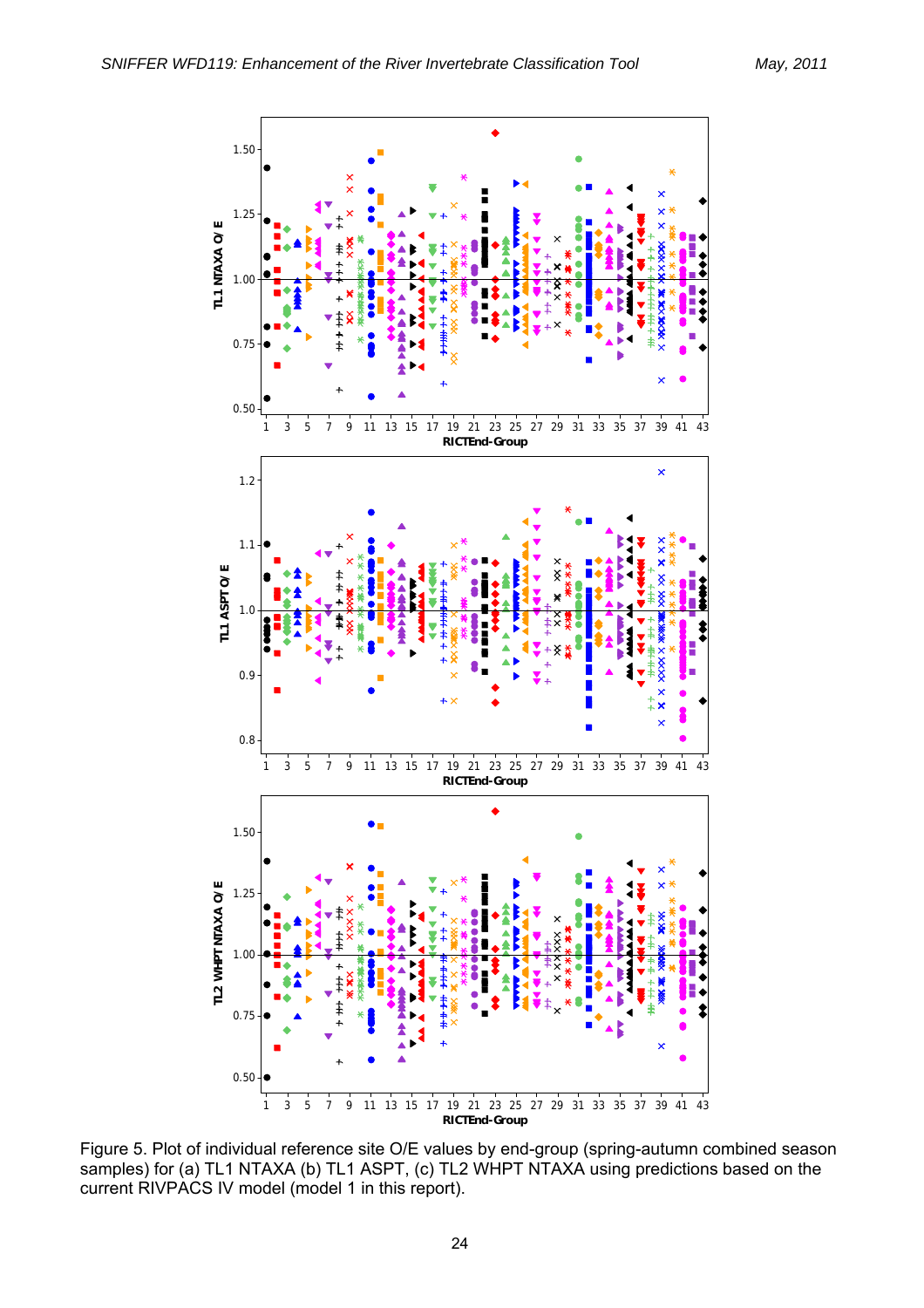

Figure 6. Plot of individual reference site O/E values by end-group (spring-autumn combined season<br>samples) for (a) IL2 WHPT ASPT (b) IL2 LIFE (Fam), (c) IL4 LIFE (Sp) using predictions based on samples) for (a) TL2 WHPT ASPT (b) TL2 LIFE (Fam), (c) TL4 LIFE (Sp) using predictions based on the current RIVPACS IV model (model 1 in this report).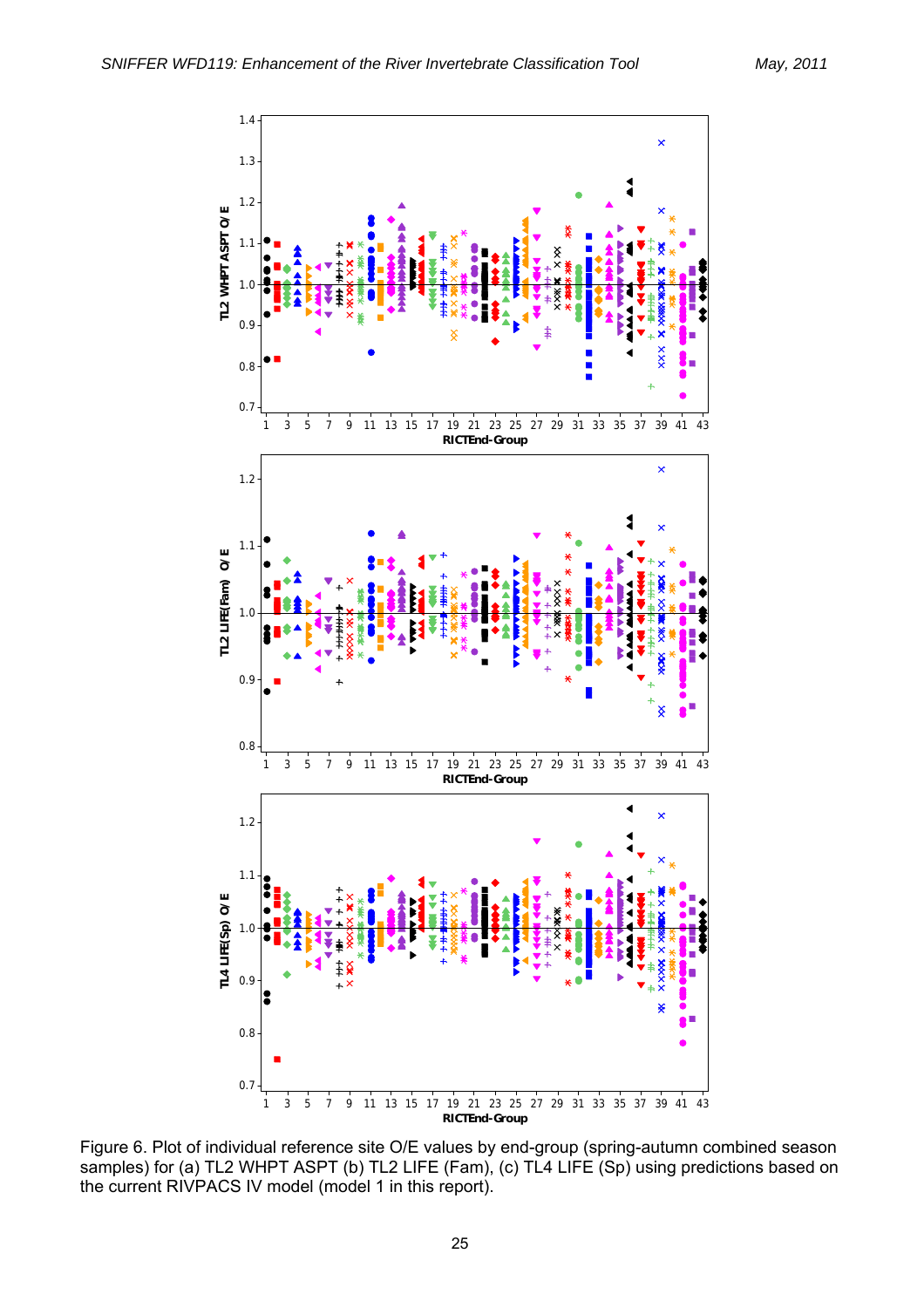

Figure 7. Plot of individual reference site O/E values by end-group (spring-autumn combined season<br>samples) for (a) TL4 WED AWIC (b) TL3 PSL(Eam) (c) TL4 PSL(Sp) using predictions based on the samples) for (a) TL4 WFD AWIC (b) TL3 PSI (Fam), (c) TL4 PSI (Sp) using predictions based on the current RIVPACS IV model (model 1 in this report).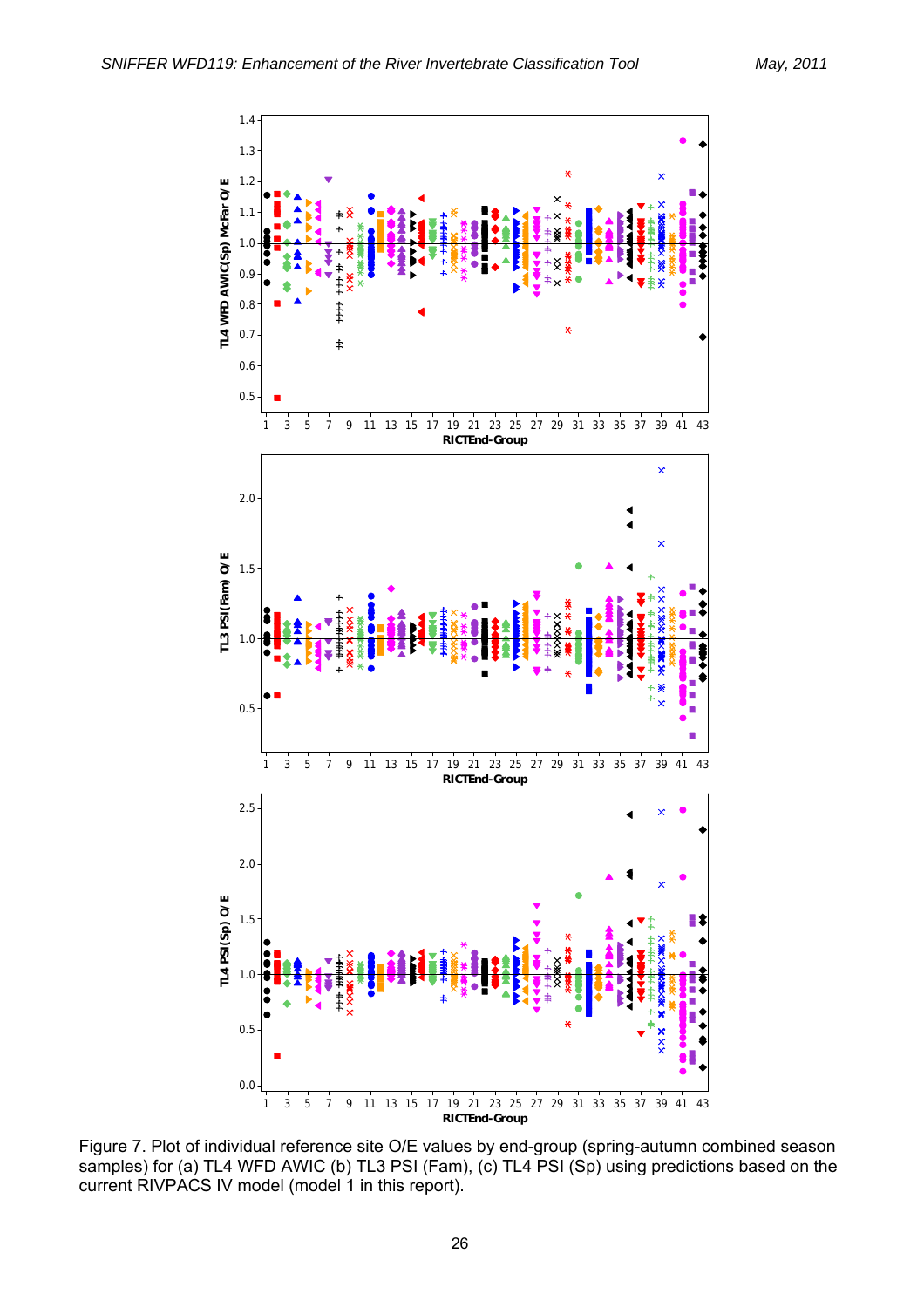

Figure 8. Plot of individual reference site O/E values by end-group (spring-autumn combined season samples) for (a) TL2 SPEAR (Fam) (b) TL4 SPEAR (Sp), (c) TL4 CCI using predictions based on the current RIVPACS IV model (model 1 in this report).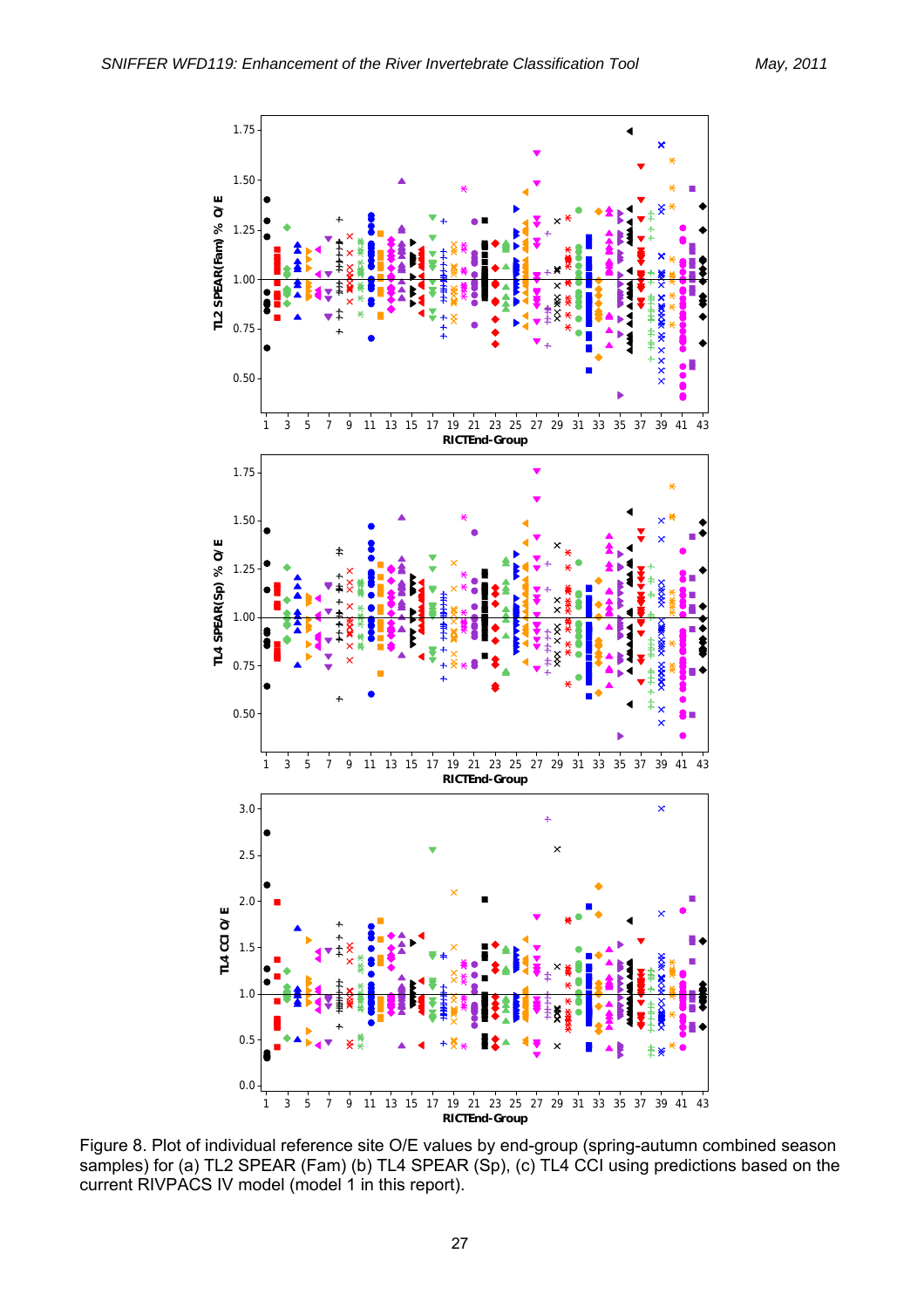## **4.3 Effectiveness of Predictive Models**

From our initial explorations and results from the stepwise forward selection discrimination models, a wide range of trial Models (1-36) was assessed:

Model 1 = Current RIVPACS IV model based on:

Latitude (LAT) and Longitude (LONG), mean (ATEMPMEAN and range (ATEMPRANG) of air temperature, (historical) discharge category (DISCHARGE) Mean substratum composition (in phi units) (MSUBST) Alkalinity (ALK) and  $Log_{10}$  Alkalinity (LOGALK) and the logarithmic form of distance from source (LOGDFS), altitude (LOGALT) and slope (LOGSLOPE) at site stream width (LOGWIDTH) and depth (LOGDEPTH)

Model 2 = Model 1 without flow-related variables (MSUBST, LOGWIDTH & LOGDEPTH)

Model 3 = Model 1 without alkalinity variables (ALK & LOGALK)

Model 4 = Model 1 without flow-related or alkalinity variables

Models 5-10 try to improve on Model 4 involving the BFI HOST and other new variables, by successively adding BFI (Model 5), key geology variables (Model 6), LOGAREA (Model 7), LOGALTBAR (Model 8), PROPWET (Model 9) and finally removing the geology variables (Model 10).

Models 11-14 try to improve on Model 4 by successively adding LOGAREA and LOGALTBAR (Model 11), PROPWET (Model 12), key geology variables (Model 13) and then finally remove the old RIVPACS variables of LOGDFS and LOGALT whose 'influence' may have been replaced by the new upstream catchment LOGAREA and LOGALTBAR variables.

Models 15-25 assess trial models which do not involve any of the flow-related variables (MSUBST, LOGWIDTH & LOGDEPTH). Model  $15 =$  Model 2

Models 16-25 are equivalent to Models 5-14, but without the flow-related variables only

Models 26-36 assess trial models which do not involve any of the alkalinity variables Model 26 = Model 3 Models 27-36 are equivalent to Models 5-14, but without the alkalinity variables only

For every model, for each index the SD(O/E) and  $R^2_{\text{OE}}$  values were calculated. This was done separately for the sample data from each separate single season, and each combination of two and three seasons combined samples and these are all provided in Appendix 1. However it was not obvious which season combinations were best to use for comparisons of trial model relative effectiveness. As a compromise, the SD(O/E)s for each single season have been averaged to provide the average single season sample SD(O/E) amongst the reference sites. Similarly for  $R^2_{\text{OE}}$  values for the reference sites based on each of the three single seasons data have been averaged to provide the average single season sample  $R^2$ <sub>OE</sub> amongst the reference sites

For every model, the percentage of sites discriminated to their correct TWINSPAN endgroup by both the re-substitution method (ReSub) and the cross-validation method (XVal) was also calculated.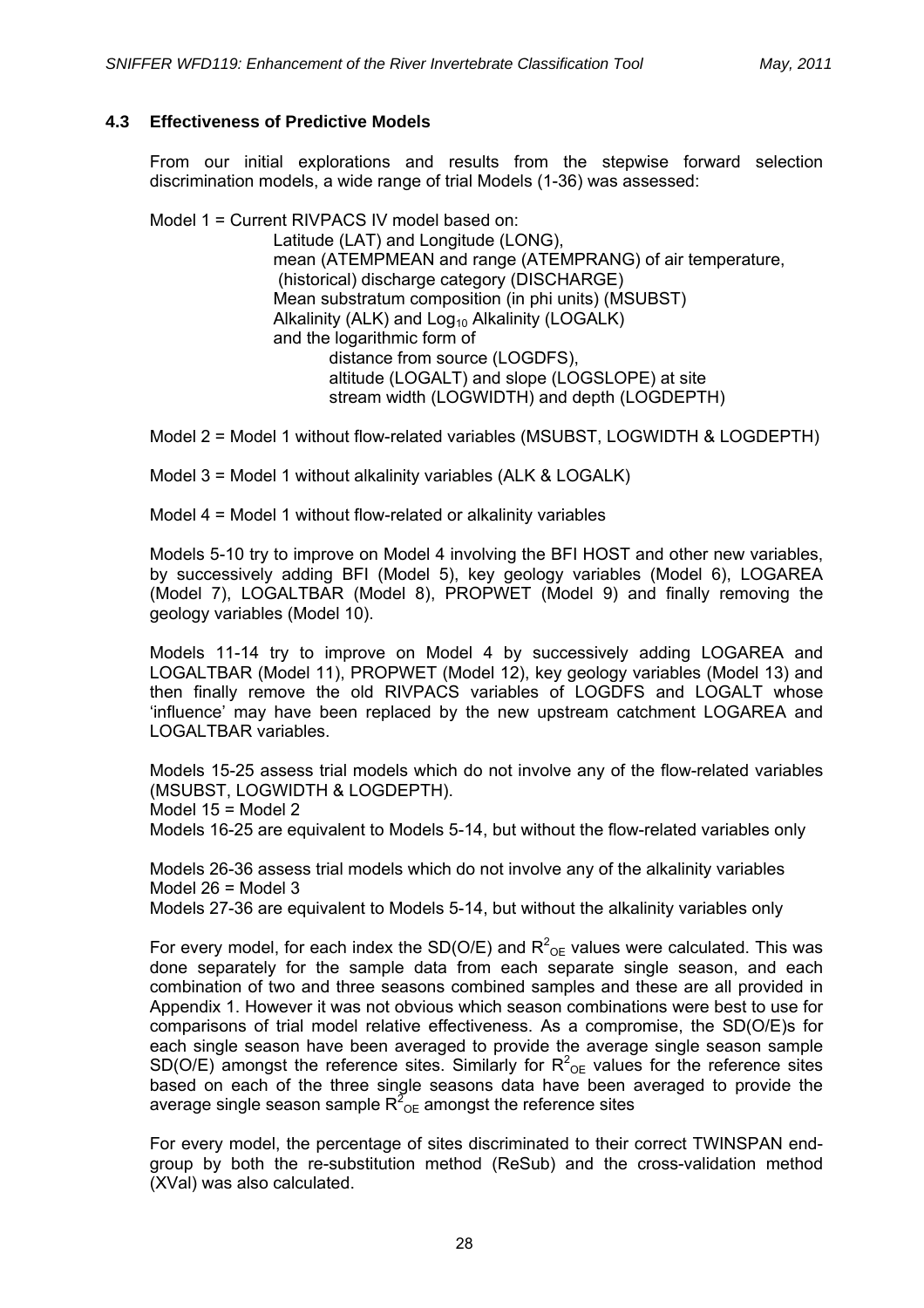The effectiveness of the predictive models for each index, as represented by their SD(O/E) and  $R^2$ <sub>OE</sub> (and % correctly discriminated) are summarised in Table 9 (Models 1-4), Table 10 (Models 5-14), Table 11 (Models 15-25) and Table 12 (Models 26-36).

## **4.3.1 Impact of leaving out flow-related and/or alkalinity variables**

The size of the effect of not involving either the flow-related variables or the alkalinity variables on discriminant model success is on average similar in terms of the reduction in %correct allocated to correct group). The effect of leaving out the flow variables on increasing SD(O/E) and reducing  $R^2_{OE}$  is marginally greater for the two LIFE indices, as might be expected, whereas the effect of not involving alkalinity is slightly greater for most other indices.

Table 9. Average single season  $R^2_{\text{OE}}$  and SD(O/E) of Models 1-4; together with %reduction from Null Model  $SD_0(O/E)$  and % correctly discriminated to biological end-group (ReSub and XVal); bold highlights which of Models 2-3 has greatest loss of predictive power.

|                    |             |       | Model               |                |                         |      | Model                       |      |                |
|--------------------|-------------|-------|---------------------|----------------|-------------------------|------|-----------------------------|------|----------------|
|                    | <b>Null</b> | 1     | $\overline{2}$      | $\overline{3}$ | $\overline{\mathbf{4}}$ | 1    | $\overline{2}$              | 3    | 4              |
| Variables excluded | All         | None  | -Flow               | -Alk           | -Both                   | None | -Flow                       | -Alk | -Both          |
| <b>MSUBST</b>      | 1           |       | 1                   |                | 1                       |      |                             |      |                |
| <b>LOGWIDTH</b>    | 1           |       | 1                   |                | 1                       |      |                             |      |                |
| <b>LOGDEPTH</b>    | 1           |       | 1                   |                | 1                       |      |                             |      |                |
| <b>ALK</b>         | 1           |       |                     | 1              | 1                       |      |                             |      |                |
| <b>LOGALK</b>      | 1           |       |                     | 1              | 1                       |      |                             |      |                |
| %Correct (Resub)   |             | 51.7  | 47.3                | 47.4           | 40.1                    |      |                             |      |                |
| %Correct (XVal)    |             | 38.7  | 36.4                | 35.5           | 33.4                    |      |                             |      |                |
|                    |             |       | SD(O/E)             |                |                         |      | % reduction from $SD0(O/E)$ |      |                |
| TL1 NTAXA          | 0.268       | 0.200 | 0.203               | 0.204          | 0.207                   | 25   | 24                          | 24   | 23             |
| TL1 ASPT           | 0.120       | 0.076 | 0.079               | 0.082          | 0.086                   | 37   | 34                          | 32   | 28             |
| TL2 WHPT NTAXA     | 0.281       | 0.206 | 0.208               | 0.210          | 0.212                   | 27   | 26                          | 25   | 25             |
| TL2 WHPT ASPT      | 0.159       | 0.088 | 0.092               | 0.093          | 0.099                   | 45   | 42                          | 42   | 38             |
| TL4 WFD AWIC (Sp)  | 0.122       | 0.091 | 0.090               | 0.095          | 0.095                   | 25   | 26                          | 22   | 22             |
| TL2 LIFE (Fam)     | 0.085       | 0.053 | 0.055               | 0.054          | 0.057                   | 38   | 35                          | 36   | 33             |
| TL4 LIFE (Sp)      | 0.099       | 0.057 | 0.061               | 0.059          | 0.063                   | 42   | 38                          | 40   | 36             |
| TL3 PSI (Fam)      | 0.303       | 0.213 | 0.209               | 0.218          | 0.223                   | 30   | 31                          | 28   | 26             |
| TL4 PSI (Sp)       | 0.346       | 0.271 | 0.256               | 0.281          | 0.279                   | 22   | 26                          | 19   | 19             |
| TL2 SPEAR (Fam) %  | 0.341       | 0.228 | 0.233               | 0.241          | 0.252                   | 33   | 32                          | 29   | 26             |
| TL4 SPEAR (Sp) %   | 0.348       | 0.241 | 0.246               | 0.252          | 0.260                   | 31   | 29                          | 28   | 25             |
| TL4 CCI            | 0.461       | 0.428 | 0.429               | 0.426          | 0.427                   | 7    | $\overline{\mathbf{r}}$     | 8    | $\overline{7}$ |
|                    |             |       | $R^2$ <sub>OE</sub> |                |                         |      |                             |      |                |
| TL1 NTAXA          | 0.0         | 44.3  | 43.1                | 43.4           | 41.9                    |      |                             |      |                |
| <b>TL1 ASPT</b>    | 0.0         | 61.8  | 58.8                | 56.2           | 52.2                    |      |                             |      |                |
| TL2 WHPT NTAXA     | 0.0         | 45.7  | 44.7                | 45.0           | 43.9                    |      |                             |      |                |
| TL2 WHPT ASPT      | 0.0         | 71.8  | 68.7                | 68.2           | 64.0                    |      |                             |      |                |
| TL4 WFD AWIC (Sp)  | 0.0         | 43.9  | 44.6                | 39.4           | 39.4                    |      |                             |      |                |
| TL2 LIFE (Fam)     | 0.0         | 63.1  | 58.9                | 61.8           | 56.1                    |      |                             |      |                |
| TL4 LIFE (Sp)      | 0.0         | 68.8  | 65.0                | 67.5           | 62.4                    |      |                             |      |                |
| TL3 PSI (Fam)      | 0.0         | 70.1  | 66.3                | 68.2           | 63.4                    |      |                             |      |                |
| TL4 PSI (Sp)       | 0.0         | 74.8  | 70.7                | 72.7           | 67.4                    |      |                             |      |                |
| TL2 SPEAR (Fam) %  | 0.0         | 64.5  | 61.9                | 60.8           | 57.7                    |      |                             |      |                |
| TL4 SPEAR (Sp) %   | 0.0         | 58.2  | 55.9                | 54.9           | 52.6                    |      |                             |      |                |
| <b>TL4 CCI</b>     | 0.0         | 17.6  | 17.2                | 16.9           | 16.7                    |      |                             |      |                |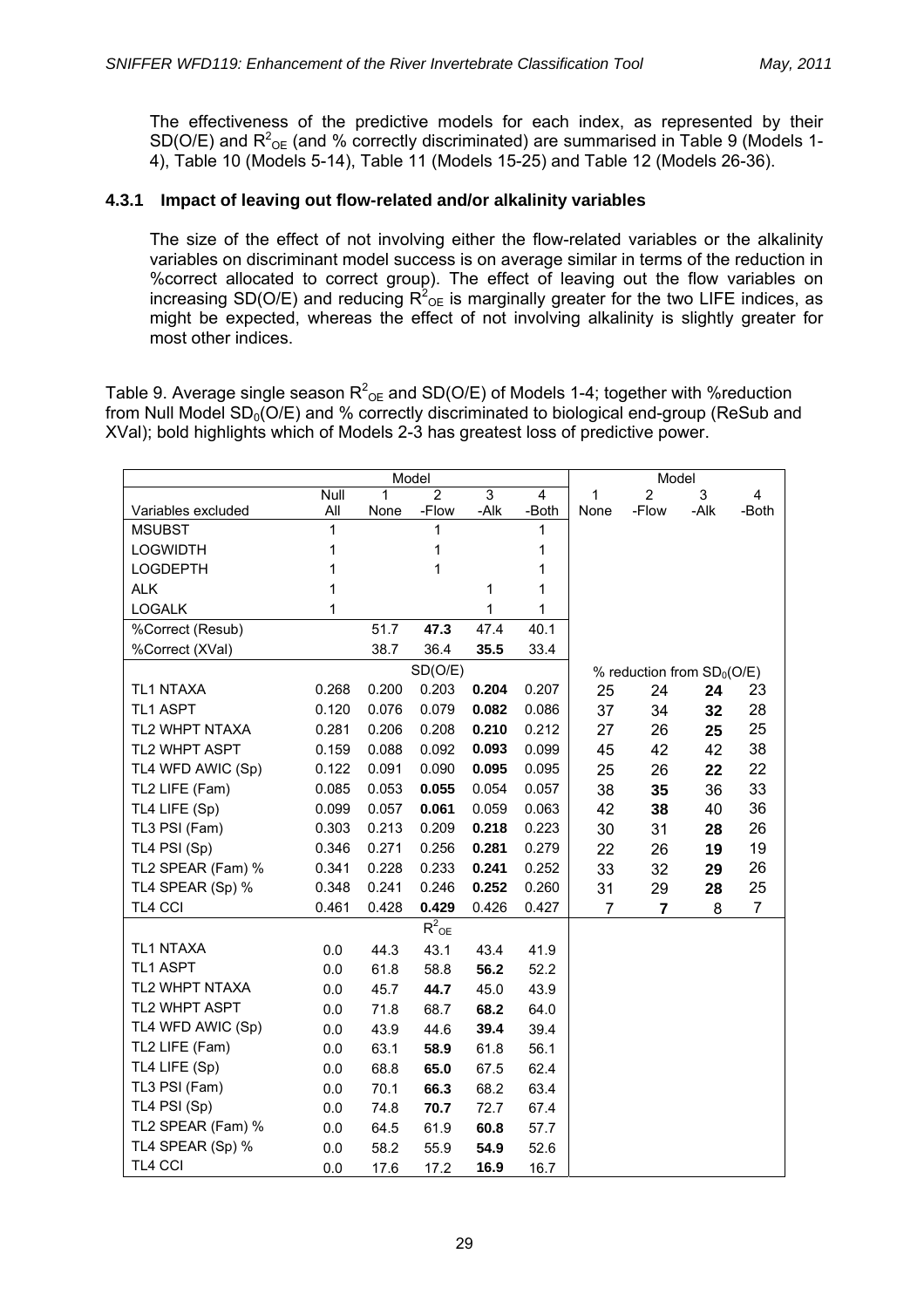The percentage reduction in the  $SD(O/E)$  of a Null Model (i.e.  $SD<sub>0</sub>(O/E)$ ) obtained using the current RIVPACS IV model varies considerably between indices from 37-45% for the BMWP APST, WHPT ASPT and two LIFE indices, to 31-33% for the SPEAR indices, 25- 27% for the NTAXA indices down to only 7% for the new CCI index. The SD(O/E) of all indices increased when either flow-related or alkalinity variables were not used in the predictions (Models 2 or 3) and increased further when both flow-related and alkalinity variables were excluded from the predictions (Table 9). However, even with both of these potentially stress-related types of variable excluded, the predictive model (4) was still a major improvement over no (i.e. Null) model (except for CCI), with reductions in SD(O/E) of between 19% (PSI (Sp)) and 38% (WHPT ASPT). The reduction in the percentage  $(R^2_{\text{OE}})$  of variation in O index values explained by the predictive model E values because of using restricted Model 4 compared to full RIVPACS IV Model 1 was never more than 10% (max 9.2% for BMWP ASPT).

Together this indicates, that even without the flow-related and alkalinity predictor variables, the restricted model is still a considerable improvement over no model. However, in the next sub-sections attempts to develop better stressor-independent predictor models using the best of the new GIS variables are described.

## **4.3.2 Best new models not involving the flow-related or alkalinity variables**

An assessment was made of which new variables might help improve the effectiveness of models which did not involve any of the flow-related or alkalinity variables in the current RIVPACS IV model (Table 10). Some minor improvements were made.

If the BFI is available, then the best model (Model 10 in Table 10) involves BFI, the upstream catchment area (LOGAREA) and average altitude (LOGALTBAR) and the FEH estimated proportion of time the upstream catchment soils are wet (PROPWET). A similar model (Model 9) which additionally involves the percentage upstream catchment cover of key geological types (% drift cover as peat, % solid geology as each of clay, chalk, limestone and hard rocks) was about as good or even slightly better for some indices.

However, if the BFI values for each site are not available, an equally good model (Model 13) is available. Model 13 is equivalent to Model 9 without BFI, so involves LOGAREA, LOGALTBAR, PROPWET and the same geology variables (Table 10). In this case including the geological variables adds some small improvement (compared to Model 12 without geology variables).

On leaving out the old variables of distance from source and altitude at site (Model 14), on the assumption they are not needed when upstream area and average altitude are included, performance is worse overall and for all indices. Therefore it is best to retain those variables in the predictive model.

### **4.3.3 Best new models not involving the flow-related variables**

Next it was important to assess which new variables might help improve the effectiveness of models which did not involve any of the RIVPACS flow-related variables (MSUBST, WIDTH and DEPTH), but still include the alkalinity variables. Only very minor improvements were possible (Table 11).

If BFI is available, then the best model is Model 21 involving additional new variables BFI, LOGAREA, LOGALTBAR and PROPWET; however, the improvement over Model 15 is minor.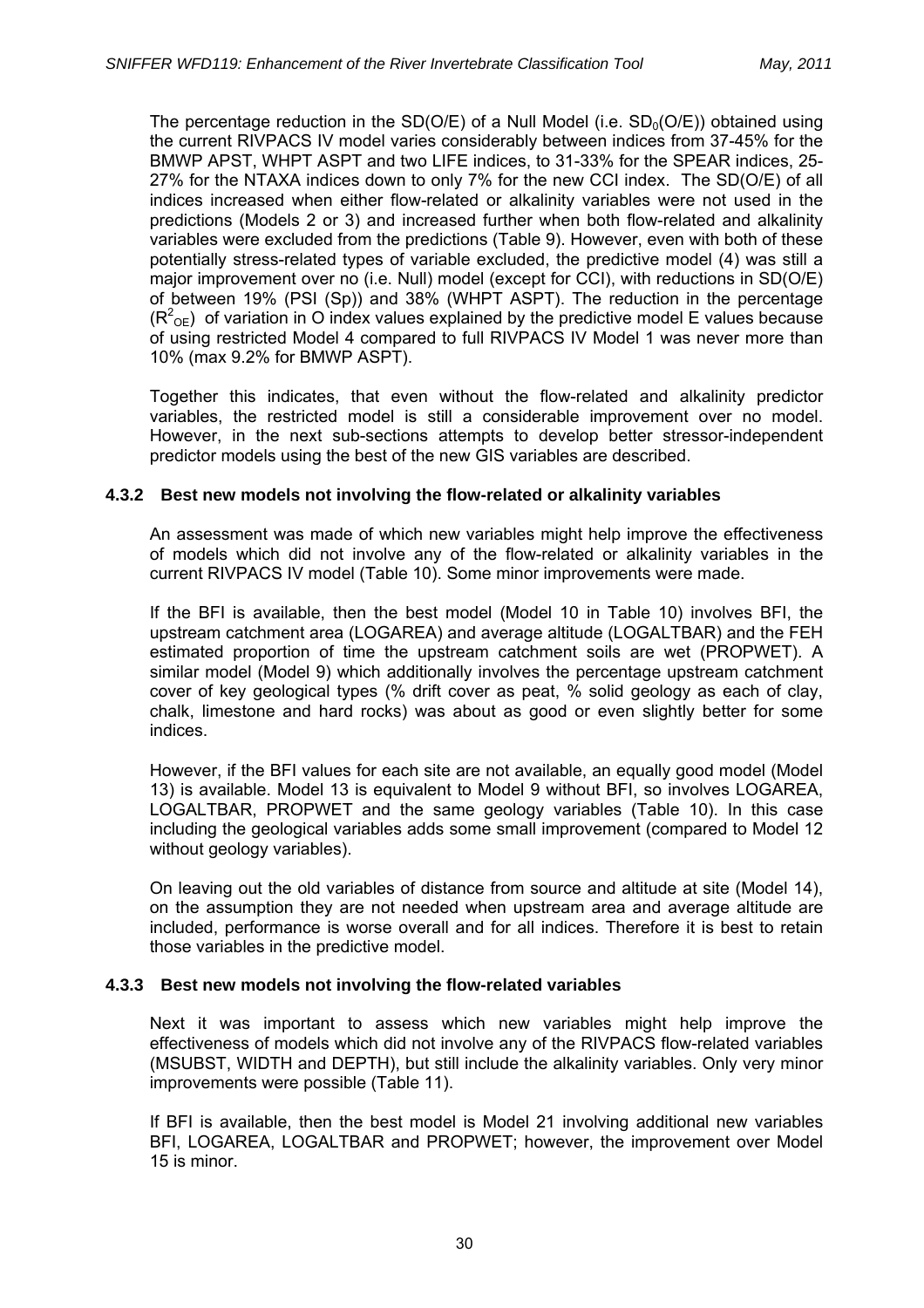The equivalent to Model 21 without BFI, namely Model 24, is very similar, but overall offers negligible improvement over the base Model 15 which is the RIVPACS IV model without the flow related variables (Table 11).

No new model appears to be able to increase the predictive model SD(O/E) and  $R^2_{\text{OE}}$ values back to the levels in the RIVPACS IV model (namely Model 1). But of course, the current RIVPACS IV model may be giving inappropriate predictions for some nonreference sites whose current water width and depth and substratum composition have already been altered beyond normally expected amounts by the flow-related stresses whose biological impacts are those that need to be assessed.

In statistical terms, this means that the new best model (Model 24) may give less precise predictions of the reference site values (which do actually partly depend on width, depth and substratum composition), but may give unbiased and hence more appropriate estimates of the expected (E) values of indices for non-reference sites.

## **4.3.4 Best new models not involving the alkalinity variables**

Finally it was important to assess which new variables might help improve the effectiveness of models which did not involve the alkalinity variables (ALK and LOGALK) but still include the RIVPACS flow-related variables (MSUBST, WIDTH and DEPTH). Such models are intended for assessing the condition of sites subject to acidity stress and/or modified (non-reference) alkalinity levels. The target expected (E) values for the AWIC index (or any other indices) should not be biased by using inappropriate, nonreference condition, values of alkalinity.

The best model (Model 35) does not require BFI values, but involves values for upstream catchment area (LOGAREA), average upstream altitude (LOGALTBAR) and FEH estimated proportion of time upstream catchment soils are wet (PROPWET).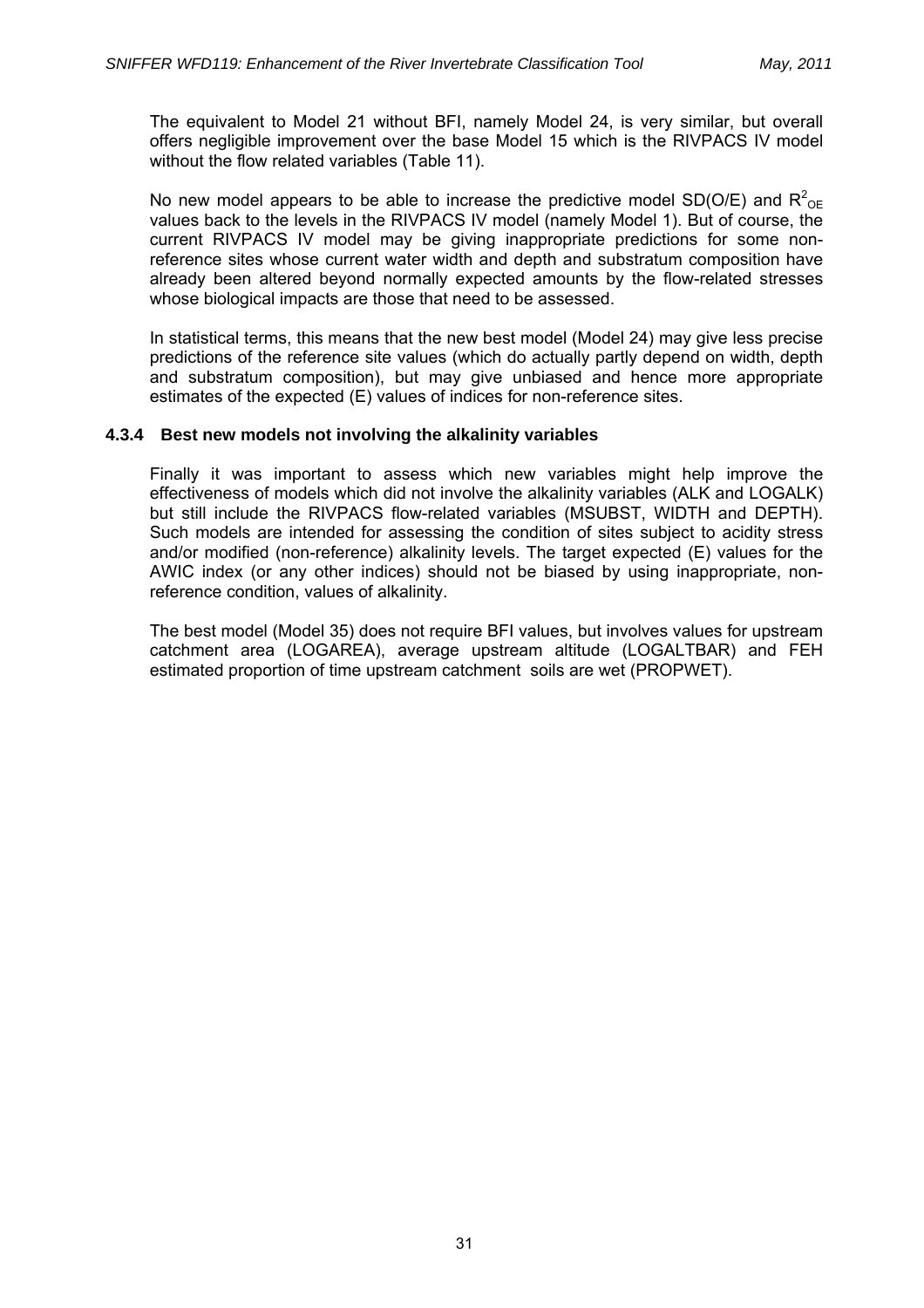Table 10. Average single season (a) % correct discrimination, (b) SD(O/E) and (c)  $R^2_{\text{OE}}$  for current RIVPACS IV model (1) and trial models 4-14 (without flow or alkalinity variables); all models include LAT,LONG, Air temperature mean and range, discharge category and log slope at site; best models improving on model 4 in bold.

| Variable name           | 1     | 4           | 5           | 6     | 7           | 8     | 9     | 10          | 11    | 12    | 13    | 14    |
|-------------------------|-------|-------------|-------------|-------|-------------|-------|-------|-------------|-------|-------|-------|-------|
| <b>ALK</b>              | 1     | $\mathbf 0$ | $\mathbf 0$ | 0     | 0           | 0     | 0     | 0           | 0     | 0     | 0     | 0     |
| <b>MSUBST</b>           | 1     | 0           | 0           | 0     | 0           | 0     | 0     | 0           | 0     | 0     | 0     | 0     |
| <b>LOGALT</b>           |       | 1           | 1           | 1     | 1           | 1     | 1     | 1           | 1     | 1     | 1     | 0     |
| <b>LOGDFS</b>           |       | 1           | 1           | 1     | 1           | 1     | 1     | 1           | 1     | 1     | 1     | 0     |
| <b>LOGWIDTH</b>         |       | 0           | 0           | 0     | 0           | 0     | 0     | 0           | 0     | 0     | 0     | 0     |
| <b>LOGDEPTH</b>         |       | 0           | 0           | 0     | 0           | 0     | 0     | 0           | 0     | 0     | 0     | 0     |
| <b>LOGALK</b>           |       | 0           | 0           | 0     | 0           | 0     | 0     | 0           | 0     | 0     | 0     | 0     |
| %DRIFT1-PEAT            | 0     | 0           | 0           | 1     | 1           | 1     | 1     | $\mathbf 0$ | 0     | 0     | 1     | 1     |
| %SOLID3-CLAY            | 0     | 0           | 0           | 1     | 1           | 1     | 1     | 0           | 0     | 0     | 1     | 1     |
| %SOLID6-CHALK           | 0     | 0           | 0           | 1     | 1           | 1     | 1     | 0           | 0     | 0     | 1     | 1     |
| %SOLID7-LIMESTONE       | 0     | 0           | 0           | 1     | 1           | 1     | 1     | 0           | 0     | 0     | 1     | 1     |
| %SOLID8-HARDROCK        | 0     | 0           | 0           | 1     | 1           | 1     | 1     | 0           | 0     | 0     | 1     | 1     |
| <b>BFI</b>              | 0     | 0           | 1           | 1     | 1           | 1     | 1     | 1           | 0     | 0     | 0     | 0     |
| <b>PROPWET</b>          | 0     | 0           | 0           | 0     | $\mathbf 0$ | 0     | 1     | 1           | 0     | 1     | 1     | 1     |
| <b>LOGAREA</b>          | 0     | $\mathbf 0$ | 0           | 0     | 1           | 1     | 1     | 1           | 1     | 1     | 1     | 1     |
| <b>LOGALTBAR</b>        | 0     | 0           | 0           | 0     | 0           | 1     | 1     | 1           | 1     | 1     | 1     | 1     |
| (a) %Correct            | 51.7  | 40.1        | 41.5        | 44.5  | 45.0        | 46.4  | 48.0  | 46.7        | 41.9  | 45.4  | 47.0  | 45.7  |
| %Correct (XVal)         | 38.7  | 33.4        | 34.3        | 34.0  | 33.7        | 35.0  | 36.2  | 36.5        | 33.0  | 35.9  | 36.2  | 32.8  |
| $(b)$ SD $(O/E)$        |       |             |             |       |             |       |       |             |       |       |       |       |
| TL1 NTAXA               | 0.200 | 0.207       | 0.205       | 0.207 | 0.205       | 0.204 | 0.204 | 0.202       | 0.203 | 0.203 | 0.203 | 0.204 |
| <b>TL1 ASPT</b>         | 0.076 | 0.086       | 0.086       | 0.085 | 0.085       | 0.084 | 0.084 | 0.084       | 0.084 | 0.084 | 0.082 | 0.083 |
| TL2 WHPT NTAXA          | 0.206 | 0.212       | 0.211       | 0.213 | 0.212       | 0.211 | 0.210 | 0.208       | 0.209 | 0.209 | 0.209 | 0.210 |
| TL2 WHPT ASPT           | 0.088 | 0.099       | 0.100       | 0.099 | 0.099       | 0.097 | 0.097 | 0.097       | 0.097 | 0.097 | 0.096 | 0.097 |
| TL4 WFD AWIC (Sp)       | 0.091 | 0.095       | 0.094       | 0.094 | 0.094       | 0.094 | 0.094 | 0.094       | 0.095 | 0.095 | 0.095 | 0.095 |
| TL2 LIFE (Fam)          | 0.053 | 0.057       | 0.058       | 0.057 | 0.057       | 0.056 | 0.056 | 0.057       | 0.057 | 0.056 | 0.055 | 0.056 |
| TL4 LIFE (Sp)           | 0.057 | 0.063       | 0.063       | 0.063 | 0.063       | 0.062 | 0.062 | 0.062       | 0.062 | 0.062 | 0.061 | 0.062 |
| TL3 PSI (Fam)           | 0.213 | 0.223       | 0.223       | 0.218 | 0.218       | 0.218 | 0.218 | 0.218       | 0.221 | 0.218 | 0.214 | 0.216 |
| TL4 PSI (Sp)            | 0.271 | 0.279       | 0.280       | 0.267 | 0.263       | 0.263 | 0.264 | 0.280       | 0.300 | 0.281 | 0.258 | 0.260 |
| TL2 SPEAR (Fam) %       | 0.228 | 0.252       | 0.249       | 0.248 | 0.248       | 0.245 | 0.245 | 0.242       | 0.243 | 0.242 | 0.240 | 0.242 |
| TL4 SPEAR (Sp) %        | 0.241 | 0.260       | 0.258       | 0.259 | 0.258       | 0.255 | 0.255 | 0.252       | 0.253 | 0.253 | 0.252 | 0.253 |
| TL4 CCI                 | 0.428 | 0.427       | 0.425       | 0.431 | 0.431       | 0.430 | 0.430 | 0.433       | 0.427 | 0.435 | 0.430 | 0.432 |
| (c) $R^2$ <sub>OE</sub> |       |             |             |       |             |       |       |             |       |       |       |       |
| TL1 NTAXA               | 44.3  | 41.9        | 42.9        | 42.5  | 43.2        | 44.0  | 44.2  | 44.9        | 43.7  | 44.1  | 44.4  | 44.1  |
| <b>TL1 ASPT</b>         | 61.8  | 52.2        | 51.8        | 52.9  | 53.0        | 54.3  | 54.3  | 53.2        | 53.8  | 53.7  | 55.4  | 54.6  |
| TL2 WHPT NTAXA          | 45.7  | 43.9        | 44.6        | 44.3  | 44.8        | 45.6  | 45.9  | 46.4        | 45.4  | 45.8  | 46.2  | 46.0  |
| TL2 WHPT ASPT           | 71.8  | 64.0        | 63.4        | 63.6  | 63.7        | 65.1  | 65.3  | 65.0        | 65.6  | 65.6  | 66.0  | 65.2  |
| TL4 WFD AWIC (Sp)       | 43.9  | 39.4        | 40.6        | 40.9  | 41.3        | 40.9  | 41.3  | 41.5        | 39.4  | 40.0  | 40.1  | 40.1  |
| TL2 LIFE (Fam)          | 63.1  | 56.1        | 55.6        | 57.0  | 56.9        | 57.5  | 57.9  | 57.0        | 57.1  | 57.4  | 58.7  | 57.7  |
| TL4 LIFE (Sp)           | 68.8  | 62.4        | 61.9        | 62.4  | 62.4        | 63.5  | 63.8  | 63.5        | 63.5  | 63.9  | 64.2  | 63.0  |
| TL3 PSI (Fam)           | 70.1  | 63.4        | 62.9        | 63.4  | 63.2        | 63.9  | 64.2  | 64.4        | 64.5  | 64.8  | 64.9  | 64.0  |
| TL4 PSI (Sp)            | 74.8  | 67.4        | 66.9        | 67.7  | 67.6        | 68.5  | 68.8  | 68.4        | 68.5  | 68.8  | 69.3  | 68.0  |
| TL2 SPEAR (Fam) %       | 64.5  | 57.7        | 57.9        | 57.9  | 58.1        | 59.8  | 59.7  | 60.2        | 60.2  | 60.3  | 60.5  | 59.8  |
| TL4 SPEAR (Sp) %        | 58.2  | 52.6        | 52.8        | 52.2  | 52.3        | 54.0  | 53.8  | 54.9        | 54.9  | 55.0  | 54.6  | 53.8  |
| TL4 CCI                 | 17.6  | 16.7        | 17.2        | 17.4  | 17.5        | 17.7  | 17.5  | 17.5        | 17.5  | 17.1  | 17.9  | 16.6  |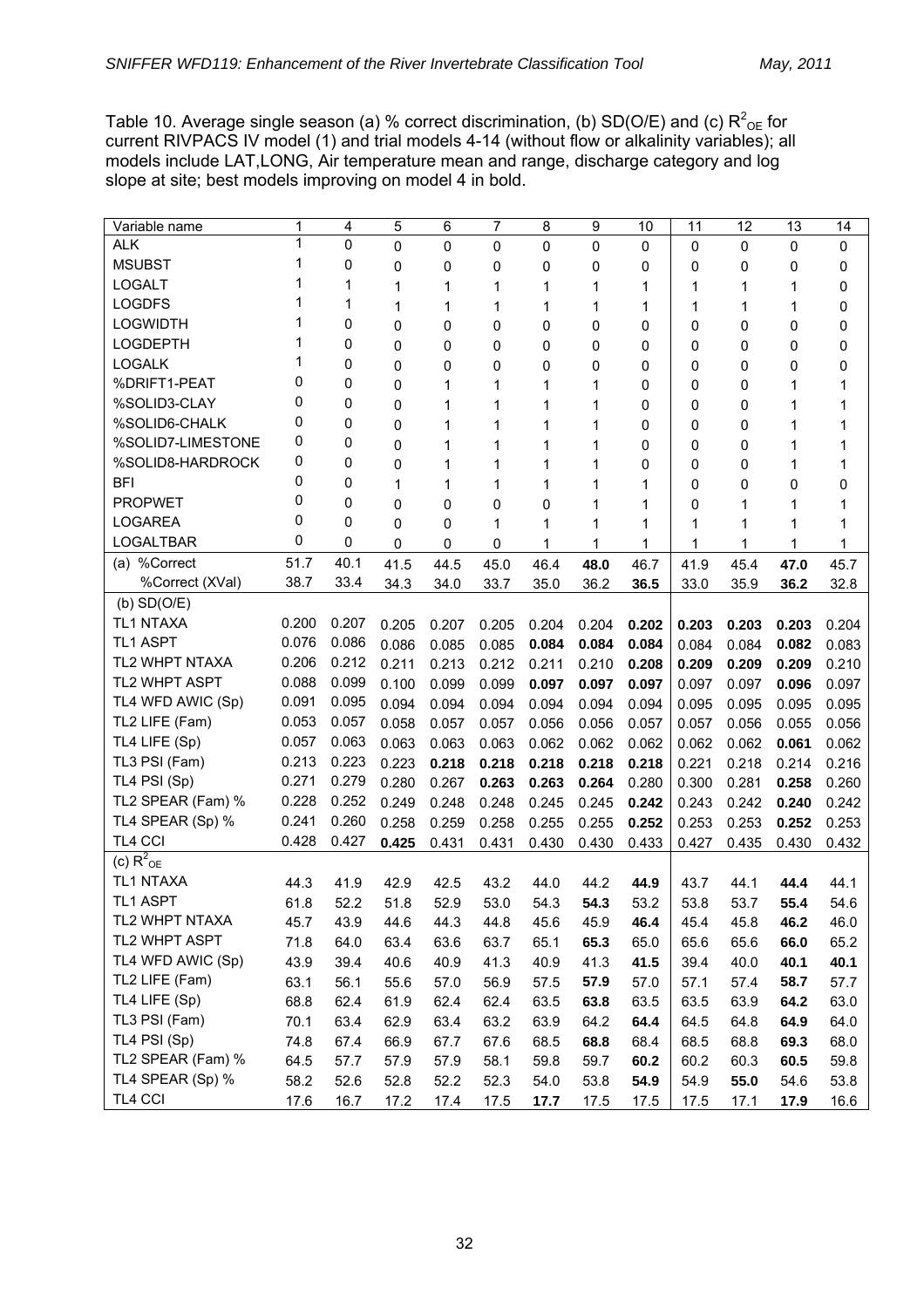Table 11. Average single season (a) % correct discrimination, (b) SD(O/E) and (c)  $R^2_{\text{OE}}$  for current RIVPACS IV model (1) and trial models15-25 (without flow-related variables); all models include LAT,LONG, Air temperature mean and range, discharge category and log slope at site; best models improving on model 15 (which is the same as model 2) in bold.

| Variable name           | 1     | 15(2) | 16    | 17    | 18           | 19    | 20           | 21          | 22    | 23    | 24    | 25           |
|-------------------------|-------|-------|-------|-------|--------------|-------|--------------|-------------|-------|-------|-------|--------------|
| <b>ALK</b>              | 1     | 1     | 1     | 1     | $\mathbf{1}$ | 1     | $\mathbf{1}$ | $\mathbf 1$ | 1     | 1     | 1     | $\mathbf{1}$ |
| <b>MSUBST</b>           | 1     | 0     | 0     | 0     | 0            | 0     | 0            | 0           | 0     | 0     | 0     | 0            |
| <b>LOGALT</b>           |       | 1     | 1     | 1     | 1            | 1     | 1            | 1           | 1     | 1     | 1     | 0            |
| <b>LOGDFS</b>           |       | 1     | 1     | 1     | 1            | 1     | 1            | 1           | 1     | 1     | 1     | 0            |
| <b>LOGWIDTH</b>         |       | 0     | 0     | 0     | 0            | 0     | 0            | 0           | 0     | 0     | 0     | 0            |
| <b>LOGDEPTH</b>         | 1     | 0     | 0     | 0     | 0            | 0     | 0            | 0           | 0     | 0     | 0     | 0            |
| <b>LOGALK</b>           | 1     | 1     | 1     | 1     | 1            | 1     | 1            | 1           | 1     | 1     | 1     | 1            |
| %DRIFT1-PEAT            | 0     | 0     | 0     | 1     | 1            | 1     | 1            | 0           | 0     | 0     | 1     | 1            |
| %SOLID3-CLAY            | 0     | 0     | 0     | 1     | 1            | 1     | 1            | 0           | 0     | 0     | 1     | 1            |
| %SOLID6-CHALK           | 0     | 0     | 0     | 1     | 1            | 1     | 1            | 0           | 0     | 0     | 1     | 1            |
| %SOLID7-LIMESTONE       | 0     | 0     | 0     | 1     | 1            | 1     | 1            | 0           | 0     | 0     | 1     | 1            |
| %SOLID8-HARDROCK        | 0     | 0     | 0     | 1     | 1            | 1     | 1            | 0           | 0     | 0     | 1     | 1            |
| <b>BFI</b>              | 0     | 0     | 1     | 1     | 1            | 1     | 1            | 1           | 0     | 0     | 0     | 0            |
| <b>PROPWET</b>          | 0     | 0     | 0     | 0     | 0            | 0     | 1            | 1           | 0     | 1     | 1     | 1            |
| <b>LOGAREA</b>          | 0     | 0     | 0     | 0     | 1            | 1     | 1            | 1           | 1     | 1     | 1     | 1            |
| <b>LOGALTBAR</b>        | 0     | 0     | 0     | 0     | 0            | 1     | 1            | 1           | 1     | 1     | 1     | 1            |
| (a) %Correct            | 51.7  | 47.3  | 48.9  | 48.9  | 50.8         | 50.8  | 51.5         | 51.5        | 48.8  | 50.1  | 51.2  | 48.3         |
| %Correct (XVal)         | 38.7  | 36.4  | 38.1  | 37.8  | 37.1         | 37.5  | 38.5         | 39.9        | 36.9  | 38.2  | 38.4  | 36.9         |
| $(b)$ SD $(O/E)$        |       |       |       |       |              |       |              |             |       |       |       |              |
| TL1 NTAXA               | 0.200 | 0.203 | 0.201 | 0.200 | 0.200        | 0.198 | 0.197        | 0.197       | 0.199 | 0.198 | 0.197 | 0.198        |
| <b>TL1 ASPT</b>         | 0.076 | 0.079 | 0.078 | 0.079 | 0.079        | 0.079 | 0.079        | 0.078       | 0.079 | 0.079 | 0.079 | 0.079        |
| TL2 WHPT NTAXA          | 0.206 | 0.208 | 0.207 | 0.206 | 0.206        | 0.204 | 0.203        | 0.203       | 0.205 | 0.204 | 0.202 | 0.205        |
| TL2 WHPT ASPT           | 0.088 | 0.092 | 0.091 | 0.092 | 0.092        | 0.092 | 0.092        | 0.091       | 0.092 | 0.092 | 0.092 | 0.092        |
| TL4 WFD AWIC (Sp)       | 0.091 | 0.090 | 0.090 | 0.091 | 0.091        | 0.091 | 0.091        | 0.090       | 0.090 | 0.090 | 0.091 | 0.091        |
| TL2 LIFE (Fam)          | 0.053 | 0.055 | 0.055 | 0.055 | 0.055        | 0.055 | 0.055        | 0.055       | 0.055 | 0.055 | 0.055 | 0.055        |
| TL4 LIFE (Sp)           | 0.057 | 0.061 | 0.060 | 0.060 | 0.061        | 0.061 | 0.060        | 0.060       | 0.061 | 0.061 | 0.061 | 0.061        |
| TL3 PSI (Fam)           | 0.213 | 0.209 | 0.209 | 0.210 | 0.216        | 0.216 | 0.215        | 0.223       | 0.221 | 0.221 | 0.212 | 0.209        |
| TL4 PSI (Sp)            | 0.271 | 0.256 | 0.261 | 0.257 | 0.284        | 0.285 | 0.278        | 0.412       | 0.395 | 0.390 | 0.280 | 0.252        |
| TL2 SPEAR (Fam) %       | 0.228 | 0.233 | 0.229 | 0.231 | 0.231        | 0.231 | 0.230        | 0.229       | 0.230 | 0.230 | 0.229 | 0.229        |
| TL4 SPEAR (Sp) %        | 0.241 | 0.246 | 0.243 | 0.246 | 0.246        | 0.245 | 0.244        | 0.241       | 0.242 | 0.242 | 0.243 | 0.244        |
| TL4 CCI                 | 0.428 | 0.429 | 0.428 | 0.434 | 0.433        | 0.434 | 0.434        | 0.429       | 0.428 | 0.430 | 0.433 | 0.433        |
| (c) $R^2$ <sub>OE</sub> |       |       |       |       |              |       |              |             |       |       |       |              |
| <b>TL1 NTAXA</b>        | 44.3  | 43.1  | 44.0  | 44.7  | 45.2         | 46.1  | 46.2         | 46.0        | 44.5  | 44.9  | 46.5  | 46.1         |
| TL1 ASPT                | 61.8  | 58.8  | 59.5  | 58.8  | 58.9         | 59.0  | 59.1         | 59.3        | 59.2  | 59.2  | 59.3  | 59.2         |
| TL2 WHPT NTAXA          | 45.7  | 44.7  | 45.3  | 46.3  | 46.6         | 47.5  | 47.7         | 47.1        | 45.9  | 46.2  | 48.0  | 47.6         |
| TL2 WHPT ASPT           | 71.8  | 68.7  | 69.1  | 68.3  | 68.2         | 68.5  | 68.7         | 69.0        | 68.9  | 69.1  | 68.7  | 68.5         |
| TL4 WFD AWIC (Sp)       | 43.9  | 44.6  | 44.5  | 44.0  | 44.0         | 44.2  | 44.5         | 45.1        | 44.5  | 44.7  | 43.9  | 44.0         |
| TL2 LIFE (Fam)          | 63.1  | 58.9  | 59.6  | 59.9  | 59.4         | 59.7  | 60.2         | 59.5        | 59.0  | 59.2  | 60.2  | 59.6         |
| TL4 LIFE (Sp)           | 68.8  | 65.0  | 66.0  | 65.4  | 64.8         | 65.3  | 65.7         | 65.9        | 65.0  | 65.2  | 65.2  | 64.8         |
| TL3 PSI (Fam)           | 70.1  | 66.3  | 67.1  | 66.6  | 66.3         | 66.4  | 66.8         | 66.9        | 66.3  | 66.6  | 66.7  | 66.3         |
| TL4 PSI (Sp)            | 74.8  | 70.7  | 71.5  | 71.2  | 70.7         | 71.0  | 71.4         | 71.5        | 70.7  | 71.0  | 71.1  | 70.3         |
| TL2 SPEAR (Fam) %       | 64.5  | 61.9  | 62.6  | 61.8  | 62.0         | 62.4  | 62.6         | 63.5        | 63.3  | 63.4  | 63.0  | 62.6         |
| TL4 SPEAR (Sp) %        | 58.2  | 55.9  | 56.5  | 55.5  | 55.6         | 56.2  | 56.4         | 57.7        | 57.5  | 57.7  | 56.8  | 56.2         |
| TL4 CCI                 | 17.6  | 17.2  | 17.3  | 17.0  | 17.1         | 17.1  | 17.2         | 17.9        | 18.0  | 17.7  | 17.5  | 16.8         |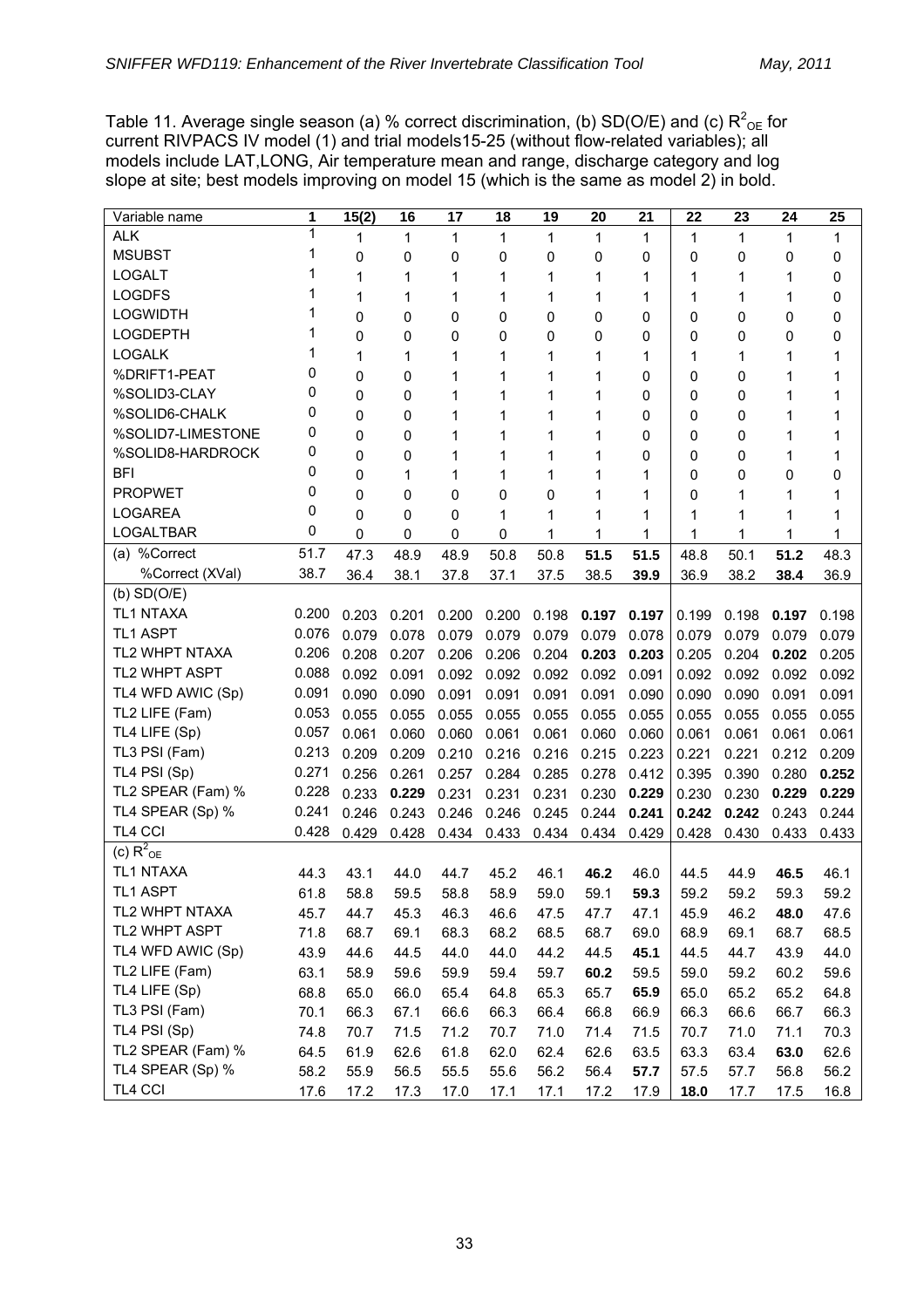Table 12. Average single season (a) % correct discrimination, (b) SD(O/E) and (c)  $R^2_{\text{OE}}$  for current RIVPACS IV model (1) and trial models 26-36 (without alkalinity variables); all models include LAT,LONG, air temperature mean and range, discharge category and log slope at site; best models improving on Model 26 (which is the same as model 3) in bold.

| 1<br><b>ALK</b><br>$\mathbf{0}$<br>0<br>0<br>0<br>0<br>0<br>0<br>0<br>0<br>0<br>0<br><b>MSUBST</b><br>1<br>1<br>1<br>1<br>1<br>1<br>1<br>1<br>1<br>1<br>1<br><b>LOGALT</b><br>0<br>1<br>1<br>1<br>1<br>1<br>1<br>1<br>1<br>1<br>1<br><b>LOGDFS</b><br>1<br>1<br>1<br>1<br>1<br>1<br>1<br>1<br>1<br>1<br>0<br><b>LOGWIDTH</b><br>1<br>1<br>1<br>1<br>1<br>1<br>1<br>1<br>1<br>1<br>1<br><b>LOGDEPTH</b><br>1<br>1<br>1<br>1<br>1<br>1<br>1<br>1<br>1<br>1<br>1<br>1<br><b>LOGALK</b><br>0<br>0<br>0<br>0<br>0<br>0<br>0<br>0<br>0<br>0<br>0<br>0<br>%DRIFT1-PEAT<br>0<br>0<br>1<br>1<br>1<br>1<br>0<br>0<br>1<br>1<br>0<br>0<br>%SOLID3-CLAY<br>0<br>0<br>1<br>1<br>0<br>0<br>1<br>1<br>1<br>1<br>0<br>0<br>%SOLID6-CHALK<br>0<br>0<br>1<br>1<br>0<br>0<br>1<br>1<br>1<br>1<br>0<br>0<br>%SOLID7-LIMESTONE<br>0<br>0<br>1<br>0<br>1<br>1<br>1<br>0<br>0<br>1<br>1<br>0<br>%SOLID8-HARDROCK<br>0<br>0<br>1<br>1<br>1<br>1<br>0<br>0<br>1<br>1<br>0<br>0<br><b>BFI</b><br>0<br>1<br>1<br>$\mathbf 0$<br>0<br>1<br>1<br>0<br>0<br>1<br>1<br>0<br><b>PROPWET</b><br>0<br>0<br>0<br>1<br>0<br>0<br>0<br>1<br>1<br>1<br>1<br>0<br><b>LOGAREA</b><br>0<br>0<br>0<br>1<br>1<br>1<br>1<br>1<br>1<br>1<br>1<br>0<br>LOGALTBAR<br>1<br>1<br>0<br>0<br>0<br>0<br>1<br>1<br>1<br>1<br>1 | Variable name | 1 | 26(3) | 27 | 28 | 29 | 30 | 31 | 32 | 33 | 34 | 35 | 36 |
|---------------------------------------------------------------------------------------------------------------------------------------------------------------------------------------------------------------------------------------------------------------------------------------------------------------------------------------------------------------------------------------------------------------------------------------------------------------------------------------------------------------------------------------------------------------------------------------------------------------------------------------------------------------------------------------------------------------------------------------------------------------------------------------------------------------------------------------------------------------------------------------------------------------------------------------------------------------------------------------------------------------------------------------------------------------------------------------------------------------------------------------------------------------------------------------------------------------------------------------------------------------------------|---------------|---|-------|----|----|----|----|----|----|----|----|----|----|
|                                                                                                                                                                                                                                                                                                                                                                                                                                                                                                                                                                                                                                                                                                                                                                                                                                                                                                                                                                                                                                                                                                                                                                                                                                                                           |               |   |       |    |    |    |    |    |    |    |    |    |    |
|                                                                                                                                                                                                                                                                                                                                                                                                                                                                                                                                                                                                                                                                                                                                                                                                                                                                                                                                                                                                                                                                                                                                                                                                                                                                           |               |   |       |    |    |    |    |    |    |    |    |    |    |
|                                                                                                                                                                                                                                                                                                                                                                                                                                                                                                                                                                                                                                                                                                                                                                                                                                                                                                                                                                                                                                                                                                                                                                                                                                                                           |               |   |       |    |    |    |    |    |    |    |    |    |    |
|                                                                                                                                                                                                                                                                                                                                                                                                                                                                                                                                                                                                                                                                                                                                                                                                                                                                                                                                                                                                                                                                                                                                                                                                                                                                           |               |   |       |    |    |    |    |    |    |    |    |    |    |
|                                                                                                                                                                                                                                                                                                                                                                                                                                                                                                                                                                                                                                                                                                                                                                                                                                                                                                                                                                                                                                                                                                                                                                                                                                                                           |               |   |       |    |    |    |    |    |    |    |    |    |    |
|                                                                                                                                                                                                                                                                                                                                                                                                                                                                                                                                                                                                                                                                                                                                                                                                                                                                                                                                                                                                                                                                                                                                                                                                                                                                           |               |   |       |    |    |    |    |    |    |    |    |    |    |
|                                                                                                                                                                                                                                                                                                                                                                                                                                                                                                                                                                                                                                                                                                                                                                                                                                                                                                                                                                                                                                                                                                                                                                                                                                                                           |               |   |       |    |    |    |    |    |    |    |    |    |    |
|                                                                                                                                                                                                                                                                                                                                                                                                                                                                                                                                                                                                                                                                                                                                                                                                                                                                                                                                                                                                                                                                                                                                                                                                                                                                           |               |   |       |    |    |    |    |    |    |    |    |    |    |
|                                                                                                                                                                                                                                                                                                                                                                                                                                                                                                                                                                                                                                                                                                                                                                                                                                                                                                                                                                                                                                                                                                                                                                                                                                                                           |               |   |       |    |    |    |    |    |    |    |    |    |    |
|                                                                                                                                                                                                                                                                                                                                                                                                                                                                                                                                                                                                                                                                                                                                                                                                                                                                                                                                                                                                                                                                                                                                                                                                                                                                           |               |   |       |    |    |    |    |    |    |    |    |    |    |
|                                                                                                                                                                                                                                                                                                                                                                                                                                                                                                                                                                                                                                                                                                                                                                                                                                                                                                                                                                                                                                                                                                                                                                                                                                                                           |               |   |       |    |    |    |    |    |    |    |    |    |    |
|                                                                                                                                                                                                                                                                                                                                                                                                                                                                                                                                                                                                                                                                                                                                                                                                                                                                                                                                                                                                                                                                                                                                                                                                                                                                           |               |   |       |    |    |    |    |    |    |    |    |    |    |
|                                                                                                                                                                                                                                                                                                                                                                                                                                                                                                                                                                                                                                                                                                                                                                                                                                                                                                                                                                                                                                                                                                                                                                                                                                                                           |               |   |       |    |    |    |    |    |    |    |    |    |    |
|                                                                                                                                                                                                                                                                                                                                                                                                                                                                                                                                                                                                                                                                                                                                                                                                                                                                                                                                                                                                                                                                                                                                                                                                                                                                           |               |   |       |    |    |    |    |    |    |    |    |    |    |
|                                                                                                                                                                                                                                                                                                                                                                                                                                                                                                                                                                                                                                                                                                                                                                                                                                                                                                                                                                                                                                                                                                                                                                                                                                                                           |               |   |       |    |    |    |    |    |    |    |    |    |    |
|                                                                                                                                                                                                                                                                                                                                                                                                                                                                                                                                                                                                                                                                                                                                                                                                                                                                                                                                                                                                                                                                                                                                                                                                                                                                           |               |   |       |    |    |    |    |    |    |    |    |    |    |
| 51.7<br>(a) %Correct<br>52.3<br>47.4<br>48.6<br>49.2<br>50.5<br>50.1<br>50.7<br>48.5<br>49.3<br>49.9<br>52.6                                                                                                                                                                                                                                                                                                                                                                                                                                                                                                                                                                                                                                                                                                                                                                                                                                                                                                                                                                                                                                                                                                                                                              |               |   |       |    |    |    |    |    |    |    |    |    |    |
| %Correct (XVal)<br>38.7<br>35.5<br>36.8<br>36.5<br>35.6<br>36.8<br>37.5<br>38.7<br>36.6<br>38.0<br>36.9<br>34.3                                                                                                                                                                                                                                                                                                                                                                                                                                                                                                                                                                                                                                                                                                                                                                                                                                                                                                                                                                                                                                                                                                                                                           |               |   |       |    |    |    |    |    |    |    |    |    |    |
| $(b)$ SD $(O/E)$                                                                                                                                                                                                                                                                                                                                                                                                                                                                                                                                                                                                                                                                                                                                                                                                                                                                                                                                                                                                                                                                                                                                                                                                                                                          |               |   |       |    |    |    |    |    |    |    |    |    |    |
| <b>TL1 NTAXA</b><br>0.200<br>0.203<br>0.204<br>0.204<br>0.203<br>0.202<br>0.204<br>0.203<br>0.202<br>0.203<br>0.202<br>0.203                                                                                                                                                                                                                                                                                                                                                                                                                                                                                                                                                                                                                                                                                                                                                                                                                                                                                                                                                                                                                                                                                                                                              |               |   |       |    |    |    |    |    |    |    |    |    |    |
| 0.076<br><b>TL1 ASPT</b><br>0.082<br>0.082<br>0.081<br>0.080<br>0.080<br>0.079<br>0.079<br>0.081<br>0.080<br>0.081<br>0.081                                                                                                                                                                                                                                                                                                                                                                                                                                                                                                                                                                                                                                                                                                                                                                                                                                                                                                                                                                                                                                                                                                                                               |               |   |       |    |    |    |    |    |    |    |    |    |    |
| TL2 WHPT NTAXA<br>0.206<br>0.210<br>0.209<br>0.210<br>0.210<br>0.209<br>0.209<br>0.208<br>0.208<br>0.209<br>0.209<br>0.208                                                                                                                                                                                                                                                                                                                                                                                                                                                                                                                                                                                                                                                                                                                                                                                                                                                                                                                                                                                                                                                                                                                                                |               |   |       |    |    |    |    |    |    |    |    |    |    |
| TL2 WHPT ASPT<br>0.088<br>0.093<br>0.093<br>0.093<br>0.093<br>0.091<br>0.091<br>0.092<br>0.091<br>0.092<br>0.090<br>0.091                                                                                                                                                                                                                                                                                                                                                                                                                                                                                                                                                                                                                                                                                                                                                                                                                                                                                                                                                                                                                                                                                                                                                 |               |   |       |    |    |    |    |    |    |    |    |    |    |
| TL4 WFD AWIC (Sp)<br>0.091<br>0.095<br>0.094<br>0.094<br>0.094<br>0.094<br>0.095<br>0.094<br>0.094<br>0.095<br>0.095<br>0.095                                                                                                                                                                                                                                                                                                                                                                                                                                                                                                                                                                                                                                                                                                                                                                                                                                                                                                                                                                                                                                                                                                                                             |               |   |       |    |    |    |    |    |    |    |    |    |    |
| TL2 LIFE (Fam)<br>0.053<br>0.054<br>0.053<br>0.053<br>0.053<br>0.052<br>0.052<br>0.053<br>0.053<br>0.052<br>0.053<br>0.053                                                                                                                                                                                                                                                                                                                                                                                                                                                                                                                                                                                                                                                                                                                                                                                                                                                                                                                                                                                                                                                                                                                                                |               |   |       |    |    |    |    |    |    |    |    |    |    |
| TL4 LIFE (Sp)<br>0.057<br>0.058<br>0.057<br>0.057<br>0.057<br>0.059<br>0.058<br>0.058<br>0.058<br>0.057<br>0.057<br>0.058                                                                                                                                                                                                                                                                                                                                                                                                                                                                                                                                                                                                                                                                                                                                                                                                                                                                                                                                                                                                                                                                                                                                                 |               |   |       |    |    |    |    |    |    |    |    |    |    |
| 0.213<br>TL3 PSI (Fam)<br>0.218<br>0.216<br>0.218<br>0.217<br>0.212<br>0.210<br>0.213<br>0.211<br>0.216<br>0.215<br>0.214                                                                                                                                                                                                                                                                                                                                                                                                                                                                                                                                                                                                                                                                                                                                                                                                                                                                                                                                                                                                                                                                                                                                                 |               |   |       |    |    |    |    |    |    |    |    |    |    |
| TL4 PSI (Sp)<br>0.271<br>0.281<br>0.278<br>0.296<br>0.292<br>0.284<br>0.282<br>0.276<br>0.276<br>0.275<br>0.281<br>0.295                                                                                                                                                                                                                                                                                                                                                                                                                                                                                                                                                                                                                                                                                                                                                                                                                                                                                                                                                                                                                                                                                                                                                  |               |   |       |    |    |    |    |    |    |    |    |    |    |
| TL2 SPEAR (Fam) %<br>0.228<br>0.236<br>0.241<br>0.240<br>0.238<br>0.237<br>0.236<br>0.236<br>0.236<br>0.236<br>0.234<br>0.235                                                                                                                                                                                                                                                                                                                                                                                                                                                                                                                                                                                                                                                                                                                                                                                                                                                                                                                                                                                                                                                                                                                                             |               |   |       |    |    |    |    |    |    |    |    |    |    |
| TL4 SPEAR (Sp) %<br>0.241<br>0.252<br>0.251<br>0.251<br>0.251<br>0.249<br>0.247<br>0.247<br>0.248<br>0.249<br>0.248<br>0.249                                                                                                                                                                                                                                                                                                                                                                                                                                                                                                                                                                                                                                                                                                                                                                                                                                                                                                                                                                                                                                                                                                                                              |               |   |       |    |    |    |    |    |    |    |    |    |    |
| TL4 CCI<br>0.428<br>0.426<br>0.424<br>0.427<br>0.426<br>0.426<br>0.427<br>0.434<br>0.428<br>0.438<br>0.428<br>0.428                                                                                                                                                                                                                                                                                                                                                                                                                                                                                                                                                                                                                                                                                                                                                                                                                                                                                                                                                                                                                                                                                                                                                       |               |   |       |    |    |    |    |    |    |    |    |    |    |
| (c) $R^2$ <sub>OE</sub>                                                                                                                                                                                                                                                                                                                                                                                                                                                                                                                                                                                                                                                                                                                                                                                                                                                                                                                                                                                                                                                                                                                                                                                                                                                   |               |   |       |    |    |    |    |    |    |    |    |    |    |
| <b>TL1 NTAXA</b><br>44.3<br>43.4<br>43.8<br>43.5<br>43.8<br>44.8<br>44.7<br>44.8<br>44.9<br>44.4<br>44.6<br>45.1                                                                                                                                                                                                                                                                                                                                                                                                                                                                                                                                                                                                                                                                                                                                                                                                                                                                                                                                                                                                                                                                                                                                                          |               |   |       |    |    |    |    |    |    |    |    |    |    |
| <b>TL1 ASPT</b><br>61.8<br>56.2<br>58.1<br>58.3<br>56.1<br>57.2<br>57.3<br>58.0<br>57.0<br>57.5<br>57.3<br>58.7                                                                                                                                                                                                                                                                                                                                                                                                                                                                                                                                                                                                                                                                                                                                                                                                                                                                                                                                                                                                                                                                                                                                                           |               |   |       |    |    |    |    |    |    |    |    |    |    |
| TL2 WHPT NTAXA<br>46.6<br>45.7<br>46.6<br>46.1<br>46.9<br>45.0<br>45.4<br>45.4<br>45.6<br>46.5<br>46.6<br>46.3                                                                                                                                                                                                                                                                                                                                                                                                                                                                                                                                                                                                                                                                                                                                                                                                                                                                                                                                                                                                                                                                                                                                                            |               |   |       |    |    |    |    |    |    |    |    |    |    |
| TL2 WHPT ASPT<br>71.8<br>68.1<br>69.3<br>68.8<br>69.2<br>68.2<br>67.8<br>68.3<br>69.1<br>69.3<br>69.1<br>69.6                                                                                                                                                                                                                                                                                                                                                                                                                                                                                                                                                                                                                                                                                                                                                                                                                                                                                                                                                                                                                                                                                                                                                             |               |   |       |    |    |    |    |    |    |    |    |    |    |
| TL4 WFD AWIC (Sp)<br>40.4<br>41.0<br>39.7<br>43.9<br>39.4<br>40.3<br>40.6<br>40.6<br>40.8<br>39.3<br>39.8<br>39.7                                                                                                                                                                                                                                                                                                                                                                                                                                                                                                                                                                                                                                                                                                                                                                                                                                                                                                                                                                                                                                                                                                                                                         |               |   |       |    |    |    |    |    |    |    |    |    |    |
| TL2 LIFE (Fam)<br>62.6<br>63.6<br>63.0<br>63.1<br>61.8<br>61.9<br>62.7<br>62.8<br>63.4<br>63.7<br>62.3<br>62.4                                                                                                                                                                                                                                                                                                                                                                                                                                                                                                                                                                                                                                                                                                                                                                                                                                                                                                                                                                                                                                                                                                                                                            |               |   |       |    |    |    |    |    |    |    |    |    |    |
| TL4 LIFE (Sp)<br>68.0<br>68.2<br>68.8<br>67.5<br>67.7<br>69.4<br>68.9<br>68.6<br>68.7<br>69.1<br>68.1<br>69.3                                                                                                                                                                                                                                                                                                                                                                                                                                                                                                                                                                                                                                                                                                                                                                                                                                                                                                                                                                                                                                                                                                                                                             |               |   |       |    |    |    |    |    |    |    |    |    |    |
| TL3 PSI (Fam)<br>70.1<br>68.2<br>68.4<br>69.0<br>69.0<br>69.8<br>70.1<br>69.5<br>69.1<br>69.2<br>69.9<br>69.5                                                                                                                                                                                                                                                                                                                                                                                                                                                                                                                                                                                                                                                                                                                                                                                                                                                                                                                                                                                                                                                                                                                                                             |               |   |       |    |    |    |    |    |    |    |    |    |    |
| TL4 PSI (Sp)<br>74.8<br>72.7<br>73.5<br>73.6<br>74.6<br>74.4<br>73.6<br>72.9<br>74.5<br>74.1<br>73.7<br>73.9                                                                                                                                                                                                                                                                                                                                                                                                                                                                                                                                                                                                                                                                                                                                                                                                                                                                                                                                                                                                                                                                                                                                                              |               |   |       |    |    |    |    |    |    |    |    |    |    |
| TL2 SPEAR (Fam) %<br>64.5<br>60.8<br>61.0<br>61.5<br>61.5<br>62.5<br>62.5<br>62.7<br>62.6<br>62.6<br>62.2<br>62.6                                                                                                                                                                                                                                                                                                                                                                                                                                                                                                                                                                                                                                                                                                                                                                                                                                                                                                                                                                                                                                                                                                                                                         |               |   |       |    |    |    |    |    |    |    |    |    |    |
| TL4 SPEAR (Sp) %<br>55.8<br>58.2<br>54.9<br>55.0<br>54.8<br>54.9<br>56.0<br>56.5<br>56.8<br>56.6<br>55.9<br>55.5                                                                                                                                                                                                                                                                                                                                                                                                                                                                                                                                                                                                                                                                                                                                                                                                                                                                                                                                                                                                                                                                                                                                                          |               |   |       |    |    |    |    |    |    |    |    |    |    |
| TL4 CCI<br>17.6<br>16.9<br>17.5<br>17.9<br>18.2<br>18.1<br>17.7<br>17.2<br>17.8<br>17.3<br>17.9<br>17.8                                                                                                                                                                                                                                                                                                                                                                                                                                                                                                                                                                                                                                                                                                                                                                                                                                                                                                                                                                                                                                                                                                                                                                   |               |   |       |    |    |    |    |    |    |    |    |    |    |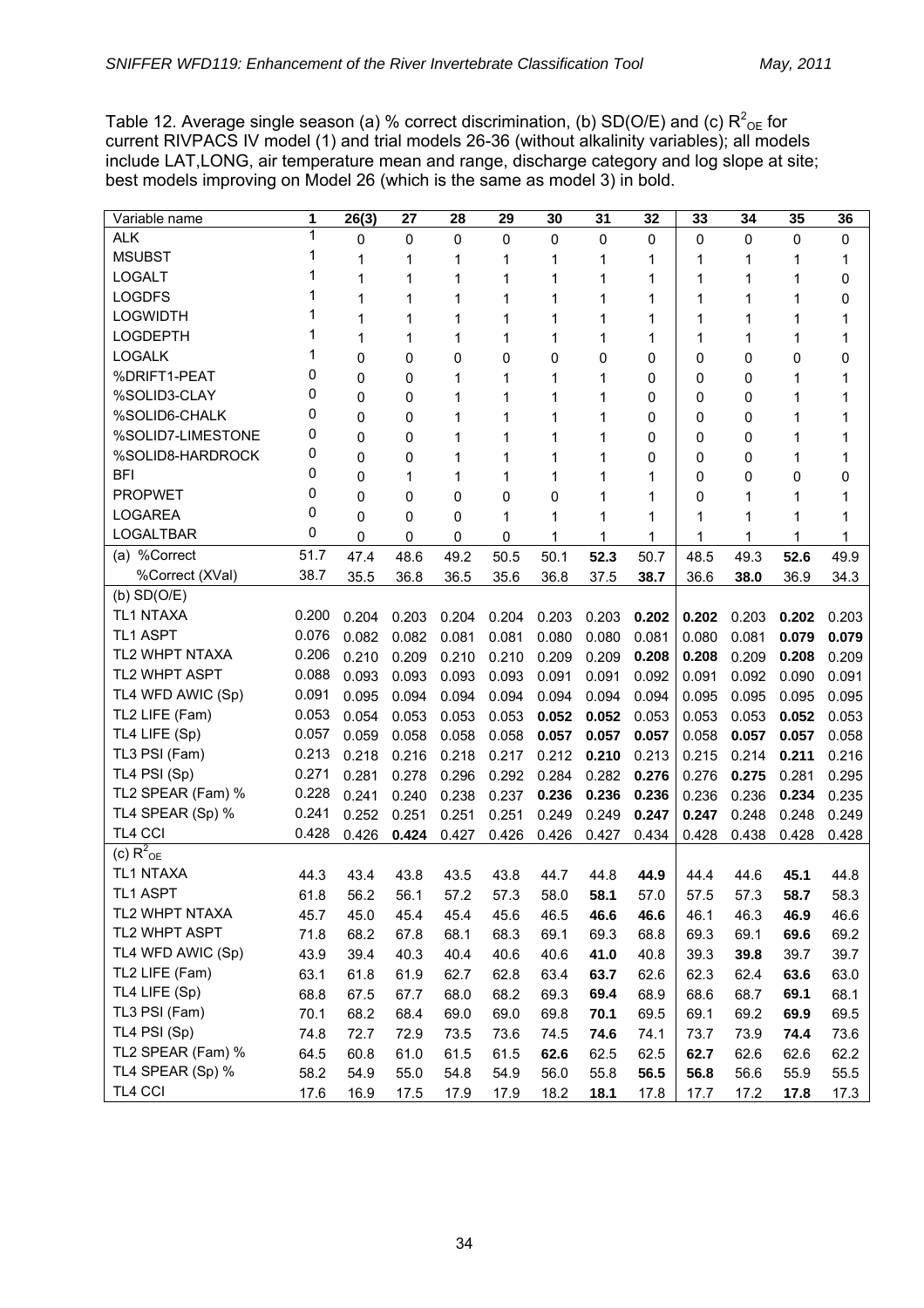## **4.4 SUMMARY OF REDUCED AND BEST ADDITIONAL VARIABLE MODELS**

The effectiveness of predictions for reference site expected (E) index values (in terms of SD(O/E) and  $R^2$ <sub>OE</sub>) decreased when the models no longer involved the use of flowrelated variables measured at the time of sampling (namely water width, depth and mean substratum composition). The same occurs if the alkalinity variables are removed, and effectiveness is reduced further if both the flow and alkalinity variables are removed from the predictive model.

Table 13 provide an overall summary of the effect of removing flow and/or alkalinity predictor variables and of the best replacement time-invariant GIS-based upstream catchment variables (without using BFI).

It has not been possible to find any new time-invariant GIS-based environmental predictor variables which completely replace the predictive power of either of these two groups of potentially stressor-dependent field-based variables. In many respects this is not surprising as the macroinvertebrate community present at a site is dependent on the current and recent actual environmental conditions at the sampling site. It is likely that map-based time-invariant surrogate variables will not be as effective as they are, in a sense, trying to predict these environmental conditions at the sampling site in order to predict the expected community for a site in reference quality.

However, when these flow and/or alkalinity variables are excluded, minor improvements can be made by using augmented models (24, 35 or 13) involving new upstream catchment variables of area (LOGAREA), mean altitude (LOGALTBAR), FEH estimated proportion of time soils are wet (PROPWET) and upstream catchment cover of key geological types (% drift cover as peat, % solid geology as each of clay, chalk, limestone and hard rocks) (Table 13).

As an illustration of the effectiveness of new Model 13 (which excludes both the flowrelated and alkalinity variables but includes the new GIS variables), Figures 9-12 show the distribution of O/E values from this model for the GB references sites classified by end-group (1-43) for each of the 12 indices, based on the spring-autumn combined sample O/E values.

# **4.5 SUGGESTED NEW STRESSOR INDEPENDENT GB MODELS WITHIN RICT**

(1) It is suggested that for indices and sites where flow-related stress may be present and may have influenced the current values of stream width, depth and substratum composition, but where there is no obvious acidity-related stress, then Model 24 should be used. This has the current RIVPACS IV model variables except stream width, depth and substratum composition and includes the new key variables listed at (4) below.

Model 24 is named '**RIVPACS IV – Hydromorphology Independent**' model.

(2) It is suggested that for indices and sites where alkalinity-modifying stress may be present, but where there is no obvious flow-related stress, then Model 35 should be used. This is the current RIIVPACS IV model except for the alkalinity variables and includes the new key variables listed at (4) below.

Model 35 is herby named the '**RIVPACS IV – Alkalinity Independent**' model.

(3) It is suggested that for indices and sites where both flow and acidity related stress may be present, then Model 13 should be used. This has the current RIVPACS IV model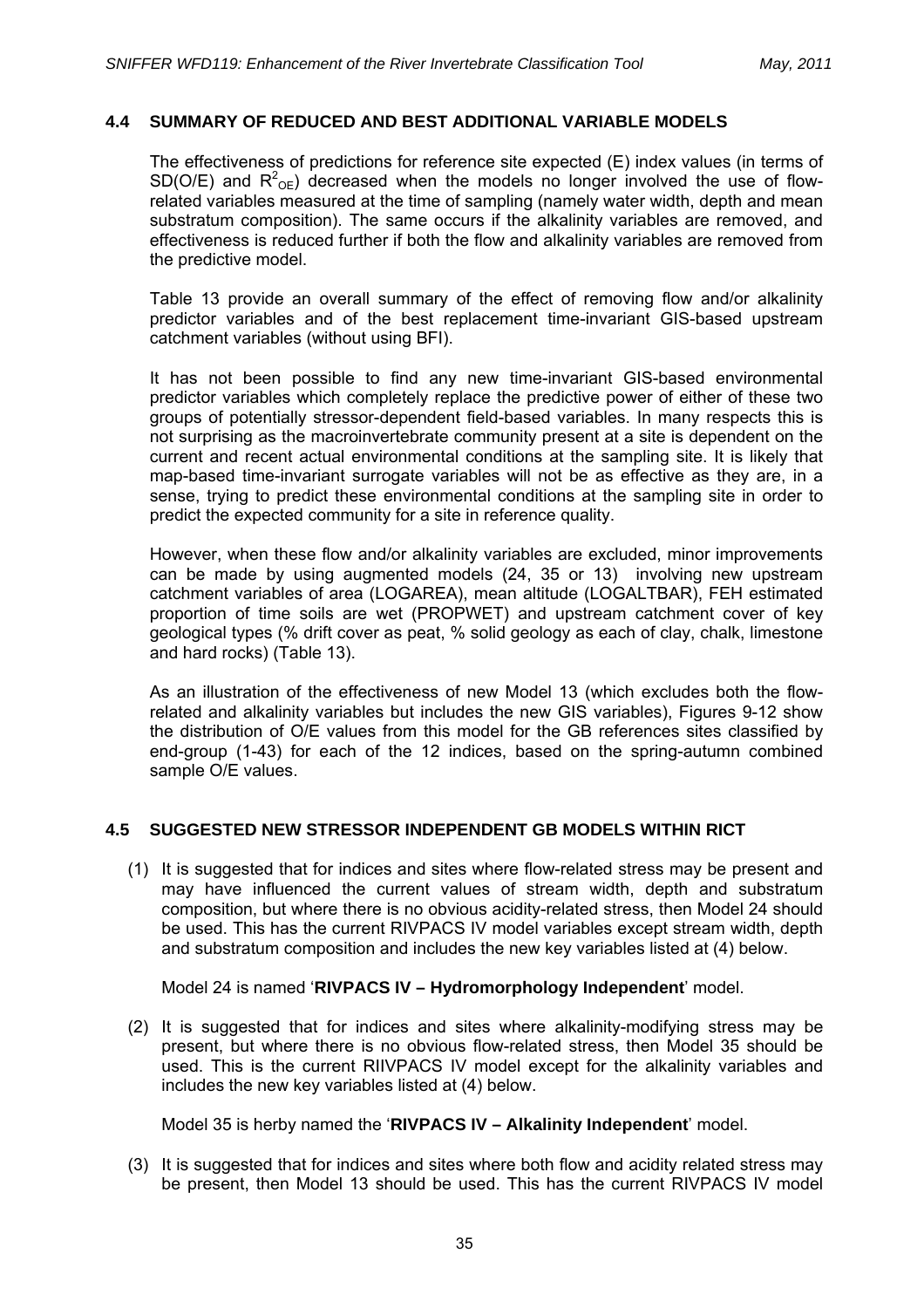variables except for the stream width, depth and substratum composition and alkalinity variables and includes the new key variables listed at (4) below.

Model 13 is named '**RIVPACS IV – Hydromorphology & Alkalinity Independent**' model.

- (4) The 3 new GB models in (1), (2) and (3) above include new upstream catchment variables of area (LOGAREA), mean altitude (LOGALTBAR), FEH estimated proportion of the time soils are wet (PROPWET) and upstream catchment cover of key geological types (% drift cover as peat, % solid geology as each of clay, chalk, limestone and hard rocks), but do not include BFI.
- (5) Models 2-4 may be useful stress-independent predictor models for situations where values for the new GIS variables needed for Models 24, 35 or 13 respectively are not yet available for the river sites to be assessed for ecological status.

Table 13. Summary of Models 1-4 and the best replacement Models 24, 35 and 13 involving upstream catchment LOGAREA, LOGALTBAR, PROPWET and key GIS-based geological cover variables; based on average single season SD(O/E) and  $R^2_{\text{OE}}$  , together with the discrimination % correctly allocated (ReSub and XVal) to biological end-group.

|                                        |       |               | Model |                |       | Model |       |
|----------------------------------------|-------|---------------|-------|----------------|-------|-------|-------|
|                                        | 1     | $\mathcal{P}$ | 3     | $\overline{4}$ | 24    | 35    | 13    |
| RIVPACS IV minus -->                   | None  | -Flow         | -Alk  | -Both          | -Flow | -Alk  | -Both |
| + new GIS variables -->                |       |               |       |                | Y     | Y     | Y     |
| %Correct (ReSub)                       | 51.7  | 47.3          | 47.4  | 40.1           | 51.2  | 52.6  | 47.0  |
| %Correct (XVal)                        | 38.7  | 36.4          | 35.5  | 33.4           | 38.4  | 36.9  | 36.2  |
| SD(O/E) (lower is better)              |       |               |       |                |       |       |       |
| <b>TL1 NTAXA</b>                       | 0.200 | 0.203         | 0.204 | 0.207          | 0.197 | 0.202 | 0.203 |
| <b>TL1 ASPT</b>                        | 0.076 | 0.079         | 0.082 | 0.086          | 0.079 | 0.079 | 0.082 |
| <b>TL2 WHPT NTAXA</b>                  | 0.206 | 0.208         | 0.210 | 0.212          | 0.202 | 0.208 | 0.209 |
| <b>TL2 WHPT ASPT</b>                   | 0.088 | 0.092         | 0.093 | 0.099          | 0.092 | 0.090 | 0.096 |
| TL4 WFD AWIC (Sp)                      | 0.091 | 0.090         | 0.095 | 0.095          | 0.091 | 0.095 | 0.095 |
| TL2 LIFE (Fam)                         | 0.053 | 0.055         | 0.054 | 0.057          | 0.055 | 0.052 | 0.055 |
| TL4 LIFE (Sp)                          | 0.057 | 0.061         | 0.059 | 0.063          | 0.061 | 0.057 | 0.061 |
| TL3 PSI (Fam)                          | 0.213 | 0.209         | 0.218 | 0.223          | 0.212 | 0.211 | 0.214 |
| TL4 PSI (Sp)                           | 0.271 | 0.256         | 0.281 | 0.279          | 0.280 | 0.281 | 0.258 |
| TL2 SPEAR (Fam) %                      | 0.228 | 0.233         | 0.241 | 0.252          | 0.229 | 0.234 | 0.240 |
| TL4 SPEAR (Sp) %                       | 0.241 | 0.246         | 0.252 | 0.260          | 0.243 | 0.248 | 0.252 |
| <b>TL4 CCI</b>                         | 0.428 | 0.429         | 0.426 | 0.427          | 0.433 | 0.428 | 0.430 |
| $R^2$ <sub>OE</sub> (higher is better) |       |               |       |                |       |       |       |
| <b>TL1 NTAXA</b>                       | 44.3  | 43.1          | 43.4  | 41.9           | 46.5  | 45.1  | 44.4  |
| <b>TL1 ASPT</b>                        | 61.8  | 58.8          | 56.2  | 52.2           | 59.3  | 58.7  | 55.4  |
| <b>TL2 WHPT NTAXA</b>                  | 45.7  | 44.7          | 45.0  | 43.9           | 48.0  | 46.9  | 46.2  |
| TL2 WHPT ASPT                          | 71.8  | 68.7          | 68.2  | 64.0           | 68.7  | 69.6  | 66.0  |
| TL4 WFD AWIC (Sp)                      | 43.9  | 44.6          | 39.4  | 39.4           | 43.9  | 39.7  | 40.1  |
| TL2 LIFE (Fam)                         | 63.1  | 58.9          | 61.8  | 56.1           | 60.2  | 63.6  | 58.7  |
| TL4 LIFE (Sp)                          | 68.8  | 65.0          | 67.5  | 62.4           | 65.2  | 69.1  | 64.2  |
| TL3 PSI (Fam)                          | 70.1  | 66.3          | 68.2  | 63.4           | 66.7  | 69.9  | 64.9  |
| TL4 PSI (Sp)                           | 74.8  | 70.7          | 72.7  | 67.4           | 71.1  | 74.4  | 69.3  |
| TL2 SPEAR (Fam) %                      | 64.5  | 61.9          | 60.8  | 57.7           | 63.0  | 62.6  | 60.5  |
| TL4 SPEAR (Sp) %                       | 58.2  | 55.9          | 54.9  | 52.6           | 56.8  | 55.9  | 54.6  |
| TL4 CCI                                | 17.6  | 17.2          | 16.9  | 16.7           | 17.5  | 17.8  | 17.9  |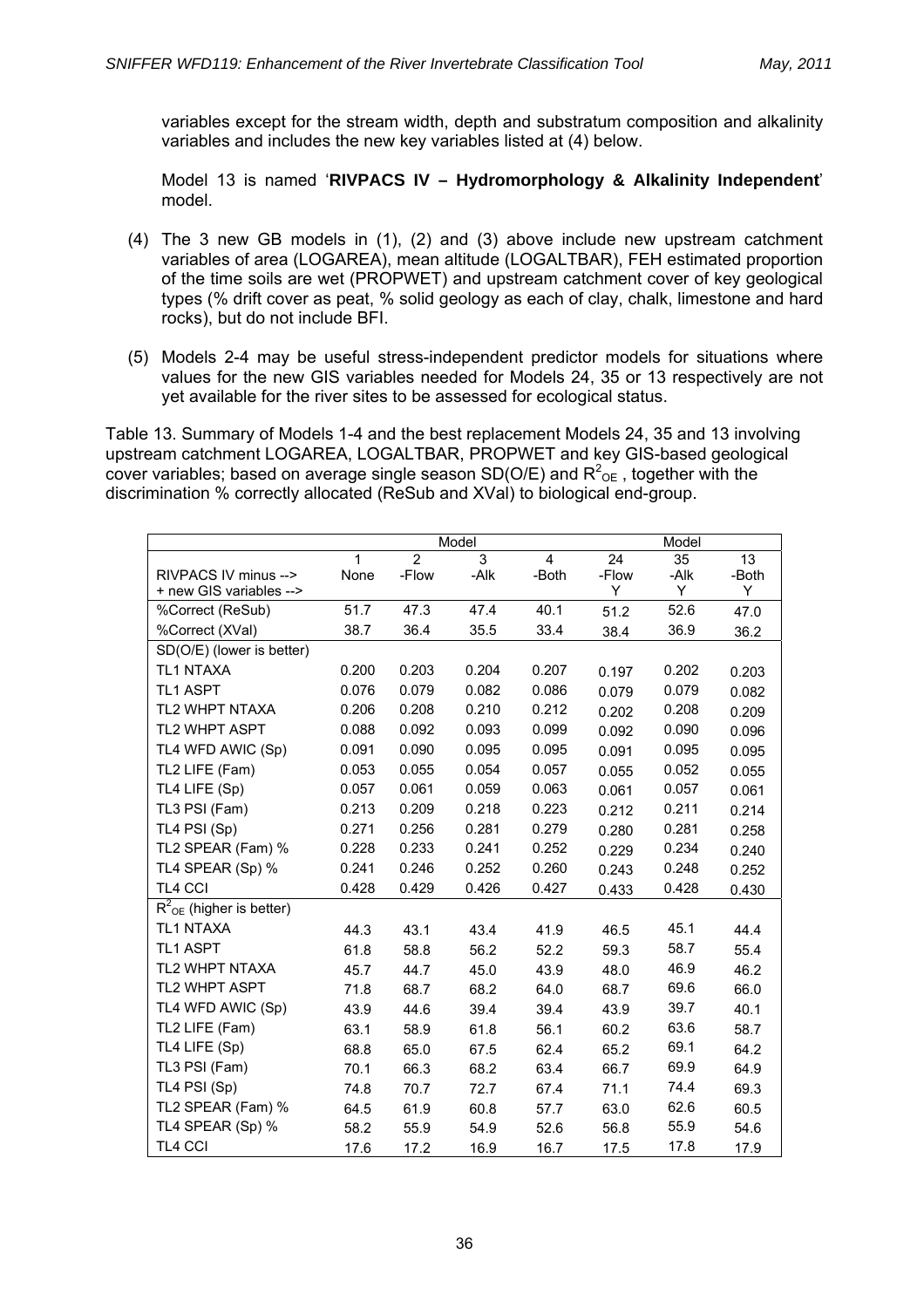### **4.6 NEW STRESSOR INDEPENDENT MODELS FOR NORTHERN IRELAND**

Acidification stress is not a significant issue within Northern Ireland and there was therefore no requirement for a separate model that excluded alkalinity as a predictor variable (pers. comm. Imelda O'Neill in minutes of project meeting of 15<sup>th</sup> December 2010).

In the GB models which exclude the flow-related predictor variables, most of the new variables in the new models which provide some improvement were derived from the CEH Intelligent River Network (IRN), the BGS geology and the Digital Terrain Model (DTMGEN) which are not all readily available for Northern Ireland and the NI reference sites.

Equivalent new models could not therefore be developed for use at any hydromorphologically stressed sites in Northern Ireland. At present, the existing RIVPACS IV model should still be used.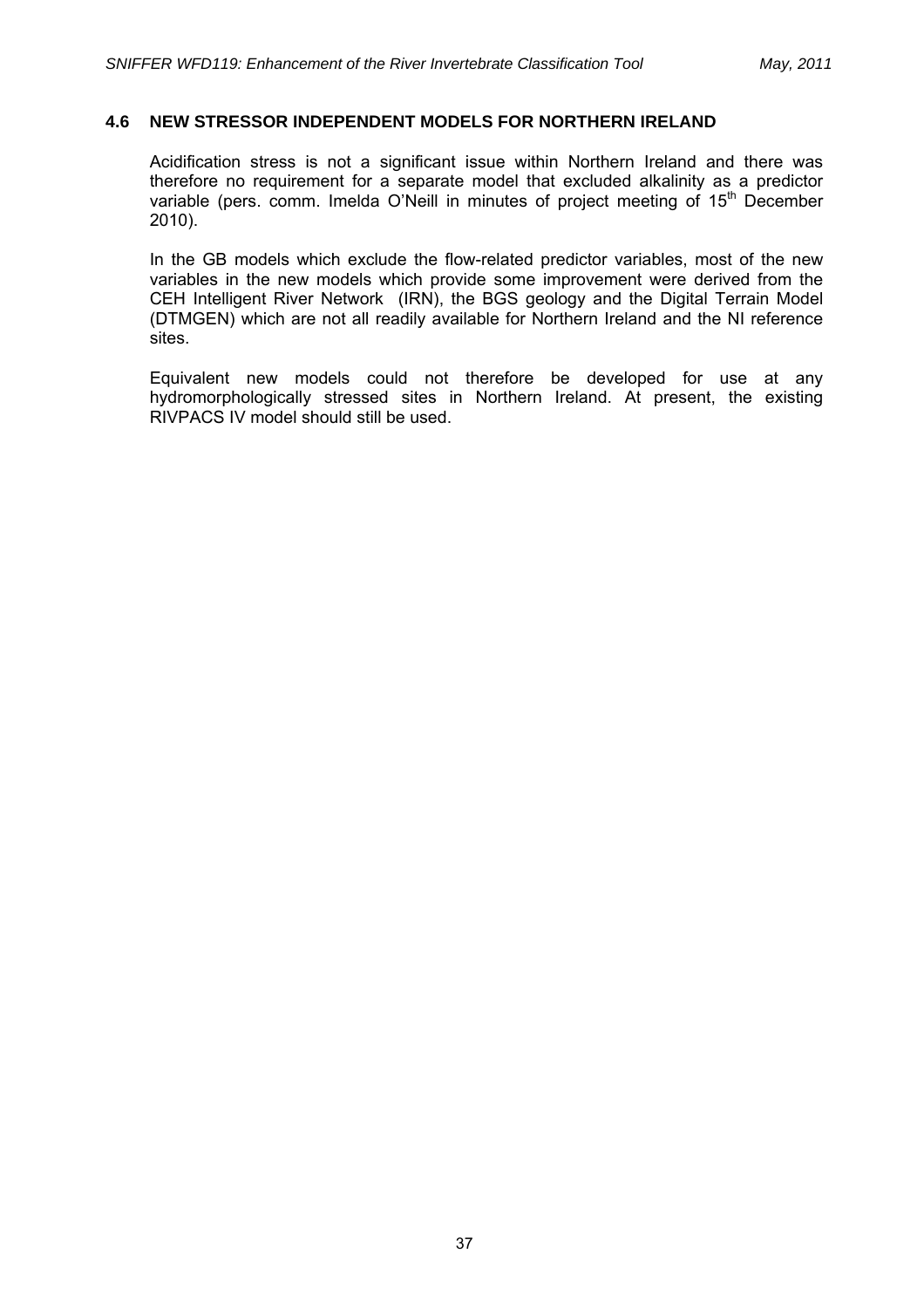

Figure 9. Plot of individual reference site O/E values by end-group (spring-autumn combined season<br>samples) for (a) TL1 NTAXA (b) TL1 ASPT (c) TL2 WHPT NTAXA using prodictions based on Mode samples) for (a) TL1 NTAXA (b) TL1 ASPT, (c) TL2 WHPT NTAXA using predictions based on Model 13, which excludes flow-related and alkalinity variables but includes GIS predictor variables.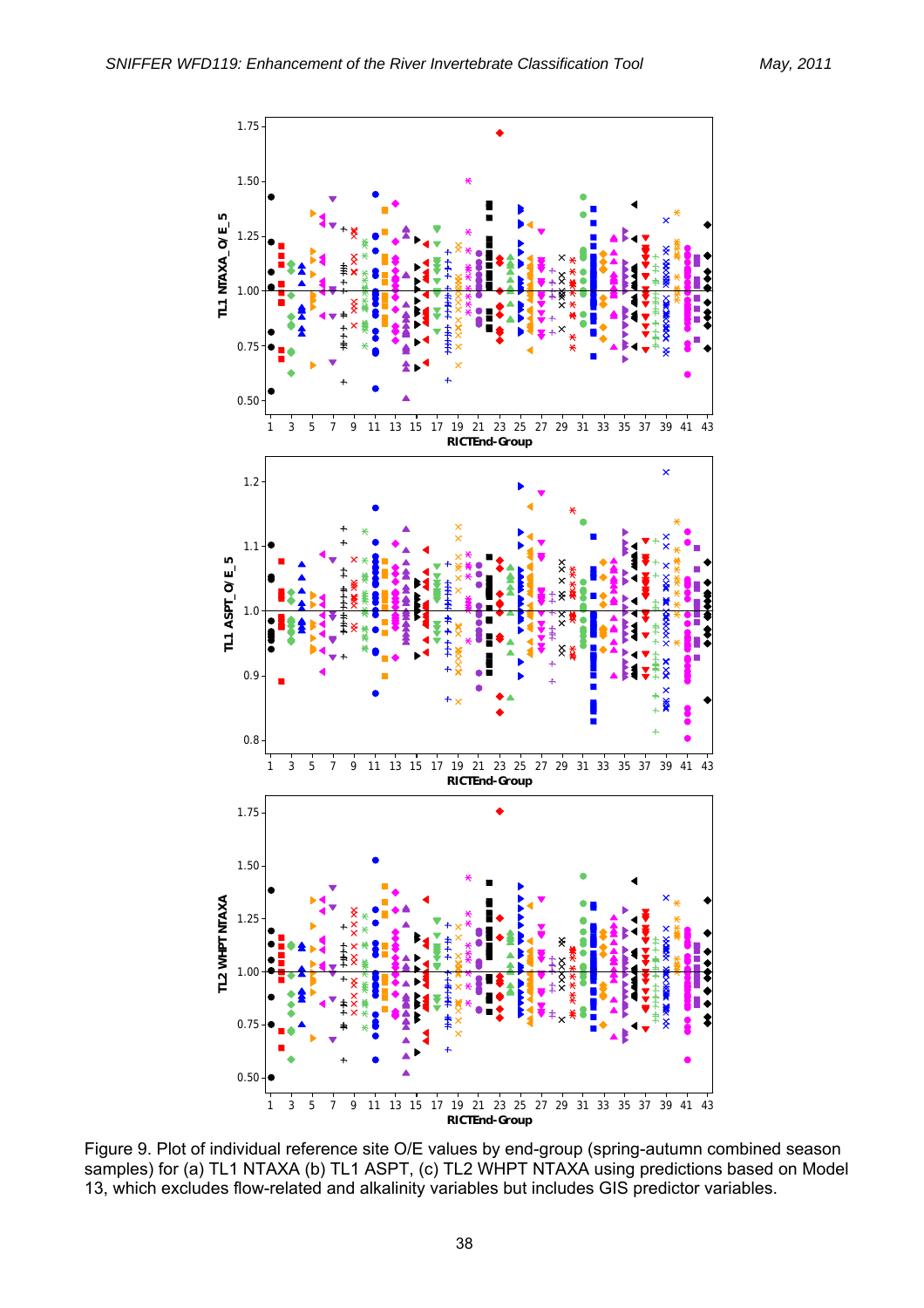

Figure 10. Plot of individual reference site O/E values by end-group (spring-autumn combined season<br>samples) for (a) IL2 WHPT ASPT (b) IL2 LIFE (Eam), (c) IL4 LIFE (Sp) using predictions based on samples) for (a) TL2 WHPT ASPT (b) TL2 LIFE (Fam), (c) TL4 LIFE (Sp) using predictions based on Model 13, which excludes flow-related and alkalinity variables but includes GIS predictor variables.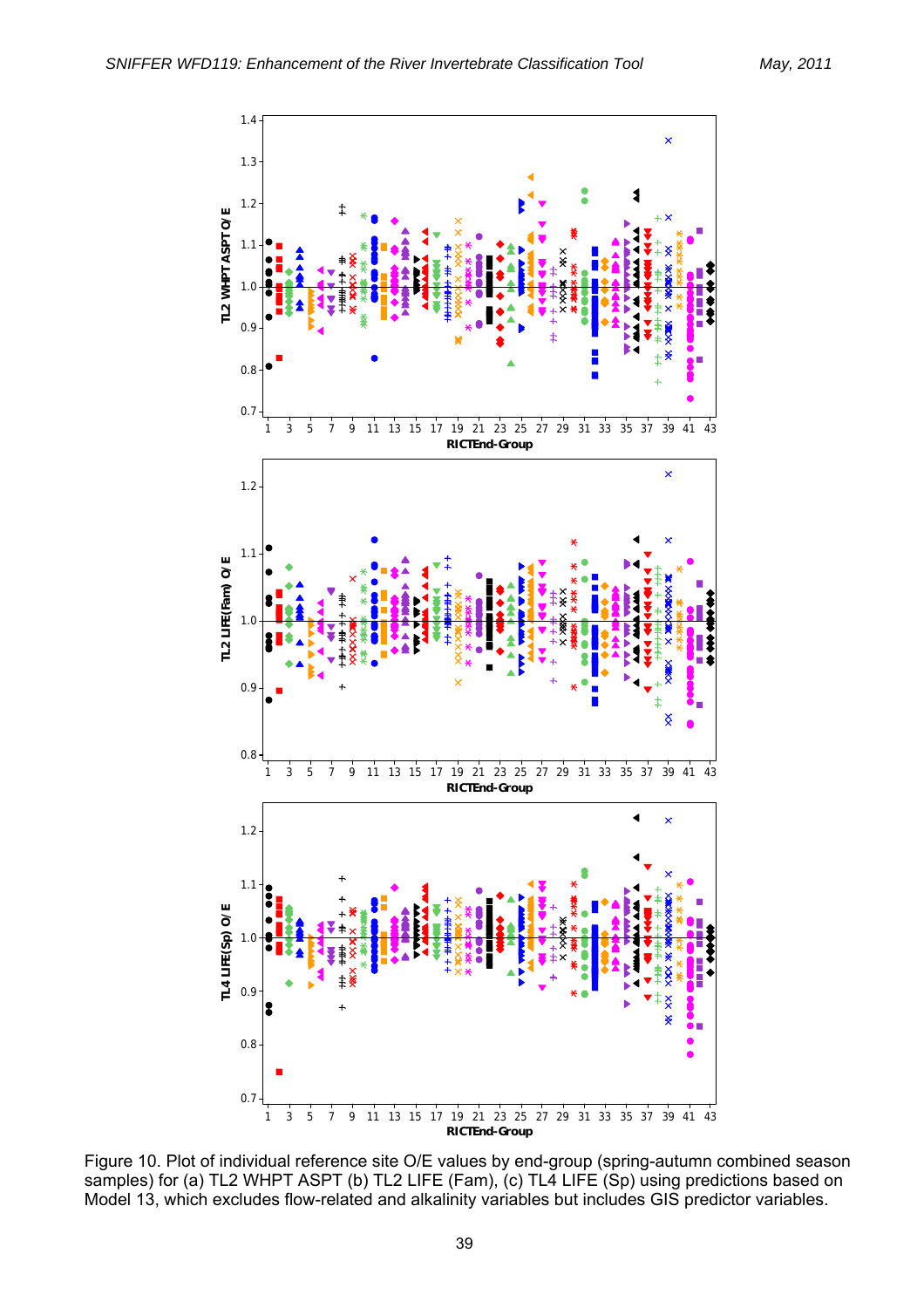

Figure 11. Plot of individual reference site O/E values by end-group (spring-autumn combined season<br>samples) for (a) IL4 WED AWIC (b) IL3 PSL(Eam), (c) IL4 PSL(Sp) using predictions based on samples) for (a) TL4 WFD AWIC (b) TL3 PSI (Fam), (c) TL4 PSI (Sp) using predictions based on Model 13, which excludes flow-related and alkalinity variables but includes GIS predictor variables.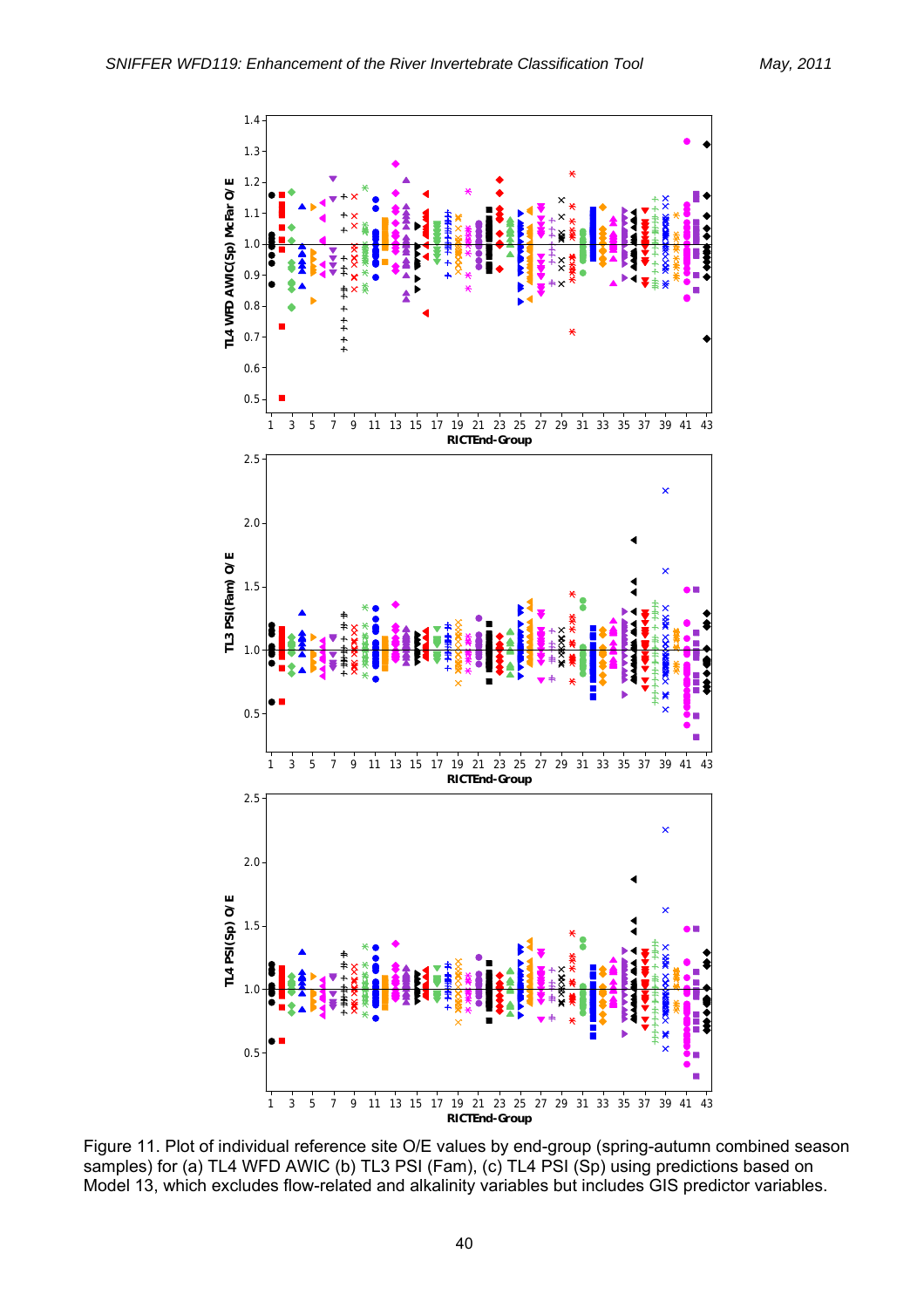

Figure 12. Plot of individual reference site O/E values by end-group (spring-autumn combined season samples) for (a) TL2 SPEAR (Fam) (b) TL4 SPEAR (Sp), (c) TL4 CCI using predictions based on Model 13, which excludes flow-related and alkalinity variables but includes GIS predictor variables.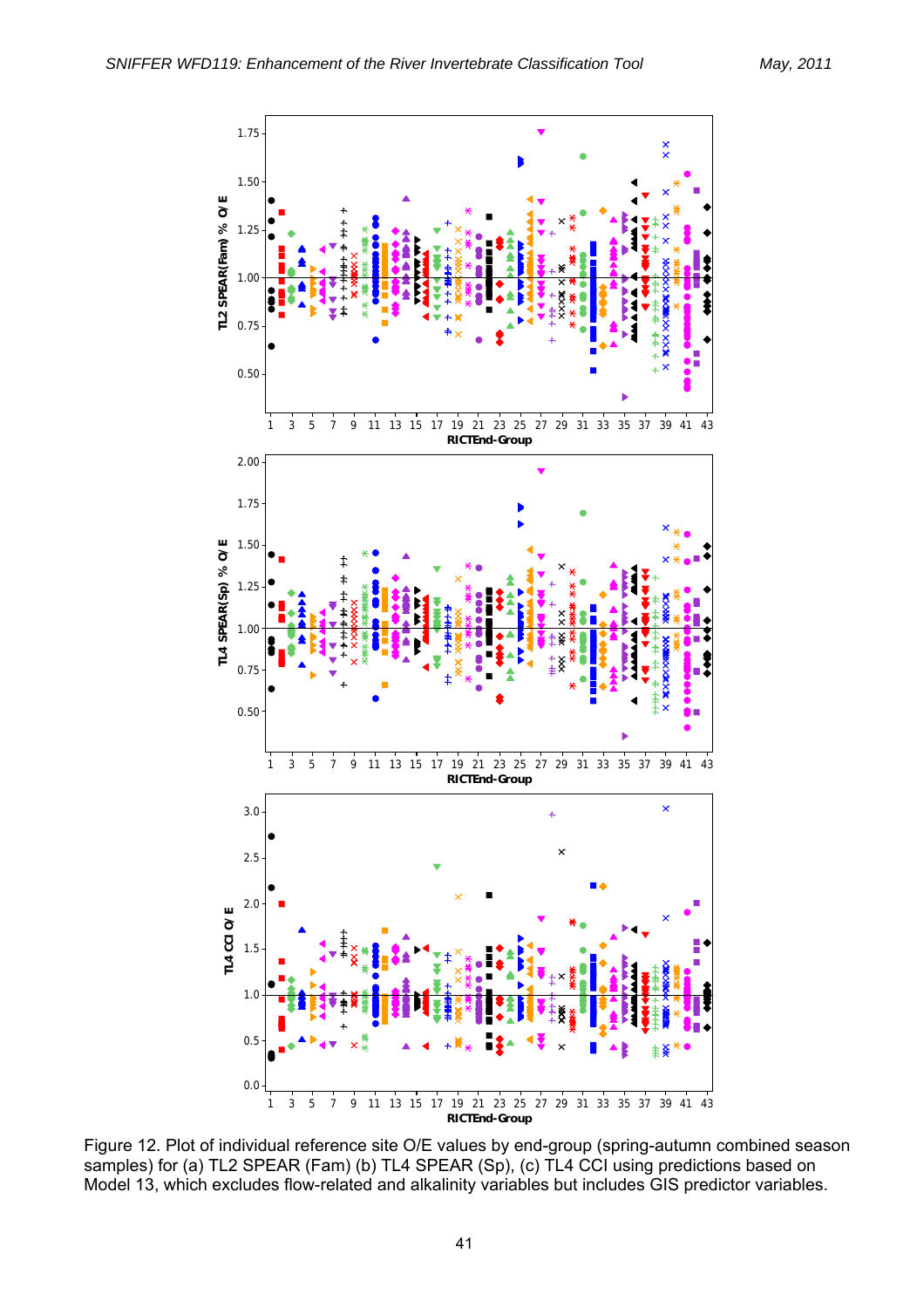### **5. CONSTRUCTION OF NEW STRESSOR INDEPENDENT PREDICTOR MODELS**

To construct any one of the suggested new stressor independent predictor models for GB (Models 13, 24 and 35 or Models 2-4), the only new information that is needed is:

- (i) the coefficients (DFCOEFF) for each of the new discriminant functions in the model
- (ii) the end-group mean reference site scores (DFMEAN) for each discriminant function

Each discriminant function (DF) has a discriminant coefficient for each predictor variable involved in the model. In our GB RIVPACS models with more end-groups than predictor variables, the number of discriminant functions is equal to the number of predictor variables involved in that model.

Together, the DF coefficients and end-group mean DF scores are used to calculate the probabilities of any particular site belonging to each of the 43 TWINSPAN end-groups in the current RIVPACS IV GB model.

The discriminant function coefficients (DFCOEFF) and end-group mean DF scores (DFMEAN) for each of the suggested new models (2-4, 13, 24 and 35) are all provided in the following EXCEL file, which accompanies this report:

### **"WFD119 Discriminant functions coefficients (DFCOEFF) and End-group mean (DFMEAN) for new RICT models.xls"**

This EXCEL file contains a separate worksheet for each new model. They hold both the DF coefficients and the end-group means in the same layout as in RICT so they can be used to make new predictive GB models in a future enhanced version of the RICT software.

The detailed algorithms for using the set of model discriminant functions to calculate probabilities of a site belonging to each end-group are given in the original RICT project WFD72C Final Report (Davy-Bowker *et al*., June 2008), in particular in the algorithm section WE1.3 pages 34-40, to which any interested reader and any future RICT programmer should refer.

This is all the information that is needed to set up any of the new models within an enhanced RICT software system.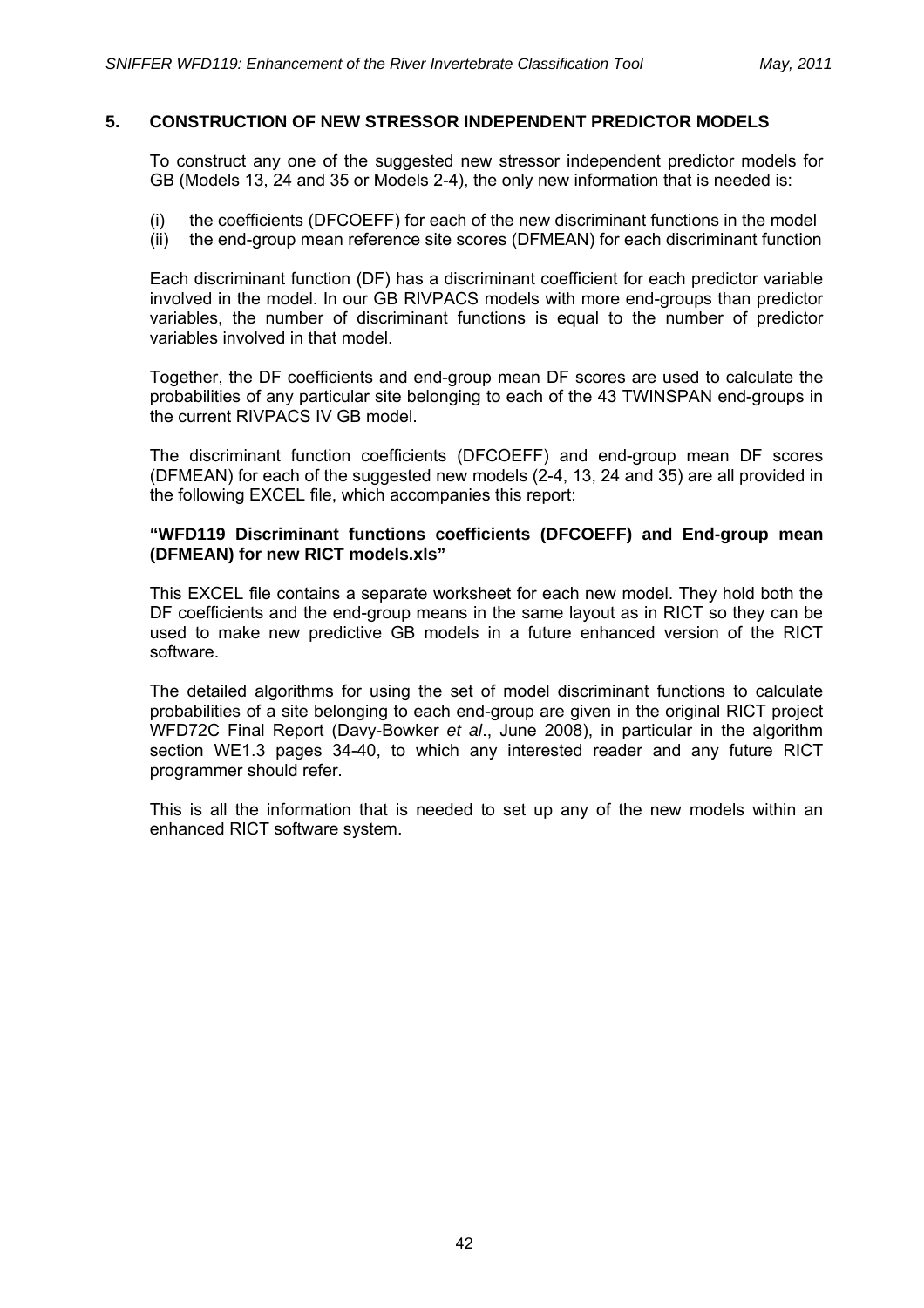# **6. REVIEW OF BIOTIC INDEX PERFORMANCE**

#### **6.1 INTRODUCTION**

The RIVPACS models within RICT can now produce expected values for a wide variety of biotic indices (Davy-Bowker *et al.,* 2010). Some of these are well known and widely used (e.g. NTAXA and ASPT) while others are new (e.g. PSI and SPEAR). Some report on the familiar organic/general degradation stress while many others have been included to address one or more specific stress types e.g. acidity, sedimentation, morphological degradation or low flow stress. It is fundamentally important that any biotic index can inform the user of something useful about the community upon which it has been calculated. To that end, while the list of indices in RIVPACS has broadened to address a wider range of stress types, it has also been restricted to those that were thought to be both useful and reliable.

The indices in RIVPACS have been developed independently by a wide range of UK and international researchers and together represent what are thought to be the best indices available at this time. However, it is important to realise that none of the indices used by the RIVPACS models in RICT have been developed as part of the RIVPACS development process. Furthermore, while many of these indices have been presented in the scientific literature, some have been obtained from internal reports of the UK Agencies, or from personal communications with the groups that developed them.

With the increased choice and diverse origins of biotic indices now available to the RIVPACS models within RICT (Table 14) it is now important to bring together a review of all of these indices. It is hoped that users of the RICT software will find this review useful when wishing to understand more about the performance or meaning of the biotic index values they are using, or as a resource from which to base wider research into the origins of the indices available in RICT.

For the taxon scores used to calculate each index below, see Appendix XI of Davy-Bowker *et al.* (2010).

| Index (and variants)                                        | Season combination(s) calculated* |
|-------------------------------------------------------------|-----------------------------------|
| <b>TL1 BMWP</b>                                             | $1 - 7$                           |
| <b>TL1 NTAXA</b>                                            | $1 - 7$                           |
| <b>TL1 ASPT</b>                                             | $1 - 7$                           |
| TL2 WHPT Score (Non Abundance Weighted, Distinct Families)  | $1 - 7$                           |
| TL2 WHPT NTAXA (Non Abundance Weighted, Distinct Families)  | $1 - 7$                           |
| TL2 WHPT ASPT (Non Abundance Weighted, Distinct Families)   | $1 - 7$                           |
| TL2 WHPT Score (Non Abundance Weighted, Composite Families) | $1 - 7$                           |
| TL2 WHPT NTAXA (Non Abundance Weighted, Composite Families) | $1 - 7$                           |
| TL2 WHPT ASPT (Non Abundance Weighted, Composite Families)  | $1 - 7$                           |
| TL2 WHPT Score (Abundance Weighted, Distinct Families)      | $1 - 7$                           |
| TL2 WHPT NTAXA (Abundance Weighted, Distinct Families)      | $1 - 7$                           |
| TL2 WHPT ASPT (Abundance Weighted, Distinct Families)       | $1 - 7$                           |
| TL2 WHPT Score (Abundance Weighted, Composite Families)     | $1 - 7$                           |
| TL2 WHPT NTAXA (Abundance Weighted, Composite Families)     | $1 - 7$                           |
| TL2 WHPT ASPT (Abundance Weighted, Composite Families)      | $1 - 7$                           |
| TL1 AWIC (Fam)                                              | $1 - 7$                           |

### **Table 14. List of biotic indices for which reference values have now been calculated and added to the RIVPACS database (and supplied as end group means for RICT).**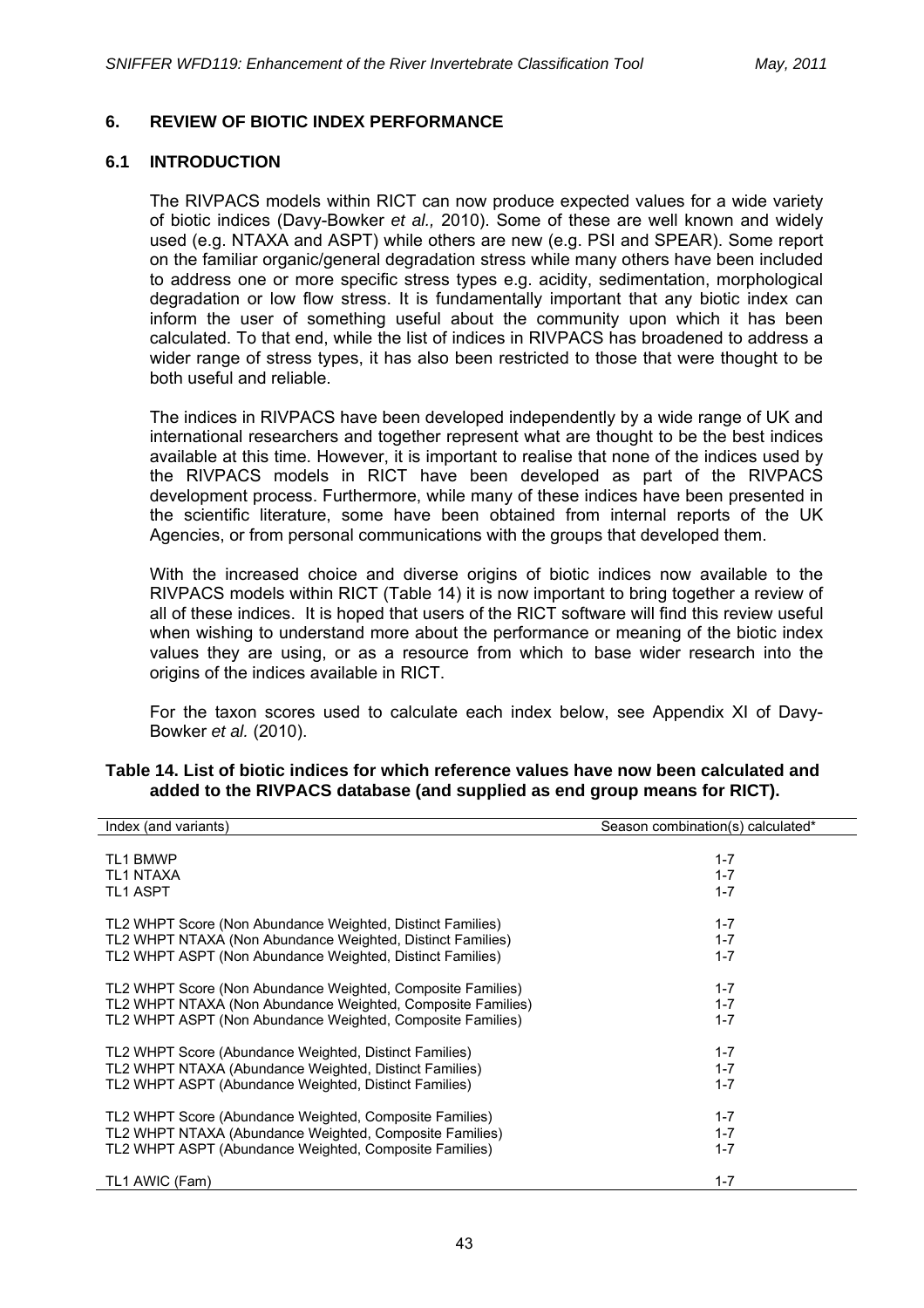| TL4 AWIC (Sp) Murphy                       | 1-7     |
|--------------------------------------------|---------|
| TL5 AWIC (Sp) Murphy                       | $1 - 7$ |
| TL4 WFD AWIC (Sp) McFarland                | $1 - 7$ |
| TL5 WFD AWIC (Sp) McFarland                | $1 - 7$ |
| <b>TL4 Raddum</b>                          | $1 - 7$ |
| TL5 Raddum                                 | $1 - 7$ |
| TL4 SEPA % Acid Sensitive Taxa             | $1 - 7$ |
| TL5 SEPA % Acid Sensitive Taxa             | $1 - 7$ |
| TL2 LIFE (Fam) (Distinct Families)         | $1 - 7$ |
| TL1/2 LIFE (Fam) (Composite Families)      | $1 - 7$ |
| TL4 LIFE (Sp)                              | $1 - 7$ |
| TL5 LIFE (Sp)                              | $1 - 7$ |
| TL3 PSI (Fam)                              | $1 - 7$ |
| TL4 PSI (Sp)                               | $1 - 7$ |
| TL5 PSI (Sp)                               | $1 - 7$ |
| TL4 German Stream Fauna Index GSFI FI05    | $1 - 7$ |
| TL5 German Stream Fauna Index GSFI FI05    | $1 - 7$ |
| TL4 German Stream Fauna Index GSFI FI09    | $1 - 7$ |
| TL5 German Stream Fauna Index GSFI FI09    | $1 - 7$ |
| TL4 German Stream Fauna Index GSFI FI091   | $1 - 7$ |
| TL5 German Stream Fauna Index GSFI FI091   | $1 - 7$ |
| TL4 German Stream Fauna Index GSFI FI091 K | $1 - 7$ |
| TL5 German Stream Fauna Index GSFI FI091 K | $1 - 7$ |
| TL4 German Stream Fauna Index GSFI FI092   | $1 - 7$ |
| TL5 German Stream Fauna Index GSFI FI092   | $1 - 7$ |
| TL4 German Stream Fauna Index GSFI FI11 12 | 1-7     |
| TL5 German Stream Fauna Index GSFI FI11 12 | $1 - 7$ |
| TL4 German Stream Fauna Index GSFI FI14 16 | $1 - 7$ |
| TL5 German Stream Fauna Index GSFI FI14 16 | $1 - 7$ |
| TL4 German Stream Fauna Index GSFI FI15 17 | $1 - 7$ |
| TL5 German Stream Fauna Index GSFI FI15 17 | $1 - 7$ |
| TL4 German Stream Fauna Index GSFI F1152   | $1 - 7$ |
| TL5 German Stream Fauna Index GSFI F1152   | $1 - 7$ |
| TL2 SPEAR (Fam) %                          | $1 - 7$ |
| TL4 SPEAR (Sp) %                           | 1-7     |
| TL5 SPEAR (Sp) %                           | 1-7     |
| TL4 Community Conservation Index           | 1-7     |
| TL5 Community Conservation Index           | $1 - 7$ |
| TL3/TL1 ICM ASPT-2                         | 5       |
| <b>TL3/TL1 ICM EPT</b>                     | 5       |
| TL3/TL1 ICM N Fam                          | 5       |
| TL3/TL1 ICM Portuguese Gold                | 5       |
| <b>TL3/TL1 ICM Sel EPTD</b>                | 5       |
| TL3/TL1 Shannon-Weiner                     | 5       |
| TL1 ICM ASPT-2                             | 5       |
| <b>TL1 ICM EPT</b>                         | 5       |
| TL1 ICM N Fam                              | 5       |
| TL1 ICM Portuguese Gold                    | 5       |
| <b>TL1 ICM Sel EPTD</b>                    | 5       |
| TL1 ICM Shannon-Weiner                     | 5       |

\*Season combination(s): 1 = spring; 2 = summer; 3 = autumn; 4 = spring & summer combined; 5 = spring & autumn combined; 6 = summer & autumn combined; and 7 = spring, summer & autumn combined.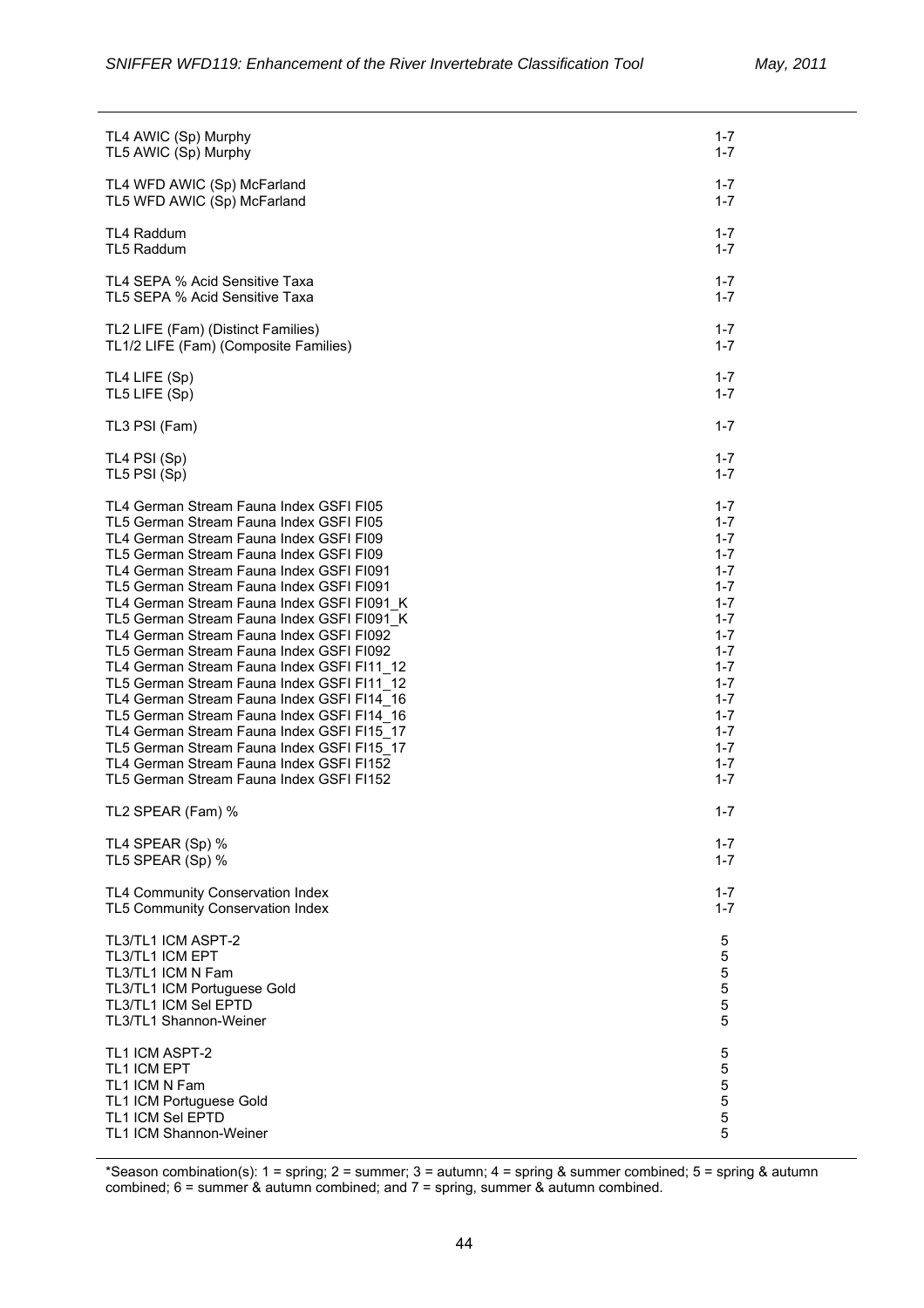## **6.1.1 Biological Monitoring Working Party (BMWP, NTAXA, ASPT)**

The Biological Monitoring Working Party scoring system was originally developed for the 1980 National River Quality Survey (Biological Monitoring Working Party, 1978) and was designed primarily to summarise the effects of organic pollution on freshwater macroinvertebrate communities in the form a single index that could be used easily by water quality managers. The original BMWP-score has been modified on several occasions by removal of semi-aquatic/terrestrial families (e.g. Chrysomelidae and Curculionidae) and merger of several families to form artificial taxon groups (e.g. Rhyacophilidae including Glossosomatidae), see Murray-Bligh *et al*. (1997) and Hawkes (1997) for reviews.

In its current form, as used by the UK Agencies, BMWP comprises 82 scoring taxa (including 8 artificial taxon groups) as given in Appendix II of Davy-Bowker *et al*. (2008). Furthermore, the UK Agencies no longer use BMWP-score per se, but instead use the number of BMWP scoring taxa (NTAXA) and the Average Score Per Taxon (ASPT). These two indices are now used to describe both organic pollution stress and also double as indices of general degradation in the Agencies WFD classification schemes. The two indices are intergrated to determine the overall status class of a test site based on the O/E (EQI) value of each index independently and then applying a pre-set rule for deriving the overall status class based on the classes for the individual metrics. The current WFD biological classification system rule (MINTA, or the "worst case" rule) therefore takes the worst of the two classes determined by EQI for NTAXA and EQI for ASPT, where the metric class limits are determined by the UK Agencies (Davy-Bowker *et al*., 2008).

The performance of the BMWP-score and ASPT indices was examined over a range of unpolluted river sites by Armitage *et al*. (1983). ASPT in particular performed well, with low variability in ASPT scores between seasons, only minor ASPT taxon accretion effects because of replicate sampling, and a high proportion of variance explained when equations were used to predict ASPT. In a more recent comparative analysis of the ASPT and WHPT indices, Banks & McFarland (2010) examined the performance of ASPT in terms of their linear regression relationships with common water quality variables of organic pollution stress. The study sites were carefully selected to give a good gradient from organically stressed to clean sites. ASPT performed well, having strongly significant correlations with all of the examined organic pollution variables: Ammonia (mg.I<sup>-1</sup>); dissolved Oxygen (mg.I<sup>-1</sup>); dissolved Oxygen (% saturation); and Biochemical Oxygen Demand  $(mg.l<sup>-1</sup>)$  underlining its usefulness as a descriptor of organic pollution stress.

ASPT is now widely used in a number of international bioassessment systems and it is also the predominant (most highly-weighted) biotic index of the 6 Intercalibration Common Metrics (ICMs) used in the European Intercalibration Common Metric index (ICMi) (van de Bund, 2009), see also section (6.13).

### **6.1.2 Walley Hawkes Paisley Trigg (WHPT, NTAXA, ASPT)**

A new organic pollution/general degradation index called Walley Hawkes Paisley Trigg (WHPT) has recently been developed. This is based on the well-established BMWP system. However, unlike the BMWP scoring system (where taxon scores were defined by expert judgment), in the WHPT index taxon scores were defined by making use of a large scale Environment Agency dataset to better-define the organic pollution tolerances of each scoring family. Further refinements have included a revision of the taxonomy of the scoring taxa, inclusion of more families, and the additional of a  $log_{10}$  abundance weighting scheme (Walley & Hawkes, 1996; Walley & Hawkes, 1997; Paisley & Trigg, 2007).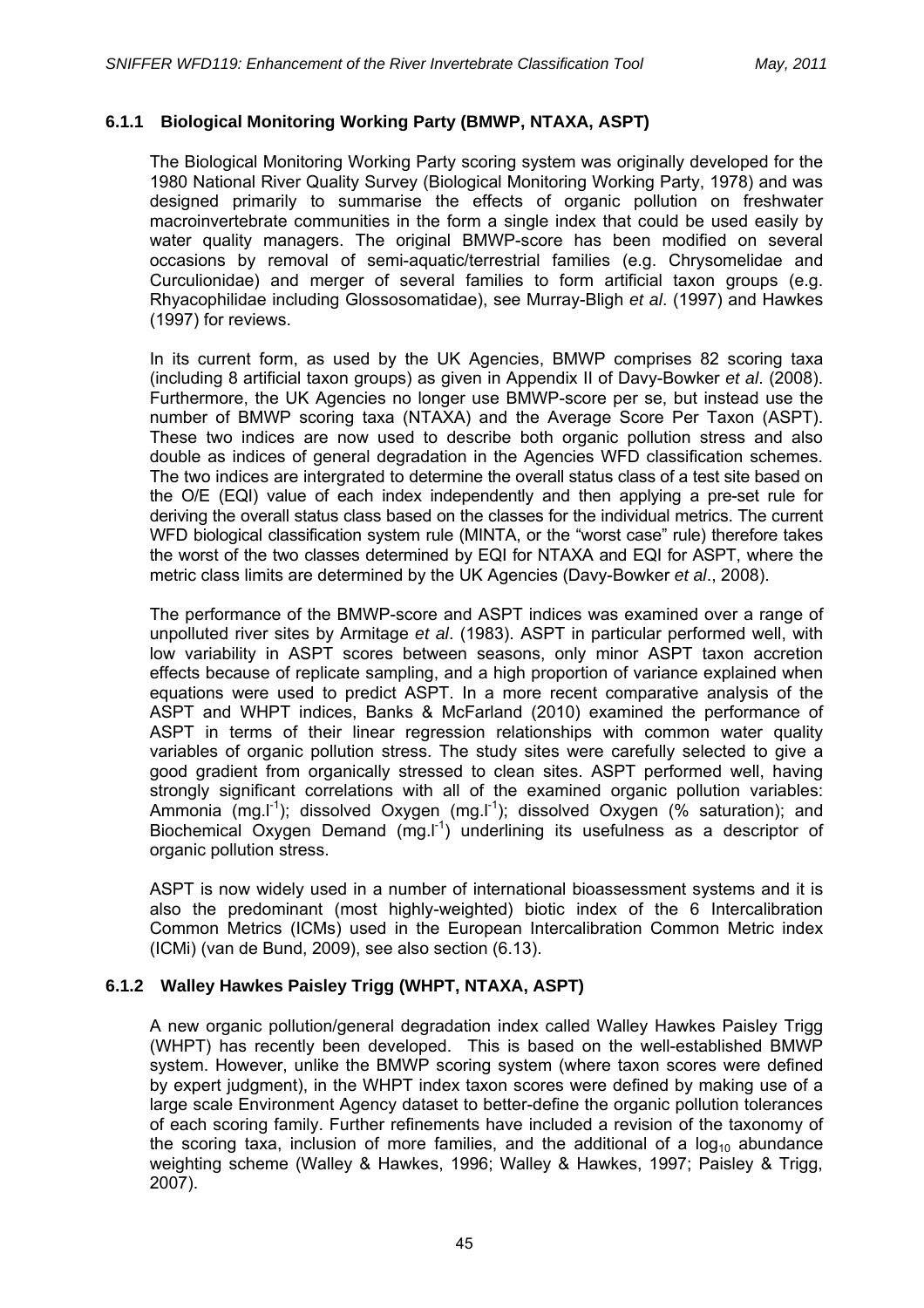The new WHPT score, and its associated ASPT index, have been comprehensively tested by Banks and McFarland (2010). After first assembling an extensive site-matched macroinvertebrate (spring and autumn only) and chemical (36 months prior to biological sampling) sample dataset from across the UK, Banks and McFarland selected groups of sites that corresponded to the WFD System-A physical typology (CEC, 2000). Five river types had sufficient numbers of sites to permit analysis. Despite a bias in the dataset towards sites in England, the five stream types selected probably represented the commonest System-A stream types found in Great Britain. Within each stream type, sites were further divided into five pressure groups (High, Good, Moderate, Poor and Bad) as separately defined by Ammonia (mg. $I<sup>-1</sup>$ ), dissolved Oxygen (mg. $I<sup>-1</sup>$ ), Oxygen saturation (% saturation), and Biochemical Oxygen Demand  $(mg.l^{-1})$  so that as far as possible a balanced number of sites existed across each pressure gradient within each stream type. It was not possible to obtain sufficient data for some pressure gradients for some stream types, for example because some upland stream types did not contain enough sites with strong organic pollution pressure. These river types were excluded from the analysis because the pressure gradient spanned was not sufficiently great.

Relationships between the biotic indices and organic pollution gradients were tested by linear regression. WHPT score (and associated ASPT) were examined, together with the original BMWP-score and ASPT indices (section 6.1.1). Pressure gradients for Ammonia and BOD were log transformed prior to analysis. Regressions were calculated separately by river type and pressure. Data were tested for normality (Anderson-Darling test) and transformed where necessary (Johnson transformations). Bonferroni corrections were applied to *p*-values to compensate for multiple testing.

All the indices tested: original BMWP-score; ASPT; WHPT score; and WHPT ASPT, had strongly significant correlations ( $p$  <0.0001) with all of the organic pollution variables: Ammonia (mg.<sup>1-1</sup>); dissolved Oxygen (mg.<sup>1-1</sup>); dissolved Oxygen (% saturation); and Biochemical Oxygen Demand (mg.I<sup>-1</sup>). The original BMWP-score marginally outperformed WHPT-score in terms of ability to predict Ammonia concentration. For both dissolved Oxygen and Oxygen % saturation, WHPT-score was more highly correlated than BMWP-score. For one common river type (lowland, small, calcareous, representing 25.9% of the entire GB river network), WHPT-score was 16% better at predicting Oxygen  $(mg.l<sup>-1</sup>)$ . The authors concluded that using WHPT-score may result in a considerable improvement in monitoring in this widespread river type. For BOD, BMWP and WHPT scores gave broadly similar results (both indices were weakest on this pressure). A possible explanation for this may be that BOD data was selected on the basis of 'risk' rather than empirical data making pressure gradients less reliable.

Overall, while the differences in BMWP and WHPT score relationships with pressure gradients were generally quite small, WHPT was marginally better. While Banks and McFarland concentrate their discussion on BMWP and WHPT scores, the same conclusions can probably be drawn for BMWP and WHPT ASPTs. This improvement is probably due in large part to the inclusion of abundance weighting in the WHPT indices.

# **6.1.3 AWIC – Family Level (AWIC Fam)**

The Acid Water Indicator Community family level index, AWIC (fam) was designed to assess the impact of acidity on macroinvertebrate communities (Davy-Bowker *et al*., 2005). AWIC (fam) was developed using a training dataset of 1042 macroinvertebrate samples from a wide variety of stream types and locations across England and Wales. Only samples collected in the spring were included as this is the time of year during which the macroinvertebrate community has been shown to respond most markedly to stream pH (Hämäläinen & Huttunen, 1996). The site-matched physical variables altitude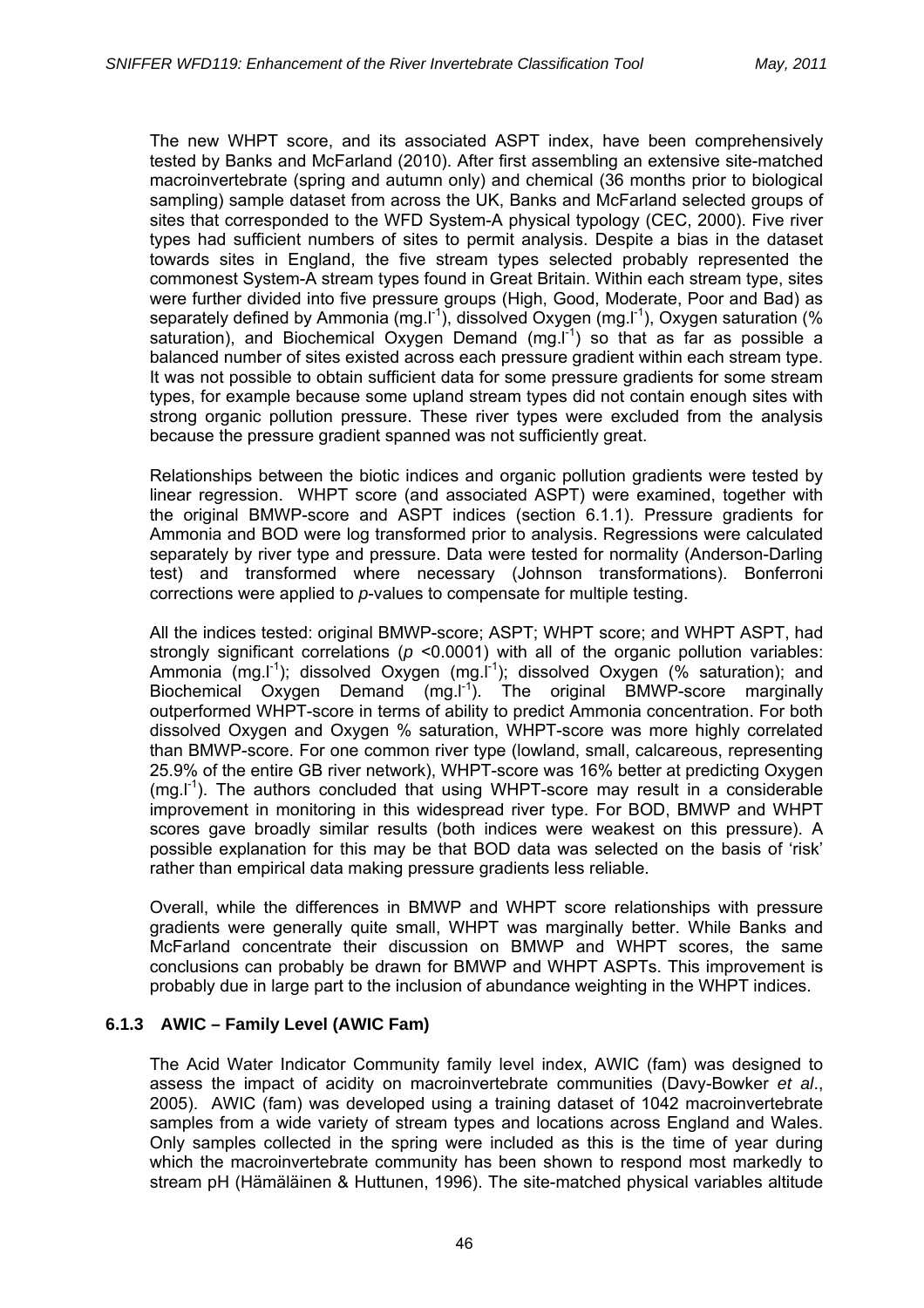and distance from source were also obtained along with pH data from the Environment Agency.

AWIC (fam) was developed using an approach that sought to factor out the influence of physical variables that might otherwise confound the relationship between macroinvertebrate community composition and pH. To achieve this, partial canonical correspondence analysis (pCCA) was used with physical variables other than pH as covariables, and mean pH as the explanatory variable. This produced a ranking of macroinvertebrate families along the first axis of the pCCA (that was strongly correlated with mean pH). This therefore provided the basis for the assignment of index scores. Taxa ranked as acid sensitive (e.g. Ephemeridae and Physidae) were given scores of 6, while taxa ranked as acid tolerant (e.g. Chloroperlidae and Nemouridae) were given scores of 1. AWIC (fam) scores were then calculated as the average score per taxon of all scoring taxa.

AWIC (fam) was tested on the training dataset of 1042 samples and also on an independent dataset of 2710 Environment Agency, 1995 General Quality Assessment (GQA) samples from England and Wales (Davy-Bowker *et al*., 2005). The AWIC index and mean pH were significantly correlated in the training dataset ( $r_s = 0.814$ ,  $P < 0.001$ ) and tests for significant differences between 0.5 unit AWIC classes showed that with the exception of the two highest AWIC classes (both circum-neutral), all classes of AWIC scores were significantly different from each other in terms of their median observed pH. AWIC index and mean pH were also significantly correlated in the testing dataset  $(r<sub>s</sub> =$ 0.490, *P* < 0.001) and again all classes of AWIC scores were significantly different from each other. Furthermore, plotting AWIC (fam) scores for the entire 6016 site Environment Agency 1995 GQA survey dataset showed that the AWIC family level index was effective in identifying streams in acid sensitive areas of the north of England, Wales and southwest England. The number of false positives was also low compared to another acidity index that was plotted on the same dataset.

Davy-Bowker *et al*. (2005) concluded that, at family level, macroinvertebrate communities are not characterized by a specific obligate acid-waters assemblage. While most acid sites support families that are acid tolerant, these families are also commonly found in circum-neutral waters. AWIC (fam) therefore works by distinguishing sites on the basis of the absence of any of a large number of acid sensitive families, the presence of any of which can shift the overall AWIC index towards one indicative of higher mean pH.

Following the original publication of the AWIC index, Ormerod *et al*. (2006) examined the performance of the AWIC (fam) index using a dataset of 132 acid sensitive streams in Wales and Scotland. AWIC index values correlated significantly with a number of acidbase variables including pH, calcium concentration, alkalinity and dissolved aluminium. Measured base-flow pH was within 0.5 pH units of values expected from invertebrates at over 50-70% of test sites, and within 1 pH unit at 87-100% of sites. These AWIC (fam) results were considered to be comparable to direct measurement of pH itself, where fortnightly-monthly samples are typically required to confidently estimate mean pH to within  $0.7 - 1.2$  pH units.

Ormerod *et al*. (2006) also made recommendations about how the AWIC index might be further refined. These recommendations included using more species-level taxa and a more targeted (pH balanced) calibration dataset to i) improve discrimination of sensitive streams of differing acidity; ii) increase the accuracy of pH determination based on index scores, iii) avoid apparent over-estimation of pH in lower AWIC classes, and iv) clearly differentiate between acid-sensitive and acidified streams. These recommendations to further refine AWIC have been applied to the next two species-level AWIC index versions that are reviewed below.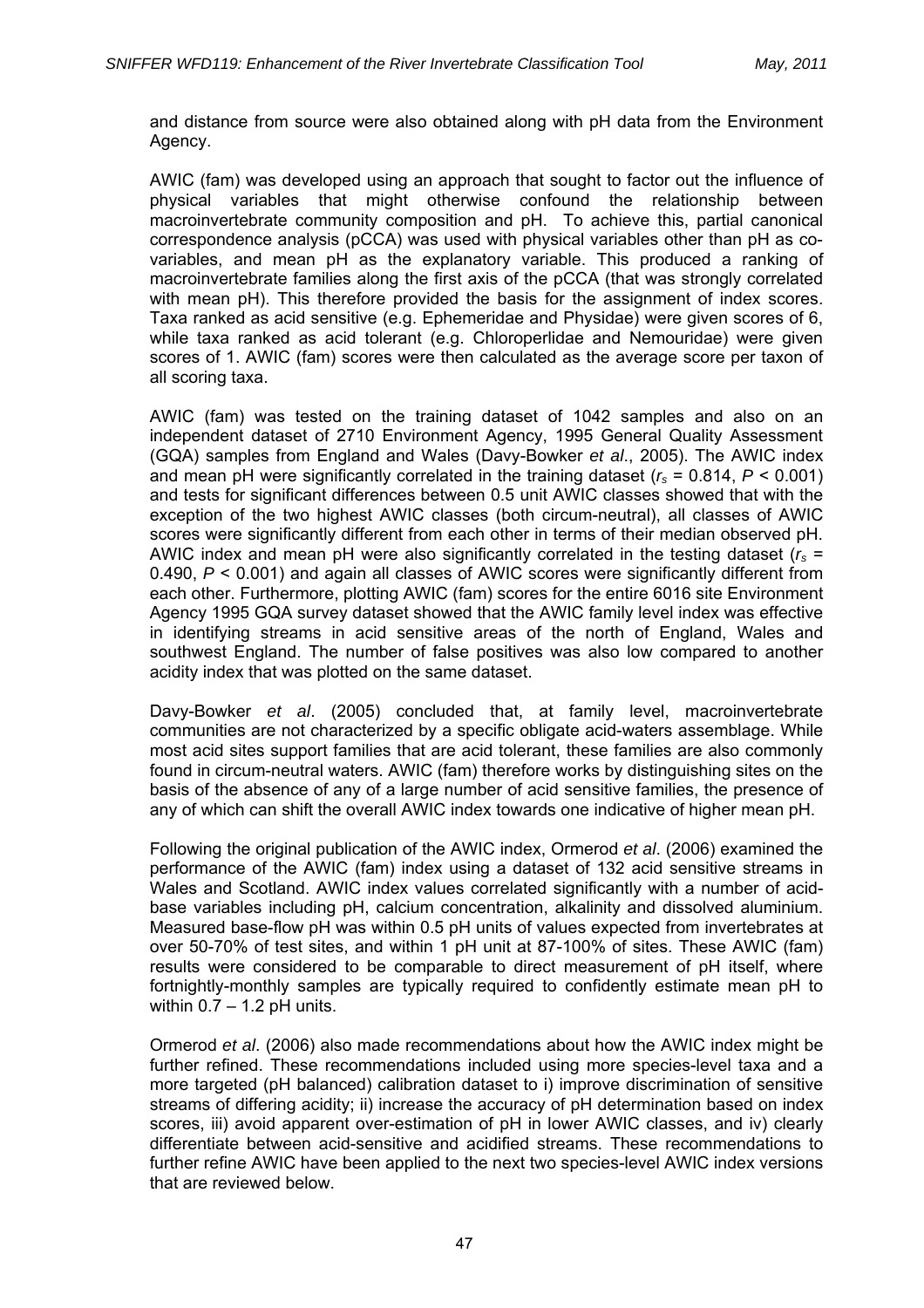Overall, AWIC (fam) index has been developed using a rigorous statistical process and despite working at a fairly coarse (family) level of taxonomic level of resolution, clearly has merit in discriminating sites with differing acidity using their macroinvertebrate communities.

# **6.1.4 AWIC – Species Level (AWIC Sp)**

Following the development of the AWIC family level index (section 6.1.3) a new AWIC index was developed using similar statistical techniques, but this time using species-level data and a training dataset that while smaller, was more carefully balanced in terms of the numbers of acid and circum-neutral sites (Murphy *et al*., in review).

The training dataset for AWIC (sp) comprised 197 sites drawn from seven datasets representing streams in England, Scotland and Wales. Only samples from spring were included and any sites with forms of anthropogenic stress other than acidification were dropped from the analysis. These biological data were then matched to pH data and associated physical variables (altitude, distance from source, slope and stream order).

AWIC (sp) was tested using an independent test dataset of 76 sites from streams in northwest and southwest Scotland and north and central Wales. The performance of AWIC (sp) was compared to four other acidity indices (AWIC fam; Wade *et al*.,1989; Henrikson and Medin, 1986; and Fjellheim & Raddum, 1990).

AWIC (sp) outperformed the family-level AWIC (fam) index in its relationships with baseflow and storm-flow pH and with base-flow and storm-flow ANC. In comparison with the other species-level indices (Wade *et al*.,1989; Henrikson and Medin, 1986; and Fjellheim & Raddum, 1990), AWIC (sp) was also consistently the species-level index that best accounted for variation in base-flow and storm-flow pH and ANC in the test dataset.

Overall, AWIC (sp) is a powerful species-level index, effectively discriminating sites with low pH.

# **6.1.5 Abundance-Weighted AWIC - Species Level (WFD AWIC Sp)**

In the final index in the AWIC series that is currently included in RIVPACS, further work has been done on AWIC (sp) to add a  $log_{10}$  abundance weighting to the taxon scores in the index (McFarland, 2010). This work has made the AWIC (sp) index more compliant with the Water Framework Directive requirement to assess the abundances of biological quality elements (hence the name 'WFD AWIC sp').

Whilst retaining the original pCCA species ranking of the AWIC (sp) index, the abundance weightings in WFD AWIC (sp) are structured in such as way as to allocate higher scores to sensitive taxa when they are found in greater numbers. Conversely, when tolerant taxa are found in high numbers, low scores are assigned.

Subsequent testing of AWIC (fam), AWIC (sp) and WFD AWIC (sp) on an independent 49-site dataset (pH range 4.24-6.80) showed that the two species level indices outperform AWIC (fam), and that WFD AWIC (sp) had marginally better relationships with pH and ANC than the original AWIC (sp).

### **6.1.6 Raddum**

The Raddum index (Fjellheim & Raddum, 1990) was developed using monitoring data from five catchments in Norway in the early 1980s. Commonly occurring invertebrates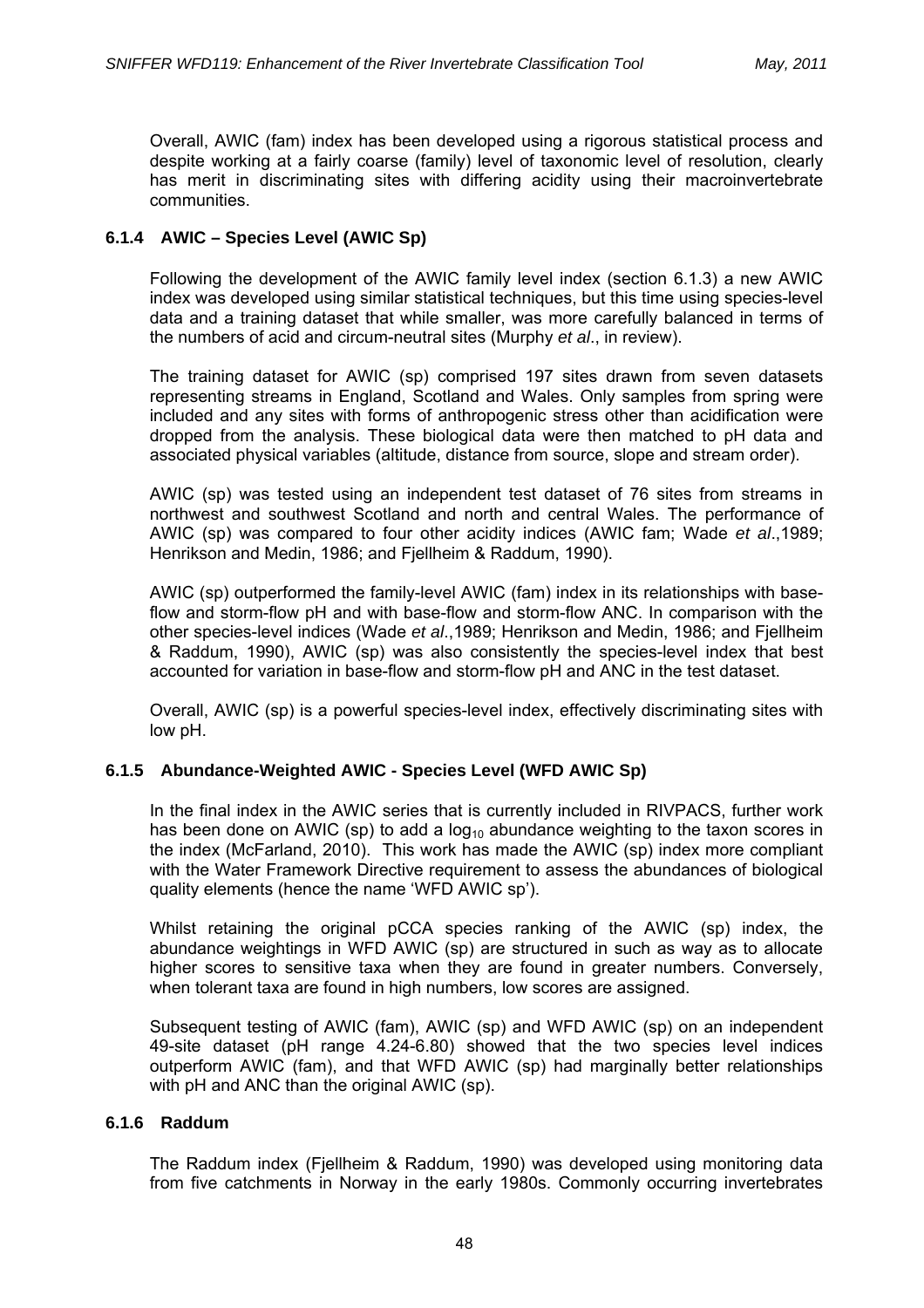were divided into four categories (a-d) based on their perceived sensitivity (tolerance) to acidification. These categories were then allocated scores between 0 (most tolerant to low pH) and 1.0 (least tolerant to low pH). Test sites are then given Raddum index scores based on the presence of species in these groups. A score of 1 is given where any of the acid sensitive species in category (a) are present. Scores of 0.5 and 0.25 indicate increasing acidity. A score of 0 (indicating a highly acidified site) is given when only those species in category (d) are present.

The Raddum index suffers from a number of problems when applied in the UK. Firstly, being developed in Norway, there are many invertebrate species that were allocated acidification index tolerance limits that don't actually occur in the UK. Similarly, many of the species that are found in the UK are not given scores. Secondly, being a categorical index, when applied to a single site or sample, there are only 4 possible outcomes from applying the Raddum index (0, 0.25, 0.5 or 1.0) making the index discontinuous unlike many later indices. Thirdly, being a tolerance limit based index, the presence of even a single individual of an acid sensitive category alters the overall index value.

Whilst useful, in the UK the Raddum index is now probably out performed by other more recently developed species-level indices such as AWIC (sp) (Murphy *et al*., in review) and WFD abundance-weighted AWIC (sp) (Mcfarland, 2010).

# **6.1.7 SEPA % Acid Sensitive Taxa**

The Scottish Environment Protection Agency % Acid Sensitive Taxa index (David Rendall, SEPA, pers. comm.,  $20<sup>th</sup>$  January 2010) is an index developed from the Clyde River Purification Board Index. SEPA % Acid Sensitive Taxa is calculated as a ratio of the number of acid sensitive taxa (List A) to numbers of all taxa (List A plus List B), all multiplied by 100.

There do not appear to be any publications relating to the development or performance of the SEPA % Acid Sensitive Taxa index. The capacity to obtain predictions of expected values from RIVPACS is included at the request of users in SEPA to enable the calculation of observed/expected ratios for this index.

# **6.1.8 Lotic-Invertebrate Index for Flow Evaluation (LIFE)**

The Lotic-invertebrate Index for Flow Evaluation (LIFE) was developed by scientists in the Environment Agency, Anglian Region (Extence *et al*., 1999). LIFE was designed to assess the effects of flow stress in streams and rivers (e.g. low flows, over-abstraction, and flow augmentation) and also as a basis for setting benchmark flows suitable for protecting and maintaining good ecological integrity.

LIFE was based on recognised flow associations that exist for different macroinvertebrate taxa, both at family-level and species-level. The index was developed by placing these taxa into one of six flow groups to represent their primary ecological affiliation with respect to flow. Groups 1 to 5 represent a gradient from rapid flow to standing waters, while group 6 represents drying or drought impacted sites. The taxa were allocated to these groups by the authors using information on flow associations from a wide range of published literature sources.

Both family and species level LIFE indices are abundance-weighted ( $Log_{10}$  abundance), and scores are calculated by first passing each family in a test sample through a flow group-abundance category matrix to obtain a flow score (*fs*). The abundance weighting gives the highest *fs* scores to taxa that are both associated with high flows and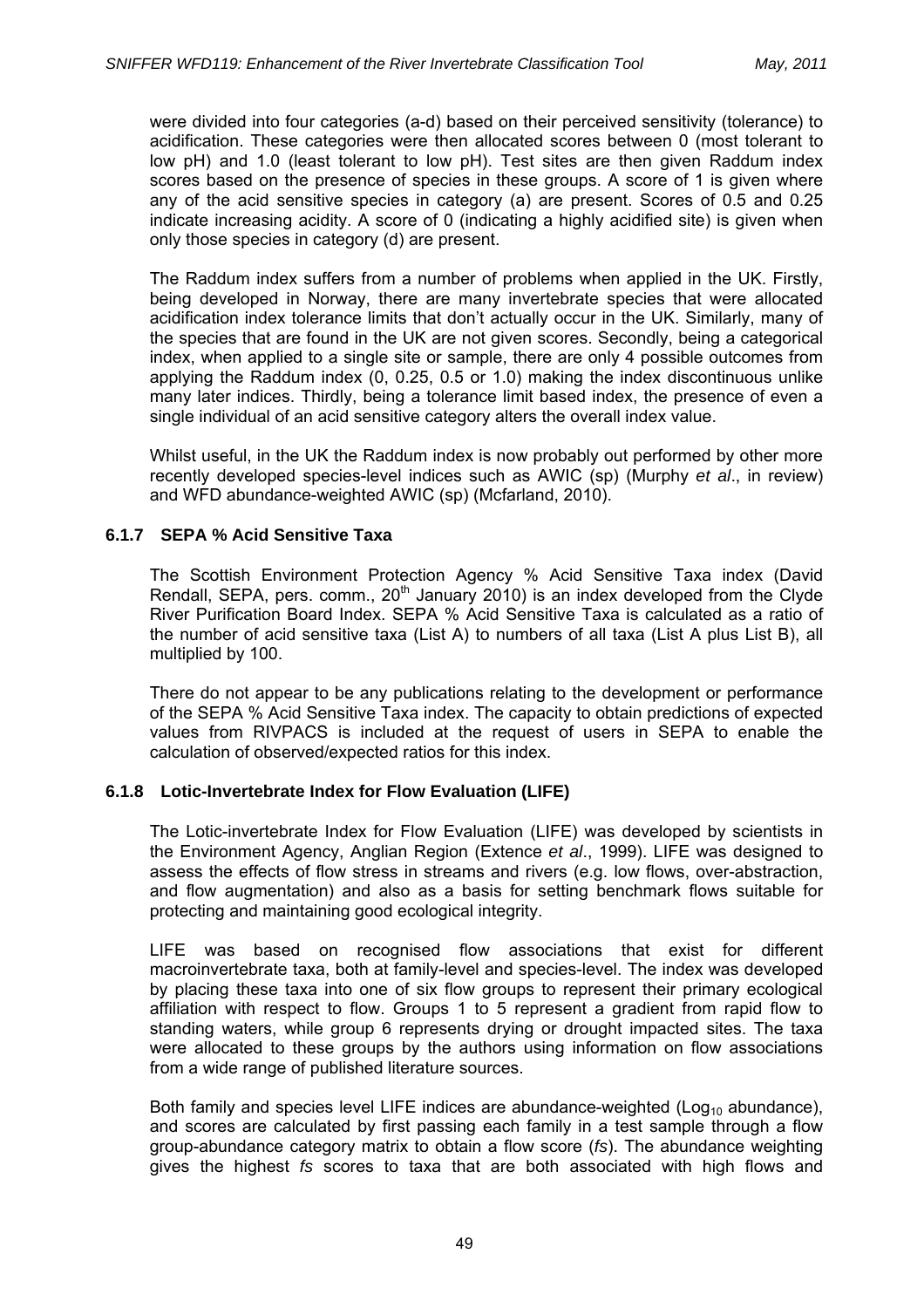abundant. The overall LIFE index is calculated as the sum of *fs* scores divided by the number of scoring taxa (high LIFE scores indicating high flows).

Extence *et al*. (1999) went on to test which flow statistics best relate to LIFE scores (e.g. mean flow, percentile, running summer mean) in five geographically and geologically distinct rivers in England. Summer flows were highlighted as being most influential in predicting LIFE score in most chalk and limestone streams, while short-term hydrological events were found to be more important in rivers draining impermeable catchments.

Overall, the performance of the LIFE indices were impressive, successfully relating various flow variables to changes in LIFE family and species-level index values in a range of different stream types and geologies.

More recently, Monk *et al.* (2006) has shown that LIFE scores correlate strongly with descriptors of riverine flow, and that species level LIFE scores perform particularly well (Monk *et al*., 2011). Furthermore, LIFE score also appears to have a potential role in discriminating hydromorphological stress. Dunbar *et al*. (2010a) found that the LIFE index responded to both antecedent flow and habitat modification in two separate datasets from lowland wadeable streams, and Dunbar *et al*. (2010b) has shown that bed and bank re-sectioning can reduce overall LIFE scores and increase the steepness of the LIFE response to low (Q95) flow. These findings are particularly interesting given the shortage of effective biotic indices for describing hydromorphological stress, and point to a potential for the LIFE index to fulfil this role.

## **6.1.9 Proportion of Sediment-Sensitive Invertebrates (PSI)**

The Proportion of Sediment-sensitive Invertebrates (PSI) are a pair of new family and species-level indices designed to relate macroinvertebrate communities to fine sedimentation stress. PSI (fam) and PSI (sp) have been developed by (Extence *et al*., accepted) using a similar approach to that used in the development of the LIFE indices, but in this case assigning one of four Sediment Sensitivity Rating (SSR) taxon scores to British benthic macroinvertebrates using a major literature review of over 100 literature sources. This review considered traits enabling exploitation of fine sediment as a habitat, including anatomical traits (e.g. gill covers in caenid mayfly nymphs), physiological adaptations to sedimented environments (e.g. in the oligochaete worms), and behavioural traits associated with either predation (e.g. camouflage for the predatory *Cordulegaster boltonii*) or predator-avoidance (e.g. certain limnephilid caddis larvae). Traits preventing colonisation of sedimented habitats were also considered (e.g. the highly sensitive respiratory apparatus of perlodid stonefly nymphs, loss of algae as a food resource to scrapers such as heptagenid mayfly nymphs, and blockage of collecting nets or filtering apparatus for hydropsychid caddis and simulid larvae respectively).

Various taxa were not given SSR scores; for example, if they were indifferent to sediment composition, had strong associations with aquatic macrophytes, or where allocation of SSR scores was only possible at species-level due to the very wide range of sediment preferences within a family.

PSI scores are calculated by first assigning each taxon its Sediment Sensitivity rating (SSR) and then combining this with its  $log_{10}$  abundance to derive a Sediment Score for each taxon. PSI is then determined by calculating the ratio of sediment-sensitive taxa (expressed as summed sensitive - SSR scores) in the whole sample (expressed as total - SSR scores) and multiplying by 100.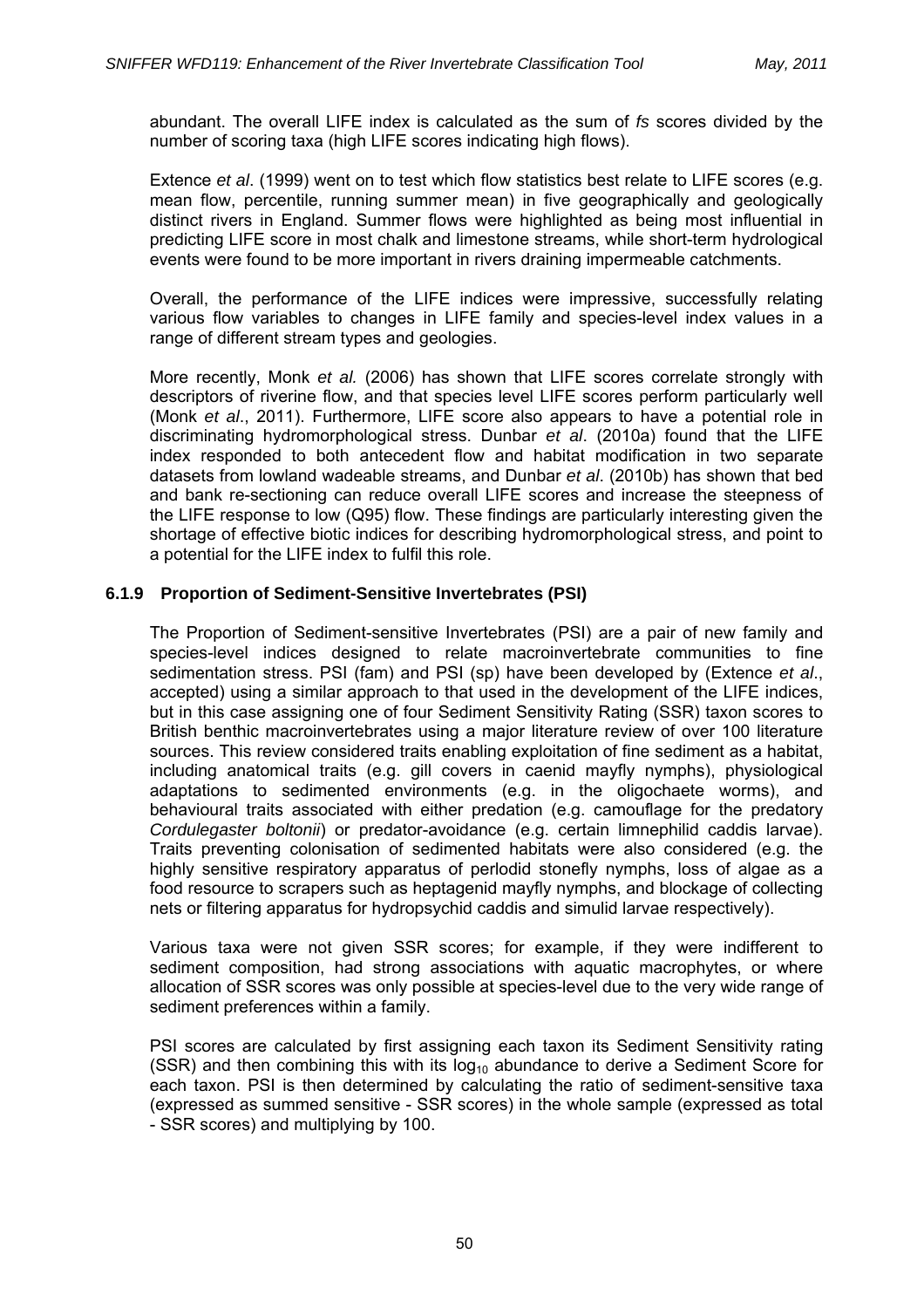PSI scores range from 0 (entirely silted) to 100 (entirely silt free) and Extence *et al*. (accepted) have suggested a provisional banding for PSI scores as well as an observed/expected ratio EQR banding scheme.

As noted in Extence *et al*. (accepted) the PSI family and species indices probably require further testing in terms of their ability to assess sites in terms of fine sedimentation stress. One point of interest that has emerged has been the high correlations observed between LIFE and PSI. This is perhaps not surprising given that lower current velocities often give rise to sedimentation. Nonetheless, the various case studies described in Extence *et al*. (accepted) indicate that the PSI indices tracked observed changes in sediment composition in the rivers studied and could distinguish sedimented sites successfully. Additionally, diagnostic capability is greatly improved by examining the response of PSI alongside other key macroinvertebrate metrics, such as ASPT, NTAXA and LIFE.

## **6.1.10 German Stream Fauna Index (GSFI)**

The German Stream Fauna Indices (GSFI) were developed in mainland Europe for assessing the impact of hydromorphological degradation on the macroinvertebrate fauna of German streams (Lorenz *et al.,* 2004). The latest versions of the GSFI indices as given in RIVPACS were provided by Daniel Hering of the University of Essen (pers. comm. 17<sup>th</sup> March 2009). Separate GSFI indices were developed for various German stream types, and as such have not been specifically designed for or tested on streams in the UK.

The original GSFI indices were developed by firstly collecting invertebrate samples from between 12 and 20 sites in each stream type, ranging from lowland streams in Northern Germany to sites in the lower mountainous areas of western Germany (Lorenz *et al.,* 2004). Sites were selected to cover a gradient from near-natural to heavily degraded within each stream type. The degradation was due largely to hydromorphological alterations, and sites with excessive organic pollution were excluded. Sampling and laboratory processing methods differed from those routinely used for routine bioassessment in the UK. The 'AQEM' multi-habitat sampling technique was used (Hering *et al.,* 2003) and invertebrate identification was carried out to species-level (with the exception of certain *Dipteran families*). Alongside the invertebrate sampling, approximately 200 parameters were recorded from each site describing morphology, chemistry, hydrology and catchment characteristics. These data were used to derive hydromorphological 'Structure Indices' for each stream type ranging from 0 (degraded) to 100 (natural).

The German Stream Fauna Indices were then developed by compiling a stream-type specific list of indicator taxa using the following criteria: i) occurrence and/or abundance of an indicator taxon correlated with the Structure Index; ii) the taxon showed a preference for a certain habitat type; iii) historical records of the indicator taxon in a given stream type; and iv) under near-natural conditions, the indicator taxon shows a clear preference for that stream type. Using these criteria, one of four scores was assigned to each indicator taxon  $(-2, -1, +1, +2)$ , where  $-2$  is indicative of species capable of tolerating degraded morphology, and +2 is assocaited with species requiring a near natural morphology. The German Stream Fauna indices also incorporate abundanceweighting into the calculation of index scores (grouped into the following eight categories: 0 individuals, 1-3, 4-10, 11-30, 31-100, 101-300, 301-1000 and >1000 individuals).

In general the GSFI indices described in Lorenz *et al.* (2004) appeared to have strong linear relationships with hydromorphological degradation. However, these indices have not been tested on independent datasets from the UK so it is less clear how well they will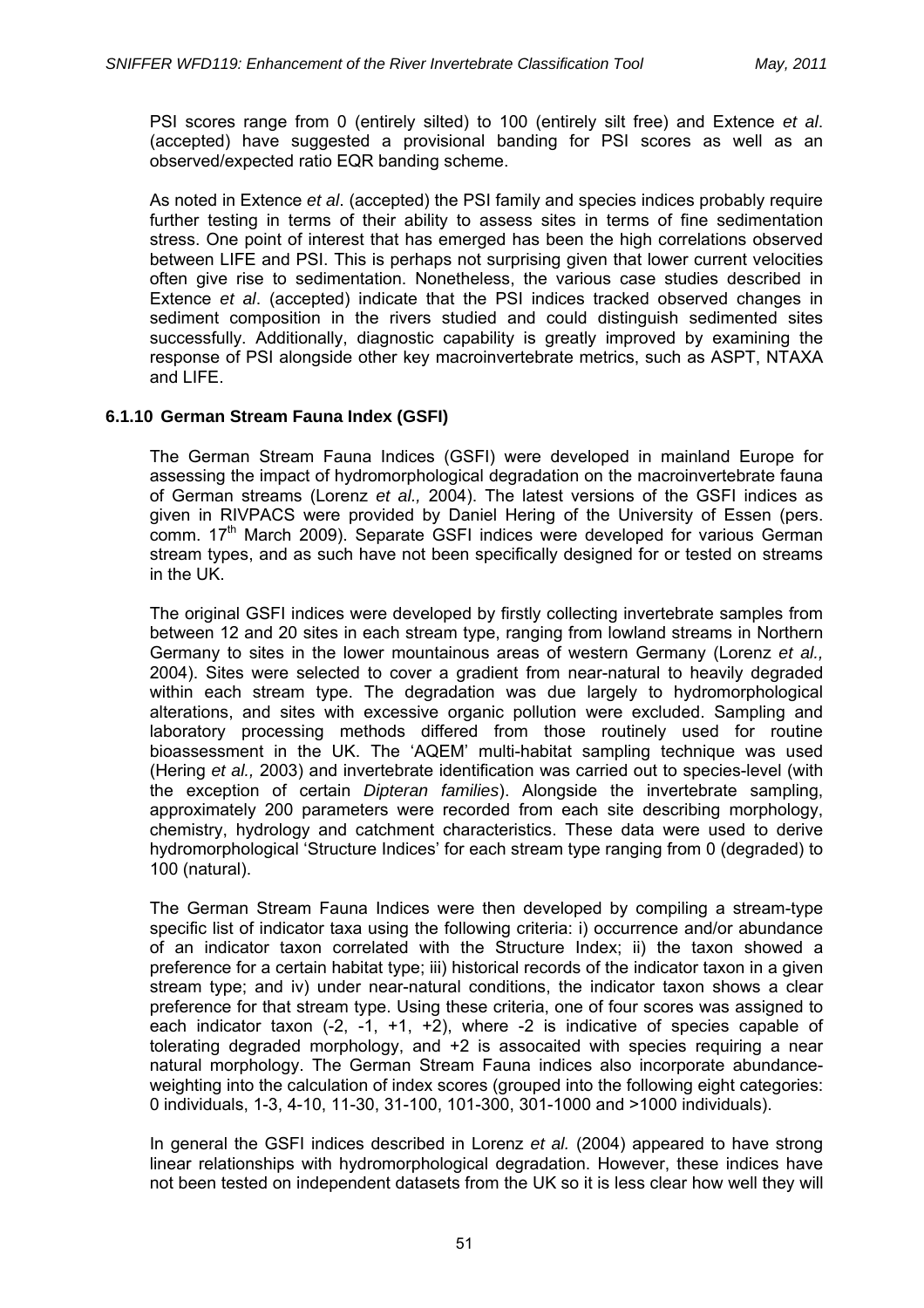work beyond the German stream-types for which they were developed. Nonetheless, with the exception of the LIFE index (section 6.1.8), the GSFI indices are probably the only biotic indices available at this time that relate hydromorphological stress to macroinvertebrate communities.

# **6.1.11 SPEAR %**

The SPEAR indices, SPEAR % (family-level) and SPEAR % (species-level) are designed to indicate the level of pesticide contamination in running waters (Beketov *et al.,* 2008).

SPEAR was originally developed in mainland Europe as a database of ecological traits (Liess *et al*., 2008). This database contained information on taxon-specific sensitivity to organic toxicants (termed S<sub>organic</sub>), generation time, presence of aquatic stages at times of maximum pesticide usage, and migration abilities. Species were defined as "at risk" if they had (i) a  $S_{\text{oraanic}}$  value above  $-0.36$ ; (ii) a generation time equal to or greater than one year; (iii) aquatic stages during May-June; and (iv) low migration abilities.

The SPEAR database was then adapted for use in England and Wales. Alterations included the addition of 38 new taxa, creation of 125 UK-specific taxa entries (e.g. for UK-specific generation or emergence times), and amendment of information on Europewide ecological traits based on additional information that was discovered during this process. In addition to the species-level SPEAR database, a new family-level database was developed for the UK using the predominant risk status of the species comprising each family.

The effectiveness of the SPEAR % (family and species) indices was examined in Beketov *et al.* (2008) using a test dataset of sites from Germany, France and Finland. All correlations between the SPEAR family and species indices and water toxicity were statistically significant. Comparison of the effectiveness of the family versus species SPEAR indices suggested that the family-level version was only slightly less effective in detecting pesticide contamination. Beketov *et al.* (2008) conclude that given the timeconsuming and expensive nature of species-level identification, the family-level index is probably the most promising and cost-effective biomonitoring tool for detecting pesticide contamination in streams.

# **6.1.12 Community Conservation Index (CCI)**

Developed by the same group that developed the LIFE index above, the Community Composition Index (CCI) is a comparatively recent index designed to provide an empirical basis for conservation initiatives by summarising the richness and rarity of the species present in a macroinvertebrate sample (Chadd & Extence, 2004). CCI was developed by assigning a conservation score (CS) to a list of those species of British macroinvertebrate that could be identified relatively easily and for which sufficient knowledge on conservation status was available. Conservation scores were then assigned with reference to an authoritative body of supporting scientific literature. CS values ranged from 1 (very common), to 10 (RDB1 – Endangered) and incorporated both the Red Data Book and nationally/regionally notable systems within this scale.

To calculate a CCI score for a test site, the sample is first identified to species level and then CS values are assigned to all appropriate species. The sum of CS scores is then divided by the number of CS scoring species. To prevent information about a particularly rare species being lost among a wider assemblage of very common taxa, this average is then multiplied by a community score derived from a second table of Community Score (CoS) categories, the highest of these corresponding to the maximum CS score of any species found in the sample. A second approach is also given in the paper by Chadd &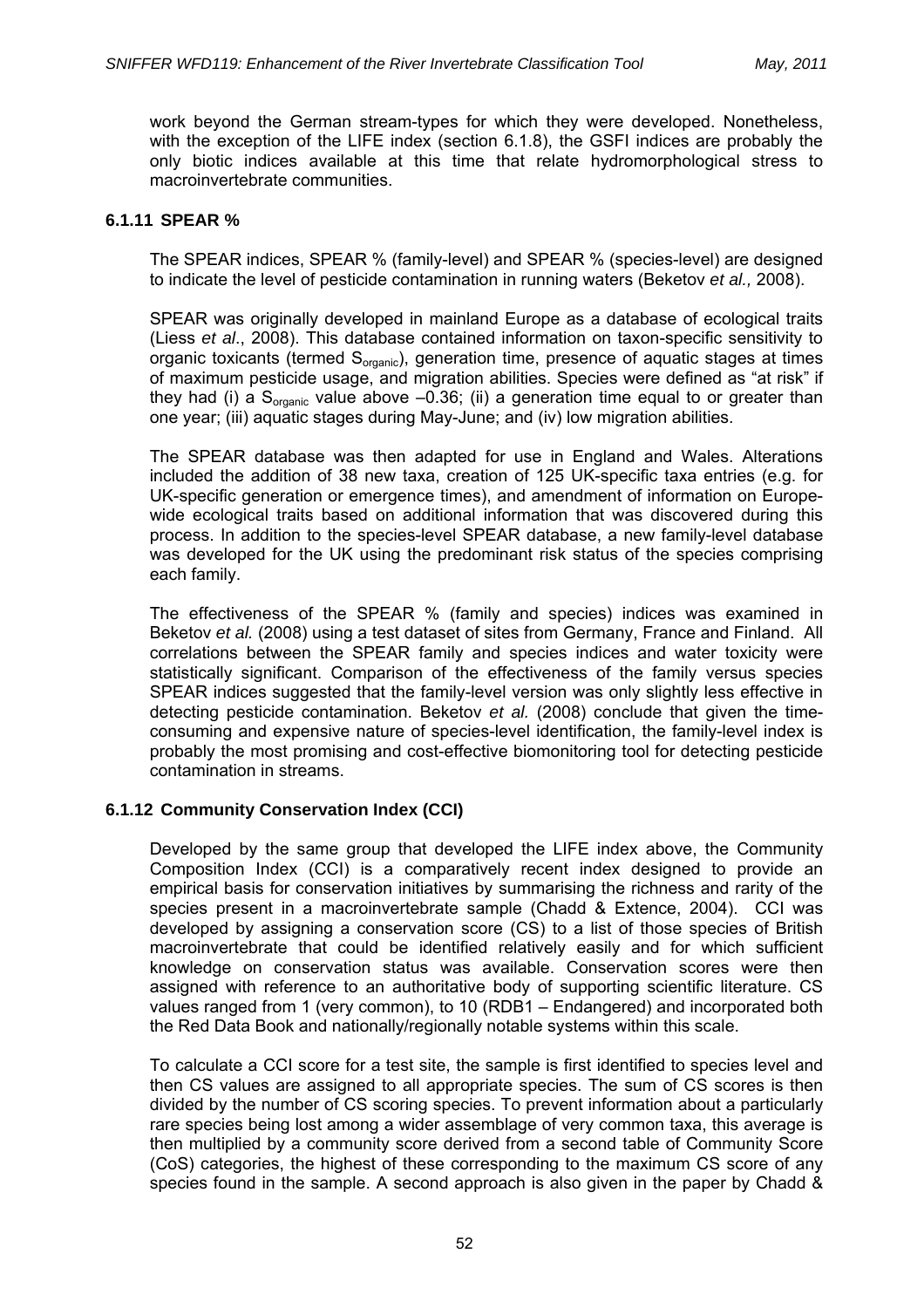Extence (2004) whereby CoS categories can be derived from BMWP scores, however the former approach of using the maximum CS score is the one that has been used to calculate expected values for CCI and it is therefore this one that should be used to calculate observed CCI scores for O/E ratios in RIVPACS.

CCI scores typically range from 0 to >40 and were categorised by Chadd & Extence (2004) into a series of bands in 5 unit intervals (e.g. >15.0 to 20.0 – which was described as 'sites supporting several uncommon species, at least one of which may be nationally rare and/or a community of high taxon richness'). Sites with CCI scores >20.0 were identified as potentially meriting statutory protection.

Chadd & Extence (2004) tested the performance of the CCI index in a number of case studies of river reaches. CCI was successful in highlighting rare species in these test sites and also proved to be very useful in summarising complex conservation information into a single user-friendly index value. Given that CCI is probably the first and only biotic index in existence to date that integrates the conservation status of the full range of macroinvertebrate species found in streams and rivers, and that CCI is specifically designed with conservation weightings for Great Britain, the CCI index therefore appears to be a valuable additional tool for the evaluation and protection of the aquatic environment.

CCI is unusual in that it picks out sites with exceptional rarities, so can occasionally have very high observed values. Conversely, expected values tend to be more conservative as these are weighted across end groups . The apparent weakness of CCI in Table 9, where SD (O/E) is high (0.429) is therefore not a huge concern. It is probably a feature of the fact that this index does not behave like a more familiar index such as ASPT (which can be banded and used to reflect stress). A low CCI score does not necessarily imply damage while the occasional high scores is of note as it is associated with the presence of rare species. This behaviour is also apparent in the plots of individual reference site O/E values (Figures 8c and 12c).

### **6.1.13 Intercalibration Common Metric Index (ICMi)**

The final biotic index that has been calculated for the RIVPACS reference sites is the Intercalibration Common Metric Index (ICMi). The ICMi is not used routinely in water quality classification or reporting and so it has not been made available in RIVPACS as a index for which expected values can be obtained. However, the ICMi has an important role in the process of international boundary setting (intercalibration) across the EU and so it has been included in the RIVPACS database and is therefore reviewed here.

A key action identified by the EU Water Framework Directive has been to carry out a Europe-wide intercalibration exercise to ensure that the ecological quality bands used in individual Member States are both consistent with the Directive's generic description and, importantly, are comparable across the European Union. The intercalibration process has been managed by the Common Implementation Strategy Working Group A - Ecological Status (ECOSTAT) and all 27 Member States have been involved, plus Norway on a voluntary basis (ECOSTAT, 2003 & 2005; Van de Bund, 2009).

Expert groups have been established for lakes, rivers and coastal/transitional waters, each subdivided into Geographical Intercalibration Groups, within which water body types were considered to be broadly similar and therefore suitable for intercalibration.

For rivers, five Geographical Intercalibration Groups (GIGs) were established across the EU (each further sub-divided into stream types). National class boundaries were initially set separately by each Member State using their own bioassessment system and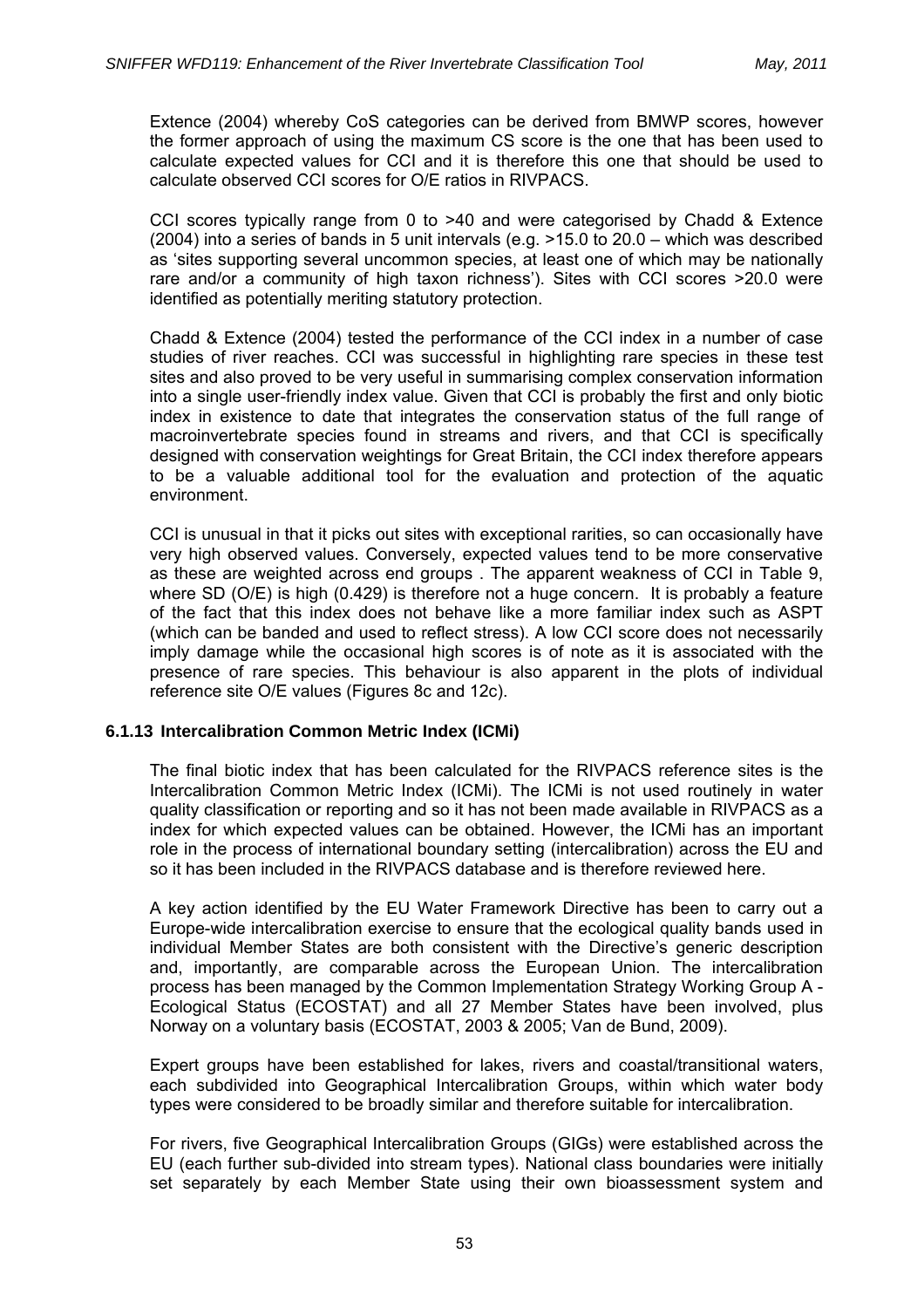metrics. This was then followed by calibration against an Intercalibration Common Metric used across each GIG. A process of harmonisation of class boundaries was then carried out to fine-tune national class boundaries to correspond to this GIG-wide definition of quality classes. Particular attention has been paid to the boundary between the two upper quality classes (High and Good) and the lower three classes (Moderate, Poor and Bad), since all Member States are required to ensure that all their water bodies reach Good ecological status by 2015.

For rivers, the United Kingdom has been involved in two GIGs (Northern GIG and Central/Baltic GIG – the UK leads the Central/Baltic GIG). The same Intercalibration Common Metric index (ICMi) has been used as the common metric across both of these GIGs. The ICMi is a multi-metric consisting of six Intercalibration Common Metrics (ICMs). The overall ICMi is then calculated as a weighted average of these indices (Van de Bund, 2009):

Average Score Per Taxon (ASPT) Log10(sel\_EPTD+1) 1-GOLD total number of taxa (families) number of EPT (Ephemeroptera, Plecoptera and Trichoptera) taxa (families) Shannon-Wiener diversity index

The RIVPACS database contains these six ICMs. These were calculated by John Murray-Bligh (Environment Agency) using spring and autumn combined RIVPACS reference samples for the 614 RIVPACS III+ GB and 110 Northern Ireland sites.

These metrics were calculated in a manner consistent with the European WFD intercalibration process (using the ASTERICS software) and remain unchanged since their original addition to the RIVPACS database as part of SNIFFER project WFD72C in June 2008. Step-by-step instructions detailing how these indices were calculated exist in the file 'Instruction text ASTERICS.doc' which can be obtained from John Murray-Bligh on request (Murray-Bligh *et al*., 2006).

### **6.2 DISCUSSION AND RECOMMENDATIONS**

As a result of the work done in SNIFFER project WFD100 (Davy-Bowker *et al*., 2010) the RIVPACS IV models designed for RICT can now produce expected values for a wide range of biotic indices addressing a variety of stressor gradients. These indices will support the use of RICT as a primary tool for water quality managers performing WFD classification and reporting of the quality of streams and rivers in the UK. The wide sweep of stress types that can now be assessed using RICT will also make this tool more generally useful in water quality management.

There are however a number of issues with the available biotic indices that need to be addressed. Firstly, while the indices that have been brought together in RICT represent what are thought to be the best available at this time, some will be better than others at describing stress gradients, and for some stress types, there are no indices available at all. This is particularly the case with metals (although some recent work by Stockdale *et al*., 2010 has indicated that EPT could be useful). It is therefore important that further work to refine and develop biotic indices should continue. Whilst organic pollution stress is quantified very effectively by the NTAXA and ASPT indices (and even more so by the WHPT and WHPT ASPT indices), other stress types have proved more difficult to assess using macroinvertebrates. Important progress has been made in the last 10 years with new indices for acidity, flow, sediments, and conservation value. All of these look set to become established as the best currently available tools for biomonitoring. However, not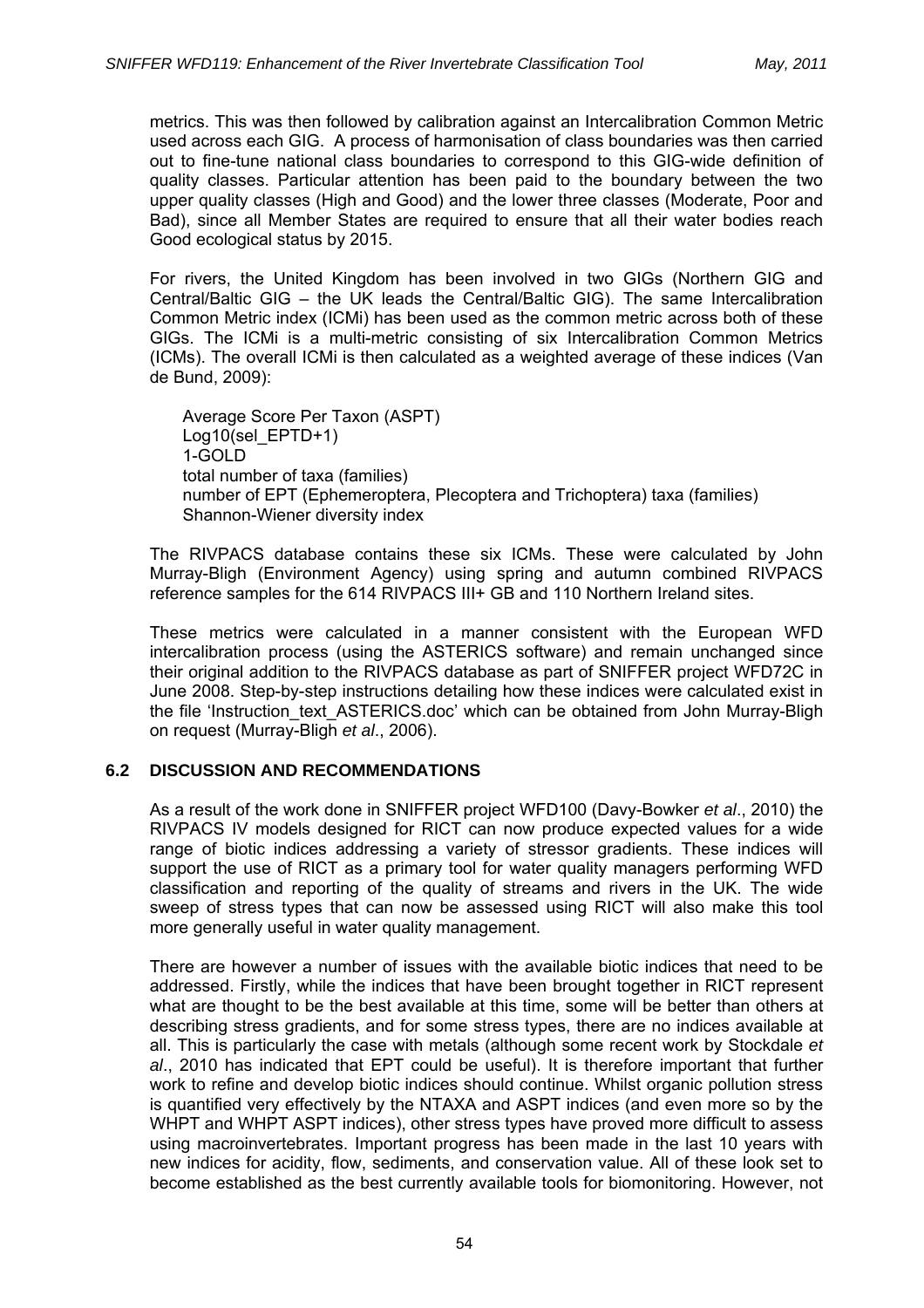all of these have received the same level of testing. Indices for other stress types, such as hydromorphology and pesticides have been more challenging to develop. In these cases, indices have been sought from outside the UK and modified to better suit the UK macroinvertebrate fauna. The index-stressor relationships of these indices are perhaps the least well understood and certainly need to be studied in more detail.

A more comprehensive testing process therefore needs to be undertaken on the indices in RICT using UK-wide, large-scale, independent test datasets to quantify their indexstressor relationships and their assocaited uncertainty. These tests need to examine both index and O/E index-stressor relationships and to also include comparative testing of the existing RIVPACS IV and the new stressor-independent models developed in this project as sources of expected index values.

In order to refine, develop and test new indices, some consideration should be given to how monitoring data is gathered by the UK Agencies for WFD classification. Currently, chemical and biological sampling programmes tend to operate somewhat independently and don't necessarily share the same sampling locations. If opportunities could be taken to bring these two sampling programmes closer together, this would enable the clearest possible data on biological communities and physicochemical variables to be gathered. The resultant increase in the quality and quantity of site-matched chemical and biological data would provide a considerable resource for the biotic index development and testing suggested above.

The following general recommendations are made in relation to biotic indices:

- 1. There is a need to develop a biotic index for assessing metal pollution.
- 2. WFD EQR banding schemes are required for many of the indices to report what is considered an acceptable degree of stress (High-Good) and what is not (Moderate, Poor or Bad).
- 3. A comprehensive objective testing process needs to be undertaken on the indices in RICT using UK-wide, large-scale, independent test datasets to quantify their indexstressor relationships and their associated uncertainty, for example following the approach to acidity index testing in Murphy *et al*., (in review) or organic/general degradation indices in Banks & McFarland (2010).
- 4. Following objective testing, the UK Agencies should make efforts to address any index under-performance issues identified, and where necessary new work should be commissioned to modify existing indices, or develop new ones where required so that indices for all stress types meet certain minimum performance criteria.
- 5. Testing needs to be done to examine index-stressor relationships with both observed index scores and RIVPACS observed/expected ratios. Work should also be done to compare the existing RIVPACS IV and the new stressor-independent models (developed in this project) as alternative sources of the expected index values for these tests.
- 6. Consideration should be given to assessing the extent to which chemical and biological monitoring points co-occur. Site-matched (rather than reach-matched) chemical and biological monitoring points would i) generate the substantial training datasets needed to refine or develop new indices and ii) generate the independent datasets for testing.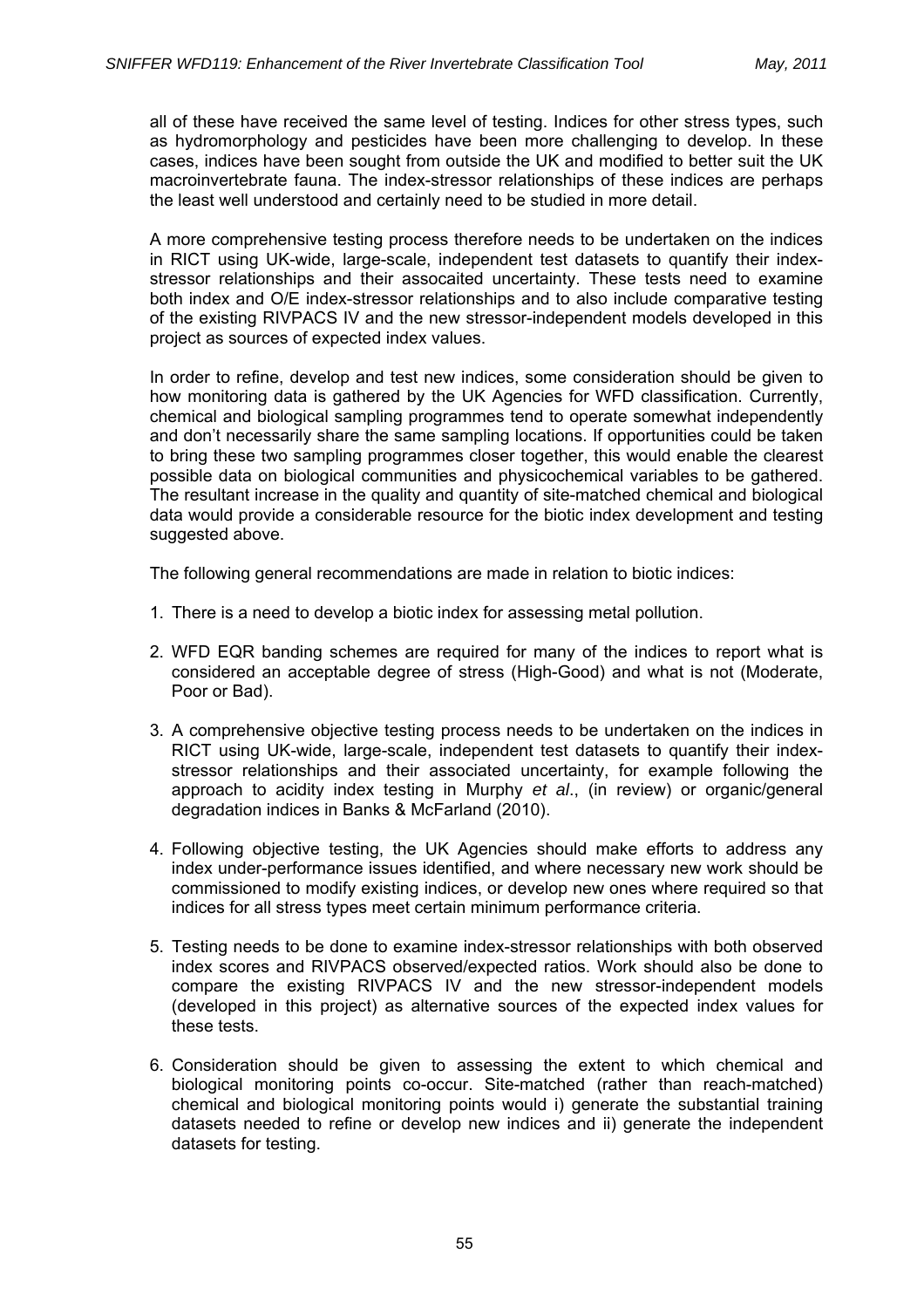# **7. ACKNOWLEDGEMENTS**

We would like to thank SNIFFER's project manager David Colvill (Scottish Environment Protection Agency), Kirsty Irving (Scotland & Northern Ireland Forum For Environmental Research) and the project steering group members Imelda O'Neill (Northern Ireland Environment Agency), John Murray-Bligh (Environment Agency) and Rachel Benstead (Environment Agency), for their help and support in delivering this work.

We would also like to thank Chris Extence (Environment Agency) for helpful comments on the PSI index, and members of the project steering group for their help in reviewing the final report.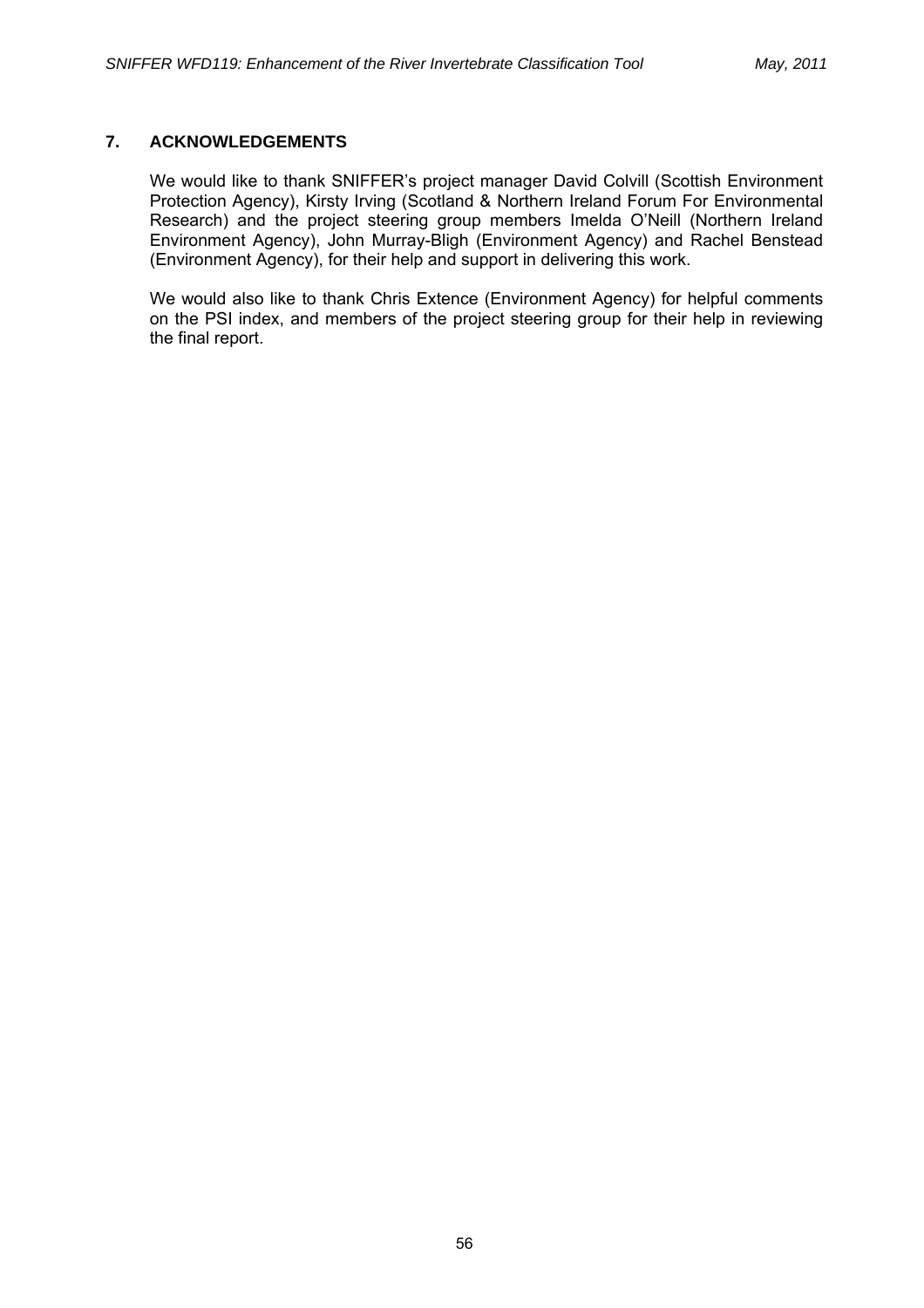# **8. REFERENCES**

Armitage P.D., Moss D., Wright J.F. & Furse M.T. (1983). The performance of a new biological water quality score system based on macroinvertebrates over a wide range of unpolluted running-water sites. *Water Research* 17: 333-347.

Banks A. & McFarland B. (2010). *Testing the WHPT macro-invertebrate index of organic pollution*. Environment Agency, draft internal report, 2010.

Bayliss A. (1999). *Flood Estimation Handbook, Volume 5: Catchment descriptors*. Institute of Hydrology.

Beketov M.A., Foit K., Biggs J.P., Sacchi A., Schäfer R.B., Schriever C.A. & Liess M. (2008). *Freshwater biological indicators of pesticide contamination – an adaptation of the SPEAR approach for the UK*. Environment Agency, Bristol. Science Report: SC030189/SR4.

Council of the European Communities (2000). Directive 2000/60/EC, Establishing a Framework for Community Action in the Field of Water Policy. European Commission PE-CONS 3639/1/100 Rev 1, Luxembourg.

Chadd R. & Extence C.A. (2004). The conservation of freshwater macroinvertebrate populations: a community based classification scheme. *Aquatic Conservation: Marine and Freshwater Ecosystems* 14: 597-624.

Clarke R.T. & Murphy J.F. (2006). Effects of locally rare taxa on the precision and sensitivity of RIVPACS bioassessment of freshwaters. *Freshwater Biology* 51:1924- 1940.

Clarke R.T., Wright J.F. & Furse M.T. (2003). RIVPACS models for predicting the expected macroinvertebrate fauna and assessing the ecological quality of rivers. *Ecological Modelling* 160: 219-233

Davy-Bowker J., Arnott S., Close R., Dobson M., Dunbar M., Jofre G., Morton D., Murphy J., Wareham W., Smith S. & Gordon V. (2010). *Further Development of River Invertebrate Classification Tool*. Scotland & Northern Ireland Forum for Environmental Research. Project WFD100 report. 48 pp & 10 Appendices.

Davy-Bowker J., Clarke R., Corbin T., Vincent H., Pretty J., Hawczak A., Blackburn J., Murphy J. & Jones I. (2008). *River Invertebrate Classification Tool*. A report to the Scotland and Northern Ireland Forum for Environmental Research. [SNIFFER project WFD72C].

Davy-Bowker, J., Clarke, R.T., Furse, M., Davies, C., Corbin, T., Murphy, J., Kneebone, N., 2007. *RIVPACS Pressure Data Analysis*. Scottish and Northern Ireland Forum for Environmental Research (SNIFFER Project WFD46). Edinburgh, UK.

Davy-Bowker J., Clarke R.T., Johnson R.K., Kokes J., Murphy J.F & Zahrádková, S. (2006). A comparison of the European Water Framework Directive physical typology and RIVPACS-type models as alternative methods of establishing reference conditions for benthic macroinvertebrates. *Hydrobiologia* 566: 91 – 105.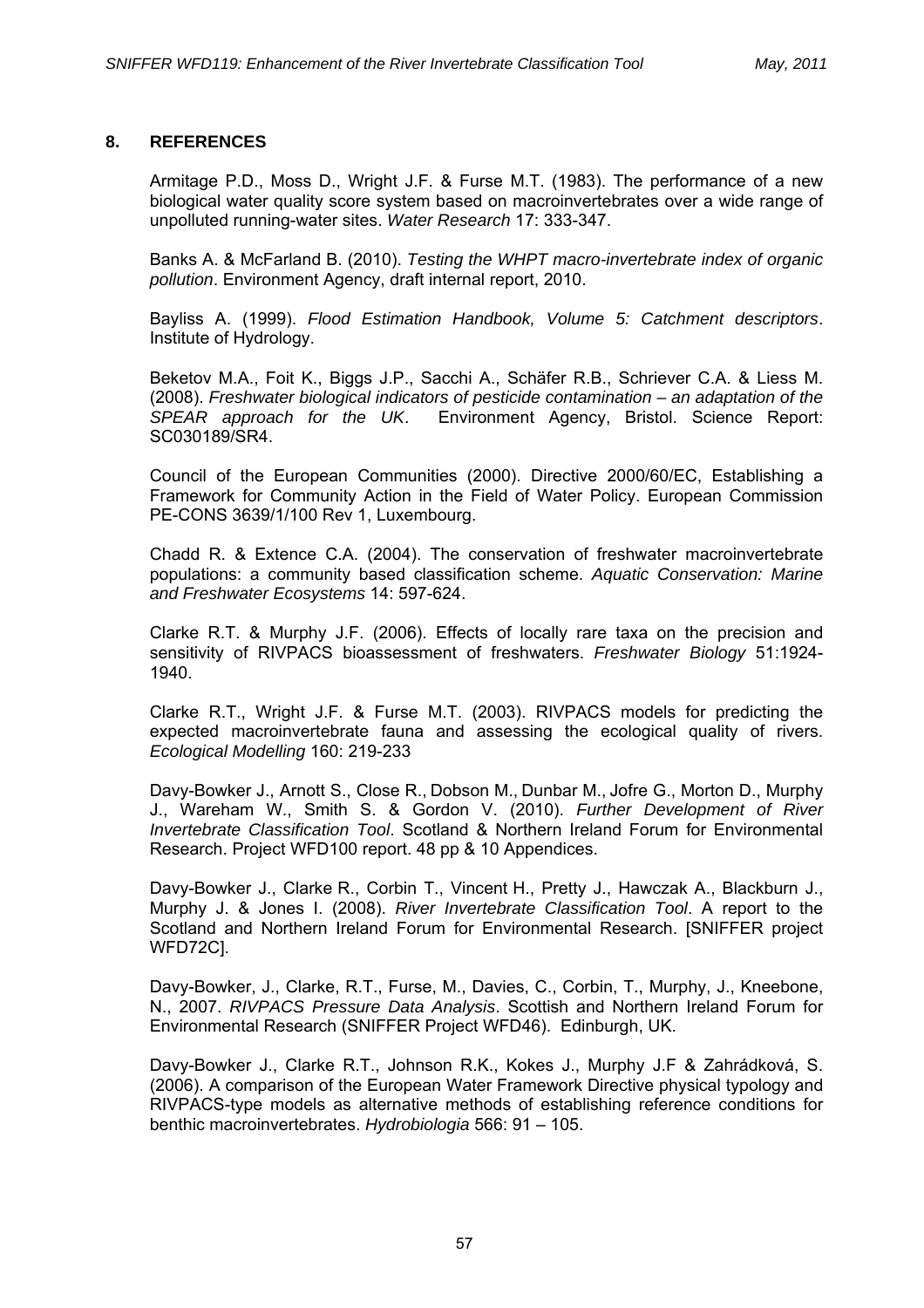Davy-Bowker J., Murphy J.F., Rutt, G.P., Steel J.E.C. & Furse M.T. (2005). The development and testing of a macroinvertebrate biotic index for detecting the impact of acidity on streams. *Archiv für Hydrobiologie* 163: 383-403.

Dunbar M.J., Pedersen M.L., Cadman D., Extence C., Waddingham J., Chadd R. & Larsen S.E. (2010a). River discharge and local-scale physical habitat influence macroinvertebrate LIFE scores. *Freshwater Biology*: 55 226-242.

Dunbar M.J., Warren M., Extence C., Baker L., Cadman D., Mould D.J., Hall, J., & Chadd R. (2010b). Interaction between macroinvertebrates, discharge and physical habitat in upland rivers. *Aquatic Conservation: Marine and Freshwater Ecosystems*: DOI: 10.1002/aqc.1089.

ECOSTAT (2003). *Common Implementation Strategy for the Water Framework Directive (2000/60/EC) Guidance Document No 6. Towards a Guidance on Establishment of the Intercalibration Network and the Process on the Intercalibration Exercise.* Luxembourg: Office for Official Publications of the European Communities.

ECOSTAT (2005). *Common Implementation Strategy for the Water Framework Directive (2000/60/EC) Guidance document No 14 Guidance on the intercalibration process 2004 – 2006.* Luxembourg: Office for Official Publications of the European Communities.

Extence C.A., Balbi D.M. & Chadd R.P. (1999). River flow indexing using British benthic macroinvertebrates: A framework for setting hydroecological objectives. *Regulated Rivers: Research & Management* 15: 543-574.

Extence C.A., Chadd R.P. England J., Dunbar M.J., Wood P.J & Taylor E.D. (accepted). The assessment of fine sediment accumulation in rivers using macro-invertebrate community response. Submitted: *River Research & Applications*.

Ferguson R.I. (1981). Channel form and channel changes. In: *British Rivers* (Ed. J. Lewin). George Allen & Unwin, London, pp 90-125.

Fjellheim A. & Raddum G.G. (1990). Acid precipitation: biological monitoring of streams and lakes. *Science of the Total Environment* 96: 57-66.

Hämäläinen H. & Huttunen P. (1996). Inferring the minimum pH of streams from macroinvertebrates using weighted averaging regression and calibration. *Freshwater Biology* 36: 697-709.

Hawkes H.A. (1997). Origin and development of the Biological Monitoring Working Party score system. *Water Research* 32: 964-968.

Hawkins C.P., Olson J.R. & Hill R.A. (2010). The reference condition: predicting benchmarks for ecological and water-quality assessments. *Journal of the North American Benthological Society* 29: 312-343.

Hering D., Buffagni A., Moog O., Sandin L., Sommerhäuser M., Stubauer I., Feld C., Johnson R.K., Pinto P., Skoulikidis N., Verdonschot P.F.M. & Zahrádková S .(2003). The development of a system to assess the ecological quality of streams based on macroinvertebrates – the design of the sampling programme within the AQEM project. *Int. Rev. Hydrobiol*. 88: 345-361.

Hornby D., Clarke R.T., Wright J.F. & Dawson F.H. (2002). *Testing and Further Development of RIVPACS. Stage 4 Report. An evaluation of procedures for acquiring*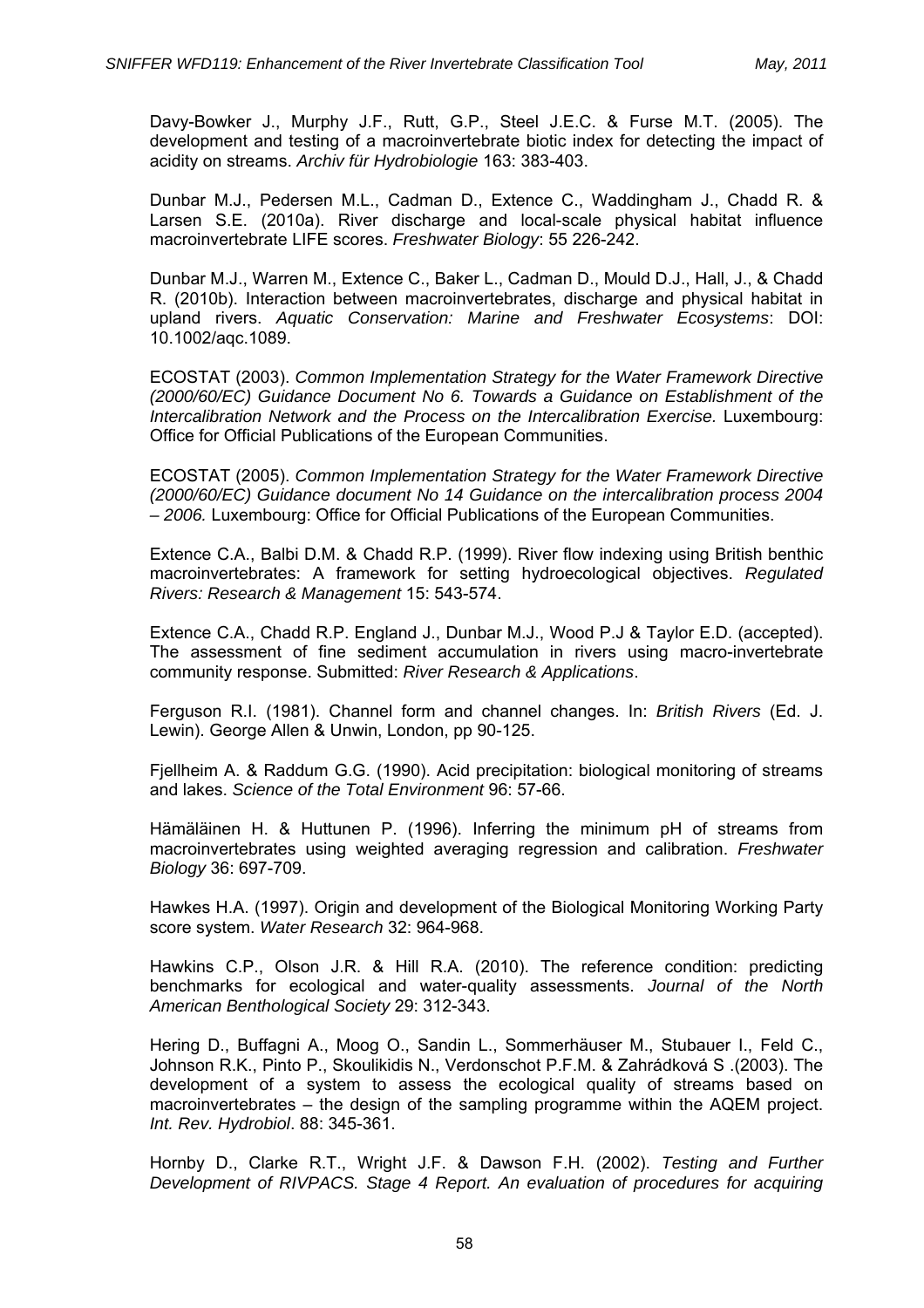*environmental variables for use in RIVPACS from a GIS*. R & D Technical Report E1- 007/TR1, Bristol: Environment Agency. 53 pp.

Liess M., Von der Ohe P.C., Schriever C.A., Schäfer R.B. & Beketov M.A (2008). *SPEAR database*. Helmholtz Centre for Environmental Research – UFZ, Leipzig, Germany. (http://www.ufz.de/index.php?en=14348).

Lorenz A., Hering D., Feld C.K. & Rolauffs P. (2004). A new method for assessing the impact of hydromorphological degradation on the macroinvertebrate fauna of five German stream types. *Hydrobiologia* 516: 107-127.

McFarland B. (2010). *Developing typology and class boundaries for WFD-AWICsp to assess acidification in UK rivers using macroinvertebrates*. Environment Agency internal report, March 2010.

Monk W.A., Wood P.J., Hannah D.M., Wilson D.A., Extence C.A. & Chadd R.P. (2006). Flow variability and macroinvertebrate community response within riverine systems. *River Research and Applications* 22: 595-615.

Monk W.A., Wood P.J., Hannah D.M., Extence C.A., Chadd R.P. & Dunbar M.J. (2011). How does macroinvertebrate taxonomic resolution influence ecohydrological relationships in riverine ecosystems. *Ecohydrology*: DOI: 10.1002/eco.192.

Morris D. G. & Flavin R. W. (1990). A digital terrain model for hydrology. *Proceedings of the 4th International Symposium on Spatial Data Handling*, Zurich, 1, 250–262.

Moss D., Wright J.F., Furse M.T. & Clarke R.T. (1999). A comparison of alternative techniques for prediction of the fauna of running-water sites in Great Britain. *Freshwater Biology* 41: 167-181.

Murphy J. F. & Davy-Bowker J. (2005). Spatial structure in lotic macroinvertebrate communities in England and Wales: relationship with physicochemical and anthropogenic stress variables. *Hydrobiologia* 534: 151-164.

Murphy J., Davy-Bowker J., Mcfarland B. & Ormerod S.J. (in review). A diagnostic biotic index for assessing acidity in sensitive streams in Britain. In review: *Ecological Indicators*.

Murray-Bligh J., Buffagni A., Cazzola M., Birk S. & Vlek H. (2006). *Procedure for Calculating the ICMi Index: Step-By-Step Instructions for Central-Baltic River GIG*. Version 2.6, 19 March 2006.

Murray-Bligh J.A.D., Furse M.T., Jones F.H., Gunn R.J.M., Dines R.A. & Wright J.F. (1997) *Procedure for collecting and analysing macroinvertebrate samples for RIVPACS*. Environment Agency & Institute of Freshwater Ecology.

Ormerod S. J., Lewis B.R., Kowalik R.A., Murphy J. & Davy-Bowker J. (2006). Field testing the AWIC index for detecting acidification in British streams. *Archiv für Hydrobiologie*. 166: 99–115.

Paisley M.F. & Trigg D.J. (2007). *Revision and testing of BMWP scores*. A report to the Scotland and Northern Ireland Forum for Environmental Research. [SNIFFER project WFD72CA].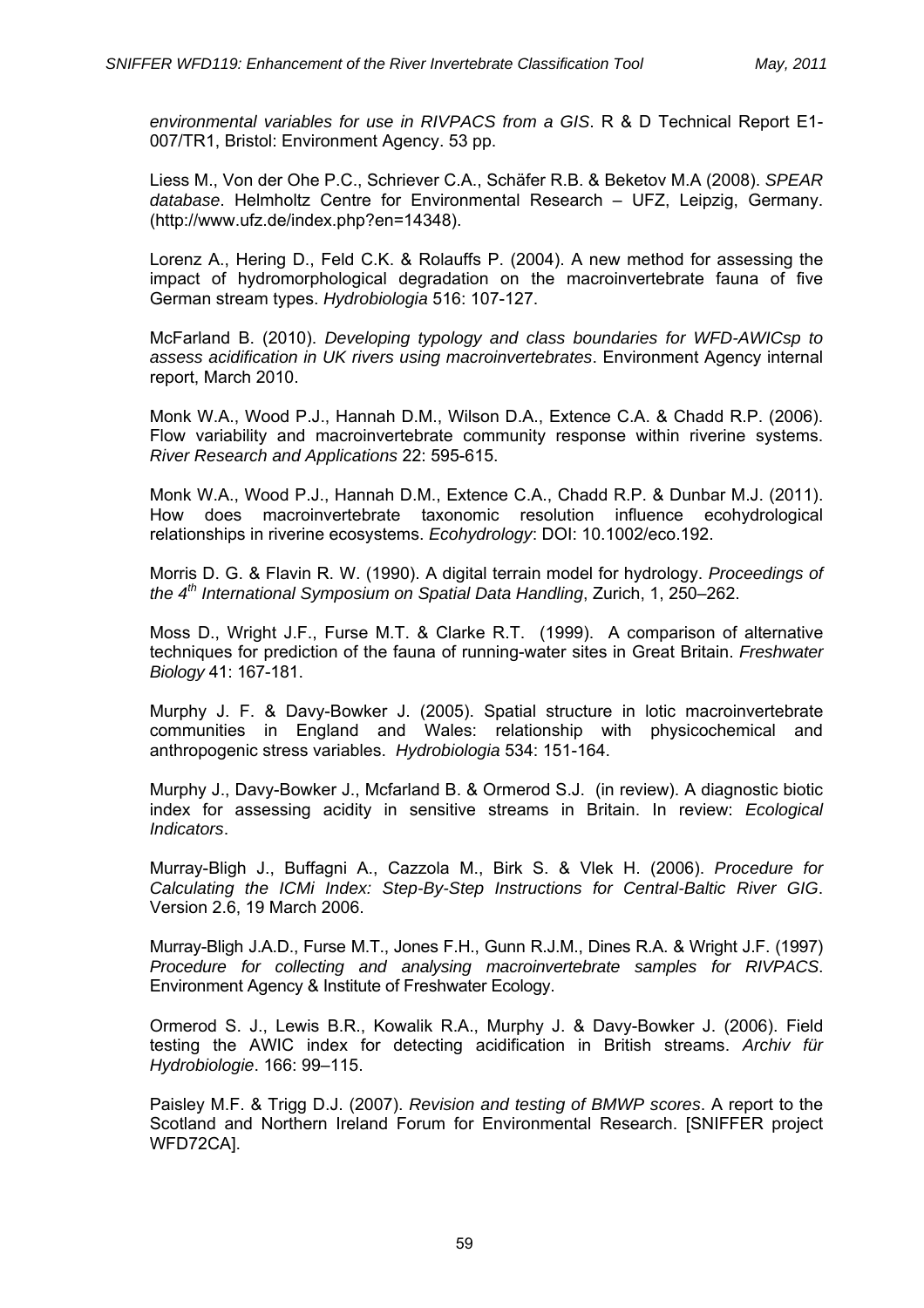Stockdale A., Tipping E., Lofts S. & Ormerod S.J. (2010). Modelling multiple metal toxic effects in the field – evaluation of the Toxicity Binding Model (TBM). Centre for Ecology and Hydrology. Report to the International Copper Association. 28pp.

Thompson N., Barrie I.A. & Ayles, M. (1981). The Meteorological Office rainfall and evaporation calculation system: MORECS. *Hydrological Memorandum* No. 45.

Van de Bund W. (2009). *Water Framework Directive intercalibration technical report, Part 1: Rivers*. JRC Scientific and Technical Report, EUR 23838 EN/1 - 2009. Luxembourg: Office for Official Publications of the European Communities.

Van Sickle J., Hawkins C.P., Larsen D.P. & Herlihy A.T. (2005), A null model for the expected macroinvertebrate assemblage in streams. *Journal of the North American Benthological Society* 24: 178-191.

Walley W.J., Fontama V.N. & Martin R.W. (1998). *Applications of artificial intelligence for the Biological Surveillance of River Quality*. R&D Technical Report E52. Environment Agency, Bristol.

Walley W.J. & Hawkes H.A. (1996). *A computer-based reappraisal of the Biological Monitoring Working Party scores using data from the 1990 river quality survey of England and Wales*. Water Research 30: 2086-2094.

Walley W.J. & Hawkes H.A. (1997). *A computer-based development of the Biological Monitoring Working Party score system incorporating abundance rating, site type and indicator value.* Water Research 31: 201-210.

Walley W.J., O'Connor M.A., Trigg D.J. & Martin R.W. (2002). *Diagnosing and predicting river health from biological survey data using pattern recognition and plausible reasoning.* R&D Technical Report E1-056/TR. Environment Agency, Bristol.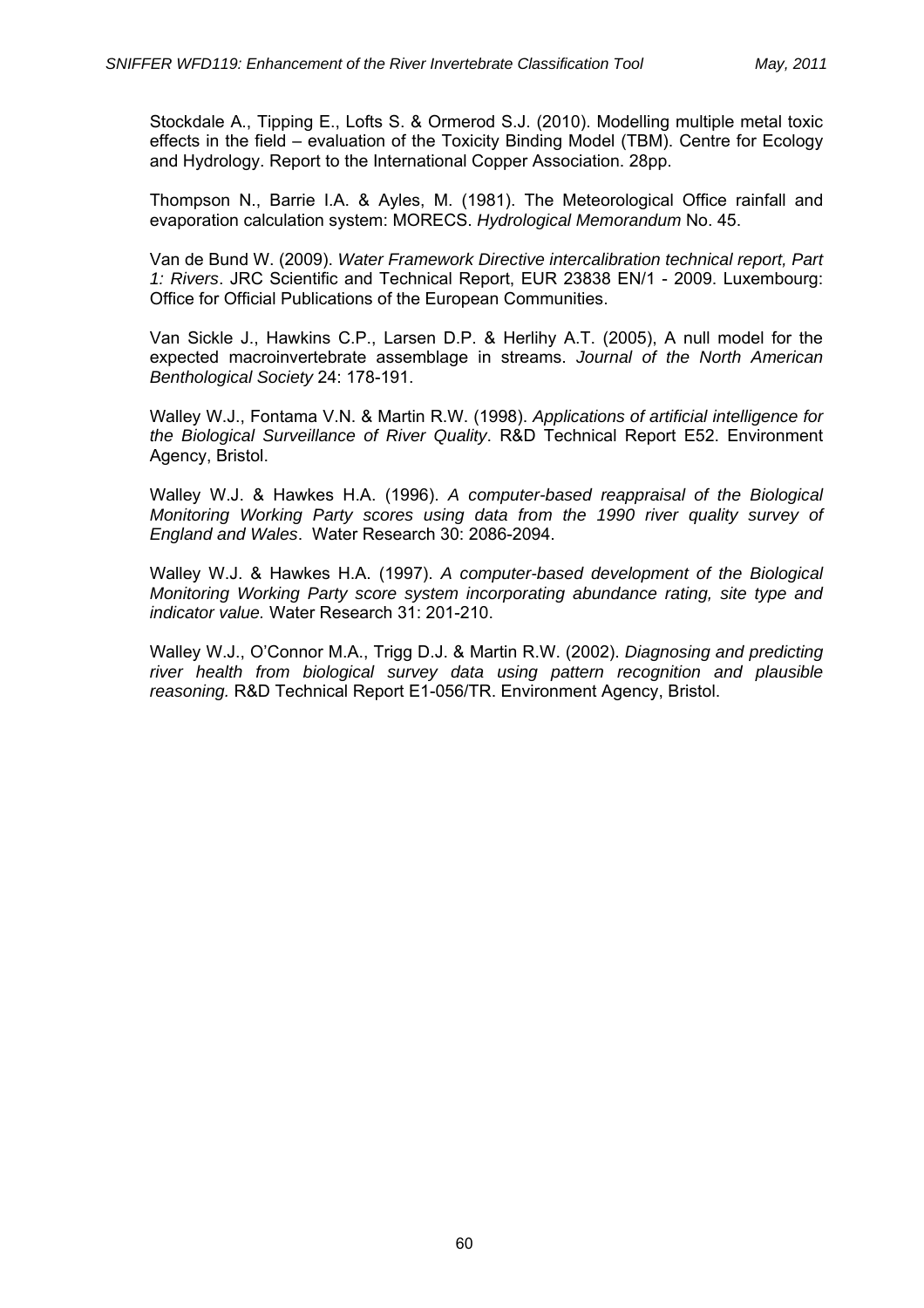## **9. GLOSSARY**

| <b>ALK</b>        | Alkalinity                                                                                                                                                                       |
|-------------------|----------------------------------------------------------------------------------------------------------------------------------------------------------------------------------|
| <b>ALTBAR</b>     | ALTBAR Mean altitude of upstream catchment                                                                                                                                       |
| <b>ANC</b>        | <b>Acid Neutralising Capacity</b>                                                                                                                                                |
| <b>ASPBAR</b>     | Mean aspect (North=0, East=90) of inter-nodal slopes in upstream catchment                                                                                                       |
| <b>ArcGIS</b>     | Geographical information system software produced by ArcGIS                                                                                                                      |
| ASPECT-SOUTH      | Deviation of mean upstream catchment aspect (ASPBAR) from South<br>(East=West=90), where ASPBAR = mean aspect (North=0, East=90) of inter-<br>nodal slopes in upstream catchment |
| <b>ASPT</b>       | BMWP / NTAXA                                                                                                                                                                     |
| <b>ASTERICS</b>   | A software package for calculating biotic indices developed in the EU funded<br>AQEM and STAR projects                                                                           |
| ATEMPMEAN         | Mean Air Temp                                                                                                                                                                    |
| <b>ATEMPRANGE</b> | Air Temp Range                                                                                                                                                                   |
| <b>AWIC</b>       | Acid Water Community Index                                                                                                                                                       |
| <b>BFI</b>        | Base Flow Index (BFI from HOST classification)                                                                                                                                   |
| <b>BGS</b>        | <b>British Geological Survey</b>                                                                                                                                                 |
| <b>BMWP</b>       | <b>Biological Monitoring Working Party</b>                                                                                                                                       |
| <b>BOD</b>        | Biochemical Oxygen Demand                                                                                                                                                        |
| C <sub>B</sub>    | <b>Catchment Boundary</b>                                                                                                                                                        |
| <b>CCA</b>        | Canonical Correspondence Analysis                                                                                                                                                |
| CCI               | <b>Community Conservation Index</b>                                                                                                                                              |
| <b>CEH</b>        | Centre for Ecology & Hydrology                                                                                                                                                   |
| <b>CEH-IRN</b>    | A former version of CEH Wallingford's Intelligent River Network                                                                                                                  |
| CoS               | CCI index Community Score Categories                                                                                                                                             |
| <b>CS</b>         | <b>CCI index Conservation Score</b>                                                                                                                                              |
| <b>CV</b>         | Coefficient of Variation                                                                                                                                                         |
| DF                | <b>Discriminant Function</b>                                                                                                                                                     |
| <b>DFCOEFF</b>    | <b>Discriminant Function COEFFicient</b>                                                                                                                                         |
| <b>DEMEAN</b>     | Discriminant Function end-group MEAN                                                                                                                                             |
| <b>DISCHARGE</b>  | Discharge Category                                                                                                                                                               |
| <b>DPLBAR</b>     | Mean drainage path length (km) between each upstream node (on regular<br>50m grid) and the site; characterises upstream catchment size and<br>configuration                      |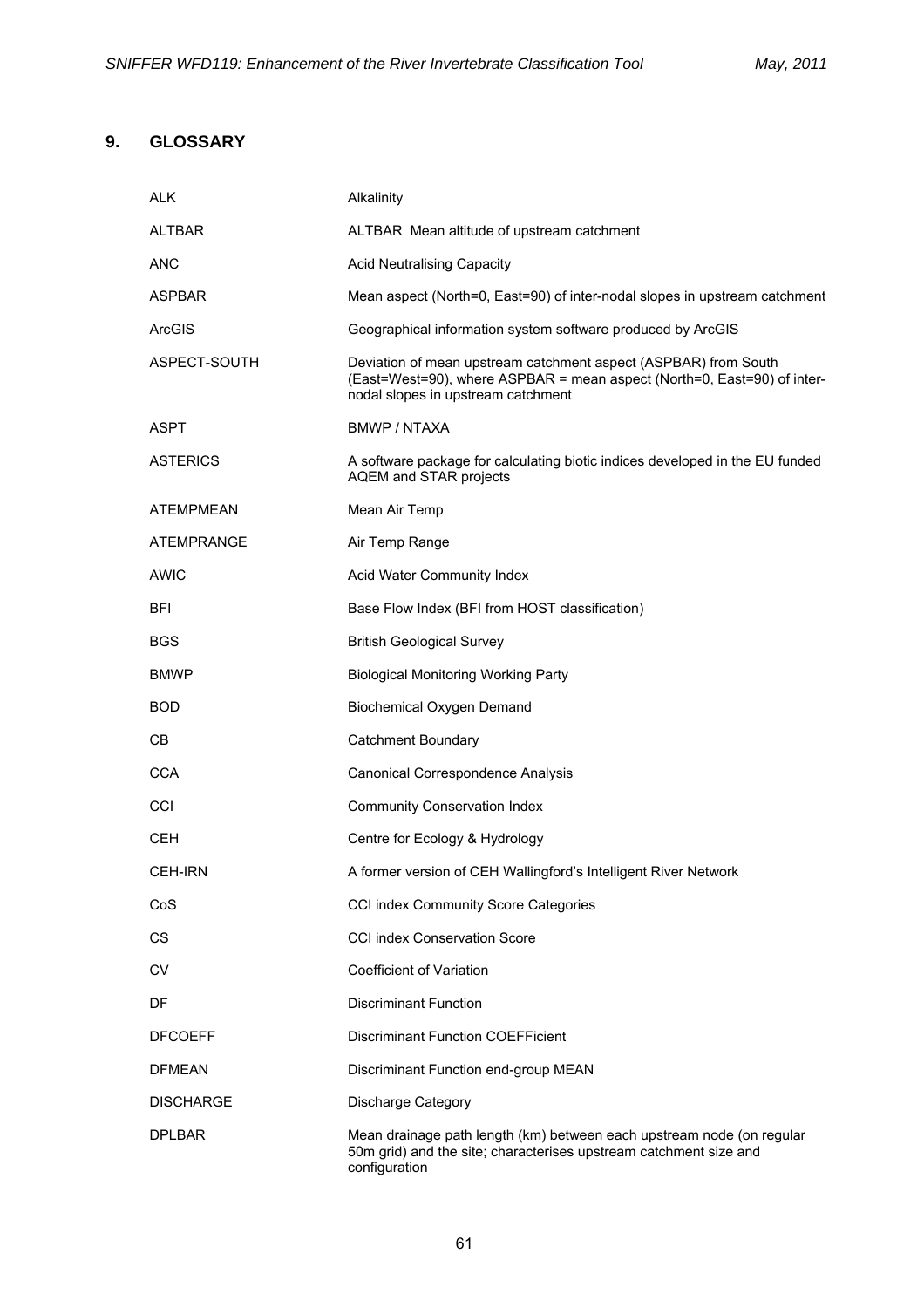| <b>DPSBAR</b>    | Mean drainage path slope (m/km) of all inter-nodal slopes for the upstream<br>catchment; characterises overall steepness (from FEH)         |
|------------------|---------------------------------------------------------------------------------------------------------------------------------------------|
| DTM              | Digital Terrain Model                                                                                                                       |
| <b>DTMGEN</b>    | The latest version of CEH Wallingford's Integrated Hydrological Digital Terrain<br>Model                                                    |
| Е                | Expected value                                                                                                                              |
| EA               | <b>Environment Agency</b>                                                                                                                   |
| <b>ECOSTAT</b>   | Common Implementation Strategy Working Group A - Ecological Status                                                                          |
| EPT              | Number of Ephemeroptera, Plecoptera and Trichoptera families                                                                                |
| <b>EPTD</b>      | Number of Ephemeroptera, Plecoptera, Trichoptera and Diptera families                                                                       |
| EQI              | <b>Environmental Quality Index</b>                                                                                                          |
| <b>EQR</b>       | <b>Ecological Quality Ratio</b>                                                                                                             |
| FEH.             | <b>Flood Estimation Handbook</b>                                                                                                            |
| fs               | <b>LIFE index Flow Score</b>                                                                                                                |
| <b>GIG</b>       | Geographical Intercalibration Group                                                                                                         |
| <b>GIS</b>       | Geographical Information System                                                                                                             |
| GOLD             | Number of Gastropoda, Oligochaeta and Diptera families                                                                                      |
| <b>GQA</b>       | <b>General Quality Assessment</b>                                                                                                           |
| <b>GSFI</b>      | German Stream Fauna Index                                                                                                                   |
| <b>HOST</b>      | <b>Hydrology of Soil Types</b>                                                                                                              |
| <b>ICM</b>       | Intercalibration Common Metric                                                                                                              |
| <b>ICMi</b>      | Intercalibration Common Metric Index                                                                                                        |
| <b>IHDTM</b>     | CEH Wallingford's Integrated Hydrological Digital Terrain Model                                                                             |
| <b>IPR</b>       | <b>Intellectual Property Rights</b>                                                                                                         |
| IRN              | CEH Wallingford's Intelligent River Network                                                                                                 |
| <b>IRN DTM</b>   | A former version of CEH Wallingford's Integrated Hydrological Digital Terrain<br>Model                                                      |
| LAT              | Latitude                                                                                                                                    |
| <b>LCM 2000</b>  | Land Cover Map 2000                                                                                                                         |
| <b>LDP</b>       | Longest drainage path (km) from an upstream catchment node to the site;<br>characterises size principally and also configuration (from FEH) |
| <b>LIFE</b>      | Lotic-invertebrate Index for Flow Evaluation                                                                                                |
| <b>LOGALK</b>    | Log Alkalinity                                                                                                                              |
| <b>LOGALT</b>    | Log Altitude                                                                                                                                |
| <b>LOGALTBAR</b> | Log(ALTBAR) Mean altitude of upstream catchment                                                                                             |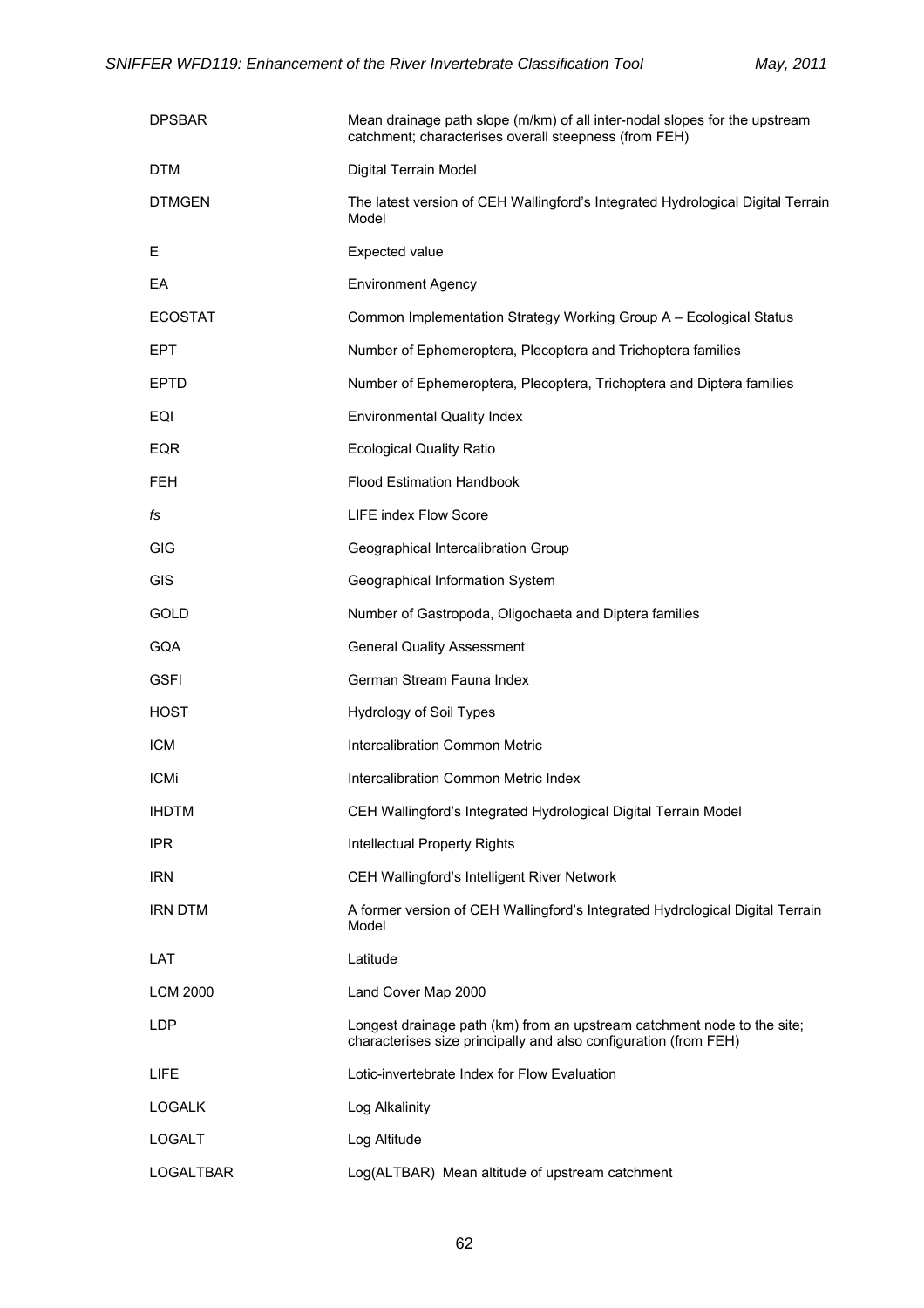| LOGAREA               | Log Upstream catchment Area (from DTMGEN)                                                                                                                                              |
|-----------------------|----------------------------------------------------------------------------------------------------------------------------------------------------------------------------------------|
| <b>LOGDEPTH</b>       | Log Water Depth                                                                                                                                                                        |
| <b>LOGDFS</b>         | Log Distance From Source                                                                                                                                                               |
| LOGDPLBAR             | Log(DPLBAR) where DPLBAR = Mean drainage path length (km) between<br>each upstream node (on regular 50m grid) and the site; characterises<br>upstream catchment size and configuration |
| <b>LOGDPSBAR</b>      | LOG(DPSBAR) where DPSBAR = Mean drainage path slope (m/km) of all<br>inter-nodal slopes for the upstream catchment; characterises overall<br>steepness (from FEH)                      |
| <b>LOGLDP</b>         | $LOG(LDP)$ where $LDP = Longest$ drainage path $(km)$ from an upstream<br>catchment node to the site; characterises size principally and also<br>configuration (from FEH)              |
| <b>LOGSLOPE</b>       | Log Slope (at site)                                                                                                                                                                    |
| <b>LOGSLOPESOURCE</b> | Log Average Slope from Source to site                                                                                                                                                  |
| <b>LOGWIDTH</b>       | Log Water Width                                                                                                                                                                        |
| <b>LONG</b>           | Longitude                                                                                                                                                                              |
| <b>MORECS</b>         | Meteorological Office Rainfall and Evaporation Calculation System                                                                                                                      |
| <b>MSUBST</b>         | Mean Substratum (phi units)                                                                                                                                                            |
| <b>NIEA</b>           | Northern Ireland Environment Agency                                                                                                                                                    |
| <b>NTAXA</b>          | Number of BMWP scoring taxa                                                                                                                                                            |
| O                     | Observed value                                                                                                                                                                         |
| O/E                   | Observed / Expected ratio                                                                                                                                                              |
| ΟS                    | Ordnance Survey                                                                                                                                                                        |
| <b>PANORAMA®</b>      | Ordnance Survey Land-Form contour data                                                                                                                                                 |
| pCCA                  | Partial Canonical Correspondence Analysis                                                                                                                                              |
| <b>PROPWET</b>        | Proportion of time upstream catchment soils are wet                                                                                                                                    |
| <b>PSI</b>            | Proportion of Sediment sensitive Invertebrates                                                                                                                                         |
| Q95                   | Flow rate exceeded 95% of the time                                                                                                                                                     |
| <b>RICT</b>           | River Invertebrate Classification Tool                                                                                                                                                 |
| SD(O/E)               | Standard deviation of observed / expected ratios                                                                                                                                       |
| SD <sub>0</sub> (O/E) | Standard deviation of observed / expected ratios for a Null Model                                                                                                                      |
| <b>SEPA</b>           | Scottish Environment Protection Agency                                                                                                                                                 |
| <b>SNIFFER</b>        | Scotland & Northern Ireland Forum for Environmental Research                                                                                                                           |
| <b>SPEAR</b>          | A biotic index of pesticide sensitivity                                                                                                                                                |
| TL1, TL2  TL5         | Taxonomic Level. RIVPACS IV predicts taxa lists and biotic index values at<br>these 5 possible taxonomic levels.                                                                       |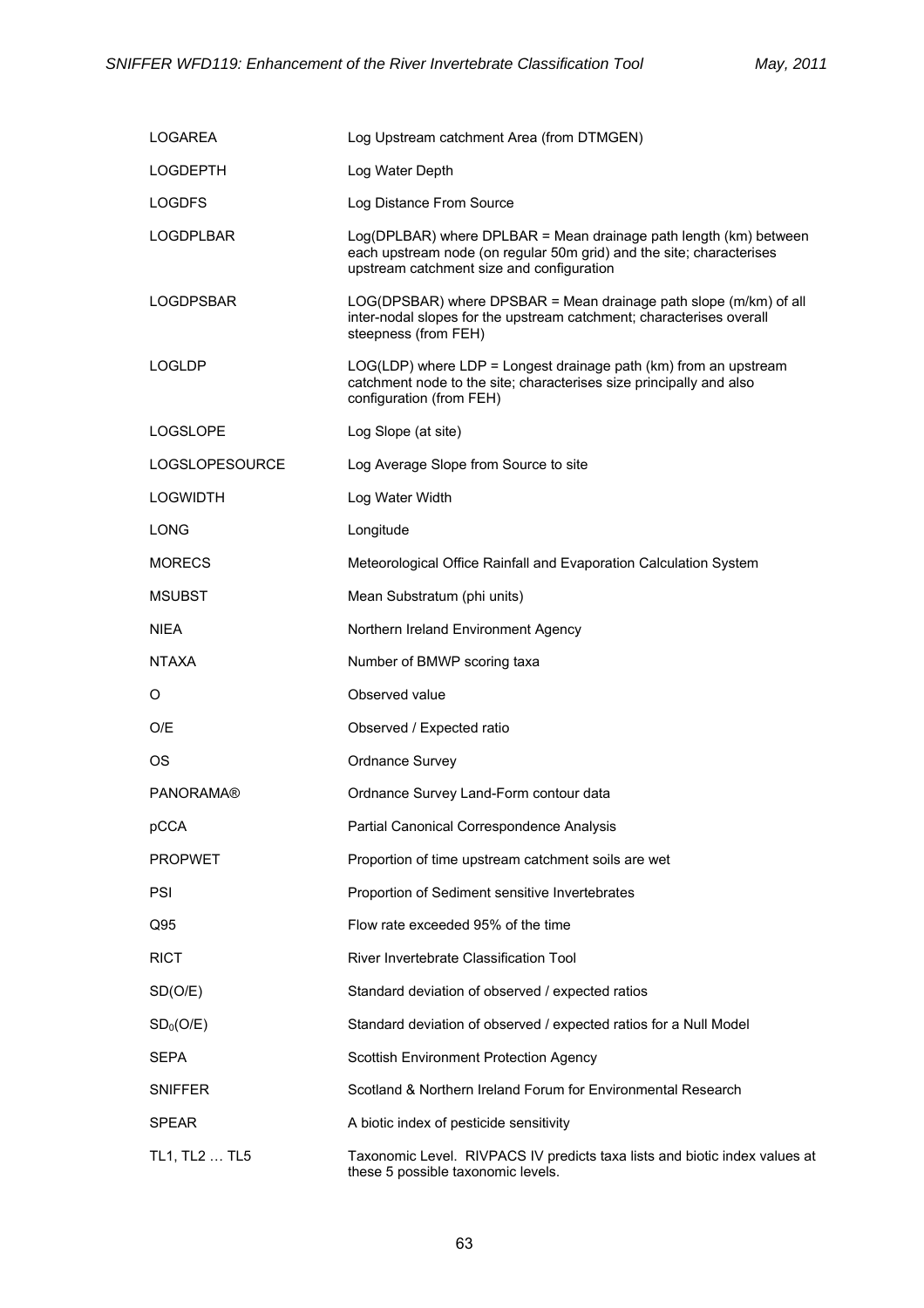| $R^2$                                                       | Proportion of variability that is accounted for by a model                                                                                                           |
|-------------------------------------------------------------|----------------------------------------------------------------------------------------------------------------------------------------------------------------------|
| $R^2$ <sub>OE</sub>                                         | The percentage of the total variation in the observed (O) values of an index<br>amongst the reference sites which is explained by the model predicted (E)<br>values. |
| RDB <sub>1</sub>                                            | Red Data Book 1 - Endangered                                                                                                                                         |
| ReSub                                                       | Re-substitution (a model testing method)                                                                                                                             |
| <b>RHS</b>                                                  | <b>River Habitat Survey</b>                                                                                                                                          |
| <b>RIVPACS</b>                                              | River InVertebrate Prediction and Classification System (I, II, III, III+ & IV are<br>different versions)                                                            |
| <b>SMD</b>                                                  | Soil Moisture Deficit (a statistic derived from MORECS)                                                                                                              |
| Sorganic                                                    | SPEAR index rating of sensitivity to organic toxicants                                                                                                               |
| <b>SPSS</b>                                                 | <b>Statistical Package for Social Sciences</b>                                                                                                                       |
| <b>SSR</b>                                                  | PSI index Sediment Sensitivity Rating                                                                                                                                |
| <b>STRAHLER</b>                                             | Strahler stream order                                                                                                                                                |
| <b>TWINSPAN</b>                                             | Two-Way INdicator SPecies ANalysis                                                                                                                                   |
| <b>WHPT</b>                                                 | Walley, Hawkes, Paisley Trigg                                                                                                                                        |
| WFD                                                         | <b>Water Framework Directive</b>                                                                                                                                     |
|                                                             |                                                                                                                                                                      |
| WFD46<br>WFD72B<br>WFD72C<br><b>WFD100</b><br><b>WFD119</b> | SNIFFER project codes for various recent RIVPACS/RICT research and<br>development projects                                                                           |
| Xval                                                        | Cross-validation or leave-one-out (a model testing method)                                                                                                           |
| %DRIFT0-NONE                                                | %Drift Geology Class 0 - None in upstream catchment                                                                                                                  |
| %DRIFT1-PEAT                                                | %Drift Geology Class 1 – Peat in upstream catchment                                                                                                                  |
| %DRIFT2-ALLUVIUM                                            | %Drift Geology Class 2 - Alluvium in upstream catchment                                                                                                              |
| %DRIFT3-CLAY                                                | %Drift Geology Class 3 - Clay in upstream catchment                                                                                                                  |
| %DRIFT5-SANDSTONE                                           | %Drift Geology Class 5 - Sandstone in upstream catchment                                                                                                             |
| %SOLID0-NONE                                                | %Solid Geology Class 0 - None in upstream catchment                                                                                                                  |
| %SOLID3-CLAY                                                | %Solid Geology Class 3 - Clay in upstream catchment                                                                                                                  |
| %SOLID4-SHALE                                               | %Solid Geology Class 4 - Shale in upstream catchment                                                                                                                 |
| %SOLID5-SANDSTONE                                           | %Solid Geology Class 5 - Sandstone in upstream catchment                                                                                                             |
| %SOLID6-CHALK                                               | %Solid Geology Class 6 - Chalk in upstream catchment                                                                                                                 |
| %SOLID7-LIMESTONE                                           | %Solid Geology Class 7 - Limestone in upstream catchment                                                                                                             |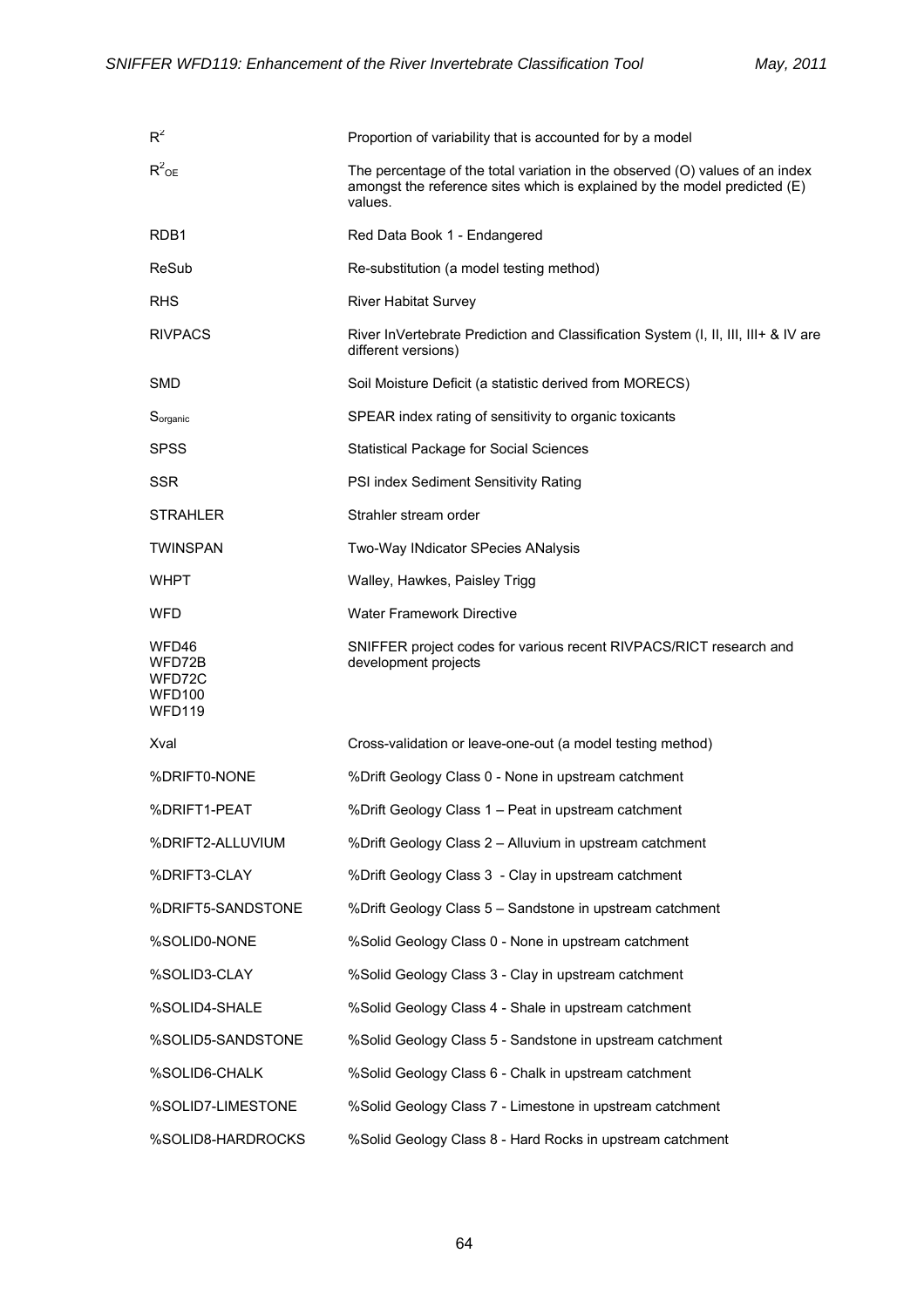## **10. APPENDICES**

Appendix I:Summary of all trial Models 1-36 in terms of average single season SD(O/E) and  $R^2$ <sub>OE</sub> and discrimination % correctly allocated (ReSub and XVal) to biological endgroup. Results for all indices for all possible RIVPACS single or combined season samples for the 685 RIVPACS IV GB reference sites.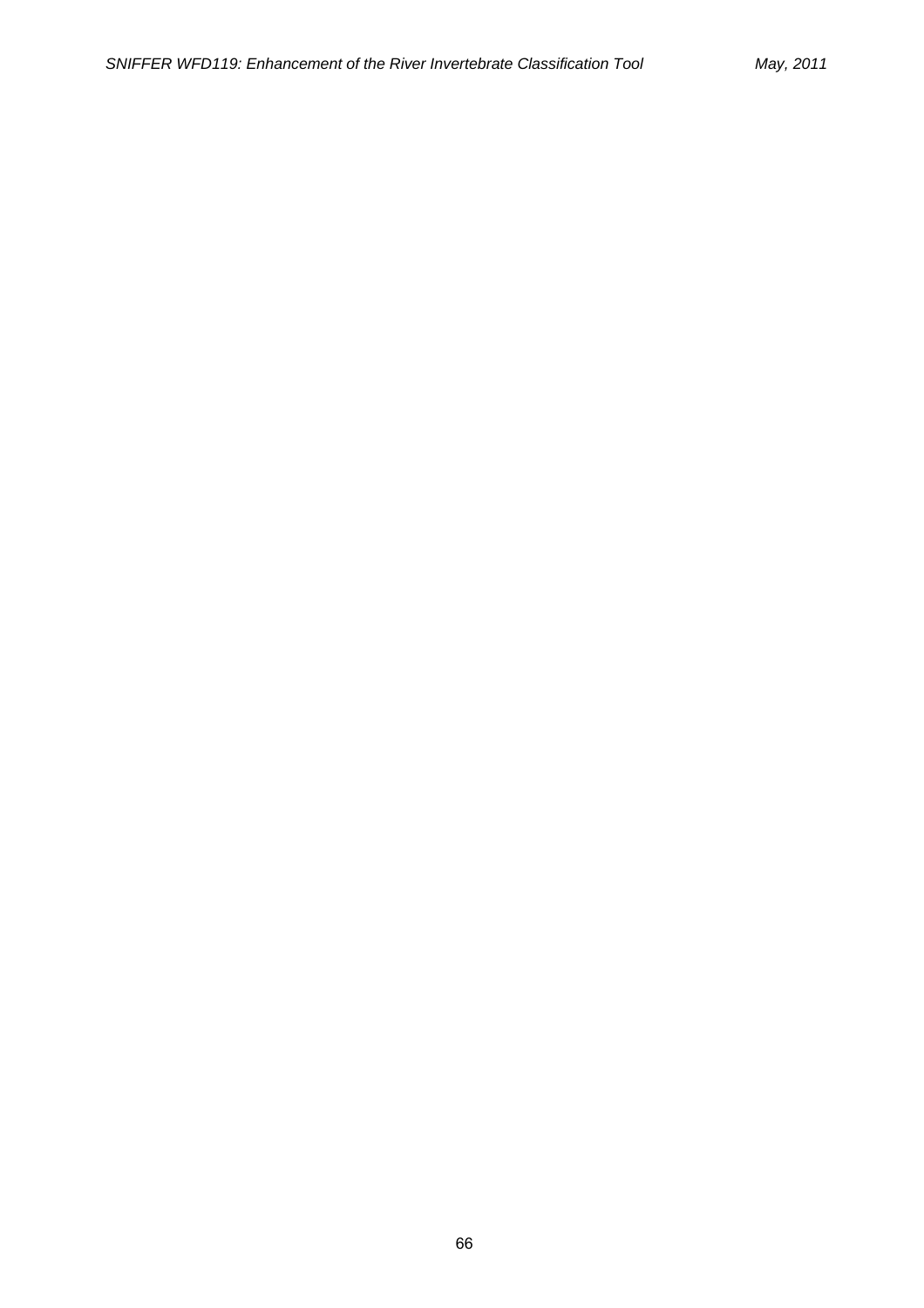## **Appendix I**

**Summary of all trial Models 1-36 in terms of % correctly discriminated to biological end-group (ReSub and XVal), and the SD(O/E) for all indices for all possible RIVPACS single or combined season samples for the 685 RIVPACS IV GB reference sites**.

| Variable name     |      | 2    | 3        | 4    | 5        | 6    | 7        | 8        | 9    | 10 <sup>°</sup> | 11   | 12   | 13   | 14   | 15   | 16           | 17   | 18   |
|-------------------|------|------|----------|------|----------|------|----------|----------|------|-----------------|------|------|------|------|------|--------------|------|------|
| <b>ALK</b>        |      |      | $\Omega$ | 0    | 0        | 0    | $\Omega$ | $\Omega$ | 0    | 0               | 0    | 0    | 0    |      |      |              |      |      |
| <b>MSUBST</b>     |      |      |          |      |          |      |          |          |      | 0               | 0    |      |      |      |      |              |      |      |
| <b>LOGALT</b>     |      |      |          |      |          |      |          |          |      |                 |      |      |      |      |      |              |      |      |
| <b>LOGDFS</b>     |      |      |          |      |          |      |          |          |      |                 |      |      |      |      |      |              |      |      |
| <b>LOGWIDTH</b>   |      |      |          |      |          |      |          |          |      | o               | O    |      |      |      |      |              |      |      |
| <b>LOGDEPTH</b>   |      |      |          |      |          |      |          |          |      | o               | 0    |      |      |      |      |              |      |      |
| <b>LOGALK</b>     |      |      |          |      |          |      |          |          |      |                 | 0    |      |      |      |      |              |      |      |
| %DRIFT1-PEAT      |      |      |          |      |          |      |          |          |      |                 | 0    |      |      |      |      |              |      |      |
| %SOLID3-CLAY      |      |      |          |      |          |      |          |          |      | o               | 0    |      |      |      |      |              |      |      |
| %SOLID6-CHALK     |      |      |          |      |          |      |          |          |      | 0               | 0    |      |      |      |      |              |      |      |
| %SOLID7-LIMESTONE |      |      | 0        |      |          |      |          |          |      | 0               | 0    |      |      |      |      |              |      |      |
| %SOLID8-HARDROCK  |      |      | 0        | O    |          |      |          |          |      | ი               | ŋ    |      |      |      |      |              |      |      |
| <b>BFI</b>        |      |      | 0        |      |          |      |          |          |      |                 | ŋ    |      |      |      |      |              |      |      |
| <b>PROPWET</b>    |      |      |          |      |          |      |          |          |      |                 |      |      |      |      |      |              |      |      |
| <b>LOGAREA</b>    |      |      |          |      |          |      |          |          |      |                 |      |      |      |      |      |              |      |      |
| <b>LOGALTBAR</b>  |      | 0    | 0        | 0    | $\Omega$ |      | ∩        |          |      |                 |      |      |      |      |      | $\mathbf{0}$ |      | 0    |
| (a) %Correct      | 51.7 | 47.3 | 47.4     | 40.1 | 41.5     | 44.5 | 45.0     | 46.4     | 48.0 | 46.7            | 41.9 | 45.4 | 47.0 | 45.7 | 47.3 | 48.9         | 48.9 | 50.8 |
| %Correct (XVal)   | 38.7 | 36.4 | 35.5     | 33.4 | 34.3     | 34.0 | 33.7     | 35.0     | 36.2 | 36.5            | 33.0 | 35.9 | 36.2 | 32.8 | 36.4 | 38.1         | 37.8 | 37.1 |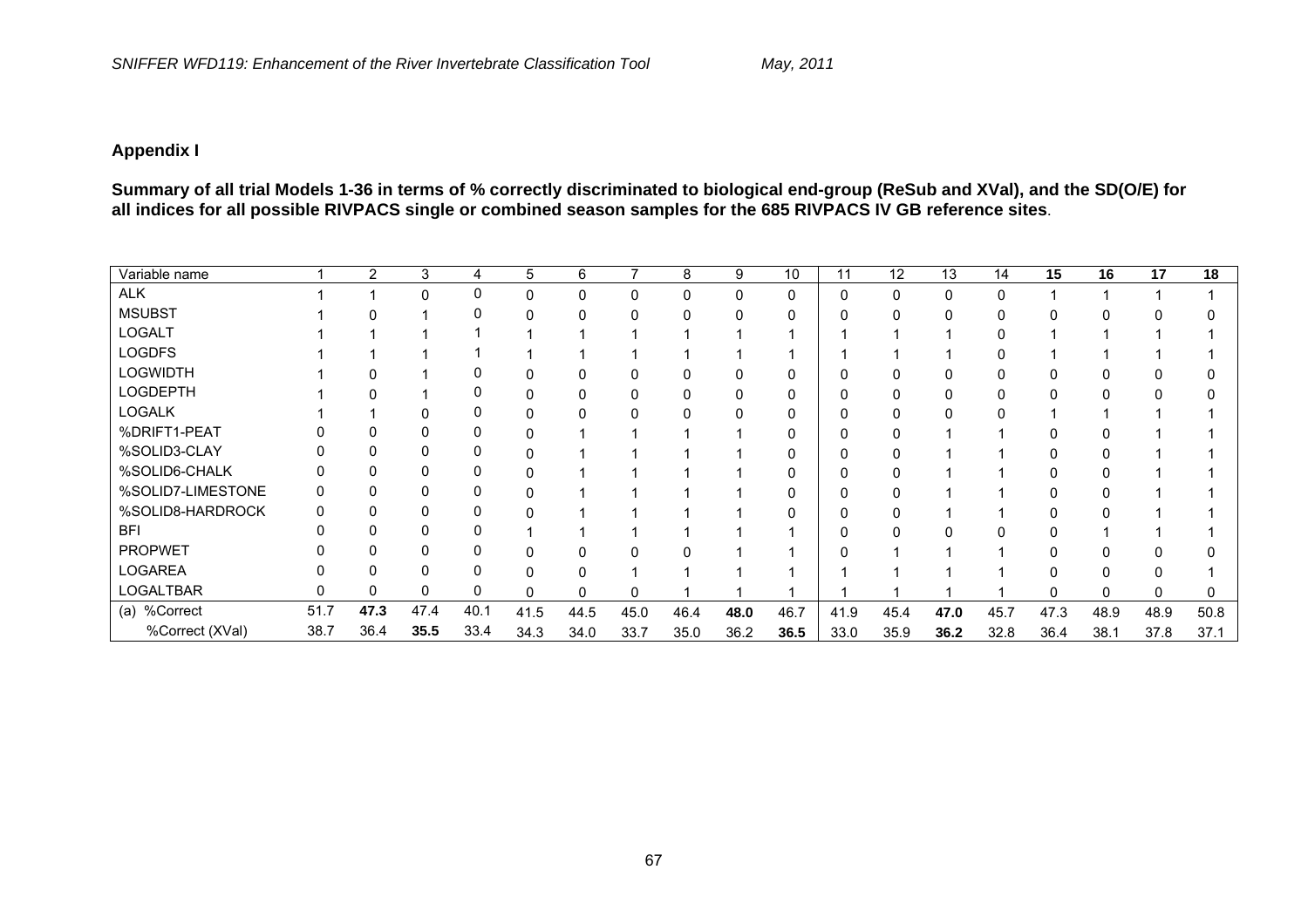| Variable name     | 19   | 20   | 21   | 22   | 23   | 24   | $2\overline{5}$ | 26       | 27       | 28   | 29       | 30   | 31   | 32   | 33       | 34           | 35   | 36   |
|-------------------|------|------|------|------|------|------|-----------------|----------|----------|------|----------|------|------|------|----------|--------------|------|------|
| <b>ALK</b>        |      |      |      |      |      |      |                 | $\Omega$ | $\Omega$ | 0    | $\Omega$ | 0    | 0    | 0    | $\Omega$ | $\mathbf{0}$ | 0    | 0    |
| <b>MSUBST</b>     |      |      |      | 0    | 0    |      |                 |          |          |      |          |      |      |      |          |              |      |      |
| <b>LOGALT</b>     |      |      |      |      |      |      |                 |          |          |      |          |      |      |      |          |              |      |      |
| <b>LOGDFS</b>     |      |      |      |      |      |      |                 |          |          |      |          |      |      |      |          |              |      |      |
| <b>LOGWIDTH</b>   |      |      |      |      |      |      |                 |          |          |      |          |      |      |      |          |              |      |      |
| <b>LOGDEPTH</b>   |      |      |      |      |      |      |                 |          |          |      |          |      |      |      |          |              |      |      |
| <b>LOGALK</b>     |      |      |      |      |      |      |                 |          |          |      |          |      |      |      |          |              |      |      |
| %DRIFT1-PEAT      |      |      |      |      |      |      |                 |          |          |      |          |      |      |      |          |              |      |      |
| %SOLID3-CLAY      |      |      |      |      |      |      |                 |          |          |      |          |      |      |      |          |              |      |      |
| %SOLID6-CHALK     |      |      |      |      |      |      |                 |          |          |      |          |      |      |      |          |              |      |      |
| %SOLID7-LIMESTONE |      |      |      |      |      |      |                 |          |          |      |          |      |      |      |          |              |      |      |
| %SOLID8-HARDROCK  |      |      |      |      |      |      |                 |          |          |      |          |      |      |      |          |              |      |      |
| <b>BFI</b>        |      |      |      |      |      |      |                 |          |          |      |          |      |      |      |          |              |      |      |
| <b>PROPWET</b>    |      |      |      |      |      |      |                 |          |          |      |          |      |      |      |          |              |      |      |
| <b>LOGAREA</b>    |      |      |      |      |      |      |                 |          |          | 0    |          |      |      |      |          |              |      |      |
| LOGALTBAR         |      |      |      |      |      |      |                 |          |          | 0    | 0        |      |      |      |          |              |      |      |
| (a) %Correct      | 50.8 | 51.5 | 51.5 | 48.8 | 50.1 | 51.2 | 48.3            | 47.4     | 48.6     | 49.2 | 50.5     | 50.1 | 52.3 | 50.7 | 48.5     | 49.3         | 52.6 | 49.9 |
| %Correct (XVal)   | 37.5 | 38.5 | 39.9 | 36.9 | 38.2 | 38.4 | 36.9            | 35.5     | 36.8     | 36.5 | 35.6     | 36.8 | 37.5 | 38.7 | 36.6     | 38.0         | 36.9 | 34.3 |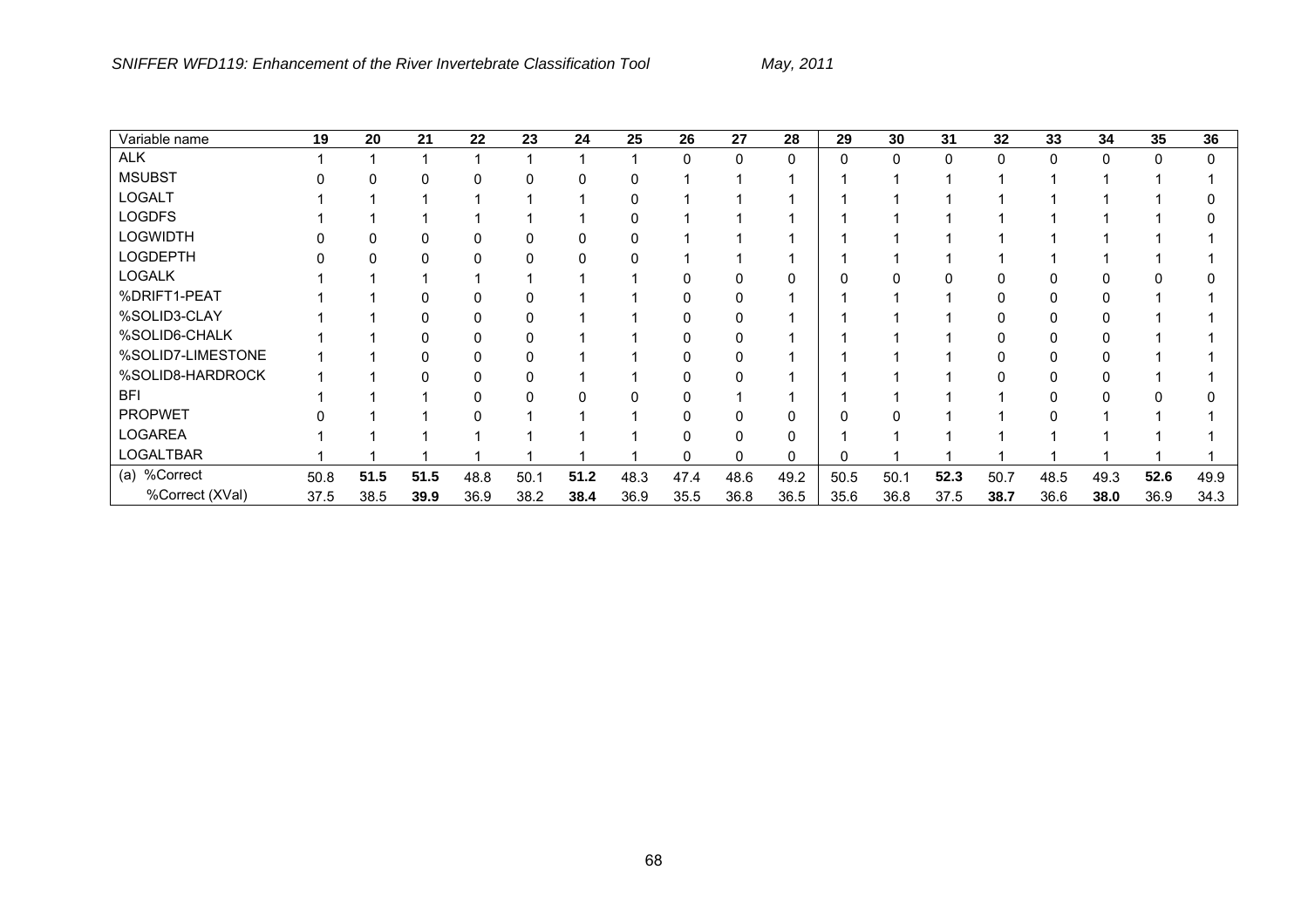| Spring SD(O/E)        |                | 2     | 3     | 4     | 5     | 6     | 7     | 8     | 9     | 10    | 11    | 12    | 13    | 14    | 15    | 16    | 17    | 18    |
|-----------------------|----------------|-------|-------|-------|-------|-------|-------|-------|-------|-------|-------|-------|-------|-------|-------|-------|-------|-------|
| <b>TL1 NTAXA</b>      | 0.204          | 0.205 | 0.208 | 0.209 | 0.207 | 0.209 | 0.209 | 0.207 | 0.207 | 0.204 | 0.205 | 0.206 | 0.207 | 0.208 | 0.205 | 0.203 | 0.204 | 0.204 |
| <b>TL1 ASPT</b>       | 0.071          | 0.074 | 0.077 | 0.081 | 0.082 | 0.081 | 0.080 | 0.080 | 0.080 | 0.081 | 0.080 | 0.080 | 0.078 | 0.079 | 0.074 | 0.074 | 0.074 | 0.074 |
| <b>TL2 WHPT NTAXA</b> | 0.209          | 0.210 | 0.213 | 0.213 | 0.212 | 0.214 | 0.213 | 0.211 | 0.211 | 0.208 | 0.210 | 0.210 | 0.211 | 0.212 | 0.210 | 0.208 | 0.208 | 0.208 |
| <b>TL2 WHPT ASPT</b>  | 0.078          | 0.082 | 0.085 | 0.092 | 0.092 | 0.092 | 0.092 | 0.089 | 0.089 | 0.090 | 0.089 | 0.089 | 0.087 | 0.088 | 0.082 | 0.082 | 0.084 | 0.084 |
| TL4 WFD AWIC (Sp)     | 0.090          | 0.089 | 0.093 | 0.093 | 0.093 | 0.092 | 0.092 | 0.093 | 0.092 | 0.092 | 0.094 | 0.093 | 0.094 | 0.094 | 0.089 | 0.089 | 0.090 | 0.090 |
| TL2 LIFE (Fam)        | 0.047          | 0.050 | 0.048 | 0.052 | 0.053 | 0.052 | 0.052 | 0.051 | 0.051 | 0.052 | 0.052 | 0.051 | 0.050 | 0.051 | 0.050 | 0.050 | 0.050 | 0.050 |
| TL4 LIFE (Sp)         | 0.052          | 0.055 | 0.053 | 0.058 | 0.058 | 0.058 | 0.058 | 0.057 | 0.057 | 0.057 | 0.057 | 0.057 | 0.056 | 0.057 | 0.055 | 0.055 | 0.056 | 0.057 |
| TL3 PSI (Fam)         | 0.192          | 0.192 | 0.199 | 0.208 | 0.209 | 0.202 | 0.202 | 0.202 | 0.202 | 0.202 | 0.204 | 0.201 | 0.196 | 0.196 | 0.192 | 0.194 | 0.194 | 0.202 |
| TL4 PSI (Sp)          | 0.235          | 0.244 | 0.242 | 0.272 | 0.273 | 0.250 | 0.248 | 0.245 | 0.244 | 0.268 | 0.303 | 0.272 | 0.239 | 0.239 | 0.244 | 0.249 | 0.237 | 0.285 |
| TL2 SPEAR (Fam) %     | 0.205          | 0.210 | 0.216 | 0.229 | 0.228 | 0.227 | 0.226 | 0.222 | 0.222 | 0.221 | 0.220 | 0.219 | 0.217 | 0.218 | 0.210 | 0.209 | 0.213 | 0.212 |
| TL4 SPEAR (Sp) %      | 0.231          | 0.236 | 0.240 | 0.250 | 0.249 | 0.252 | 0.251 | 0.247 | 0.247 | 0.243 | 0.243 | 0.242 | 0.242 | 0.244 | 0.236 | 0.236 | 0.240 | 0.239 |
| <b>TL4 CCI</b>        | 0.204          | 0.205 | 0.208 | 0.209 | 0.207 | 0.209 | 0.209 | 0.207 | 0.207 | 0.204 | 0.205 | 0.206 | 0.207 | 0.208 | 0.205 | 0.203 | 0.204 | 0.204 |
|                       |                |       |       |       |       |       |       |       |       |       |       |       |       |       |       |       |       |       |
| Spring SD(O/E)        | 19             | 20    | 21    | 22    | 23    | 24    | 25    | 26    | 27    | 28    | 29    | 30    | 31    | 32    | 33    | 34    | 35    | 36    |
| <b>TL1 NTAXA</b>      | $0.20^{\circ}$ | 0.201 | 0.199 | 0.202 | 0.202 | 0.202 | 0.203 | 0.208 | 0.206 | 0.207 | 0.207 | 0.205 | 0.205 | 0.204 | 0.205 | 0.206 | 0.206 | 0.207 |
| <b>TL1 ASPT</b>       | 0.074          | 0.074 | 0.075 | 0.074 | 0.074 | 0.074 | 0.074 | 0.077 | 0.077 | 0.076 | 0.076 | 0.075 | 0.075 | 0.077 | 0.076 | 0.076 | 0.074 | 0.074 |
| <b>TL2 WHPT NTAXA</b> | 0.205          | 0.205 | 0.204 | 0.207 | 0.206 | 0.205 | 0.208 | 0.213 | 0.210 | 0.212 | 0.212 | 0.210 | 0.210 | 0.208 | 0.210 | 0.211 | 0.210 | 0.211 |
| <b>TL2 WHPT ASPT</b>  | 0.084          | 0.083 | 0.083 | 0.083 | 0.083 | 0.083 | 0.083 | 0.085 | 0.085 | 0.085 | 0.084 | 0.083 | 0.083 | 0.084 | 0.083 | 0.083 | 0.081 | 0.082 |
| TL4 WFD AWIC (Sp)     | 0.090          | 0.090 | 0.089 | 0.089 | 0.089 | 0.090 | 0.091 | 0.093 | 0.092 | 0.092 | 0.092 | 0.092 | 0.092 | 0.092 | 0.094 | 0.093 | 0.093 | 0.093 |
| TL2 LIFE (Fam)        | 0.050          | 0.049 | 0.050 | 0.050 | 0.050 | 0.049 | 0.049 | 0.048 | 0.048 | 0.047 | 0.047 | 0.047 | 0.047 | 0.048 | 0.048 | 0.048 | 0.047 | 0.047 |
| TL4 LIFE (Sp)         | 0.056          | 0.056 | 0.055 | 0.056 | 0.056 | 0.056 | 0.056 | 0.053 | 0.053 | 0.053 | 0.052 | 0.051 | 0.051 | 0.051 | 0.052 | 0.052 | 0.051 | 0.052 |
| TL3 PSI (Fam)         | 0.201          | 0.200 | 0.210 | 0.206 | 0.206 | 0.196 | 0.190 | 0.199 | 0.199 | 0.197 | 0.196 | 0.191 | 0.189 | 0.194 | 0.195 | 0.194 | 0.188 | 0.190 |
| TL4 PSI (Sp)          | 0.284          | 0.273 | 0.466 | 0.447 | 0.440 | 0.283 | 0.233 | 0.242 | 0.244 | 0.239 | 0.234 | 0.230 | 0.227 | 0.238 | 0.238 | 0.236 | 0.227 | 0.238 |
| TL2 SPEAR (Fam) %     | 0.211          | 0.210 | 0.208 | 0.207 | 0.207 | 0.208 | 0.208 | 0.216 | 0.216 | 0.215 | 0.214 | 0.212 | 0.212 | 0.212 | 0.211 | 0.211 | 0.210 | 0.211 |
| TL4 SPEAR (Sp) %      | 0.237          | 0.237 | 0.233 | 0.232 | 0.232 | 0.235 | 0.236 | 0.240 | 0.240 | 0.242 | 0.241 | 0.239 | 0.240 | 0.236 | 0.236 | 0.236 | 0.237 | 0.237 |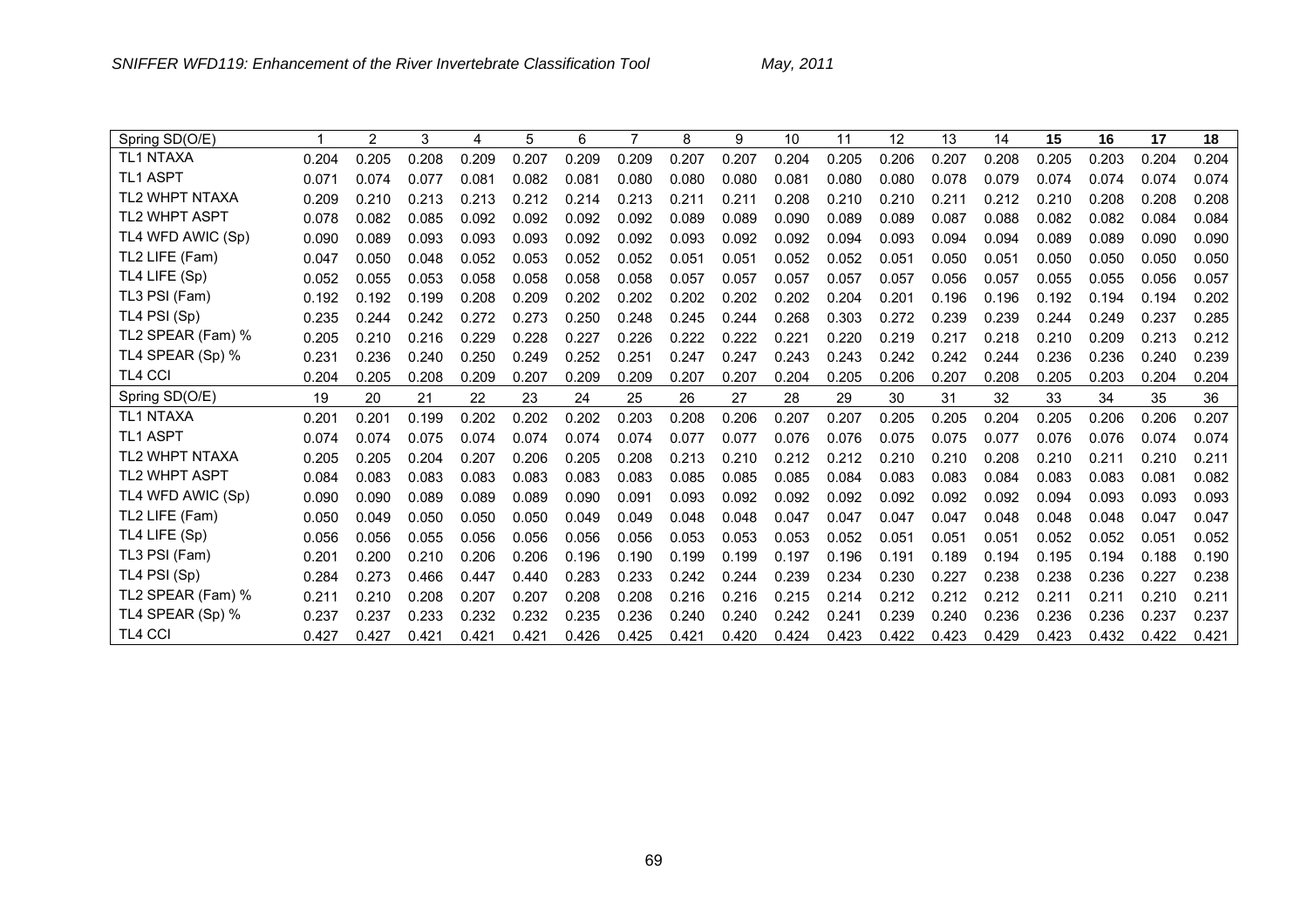| <b>TL1 NTAXA</b><br>0.189<br>0.196<br>0.200<br>0.199<br>0.200<br>0.198<br>0.197<br>0.196<br>0.196<br>0.196<br>0.196<br>0.195<br>0.196<br>0.194<br>0.193<br>0.190<br>0.190<br>0.194<br><b>TL1 ASPT</b><br>0.079<br>0.076<br>0.079<br>0.081<br>0.086<br>0.086<br>0.085<br>0.084<br>0.083<br>0.083<br>0.085<br>0.084<br>0.085<br>0.082<br>0.083<br>0.079<br>0.078<br>0.079<br><b>TL2 WHPT NTAXA</b><br>0.196<br>0.197<br>0.203<br>0.205<br>0.205<br>0.207<br>0.205<br>0.205<br>0.204<br>0.202<br>0.203<br>0.203<br>0.203<br>0.199<br>0.199<br>0.202<br>0.199<br>0.196<br><b>TL2 WHPT ASPT</b><br>0.098<br>0.096<br>0.092<br>0.088<br>0.092<br>0.093<br>0.099<br>0.099<br>0.098<br>0.096<br>0.097<br>0.096<br>0.097<br>0.095<br>0.096<br>0.092<br>0.091<br>0.092<br>TL4 WFD AWIC (Sp)<br>0.087<br>0.088<br>0.087<br>0.090<br>0.090<br>0.090<br>0.089<br>0.089<br>0.089<br>0.089<br>0.090<br>0.090<br>0.090<br>0.087<br>0.087<br>0.091<br>0.090<br>0.087<br>TL2 LIFE (Fam)<br>0.059<br>0.058<br>0.058<br>0.062<br>0.062<br>0.061<br>0.061<br>0.061<br>0.061<br>0.061<br>0.061<br>0.061<br>0.059<br>0.060<br>0.060<br>0.061<br>0.060<br>0.059<br>TL4 LIFE (Sp)<br>0.063<br>0.065<br>0.064<br>0.064<br>0.061<br>0.063<br>0.062<br>0.065<br>0.065<br>0.065<br>0.064<br>0.065<br>0.064<br>0.064<br>0.065<br>0.063<br>0.062<br>0.062<br>TL3 PSI (Fam)<br>0.223<br>0.229<br>0.229<br>0.224<br>0.223<br>0.224<br>0.224<br>0.226<br>0.226<br>0.227<br>0.217<br>0.232<br>0.229<br>0.220<br>0.224<br>0.217<br>0.218<br>0.219<br>TL4 PSI (Sp)<br>0.275<br>0.295<br>0.272<br>0.273<br>0.261<br>0.259<br>0.260<br>0.261<br>0.271<br>0.285<br>0.270<br>0.282<br>0.250<br>0.254<br>0.261<br>0.250<br>0.258<br>0.258<br>TL2 SPEAR (Fam) %<br>0.225<br>0.226<br>0.230<br>0.236<br>0.245<br>0.242<br>0.238<br>0.238<br>0.236<br>0.236<br>0.237<br>0.238<br>0.239<br>0.234<br>0.235<br>0.230<br>0.225<br>0.224<br>TL4 SPEAR (Sp) %<br>0.246<br>0.243<br>0.242<br>0.241<br>0.240<br>0.232<br>0.232<br>0.235<br>0.240<br>0.241<br>0.240<br>0.241<br>0.242<br>0.239<br>0.241<br>0.235<br>0.232<br>0.231<br><b>TL4 CCI</b><br>0.462<br>0.452<br>0.455<br>0.451<br>0.459<br>0.459<br>0.459<br>0.459<br>0.454<br>0.453<br>0.458<br>0.460<br>0.460<br>0.452<br>0.463<br>0.449<br>0.445<br>0.455<br>Summer SD(O/E)<br>20<br>26<br>29<br>30<br>31<br>32<br>33<br>34<br>36<br>19<br>21<br>22<br>23<br>24<br>25<br>27<br>28<br>35<br><b>TL1 NTAXA</b><br>0.189<br>0.189<br>0.189<br>0.185<br>0.187<br>0.196<br>0.198<br>0.196<br>0.196<br>0.196<br>0.195<br>0.187<br>0.187<br>0.195<br>0.197<br>0.196<br>0.197<br>0.195<br><b>TL1 ASPT</b><br>0.079<br>0.079<br>0.079<br>0.079<br>0.079<br>0.079<br>0.078<br>0.078<br>0.081<br>0.081<br>0.081<br>0.080<br>0.080<br>0.080<br>0.081<br>0.080<br>0.081<br>0.079<br><b>TL2 WHPT NTAXA</b><br>0.204<br>0.201<br>0.194<br>0.195<br>0.196<br>0.195<br>0.192<br>0.194<br>0.203<br>0.202<br>0.204<br>0.203<br>0.203<br>0.203<br>0.203<br>0.203<br>0.202<br>0.193<br><b>TL2 WHPT ASPT</b><br>0.092<br>0.092<br>0.092<br>0.092<br>0.091<br>0.093<br>0.093<br>0.093<br>0.091<br>0.092<br>0.091<br>0.092<br>0.091<br>0.091<br>0.092<br>0.092<br>0.091<br>0.091<br>TL4 WFD AWIC (Sp)<br>0.087<br>0.086<br>0.087<br>0.087<br>0.087<br>0.090<br>0.091<br>0.087<br>0.087<br>0.091<br>0.091<br>0.091<br>0.090<br>0.090<br>0.090<br>0.091<br>0.091<br>0.091<br>TL2 LIFE (Fam)<br>0.058<br>0.059<br>0.059<br>0.060<br>0.060<br>0.060<br>0.059<br>0.060<br>0.058<br>0.058<br>0.058<br>0.058<br>0.058<br>0.057<br>0.058<br>0.058<br>0.058<br>0.057<br>TL4 LIFE (Sp)<br>0.062<br>0.063<br>0.063<br>0.063<br>0.062<br>0.061<br>0.062<br>0.062<br>0.063<br>0.063<br>0.061<br>0.061<br>0.061<br>0.060<br>0.060<br>0.060<br>0.061<br>0.060<br>TL3 PSI (Fam)<br>0.230<br>0.230<br>0.219<br>0.232<br>0.230<br>0.234<br>0.233<br>0.226<br>0.228<br>0.234<br>0.223<br>0.222<br>0.233<br>0.217<br>0.227<br>0.227<br>0.227<br>0.225<br>TL4 PSI (Sp)<br>0.276<br>0.272<br>0.374<br>0.356<br>0.352<br>0.268<br>0.253<br>0.295<br>0.292<br>0.329<br>0.324<br>0.313<br>0.287<br>0.287<br>0.308<br>0.330<br>0.311<br>0.289<br>TL2 SPEAR (Fam) %<br>0.230<br>0.226<br>0.225<br>0.227<br>0.229<br>0.229<br>0.225<br>0.225<br>0.236<br>0.234<br>0.231<br>0.230<br>0.229<br>0.228<br>0.232<br>0.231<br>0.233<br>0.229<br>TL4 SPEAR (Sp) %<br>0.233<br>0.233<br>0.232<br>0.232<br>0.240<br>0.239<br>0.239<br>0.237<br>0.240<br>0.232<br>0.232<br>0.232<br>0.238<br>0.236<br>0.236<br>0.236<br>0.237<br>0.237<br><b>TL4 CCI</b><br>0.454<br>0.464<br>0.463<br>0.458<br>0.464<br>0.463<br>0.452<br>0.452<br>0.449<br>0.457<br>0.456<br>0.457<br>0.449<br>0.445<br>0.451<br>0.450<br>0.451<br>0.455 | Summer SD(O/E) | 2 | 3 | 4 | 5 | 6 | 8 | 9 | 10 | 11 | 12 | 13 | 14 | 15 | 16 | 17 | 18 |
|--------------------------------------------------------------------------------------------------------------------------------------------------------------------------------------------------------------------------------------------------------------------------------------------------------------------------------------------------------------------------------------------------------------------------------------------------------------------------------------------------------------------------------------------------------------------------------------------------------------------------------------------------------------------------------------------------------------------------------------------------------------------------------------------------------------------------------------------------------------------------------------------------------------------------------------------------------------------------------------------------------------------------------------------------------------------------------------------------------------------------------------------------------------------------------------------------------------------------------------------------------------------------------------------------------------------------------------------------------------------------------------------------------------------------------------------------------------------------------------------------------------------------------------------------------------------------------------------------------------------------------------------------------------------------------------------------------------------------------------------------------------------------------------------------------------------------------------------------------------------------------------------------------------------------------------------------------------------------------------------------------------------------------------------------------------------------------------------------------------------------------------------------------------------------------------------------------------------------------------------------------------------------------------------------------------------------------------------------------------------------------------------------------------------------------------------------------------------------------------------------------------------------------------------------------------------------------------------------------------------------------------------------------------------------------------------------------------------------------------------------------------------------------------------------------------------------------------------------------------------------------------------------------------------------------------------------------------------------------------------------------------------------------------------------------------------------------------------------------------------------------------------------------------------------------------------------------------------------------------------------------------------------------------------------------------------------------------------------------------------------------------------------------------------------------------------------------------------------------------------------------------------------------------------------------------------------------------------------------------------------------------------------------------------------------------------------------------------------------------------------------------------------------------------------------------------------------------------------------------------------------------------------------------------------------------------------------------------------------------------------------------------------------------------------------------------------------------------------------------------------------------------------------------------------------------------------------------------------------------------------------------------------------------------------------------------------------------------------------------------------------------------------------------------------------------------------------------------------------------------------------------------------------------------------------------------------------------------------------------------------------------------------------------------|----------------|---|---|---|---|---|---|---|----|----|----|----|----|----|----|----|----|
|                                                                                                                                                                                                                                                                                                                                                                                                                                                                                                                                                                                                                                                                                                                                                                                                                                                                                                                                                                                                                                                                                                                                                                                                                                                                                                                                                                                                                                                                                                                                                                                                                                                                                                                                                                                                                                                                                                                                                                                                                                                                                                                                                                                                                                                                                                                                                                                                                                                                                                                                                                                                                                                                                                                                                                                                                                                                                                                                                                                                                                                                                                                                                                                                                                                                                                                                                                                                                                                                                                                                                                                                                                                                                                                                                                                                                                                                                                                                                                                                                                                                                                                                                                                                                                                                                                                                                                                                                                                                                                                                                                                                                                                                    |                |   |   |   |   |   |   |   |    |    |    |    |    |    |    |    |    |
|                                                                                                                                                                                                                                                                                                                                                                                                                                                                                                                                                                                                                                                                                                                                                                                                                                                                                                                                                                                                                                                                                                                                                                                                                                                                                                                                                                                                                                                                                                                                                                                                                                                                                                                                                                                                                                                                                                                                                                                                                                                                                                                                                                                                                                                                                                                                                                                                                                                                                                                                                                                                                                                                                                                                                                                                                                                                                                                                                                                                                                                                                                                                                                                                                                                                                                                                                                                                                                                                                                                                                                                                                                                                                                                                                                                                                                                                                                                                                                                                                                                                                                                                                                                                                                                                                                                                                                                                                                                                                                                                                                                                                                                                    |                |   |   |   |   |   |   |   |    |    |    |    |    |    |    |    |    |
|                                                                                                                                                                                                                                                                                                                                                                                                                                                                                                                                                                                                                                                                                                                                                                                                                                                                                                                                                                                                                                                                                                                                                                                                                                                                                                                                                                                                                                                                                                                                                                                                                                                                                                                                                                                                                                                                                                                                                                                                                                                                                                                                                                                                                                                                                                                                                                                                                                                                                                                                                                                                                                                                                                                                                                                                                                                                                                                                                                                                                                                                                                                                                                                                                                                                                                                                                                                                                                                                                                                                                                                                                                                                                                                                                                                                                                                                                                                                                                                                                                                                                                                                                                                                                                                                                                                                                                                                                                                                                                                                                                                                                                                                    |                |   |   |   |   |   |   |   |    |    |    |    |    |    |    |    |    |
|                                                                                                                                                                                                                                                                                                                                                                                                                                                                                                                                                                                                                                                                                                                                                                                                                                                                                                                                                                                                                                                                                                                                                                                                                                                                                                                                                                                                                                                                                                                                                                                                                                                                                                                                                                                                                                                                                                                                                                                                                                                                                                                                                                                                                                                                                                                                                                                                                                                                                                                                                                                                                                                                                                                                                                                                                                                                                                                                                                                                                                                                                                                                                                                                                                                                                                                                                                                                                                                                                                                                                                                                                                                                                                                                                                                                                                                                                                                                                                                                                                                                                                                                                                                                                                                                                                                                                                                                                                                                                                                                                                                                                                                                    |                |   |   |   |   |   |   |   |    |    |    |    |    |    |    |    |    |
|                                                                                                                                                                                                                                                                                                                                                                                                                                                                                                                                                                                                                                                                                                                                                                                                                                                                                                                                                                                                                                                                                                                                                                                                                                                                                                                                                                                                                                                                                                                                                                                                                                                                                                                                                                                                                                                                                                                                                                                                                                                                                                                                                                                                                                                                                                                                                                                                                                                                                                                                                                                                                                                                                                                                                                                                                                                                                                                                                                                                                                                                                                                                                                                                                                                                                                                                                                                                                                                                                                                                                                                                                                                                                                                                                                                                                                                                                                                                                                                                                                                                                                                                                                                                                                                                                                                                                                                                                                                                                                                                                                                                                                                                    |                |   |   |   |   |   |   |   |    |    |    |    |    |    |    |    |    |
|                                                                                                                                                                                                                                                                                                                                                                                                                                                                                                                                                                                                                                                                                                                                                                                                                                                                                                                                                                                                                                                                                                                                                                                                                                                                                                                                                                                                                                                                                                                                                                                                                                                                                                                                                                                                                                                                                                                                                                                                                                                                                                                                                                                                                                                                                                                                                                                                                                                                                                                                                                                                                                                                                                                                                                                                                                                                                                                                                                                                                                                                                                                                                                                                                                                                                                                                                                                                                                                                                                                                                                                                                                                                                                                                                                                                                                                                                                                                                                                                                                                                                                                                                                                                                                                                                                                                                                                                                                                                                                                                                                                                                                                                    |                |   |   |   |   |   |   |   |    |    |    |    |    |    |    |    |    |
|                                                                                                                                                                                                                                                                                                                                                                                                                                                                                                                                                                                                                                                                                                                                                                                                                                                                                                                                                                                                                                                                                                                                                                                                                                                                                                                                                                                                                                                                                                                                                                                                                                                                                                                                                                                                                                                                                                                                                                                                                                                                                                                                                                                                                                                                                                                                                                                                                                                                                                                                                                                                                                                                                                                                                                                                                                                                                                                                                                                                                                                                                                                                                                                                                                                                                                                                                                                                                                                                                                                                                                                                                                                                                                                                                                                                                                                                                                                                                                                                                                                                                                                                                                                                                                                                                                                                                                                                                                                                                                                                                                                                                                                                    |                |   |   |   |   |   |   |   |    |    |    |    |    |    |    |    |    |
|                                                                                                                                                                                                                                                                                                                                                                                                                                                                                                                                                                                                                                                                                                                                                                                                                                                                                                                                                                                                                                                                                                                                                                                                                                                                                                                                                                                                                                                                                                                                                                                                                                                                                                                                                                                                                                                                                                                                                                                                                                                                                                                                                                                                                                                                                                                                                                                                                                                                                                                                                                                                                                                                                                                                                                                                                                                                                                                                                                                                                                                                                                                                                                                                                                                                                                                                                                                                                                                                                                                                                                                                                                                                                                                                                                                                                                                                                                                                                                                                                                                                                                                                                                                                                                                                                                                                                                                                                                                                                                                                                                                                                                                                    |                |   |   |   |   |   |   |   |    |    |    |    |    |    |    |    |    |
|                                                                                                                                                                                                                                                                                                                                                                                                                                                                                                                                                                                                                                                                                                                                                                                                                                                                                                                                                                                                                                                                                                                                                                                                                                                                                                                                                                                                                                                                                                                                                                                                                                                                                                                                                                                                                                                                                                                                                                                                                                                                                                                                                                                                                                                                                                                                                                                                                                                                                                                                                                                                                                                                                                                                                                                                                                                                                                                                                                                                                                                                                                                                                                                                                                                                                                                                                                                                                                                                                                                                                                                                                                                                                                                                                                                                                                                                                                                                                                                                                                                                                                                                                                                                                                                                                                                                                                                                                                                                                                                                                                                                                                                                    |                |   |   |   |   |   |   |   |    |    |    |    |    |    |    |    |    |
|                                                                                                                                                                                                                                                                                                                                                                                                                                                                                                                                                                                                                                                                                                                                                                                                                                                                                                                                                                                                                                                                                                                                                                                                                                                                                                                                                                                                                                                                                                                                                                                                                                                                                                                                                                                                                                                                                                                                                                                                                                                                                                                                                                                                                                                                                                                                                                                                                                                                                                                                                                                                                                                                                                                                                                                                                                                                                                                                                                                                                                                                                                                                                                                                                                                                                                                                                                                                                                                                                                                                                                                                                                                                                                                                                                                                                                                                                                                                                                                                                                                                                                                                                                                                                                                                                                                                                                                                                                                                                                                                                                                                                                                                    |                |   |   |   |   |   |   |   |    |    |    |    |    |    |    |    |    |
|                                                                                                                                                                                                                                                                                                                                                                                                                                                                                                                                                                                                                                                                                                                                                                                                                                                                                                                                                                                                                                                                                                                                                                                                                                                                                                                                                                                                                                                                                                                                                                                                                                                                                                                                                                                                                                                                                                                                                                                                                                                                                                                                                                                                                                                                                                                                                                                                                                                                                                                                                                                                                                                                                                                                                                                                                                                                                                                                                                                                                                                                                                                                                                                                                                                                                                                                                                                                                                                                                                                                                                                                                                                                                                                                                                                                                                                                                                                                                                                                                                                                                                                                                                                                                                                                                                                                                                                                                                                                                                                                                                                                                                                                    |                |   |   |   |   |   |   |   |    |    |    |    |    |    |    |    |    |
|                                                                                                                                                                                                                                                                                                                                                                                                                                                                                                                                                                                                                                                                                                                                                                                                                                                                                                                                                                                                                                                                                                                                                                                                                                                                                                                                                                                                                                                                                                                                                                                                                                                                                                                                                                                                                                                                                                                                                                                                                                                                                                                                                                                                                                                                                                                                                                                                                                                                                                                                                                                                                                                                                                                                                                                                                                                                                                                                                                                                                                                                                                                                                                                                                                                                                                                                                                                                                                                                                                                                                                                                                                                                                                                                                                                                                                                                                                                                                                                                                                                                                                                                                                                                                                                                                                                                                                                                                                                                                                                                                                                                                                                                    |                |   |   |   |   |   |   |   |    |    |    |    |    |    |    |    |    |
|                                                                                                                                                                                                                                                                                                                                                                                                                                                                                                                                                                                                                                                                                                                                                                                                                                                                                                                                                                                                                                                                                                                                                                                                                                                                                                                                                                                                                                                                                                                                                                                                                                                                                                                                                                                                                                                                                                                                                                                                                                                                                                                                                                                                                                                                                                                                                                                                                                                                                                                                                                                                                                                                                                                                                                                                                                                                                                                                                                                                                                                                                                                                                                                                                                                                                                                                                                                                                                                                                                                                                                                                                                                                                                                                                                                                                                                                                                                                                                                                                                                                                                                                                                                                                                                                                                                                                                                                                                                                                                                                                                                                                                                                    |                |   |   |   |   |   |   |   |    |    |    |    |    |    |    |    |    |
|                                                                                                                                                                                                                                                                                                                                                                                                                                                                                                                                                                                                                                                                                                                                                                                                                                                                                                                                                                                                                                                                                                                                                                                                                                                                                                                                                                                                                                                                                                                                                                                                                                                                                                                                                                                                                                                                                                                                                                                                                                                                                                                                                                                                                                                                                                                                                                                                                                                                                                                                                                                                                                                                                                                                                                                                                                                                                                                                                                                                                                                                                                                                                                                                                                                                                                                                                                                                                                                                                                                                                                                                                                                                                                                                                                                                                                                                                                                                                                                                                                                                                                                                                                                                                                                                                                                                                                                                                                                                                                                                                                                                                                                                    |                |   |   |   |   |   |   |   |    |    |    |    |    |    |    |    |    |
|                                                                                                                                                                                                                                                                                                                                                                                                                                                                                                                                                                                                                                                                                                                                                                                                                                                                                                                                                                                                                                                                                                                                                                                                                                                                                                                                                                                                                                                                                                                                                                                                                                                                                                                                                                                                                                                                                                                                                                                                                                                                                                                                                                                                                                                                                                                                                                                                                                                                                                                                                                                                                                                                                                                                                                                                                                                                                                                                                                                                                                                                                                                                                                                                                                                                                                                                                                                                                                                                                                                                                                                                                                                                                                                                                                                                                                                                                                                                                                                                                                                                                                                                                                                                                                                                                                                                                                                                                                                                                                                                                                                                                                                                    |                |   |   |   |   |   |   |   |    |    |    |    |    |    |    |    |    |
|                                                                                                                                                                                                                                                                                                                                                                                                                                                                                                                                                                                                                                                                                                                                                                                                                                                                                                                                                                                                                                                                                                                                                                                                                                                                                                                                                                                                                                                                                                                                                                                                                                                                                                                                                                                                                                                                                                                                                                                                                                                                                                                                                                                                                                                                                                                                                                                                                                                                                                                                                                                                                                                                                                                                                                                                                                                                                                                                                                                                                                                                                                                                                                                                                                                                                                                                                                                                                                                                                                                                                                                                                                                                                                                                                                                                                                                                                                                                                                                                                                                                                                                                                                                                                                                                                                                                                                                                                                                                                                                                                                                                                                                                    |                |   |   |   |   |   |   |   |    |    |    |    |    |    |    |    |    |
|                                                                                                                                                                                                                                                                                                                                                                                                                                                                                                                                                                                                                                                                                                                                                                                                                                                                                                                                                                                                                                                                                                                                                                                                                                                                                                                                                                                                                                                                                                                                                                                                                                                                                                                                                                                                                                                                                                                                                                                                                                                                                                                                                                                                                                                                                                                                                                                                                                                                                                                                                                                                                                                                                                                                                                                                                                                                                                                                                                                                                                                                                                                                                                                                                                                                                                                                                                                                                                                                                                                                                                                                                                                                                                                                                                                                                                                                                                                                                                                                                                                                                                                                                                                                                                                                                                                                                                                                                                                                                                                                                                                                                                                                    |                |   |   |   |   |   |   |   |    |    |    |    |    |    |    |    |    |
|                                                                                                                                                                                                                                                                                                                                                                                                                                                                                                                                                                                                                                                                                                                                                                                                                                                                                                                                                                                                                                                                                                                                                                                                                                                                                                                                                                                                                                                                                                                                                                                                                                                                                                                                                                                                                                                                                                                                                                                                                                                                                                                                                                                                                                                                                                                                                                                                                                                                                                                                                                                                                                                                                                                                                                                                                                                                                                                                                                                                                                                                                                                                                                                                                                                                                                                                                                                                                                                                                                                                                                                                                                                                                                                                                                                                                                                                                                                                                                                                                                                                                                                                                                                                                                                                                                                                                                                                                                                                                                                                                                                                                                                                    |                |   |   |   |   |   |   |   |    |    |    |    |    |    |    |    |    |
|                                                                                                                                                                                                                                                                                                                                                                                                                                                                                                                                                                                                                                                                                                                                                                                                                                                                                                                                                                                                                                                                                                                                                                                                                                                                                                                                                                                                                                                                                                                                                                                                                                                                                                                                                                                                                                                                                                                                                                                                                                                                                                                                                                                                                                                                                                                                                                                                                                                                                                                                                                                                                                                                                                                                                                                                                                                                                                                                                                                                                                                                                                                                                                                                                                                                                                                                                                                                                                                                                                                                                                                                                                                                                                                                                                                                                                                                                                                                                                                                                                                                                                                                                                                                                                                                                                                                                                                                                                                                                                                                                                                                                                                                    |                |   |   |   |   |   |   |   |    |    |    |    |    |    |    |    |    |
|                                                                                                                                                                                                                                                                                                                                                                                                                                                                                                                                                                                                                                                                                                                                                                                                                                                                                                                                                                                                                                                                                                                                                                                                                                                                                                                                                                                                                                                                                                                                                                                                                                                                                                                                                                                                                                                                                                                                                                                                                                                                                                                                                                                                                                                                                                                                                                                                                                                                                                                                                                                                                                                                                                                                                                                                                                                                                                                                                                                                                                                                                                                                                                                                                                                                                                                                                                                                                                                                                                                                                                                                                                                                                                                                                                                                                                                                                                                                                                                                                                                                                                                                                                                                                                                                                                                                                                                                                                                                                                                                                                                                                                                                    |                |   |   |   |   |   |   |   |    |    |    |    |    |    |    |    |    |
|                                                                                                                                                                                                                                                                                                                                                                                                                                                                                                                                                                                                                                                                                                                                                                                                                                                                                                                                                                                                                                                                                                                                                                                                                                                                                                                                                                                                                                                                                                                                                                                                                                                                                                                                                                                                                                                                                                                                                                                                                                                                                                                                                                                                                                                                                                                                                                                                                                                                                                                                                                                                                                                                                                                                                                                                                                                                                                                                                                                                                                                                                                                                                                                                                                                                                                                                                                                                                                                                                                                                                                                                                                                                                                                                                                                                                                                                                                                                                                                                                                                                                                                                                                                                                                                                                                                                                                                                                                                                                                                                                                                                                                                                    |                |   |   |   |   |   |   |   |    |    |    |    |    |    |    |    |    |
|                                                                                                                                                                                                                                                                                                                                                                                                                                                                                                                                                                                                                                                                                                                                                                                                                                                                                                                                                                                                                                                                                                                                                                                                                                                                                                                                                                                                                                                                                                                                                                                                                                                                                                                                                                                                                                                                                                                                                                                                                                                                                                                                                                                                                                                                                                                                                                                                                                                                                                                                                                                                                                                                                                                                                                                                                                                                                                                                                                                                                                                                                                                                                                                                                                                                                                                                                                                                                                                                                                                                                                                                                                                                                                                                                                                                                                                                                                                                                                                                                                                                                                                                                                                                                                                                                                                                                                                                                                                                                                                                                                                                                                                                    |                |   |   |   |   |   |   |   |    |    |    |    |    |    |    |    |    |
|                                                                                                                                                                                                                                                                                                                                                                                                                                                                                                                                                                                                                                                                                                                                                                                                                                                                                                                                                                                                                                                                                                                                                                                                                                                                                                                                                                                                                                                                                                                                                                                                                                                                                                                                                                                                                                                                                                                                                                                                                                                                                                                                                                                                                                                                                                                                                                                                                                                                                                                                                                                                                                                                                                                                                                                                                                                                                                                                                                                                                                                                                                                                                                                                                                                                                                                                                                                                                                                                                                                                                                                                                                                                                                                                                                                                                                                                                                                                                                                                                                                                                                                                                                                                                                                                                                                                                                                                                                                                                                                                                                                                                                                                    |                |   |   |   |   |   |   |   |    |    |    |    |    |    |    |    |    |
|                                                                                                                                                                                                                                                                                                                                                                                                                                                                                                                                                                                                                                                                                                                                                                                                                                                                                                                                                                                                                                                                                                                                                                                                                                                                                                                                                                                                                                                                                                                                                                                                                                                                                                                                                                                                                                                                                                                                                                                                                                                                                                                                                                                                                                                                                                                                                                                                                                                                                                                                                                                                                                                                                                                                                                                                                                                                                                                                                                                                                                                                                                                                                                                                                                                                                                                                                                                                                                                                                                                                                                                                                                                                                                                                                                                                                                                                                                                                                                                                                                                                                                                                                                                                                                                                                                                                                                                                                                                                                                                                                                                                                                                                    |                |   |   |   |   |   |   |   |    |    |    |    |    |    |    |    |    |
|                                                                                                                                                                                                                                                                                                                                                                                                                                                                                                                                                                                                                                                                                                                                                                                                                                                                                                                                                                                                                                                                                                                                                                                                                                                                                                                                                                                                                                                                                                                                                                                                                                                                                                                                                                                                                                                                                                                                                                                                                                                                                                                                                                                                                                                                                                                                                                                                                                                                                                                                                                                                                                                                                                                                                                                                                                                                                                                                                                                                                                                                                                                                                                                                                                                                                                                                                                                                                                                                                                                                                                                                                                                                                                                                                                                                                                                                                                                                                                                                                                                                                                                                                                                                                                                                                                                                                                                                                                                                                                                                                                                                                                                                    |                |   |   |   |   |   |   |   |    |    |    |    |    |    |    |    |    |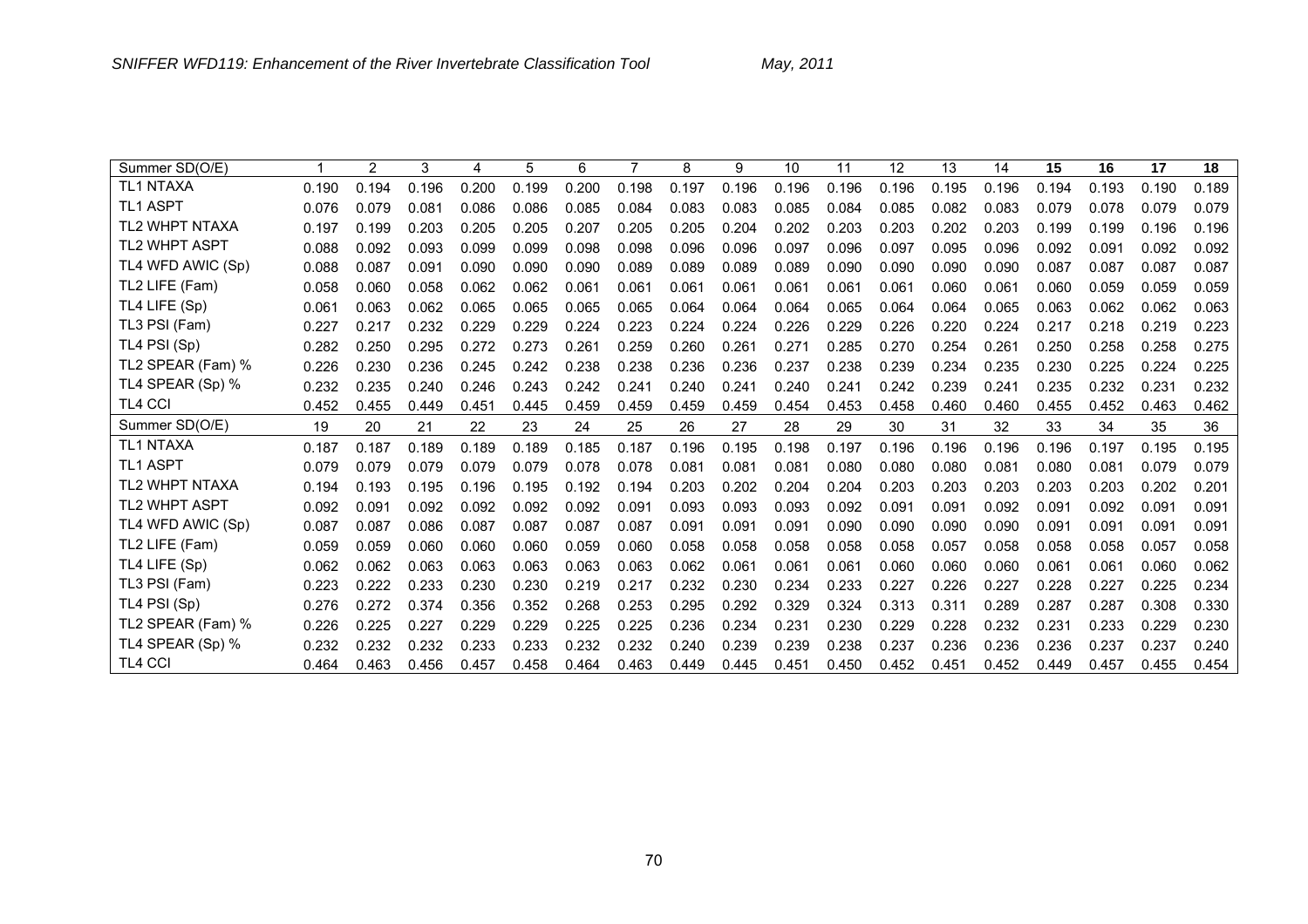| May, 2011 |  |  |  |  |
|-----------|--|--|--|--|
|-----------|--|--|--|--|

| Autuumn SD(O/E)       |       | 2     | 3     | 4     | 5     | 6     |       | 8     | 9     | 10    | 11    | 12    | 13    | 14    | 15    | 16    | 17    | 18    |
|-----------------------|-------|-------|-------|-------|-------|-------|-------|-------|-------|-------|-------|-------|-------|-------|-------|-------|-------|-------|
| <b>TL1 NTAXA</b>      | 0.205 | 0.209 | 0.207 | 0.211 | 0.210 | 0.211 | 0.210 | 0.209 | 0.209 | 0.206 | 0.208 | 0.207 | 0.207 | 0.209 | 0.209 | 0.208 | 0.207 | 0.207 |
| <b>TL1 ASPT</b>       | 0.081 | 0.084 | 0.087 | 0.090 | 0.090 | 0.089 | 0.089 | 0.088 | 0.088 | 0.087 | 0.088 | 0.088 | 0.087 | 0.088 | 0.084 | 0.082 | 0.083 | 0.083 |
| <b>TL2 WHPT NTAXA</b> | 0.212 | 0.215 | 0.214 | 0.217 | 0.217 | 0.217 | 0.217 | 0.216 | 0.216 | 0.213 | 0.214 | 0.214 | 0.214 | 0.216 | 0.215 | 0.215 | 0.214 | 0.214 |
| <b>TL2 WHPT ASPT</b>  | 0.096 | 0.101 | 0.102 | 0.108 | 0.108 | 0.108 | 0.108 | 0.106 | 0.106 | 0.105 | 0.105 | 0.105 | 0.105 | 0.106 | 0.101 | 0.099 | 0.101 | 0.101 |
| TL4 WFD AWIC (Sp)     | 0.095 | 0.095 | 0.100 | 0.101 | 0.100 | 0.100 | 0.100 | 0.101 | 0.100 | 0.100 | 0.101 | 0.101 | 0.101 | 0.101 | 0.095 | 0.095 | 0.096 | 0.096 |
| TL2 LIFE (Fam)        | 0.053 | 0.056 | 0.054 | 0.058 | 0.058 | 0.057 | 0.057 | 0.057 | 0.056 | 0.057 | 0.057 | 0.057 | 0.056 | 0.057 | 0.056 | 0.055 | 0.055 | 0.056 |
| TL4 LIFE (Sp)         | 0.060 | 0.063 | 0.061 | 0.066 | 0.066 | 0.065 | 0.065 | 0.065 | 0.064 | 0.065 | 0.065 | 0.064 | 0.064 | 0.065 | 0.063 | 0.062 | 0.063 | 0.063 |
| TL3 PSI (Fam)         | 0.218 | 0.219 | 0.224 | 0.230 | 0.230 | 0.228 | 0.228 | 0.229 | 0.229 | 0.226 | 0.229 | 0.227 | 0.225 | 0.228 | 0.219 | 0.215 | 0.218 | 0.222 |
| TL4 PSI (Sp)          | 0.295 | 0.275 | 0.305 | 0.293 | 0.294 | 0.289 | 0.284 | 0.285 | 0.286 | 0.300 | 0.312 | 0.300 | 0.280 | 0.280 | 0.275 | 0.275 | 0.276 | 0.293 |
| TL2 SPEAR (Fam) %     | 0.252 | 0.258 | 0.271 | 0.281 | 0.278 | 0.279 | 0.279 | 0.277 | 0.276 | 0.268 | 0.270 | 0.269 | 0.270 | 0.271 | 0.258 | 0.252 | 0.257 | 0.257 |
| TL4 SPEAR (Sp) %      | 0.259 | 0.266 | 0.275 | 0.285 | 0.282 | 0.282 | 0.282 | 0.279 | 0.279 | 0.273 | 0.275 | 0.274 | 0.273 | 0.275 | 0.266 | 0.262 | 0.266 | 0.266 |
| <b>TL4 CCI</b>        | 0.408 | 0.409 | 0.409 | 0.410 | 0.410 | 0.411 | 0.410 | 0.409 | 0.410 | 0.423 | 0.411 | 0.424 | 0.410 | 0.412 | 0.409 | 0.407 | 0.412 | 0.411 |
|                       |       |       |       |       |       |       |       |       |       |       |       |       |       |       |       |       |       |       |
| Autumn SD(O/E)        | 19    | 20    | 21    | 22    | 23    | 24    | 25    | 26    | 27    | 28    | 29    | 30    | 31    | 32    | 33    | 34    | 35    | 36    |
| <b>TL1 NTAXA</b>      | 0.205 | 0.204 | 0.203 | 0.205 | 0.204 | 0.203 | 0.205 | 0.207 | 0.207 | 0.209 | 0.208 | 0.207 | 0.207 | 0.205 | 0.205 | 0.205 | 0.206 | 0.207 |
| <b>TL1 ASPT</b>       | 0.083 | 0.083 | 0.082 | 0.083 | 0.082 | 0.083 | 0.084 | 0.087 | 0.087 | 0.086 | 0.086 | 0.085 | 0.085 | 0.085 | 0.085 | 0.085 | 0.084 | 0.085 |
| <b>TL2 WHPT NTAXA</b> | 0.212 | 0.212 | 0.210 | 0.212 | 0.211 | 0.210 | 0.212 | 0.214 | 0.214 | 0.215 | 0.215 | 0.214 | 0.214 | 0.213 | 0.212 | 0.212 | 0.213 | 0.214 |
| <b>TL2 WHPT ASPT</b>  | 0.101 | 0.100 | 0.099 | 0.100 | 0.100 | 0.101 | 0.101 | 0.102 | 0.102 | 0.101 | 0.101 | 0.100 | 0.100 | 0.100 | 0.100 | 0.100 | 0.099 | 0.100 |
| TL4 WFD AWIC (Sp)     | 0.096 | 0.096 | 0.095 | 0.095 | 0.095 | 0.095 | 0.096 | 0.100 | 0.099 | 0.100 | 0.100 | 0.100 | 0.100 | 0.100 | 0.101 | 0.101 | 0.101 | 0.101 |
| TL2 LIFE (Fam)        | 0.056 | 0.055 | 0.055 | 0.056 | 0.056 | 0.055 | 0.056 | 0.054 | 0.053 | 0.053 | 0.053 | 0.052 | 0.052 | 0.053 | 0.053 | 0.053 | 0.052 | 0.053 |
| TL4 LIFE (Sp)         | 0.063 | 0.063 | 0.063 | 0.064 | 0.063 | 0.063 | 0.063 | 0.061 | 0.061 | 0.060 | 0.060 | 0.059 | 0.059 | 0.060 | 0.060 | 0.060 | 0.059 | 0.060 |
| TL3 PSI (Fam)         | 0.223 | 0.223 | 0.226 | 0.226 | 0.226 | 0.221 | 0.219 | 0.224 | 0.220 | 0.223 | 0.224 | 0.218 | 0.216 | 0.217 | 0.222 | 0.222 | 0.220 | 0.225 |
| TL4 PSI (Sp)          | 0.294 | 0.290 | 0.396 | 0.382 | 0.379 | 0.290 | 0.270 | 0.305 | 0.300 | 0.319 | 0.316 | 0.308 | 0.307 | 0.300 | 0.303 | 0.302 | 0.307 | 0.317 |
| TL2 SPEAR (Fam) %     | 0.256 | 0.256 | 0.250 | 0.253 | 0.253 | 0.255 | 0.255 | 0.271 | 0.270 | 0.268 | 0.268 | 0.267 | 0.267 | 0.263 | 0.265 | 0.264 | 0.263 | 0.264 |
| TL4 SPEAR (Sp) %      | 0.265 | 0.264 | 0.259 | 0.260 | 0.261 | 0.262 | 0.263 | 0.275 | 0.275 | 0.274 | 0.273 | 0.272 | 0.272 | 0.268 | 0.270 | 0.270 | 0.270 | 0.269 |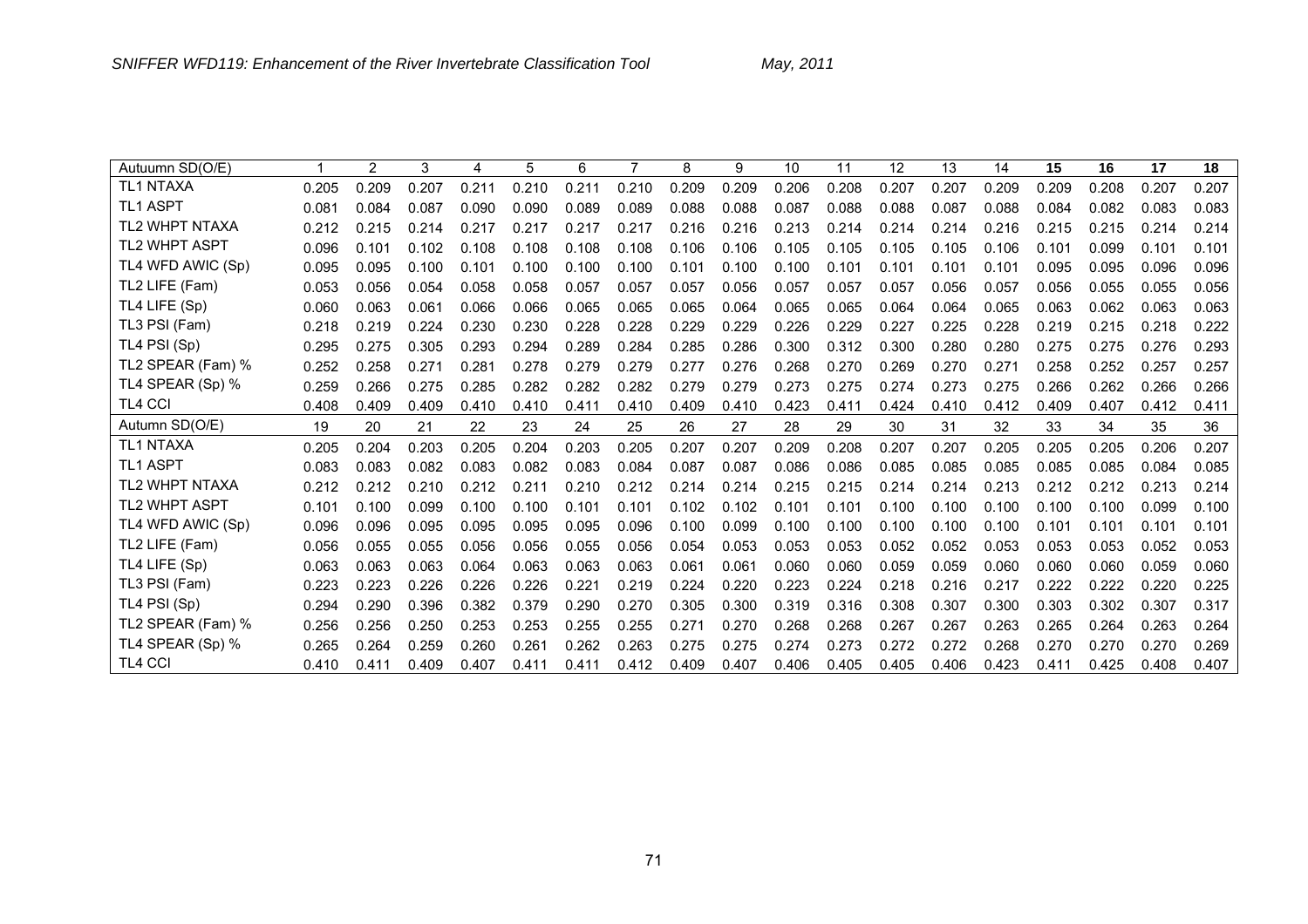| Spring+Summer SD(O/E) |       | 2     | 3     | 4     | 5     | 6     | 7     | 8     | 9     | 10    | 11    | 12    | 13    | 14    | 15    | 16    | 17    | 18    |
|-----------------------|-------|-------|-------|-------|-------|-------|-------|-------|-------|-------|-------|-------|-------|-------|-------|-------|-------|-------|
| <b>TL1 NTAXA</b>      | 0.156 | 0.158 | 0.162 | 0.164 | 0.163 | 0.164 | 0.163 | 0.162 | 0.162 | 0.159 | 0.161 | 0.161 | 0.161 | 0.162 | 0.158 | 0.157 | 0.156 | 0.155 |
| <b>TL1 ASPT</b>       | 0.059 | 0.061 | 0.064 | 0.068 | 0.068 | 0.067 | 0.067 | 0.066 | 0.066 | 0.067 | 0.067 | 0.067 | 0.064 | 0.065 | 0.061 | 0.060 | 0.061 | 0.061 |
| <b>TL2 WHPT NTAXA</b> | 0.161 | 0.162 | 0.167 | 0.168 | 0.167 | 0.168 | 0.167 | 0.166 | 0.166 | 0.164 | 0.165 | 0.165 | 0.165 | 0.166 | 0.162 | 0.162 | 0.159 | 0.159 |
| <b>TL2 WHPT ASPT</b>  | 0.073 | 0.076 | 0.080 | 0.085 | 0.085 | 0.085 | 0.084 | 0.082 | 0.082 | 0.083 | 0.082 | 0.082 | 0.081 | 0.082 | 0.076 | 0.075 | 0.076 | 0.077 |
| TL4 WFD AWIC (Sp)     | 0.076 | 0.076 | 0.081 | 0.082 | 0.081 | 0.081 | 0.081 | 0.081 | 0.080 | 0.080 | 0.082 | 0.081 | 0.082 | 0.081 | 0.076 | 0.076 | 0.077 | 0.077 |
| TL2 LIFE (Fam)        | 0.048 | 0.050 | 0.049 | 0.052 | 0.052 | 0.051 | 0.051 | 0.051 | 0.051 | 0.052 | 0.052 | 0.052 | 0.050 | 0.051 | 0.050 | 0.049 | 0.049 | 0.049 |
| TL4 LIFE (Sp)         | 0.053 | 0.055 | 0.054 | 0.059 | 0.059 | 0.058 | 0.058 | 0.057 | 0.057 | 0.057 | 0.058 | 0.057 | 0.056 | 0.058 | 0.055 | 0.054 | 0.055 | 0.056 |
| TL3 PSI (Fam)         | 0.175 | 0.174 | 0.181 | 0.188 | 0.188 | 0.182 | 0.182 | 0.182 | 0.182 | 0.185 | 0.188 | 0.185 | 0.178 | 0.180 | 0.174 | 0.173 | 0.174 | 0.180 |
| TL4 PSI (Sp)          | 0.231 | 0.220 | 0.241 | 0.244 | 0.244 | 0.232 | 0.229 | 0.228 | 0.228 | 0.241 | 0.259 | 0.242 | 0.222 | 0.226 | 0.220 | 0.225 | 0.223 | 0.246 |
| TL2 SPEAR (Fam) %     | 0.171 | 0.176 | 0.182 | 0.194 | 0.192 | 0.190 | 0.190 | 0.186 | 0.186 | 0.187 | 0.187 | 0.187 | 0.183 | 0.184 | 0.176 | 0.173 | 0.174 | 0.175 |
| TL4 SPEAR (Sp) %      | 0.183 | 0.188 | 0.195 | 0.203 | 0.202 | 0.202 | 0.201 | 0.198 | 0.198 | 0.197 | 0.197 | 0.197 | 0.196 | 0.197 | 0.188 | 0.185 | 0.188 | 0.188 |
| <b>TL4 CCI</b>        | 0.352 | 0.355 | 0.350 | 0.349 | 0.350 | 0.361 | 0.361 | 0.361 | 0.362 | 0.358 | 0.352 | 0.360 | 0.361 | 0.362 | 0.355 | 0.356 | 0.365 | 0.365 |
| Spring+Summer SD(O/E) | 19    | 20    | 21    | 22    | 23    | 24    | 25    | 26    | 27    | 28    | 29    | 30    | 31    | 32    | 33    | 34    | 35    | 36    |
| <b>TL1 NTAXA</b>      | 0.153 | 0.153 | 0.153 | 0.155 | 0.155 | 0.153 | 0.155 | 0.162 | 0.161 | 0.162 | 0.162 | 0.161 | 0.161 | 0.160 | 0.161 | 0.161 | 0.161 | 0.161 |
| <b>TL1 ASPT</b>       | 0.061 | 0.061 | 0.061 | 0.061 | 0.061 | 0.060 | 0.061 | 0.064 | 0.064 | 0.063 | 0.063 | 0.062 | 0.062 | 0.064 | 0.063 | 0.063 | 0.061 | 0.062 |
| <b>TL2 WHPT NTAXA</b> | 0.157 | 0.157 | 0.158 | 0.159 | 0.159 | 0.156 | 0.158 | 0.167 | 0.165 | 0.167 | 0.166 | 0.165 | 0.165 | 0.164 | 0.166 | 0.166 | 0.165 | 0.164 |
| TL2 WHPT ASPT         | 0.076 | 0.076 | 0.076 | 0.076 | 0.076 | 0.076 | 0.076 | 0.080 | 0.080 | 0.079 | 0.079 | 0.077 | 0.077 | 0.078 | 0.077 | 0.078 | 0.076 | 0.077 |
| TL4 WFD AWIC(Sp)      | 0.077 | 0.077 | 0.076 | 0.076 | 0.076 | 0.077 | 0.077 | 0.081 | 0.081 | 0.081 | 0.081 | 0.081 | 0.080 | 0.080 | 0.082 | 0.081 | 0.081 | 0.081 |
| TL2 LIFE (Fam)        | 0.049 | 0.049 | 0.050 | 0.050 | 0.050 | 0.049 | 0.049 | 0.049 | 0.048 | 0.048 | 0.048 | 0.047 | 0.047 | 0.048 | 0.048 | 0.048 | 0.047 | 0.048 |
| TL4 LIFE (Sp)         | 0.055 | 0.055 | 0.055 | 0.056 | 0.056 | 0.056 | 0.056 | 0.054 | 0.053 | 0.054 | 0.053 | 0.052 | 0.052 | 0.052 | 0.053 | 0.053 | 0.052 | 0.054 |
| TL3 PSI (Fam)         | 0.180 | 0.179 | 0.190 | 0.188 | 0.188 | 0.177 | 0.174 | 0.181 | 0.179 | 0.180 | 0.179 | 0.175 | 0.174 | 0.176 | 0.178 | 0.178 | 0.173 | 0.178 |
| TL4 PSI (Sp)          | 0.245 | 0.240 | 0.344 | 0.331 | 0.326 | 0.241 | 0.218 | 0.241 | 0.239 | 0.261 | 0.256 | 0.248 | 0.246 | 0.236 | 0.236 | 0.235 | 0.244 | 0.260 |
| TL2 SPEAR (Fam) %     | 0.175 | 0.174 | 0.174 | 0.176 | 0.176 | 0.174 | 0.174 | 0.182 | 0.182 | 0.179 | 0.178 | 0.176 | 0.176 | 0.178 | 0.178 | 0.178 | 0.175 | 0.176 |
| TL4 SPEAR (Sp) %      | 0.187 | 0.187 | 0.185 | 0.186 | 0.187 | 0.187 | 0.187 | 0.195 | 0.194 | 0.193 | 0.192 | 0.190 | 0.191 | 0.191 | 0.190 | 0.192 | 0.190 | 0.191 |
| <b>TL4 CCI</b>        | 0.366 | 0.366 | 0.357 | 0.356 | 0.357 | 0.365 | 0.363 | 0.350 | 0.349 | 0.358 | 0.358 | 0.358 | 0.358 | 0.359 | 0.353 | 0.362 | 0.358 | 0.358 |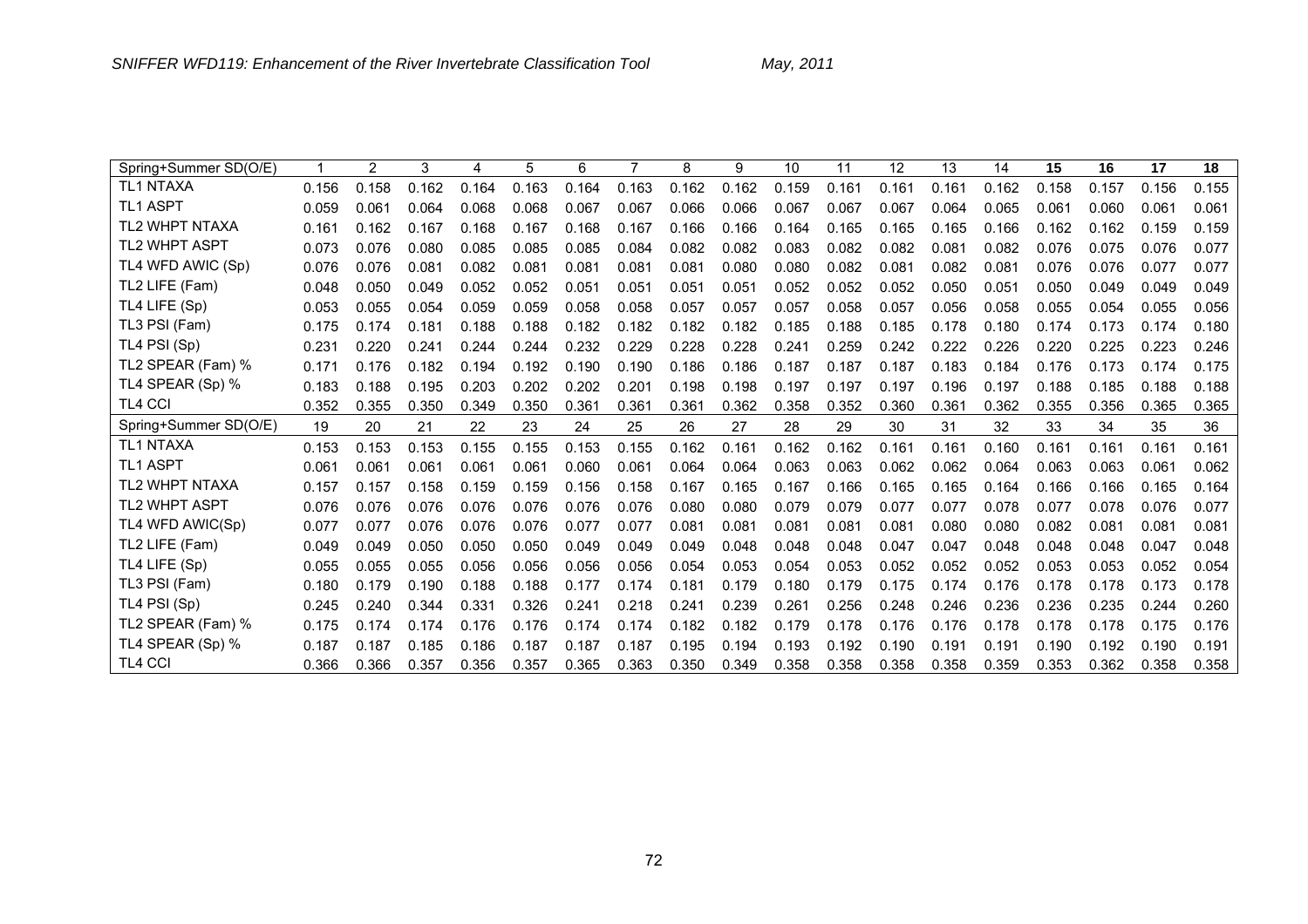| Spring+Autumn SD(O/E) |       | 2     | 3     | 4     | 5     | 6     |       | 8     | 9     | 10    | 11    | 12    | 13    | 14    | 15    | 16    | 17    | 18    |
|-----------------------|-------|-------|-------|-------|-------|-------|-------|-------|-------|-------|-------|-------|-------|-------|-------|-------|-------|-------|
| <b>TL1 NTAXA</b>      | 0.160 | 0.162 | 0.163 | 0.165 | 0.165 | 0.166 | 0.165 | 0.164 | 0.164 | 0.161 | 0.162 | 0.162 | 0.163 | 0.165 | 0.162 | 0.161 | 0.160 | 0.160 |
| <b>TL1 ASPT</b>       | 0.059 | 0.062 | 0.065 | 0.069 | 0.069 | 0.068 | 0.068 | 0.067 | 0.067 | 0.067 | 0.067 | 0.067 | 0.066 | 0.067 | 0.062 | 0.061 | 0.062 | 0.062 |
| <b>TL2 WHPT NTAXA</b> | 0.166 | 0.167 | 0.169 | 0.170 | 0.170 | 0.170 | 0.170 | 0.169 | 0.169 | 0.166 | 0.167 | 0.167 | 0.168 | 0.169 | 0.167 | 0.166 | 0.165 | 0.165 |
| TL2 WHPT ASPT         | 0.074 | 0.078 | 0.081 | 0.088 | 0.088 | 0.087 | 0.087 | 0.085 | 0.085 | 0.085 | 0.084 | 0.084 | 0.084 | 0.085 | 0.078 | 0.077 | 0.079 | 0.079 |
| TL4 WFD AWIC(Sp)      | 0.078 | 0.078 | 0.083 | 0.084 | 0.083 | 0.083 | 0.083 | 0.084 | 0.083 | 0.083 | 0.084 | 0.084 | 0.084 | 0.084 | 0.078 | 0.078 | 0.079 | 0.079 |
| TL2 LIFE (Fam)        | 0.045 | 0.048 | 0.047 | 0.051 | 0.051 | 0.050 | 0.050 | 0.050 | 0.050 | 0.050 | 0.050 | 0.050 | 0.049 | 0.050 | 0.048 | 0.048 | 0.048 | 0.048 |
| TL4 LIFE (Sp)         | 0.053 | 0.057 | 0.054 | 0.059 | 0.060 | 0.059 | 0.059 | 0.058 | 0.058 | 0.058 | 0.058 | 0.058 | 0.057 | 0.058 | 0.057 | 0.055 | 0.056 | 0.057 |
| TL3 PSI (Fam)         | 0.167 | 0.173 | 0.174 | 0.187 | 0.187 | 0.184 | 0.183 | 0.183 | 0.183 | 0.182 | 0.183 | 0.181 | 0.179 | 0.181 | 0.173 | 0.171 | 0.173 | 0.176 |
| TL4 PSI (Sp)          | 0.234 | 0.235 | 0.244 | 0.259 | 0.259 | 0.245 | 0.241 | 0.238 | 0.238 | 0.256 | 0.277 | 0.258 | 0.234 | 0.234 | 0.235 | 0.236 | 0.231 | 0.256 |
| TL2 SPEAR (Fam) %     | 0.182 | 0.188 | 0.196 | 0.208 | 0.207 | 0.206 | 0.205 | 0.202 | 0.201 | 0.199 | 0.199 | 0.199 | 0.197 | 0.199 | 0.188 | 0.185 | 0.189 | 0.188 |
| TL4 SPEAR (Sp) %      | 0.194 | 0.201 | 0.209 | 0.220 | 0.219 | 0.219 | 0.218 | 0.214 | 0.214 | 0.210 | 0.211 | 0.211 | 0.210 | 0.212 | 0.201 | 0.199 | 0.202 | 0.202 |
| <b>TL4 CCI</b>        | 0.345 | 0.345 | 0.345 | 0.344 | 0.342 | 0.346 | 0.346 | 0.345 | 0.346 | 0.351 | 0.344 | 0.353 | 0.345 | 0.349 | 0.345 | 0.345 | 0.347 | 0.347 |
| Spring+Autumn SD(O/E) | 19    | 20    | 21    | 22    | 23    | 24    | 25    | 26    | 27    | 28    | 29    | 30    | 31    | 32    | 33    | 34    | 35    | 36    |
| <b>TL1 NTAXA</b>      | 0.158 | 0.158 | 0.157 | 0.158 | 0.158 | 0.157 | 0.159 | 0.163 | 0.163 | 0.165 | 0.164 | 0.163 | 0.163 | 0.161 | 0.161 | 0.162 | 0.163 | 0.163 |
| <b>TL1 ASPT</b>       | 0.062 | 0.062 | 0.062 | 0.061 | 0.061 | 0.062 | 0.062 | 0.065 | 0.065 | 0.064 | 0.064 | 0.063 | 0.063 | 0.064 | 0.063 | 0.064 | 0.062 | 0.063 |
| <b>TL2 WHPT NTAXA</b> | 0.163 | 0.163 | 0.162 | 0.164 | 0.163 | 0.162 | 0.164 | 0.169 | 0.168 | 0.169 | 0.169 | 0.168 | 0.168 | 0.167 | 0.167 | 0.167 | 0.167 | 0.168 |
| <b>TL2 WHPT ASPT</b>  | 0.079 | 0.079 | 0.078 | 0.078 | 0.078 | 0.079 | 0.079 | 0.081 | 0.081 | 0.081 | 0.080 | 0.079 | 0.079 | 0.079 | 0.079 | 0.079 | 0.077 | 0.078 |
| TL4 WFD AWIC (Sp)     | 0.078 | 0.078 | 0.078 | 0.078 | 0.078 | 0.079 | 0.079 | 0.083 | 0.083 | 0.083 | 0.083 | 0.083 | 0.083 | 0.083 | 0.084 | 0.084 | 0.084 | 0.084 |
| TL2 LIFE (Fam)        | 0.048 | 0.048 | 0.048 | 0.049 | 0.048 | 0.048 | 0.048 | 0.047 | 0.046 | 0.046 | 0.046 | 0.045 | 0.045 | 0.046 | 0.046 | 0.046 | 0.045 | 0.045 |
| TL4 LIFE (Sp)         | 0.057 | 0.056 | 0.056 | 0.057 | 0.057 | 0.057 | 0.057 | 0.054 | 0.054 | 0.053 | 0.053 | 0.052 | 0.052 | 0.052 | 0.053 | 0.053 | 0.052 | 0.053 |
| TL3 PSI (Fam)         | 0.176 | 0.175 | 0.179 | 0.179 | 0.179 | 0.174 | 0.172 | 0.174 | 0.172 | 0.170 | 0.170 | 0.168 | 0.167 | 0.170 | 0.173 | 0.172 | 0.167 | 0.169 |
| TL4 PSI (Sp)          | 0.256 | 0.249 | 0.374 | 0.362 | 0.357 | 0.254 | 0.225 | 0.244 | 0.241 | 0.254 | 0.250 | 0.246 | 0.245 | 0.241 | 0.244 | 0.242 | 0.244 | 0.251 |
| TL2 SPEAR (Fam) %     | 0.187 | 0.187 | 0.184 | 0.185 | 0.185 | 0.186 | 0.187 | 0.196 | 0.196 | 0.193 | 0.193 | 0.191 | 0.191 | 0.191 | 0.191 | 0.191 | 0.188 | 0.189 |
| TL4 SPEAR (Sp) %      | 0.200 | 0.200 | 0.196 | 0.198 | 0.198 | 0.199 | 0.200 | 0.209 | 0.209 | 0.208 | 0.207 | 0.205 | 0.205 | 0.204 | 0.204 | 0.204 | 0.203 | 0.203 |
| <b>TL4 CCI</b>        | 0.347 | 0.348 | 0.345 | 0.343 | 0.346 | 0.347 | 0.348 | 0.345 | 0.344 | 0.345 | 0.344 | 0.343 | 0.344 | 0.356 | 0.347 | 0.358 | 0.344 | 0.345 |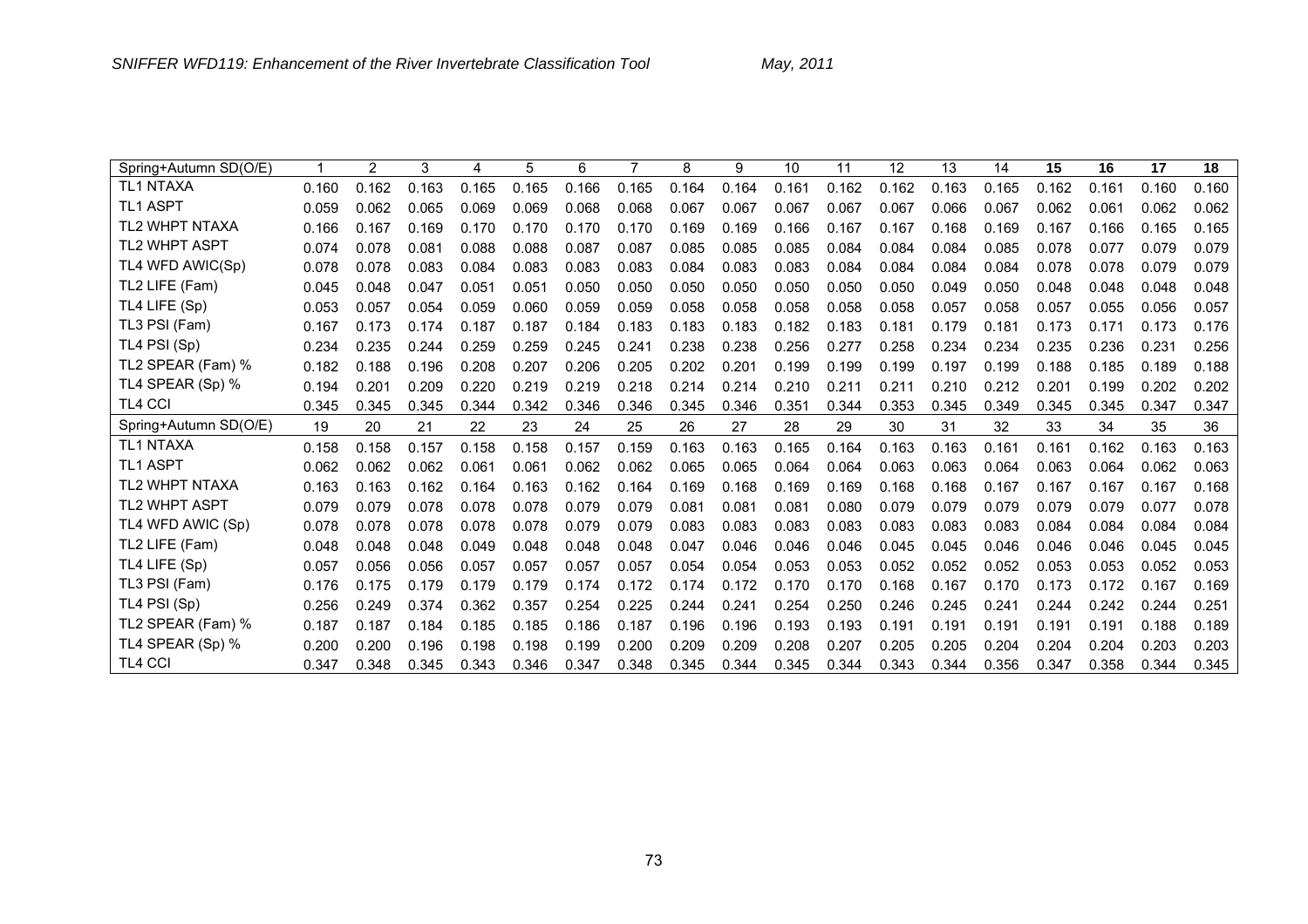| Summer+Autumn SD(O/E) |       | 2     | 3     | 4     | 5     | 6     |       | 8     | 9     | 10    | 11    | 12    | 13    | 14    | 15    | 16    | 17    | 18    |
|-----------------------|-------|-------|-------|-------|-------|-------|-------|-------|-------|-------|-------|-------|-------|-------|-------|-------|-------|-------|
| <b>TL1 NTAXA</b>      | 0.155 | 0.159 | 0.160 | 0.163 | 0.162 | 0.163 | 0.161 | 0.161 | 0.160 | 0.159 | 0.160 | 0.159 | 0.159 | 0.160 | 0.159 | 0.158 | 0.156 | 0.155 |
| <b>TL1 ASPT</b>       | 0.062 | 0.065 | 0.068 | 0.071 | 0.070 | 0.070 | 0.070 | 0.068 | 0.068 | 0.069 | 0.069 | 0.069 | 0.067 | 0.069 | 0.065 | 0.063 | 0.064 | 0.064 |
| <b>TL2 WHPT NTAXA</b> | 0.162 | 0.165 | 0.167 | 0.170 | 0.170 | 0.170 | 0.169 | 0.169 | 0.168 | 0.167 | 0.167 | 0.167 | 0.166 | 0.167 | 0.165 | 0.165 | 0.162 | 0.161 |
| <b>TL2 WHPT ASPT</b>  | 0.081 | 0.085 | 0.087 | 0.092 | 0.092 | 0.092 | 0.092 | 0.090 | 0.089 | 0.089 | 0.090 | 0.089 | 0.089 | 0.090 | 0.085 | 0.083 | 0.084 | 0.085 |
| TL4 WFD AWIC (Sp)     | 0.081 | 0.081 | 0.087 | 0.087 | 0.087 | 0.087 | 0.087 | 0.087 | 0.087 | 0.087 | 0.088 | 0.087 | 0.087 | 0.087 | 0.081 | 0.082 | 0.082 | 0.082 |
| TL2 LIFE (Fam)        | 0.05C | 0.053 | 0.051 | 0.055 | 0.055 | 0.054 | 0.054 | 0.054 | 0.054 | 0.054 | 0.054 | 0.054 | 0.053 | 0.054 | 0.053 | 0.052 | 0.052 | 0.052 |
| TL4 LIFE (Sp)         | 0.057 | 0.060 | 0.059 | 0.063 | 0.063 | 0.062 | 0.062 | 0.061 | 0.061 | 0.061 | 0.062 | 0.062 | 0.061 | 0.062 | 0.060 | 0.059 | 0.059 | 0.060 |
| TL3 PSI (Fam)         | 0.182 | 0.185 | 0.187 | 0.196 | 0.195 | 0.193 | 0.193 | 0.194 | 0.194 | 0.194 | 0.197 | 0.195 | 0.191 | 0.194 | 0.185 | 0.182 | 0.186 | 0.190 |
| TL4 PSI (Sp)          | 0.247 | 0.233 | 0.260 | 0.255 | 0.254 | 0.245 | 0.242 | 0.243 | 0.243 | 0.253 | 0.266 | 0.254 | 0.238 | 0.242 | 0.233 | 0.234 | 0.234 | 0.249 |
| TL2 SPEAR (Fam) %     | 0.189 | 0.195 | 0.204 | 0.214 | 0.211 | 0.210 | 0.209 | 0.207 | 0.207 | 0.204 | 0.206 | 0.205 | 0.203 | 0.204 | 0.195 | 0.189 | 0.191 | 0.191 |
| TL4 SPEAR (Sp) %      | 0.192 | 0.200 | 0.207 | 0.218 | 0.215 | 0.214 | 0.214 | 0.212 | 0.212 | 0.209 | 0.211 | 0.210 | 0.209 | 0.210 | 0.200 | 0.196 | 0.197 | 0.198 |
| <b>TL4 CCI</b>        | 0.370 | 0.373 | 0.367 | 0.370 | 0.369 | 0.381 | 0.381 | 0.380 | 0.382 | 0.376 | 0.371 | 0.377 | 0.381 | 0.382 | 0.373 | 0.372 | 0.383 | 0.382 |
| Summer+Autumn SD(O/E) | 19    | 20    | 21    | 22    | 23    | 24    | 25    | 26    | 27    | 28    | 29    | 30    | 31    | 32    | 33    | 34    | 35    | 36    |
| <b>TL1 NTAXA</b>      | 0.154 | 0.153 | 0.154 | 0.155 | 0.154 | 0.151 | 0.152 | 0.160 | 0.159 | 0.160 | 0.160 | 0.159 | 0.159 | 0.159 | 0.158 | 0.159 | 0.158 | 0.157 |
| <b>TL1 ASPT</b>       | 0.064 | 0.064 | 0.063 | 0.064 | 0.064 | 0.064 | 0.065 | 0.068 | 0.067 | 0.066 | 0.066 | 0.065 | 0.065 | 0.066 | 0.066 | 0.066 | 0.065 | 0.065 |
| <b>TL2 WHPT NTAXA</b> | 0.160 | 0.160 | 0.162 | 0.162 | 0.161 | 0.158 | 0.159 | 0.167 | 0.167 | 0.167 | 0.167 | 0.166 | 0.166 | 0.166 | 0.166 | 0.166 | 0.165 | 0.164 |
| <b>TL2 WHPT ASPT</b>  | 0.084 | 0.084 | 0.084 | 0.084 | 0.084 | 0.084 | 0.085 | 0.087 | 0.087 | 0.086 | 0.086 | 0.085 | 0.084 | 0.085 | 0.085 | 0.085 | 0.084 | 0.085 |
| TL4 WFD AWIC (Sp)     | 0.081 | 0.081 | 0.081 | 0.081 | 0.081 | 0.081 | 0.081 | 0.087 | 0.086 | 0.087 | 0.087 | 0.088 | 0.087 | 0.086 | 0.087 | 0.087 | 0.088 | 0.087 |
| TL2 LIFE (Fam)        | 0.052 | 0.052 | 0.052 | 0.053 | 0.053 | 0.052 | 0.052 | 0.051 | 0.051 | 0.050 | 0.050 | 0.050 | 0.050 | 0.050 | 0.051 | 0.051 | 0.050 | 0.050 |
| TL4 LIFE (Sp)         | 0.060 | 0.059 | 0.060 | 0.061 | 0.060 | 0.060 | 0.060 | 0.059 | 0.058 | 0.058 | 0.058 | 0.056 | 0.056 | 0.057 | 0.058 | 0.058 | 0.057 | 0.058 |
| TL3 PSI (Fam)         | 0.191 | 0.189 | 0.196 | 0.195 | 0.195 | 0.188 | 0.186 | 0.187 | 0.184 | 0.186 | 0.186 | 0.182 | 0.182 | 0.182 | 0.185 | 0.185 | 0.183 | 0.187 |
| TL4 PSI (Sp)          | 0.251 | 0.246 | 0.337 | 0.325 | 0.322 | 0.246 | 0.232 | 0.260 | 0.255 | 0.280 | 0.277 | 0.272 | 0.271 | 0.257 | 0.258 | 0.258 | 0.268 | 0.282 |
| TL2 SPEAR (Fam) %     | 0.191 | 0.191 | 0.190 | 0.192 | 0.193 | 0.191 | 0.191 | 0.204 | 0.202 | 0.199 | 0.199 | 0.198 | 0.197 | 0.198 | 0.199 | 0.199 | 0.196 | 0.197 |
| TL4 SPEAR (Sp) %      | 0.198 | 0.198 | 0.196 | 0.197 | 0.198 | 0.197 | 0.198 | 0.207 | 0.207 | 0.205 | 0.205 | 0.204 | 0.204 | 0.202 | 0.203 | 0.203 | 0.203 | 0.204 |
| <b>TL4 CCI</b>        | 0.383 | 0.384 | 0.375 | 0.373 | 0.376 | 0.384 | 0.383 | 0.367 | 0.363 | 0.370 | 0.369 | 0.370 | 0.371 | 0.368 | 0.366 | 0.373 | 0.375 | 0.375 |